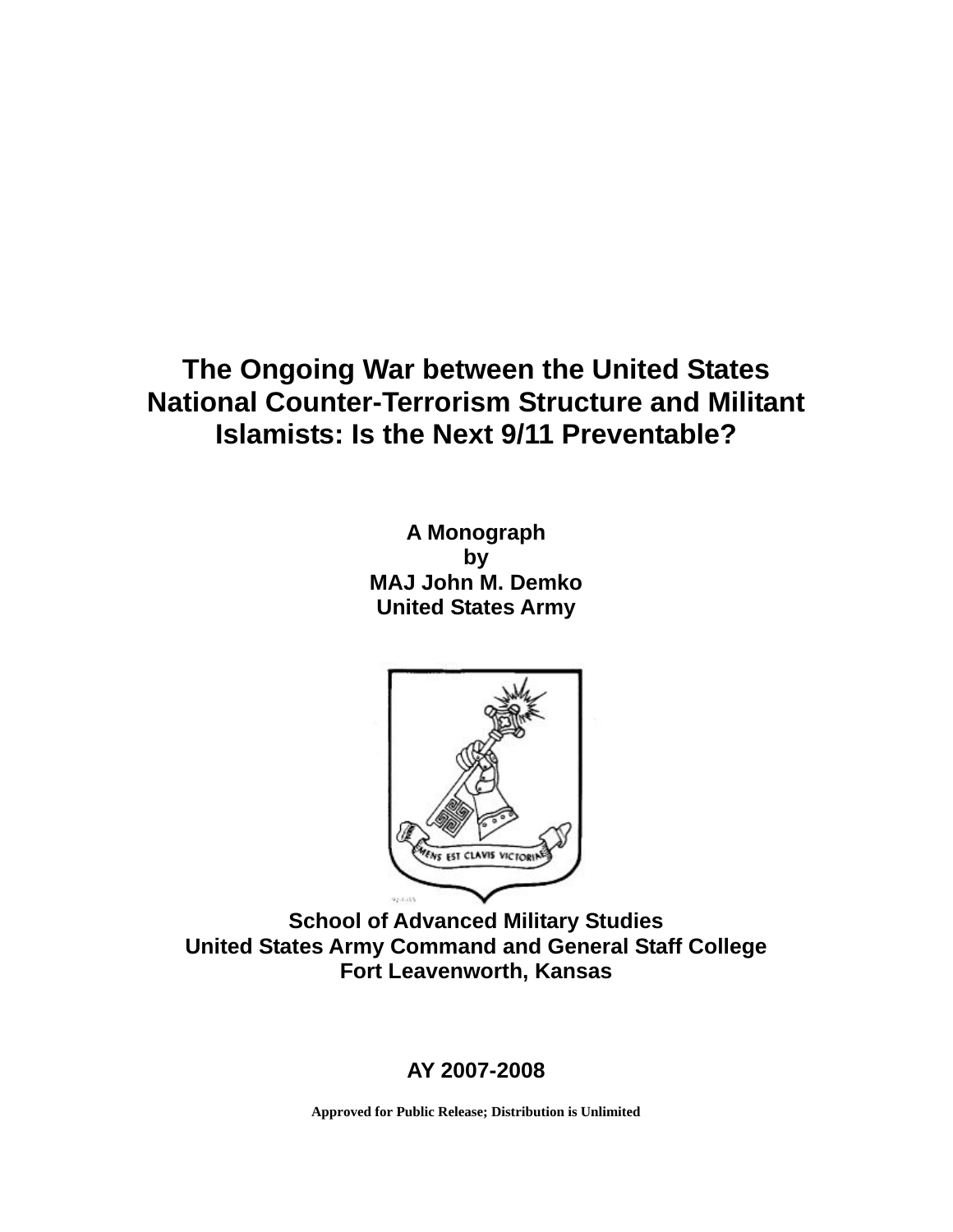|                                                                                                                                                                                                                                                           |                           | Form Approved                     |                                      |                                      |                                                                                                                                                                                                                                                                                                                                                                                                                                                                                                                                                                                                                                                      |  |  |
|-----------------------------------------------------------------------------------------------------------------------------------------------------------------------------------------------------------------------------------------------------------|---------------------------|-----------------------------------|--------------------------------------|--------------------------------------|------------------------------------------------------------------------------------------------------------------------------------------------------------------------------------------------------------------------------------------------------------------------------------------------------------------------------------------------------------------------------------------------------------------------------------------------------------------------------------------------------------------------------------------------------------------------------------------------------------------------------------------------------|--|--|
| <b>REPORT DOCUMENTATION PAGE</b><br>Public reporting burden for this collection of information is estimated to average 1 hour per response, including the time for reviewing instructions, searching existing data sources, gathering and maintaining the |                           |                                   |                                      |                                      | OMB No. 0704-0188                                                                                                                                                                                                                                                                                                                                                                                                                                                                                                                                                                                                                                    |  |  |
| valid OMB control number. PLEASE DO NOT RETURN YOUR FORM TO THE ABOVE ADDRESS.                                                                                                                                                                            |                           |                                   |                                      |                                      | data needed, and completing and reviewing this collection of information. Send comments regarding this burden estimate or any other aspect of this collection of information, including suggestions for reducing<br>this burden to Department of Defense, Washington Headquarters Services, Directorate for Information Operations and Reports (0704-0188), 1215 Jefferson Davis Highway, Suite 1204, Arlington, VA 22202-<br>4302. Respondents should be aware that notwithstanding any other provision of law, no person shall be subject to any penalty for failing to comply with a collection of information if it does not display a currently |  |  |
| 1. REPORT DATE (DD-MM-YYYY)<br>$05 - 22 - 2008$                                                                                                                                                                                                           |                           | 2. REPORT TYPE                    |                                      |                                      | 3. DATES COVERED (From - To)<br>Sep 2007-May 2008                                                                                                                                                                                                                                                                                                                                                                                                                                                                                                                                                                                                    |  |  |
| <b>4. TITLE AND SUBTITLE</b>                                                                                                                                                                                                                              |                           | Monograph                         |                                      |                                      | <b>5a. CONTRACT NUMBER</b>                                                                                                                                                                                                                                                                                                                                                                                                                                                                                                                                                                                                                           |  |  |
|                                                                                                                                                                                                                                                           |                           |                                   |                                      |                                      |                                                                                                                                                                                                                                                                                                                                                                                                                                                                                                                                                                                                                                                      |  |  |
| The Ongoing War between the United States National Counter-<br>Terrorism Structure and Militant Islamists: Is the Next 9/11                                                                                                                               |                           |                                   |                                      |                                      | <b>5b. GRANT NUMBER</b>                                                                                                                                                                                                                                                                                                                                                                                                                                                                                                                                                                                                                              |  |  |
| Preventable?                                                                                                                                                                                                                                              |                           | <b>5c. PROGRAM ELEMENT NUMBER</b> |                                      |                                      |                                                                                                                                                                                                                                                                                                                                                                                                                                                                                                                                                                                                                                                      |  |  |
| 6. AUTHOR(S)                                                                                                                                                                                                                                              |                           |                                   |                                      |                                      | <b>5d. PROJECT NUMBER</b>                                                                                                                                                                                                                                                                                                                                                                                                                                                                                                                                                                                                                            |  |  |
| MAJ John M. Demko<br><b>United States Army</b>                                                                                                                                                                                                            |                           | <b>5e. TASK NUMBER</b>            |                                      |                                      |                                                                                                                                                                                                                                                                                                                                                                                                                                                                                                                                                                                                                                                      |  |  |
|                                                                                                                                                                                                                                                           |                           | <b>5f. WORK UNIT NUMBER</b>       |                                      |                                      |                                                                                                                                                                                                                                                                                                                                                                                                                                                                                                                                                                                                                                                      |  |  |
| 7. PERFORMING ORGANIZATION NAME(S) AND ADDRESS(ES)<br>School of Advanced Military Studies<br>250 Gibbon Avenue<br>Fort Leavenworth, KS 66027-2134                                                                                                         |                           |                                   |                                      |                                      | <b>8. PERFORMING ORGANIZATION REPORT</b><br><b>NUMBER</b>                                                                                                                                                                                                                                                                                                                                                                                                                                                                                                                                                                                            |  |  |
|                                                                                                                                                                                                                                                           |                           |                                   |                                      |                                      |                                                                                                                                                                                                                                                                                                                                                                                                                                                                                                                                                                                                                                                      |  |  |
| 9. SPONSORING / MONITORING AGENCY NAME(S) AND ADDRESS(ES)<br>Command and General Staff College<br>100 Stimson                                                                                                                                             |                           |                                   |                                      |                                      | 10. SPONSOR/MONITOR'S ACRONYM(S)<br>CGSC, SAMS                                                                                                                                                                                                                                                                                                                                                                                                                                                                                                                                                                                                       |  |  |
| Fort Leavenworth, KS 66027                                                                                                                                                                                                                                |                           |                                   |                                      |                                      | <b>11. SPONSOR/MONITOR'S REPORT</b>                                                                                                                                                                                                                                                                                                                                                                                                                                                                                                                                                                                                                  |  |  |
|                                                                                                                                                                                                                                                           |                           |                                   |                                      |                                      | <b>NUMBER(S)</b>                                                                                                                                                                                                                                                                                                                                                                                                                                                                                                                                                                                                                                     |  |  |
| <b>12. DISTRIBUTION / AVAILABILITY STATEMENT</b>                                                                                                                                                                                                          |                           |                                   |                                      |                                      |                                                                                                                                                                                                                                                                                                                                                                                                                                                                                                                                                                                                                                                      |  |  |
| Approved for Public Release; Distribution is Unlimited                                                                                                                                                                                                    |                           |                                   |                                      |                                      |                                                                                                                                                                                                                                                                                                                                                                                                                                                                                                                                                                                                                                                      |  |  |
|                                                                                                                                                                                                                                                           |                           |                                   |                                      |                                      |                                                                                                                                                                                                                                                                                                                                                                                                                                                                                                                                                                                                                                                      |  |  |
| <b>13. SUPPLEMENTARY NOTES</b>                                                                                                                                                                                                                            |                           |                                   |                                      |                                      |                                                                                                                                                                                                                                                                                                                                                                                                                                                                                                                                                                                                                                                      |  |  |
|                                                                                                                                                                                                                                                           |                           |                                   |                                      |                                      |                                                                                                                                                                                                                                                                                                                                                                                                                                                                                                                                                                                                                                                      |  |  |
| 14. ABSTRACT: See Abstract                                                                                                                                                                                                                                |                           |                                   |                                      |                                      |                                                                                                                                                                                                                                                                                                                                                                                                                                                                                                                                                                                                                                                      |  |  |
|                                                                                                                                                                                                                                                           |                           |                                   |                                      |                                      |                                                                                                                                                                                                                                                                                                                                                                                                                                                                                                                                                                                                                                                      |  |  |
|                                                                                                                                                                                                                                                           |                           |                                   |                                      |                                      |                                                                                                                                                                                                                                                                                                                                                                                                                                                                                                                                                                                                                                                      |  |  |
|                                                                                                                                                                                                                                                           |                           |                                   |                                      |                                      |                                                                                                                                                                                                                                                                                                                                                                                                                                                                                                                                                                                                                                                      |  |  |
|                                                                                                                                                                                                                                                           |                           |                                   |                                      |                                      |                                                                                                                                                                                                                                                                                                                                                                                                                                                                                                                                                                                                                                                      |  |  |
|                                                                                                                                                                                                                                                           |                           |                                   |                                      |                                      |                                                                                                                                                                                                                                                                                                                                                                                                                                                                                                                                                                                                                                                      |  |  |
|                                                                                                                                                                                                                                                           |                           |                                   |                                      |                                      |                                                                                                                                                                                                                                                                                                                                                                                                                                                                                                                                                                                                                                                      |  |  |
|                                                                                                                                                                                                                                                           |                           |                                   |                                      |                                      |                                                                                                                                                                                                                                                                                                                                                                                                                                                                                                                                                                                                                                                      |  |  |
|                                                                                                                                                                                                                                                           |                           |                                   |                                      |                                      |                                                                                                                                                                                                                                                                                                                                                                                                                                                                                                                                                                                                                                                      |  |  |
|                                                                                                                                                                                                                                                           |                           |                                   |                                      |                                      |                                                                                                                                                                                                                                                                                                                                                                                                                                                                                                                                                                                                                                                      |  |  |
| <b>15. SUBJECT TERMS</b><br>United States National Counter-Terrorism Structure, Militant Islamists, 9/11                                                                                                                                                  |                           |                                   |                                      |                                      |                                                                                                                                                                                                                                                                                                                                                                                                                                                                                                                                                                                                                                                      |  |  |
|                                                                                                                                                                                                                                                           |                           |                                   |                                      |                                      |                                                                                                                                                                                                                                                                                                                                                                                                                                                                                                                                                                                                                                                      |  |  |
| <b>16. SECURITY CLASSIFICATION OF:</b>                                                                                                                                                                                                                    |                           |                                   | <b>17. LIMITATION</b><br>OF ABSTRACT | <b>18. NUMBER</b><br><b>OF PAGES</b> | <b>19a. NAME OF RESPONSIBLE PERSON</b><br>COL Stefan Banach                                                                                                                                                                                                                                                                                                                                                                                                                                                                                                                                                                                          |  |  |
| a. REPORT<br>(U)                                                                                                                                                                                                                                          | <b>b. ABSTRACT</b><br>(U) | <b>c. THIS PAGE</b><br>(U)        | (U)                                  | 80                                   | 19b. TELEPHONE NUMBER (include area code)<br>913-758-3300                                                                                                                                                                                                                                                                                                                                                                                                                                                                                                                                                                                            |  |  |
|                                                                                                                                                                                                                                                           |                           |                                   |                                      |                                      |                                                                                                                                                                                                                                                                                                                                                                                                                                                                                                                                                                                                                                                      |  |  |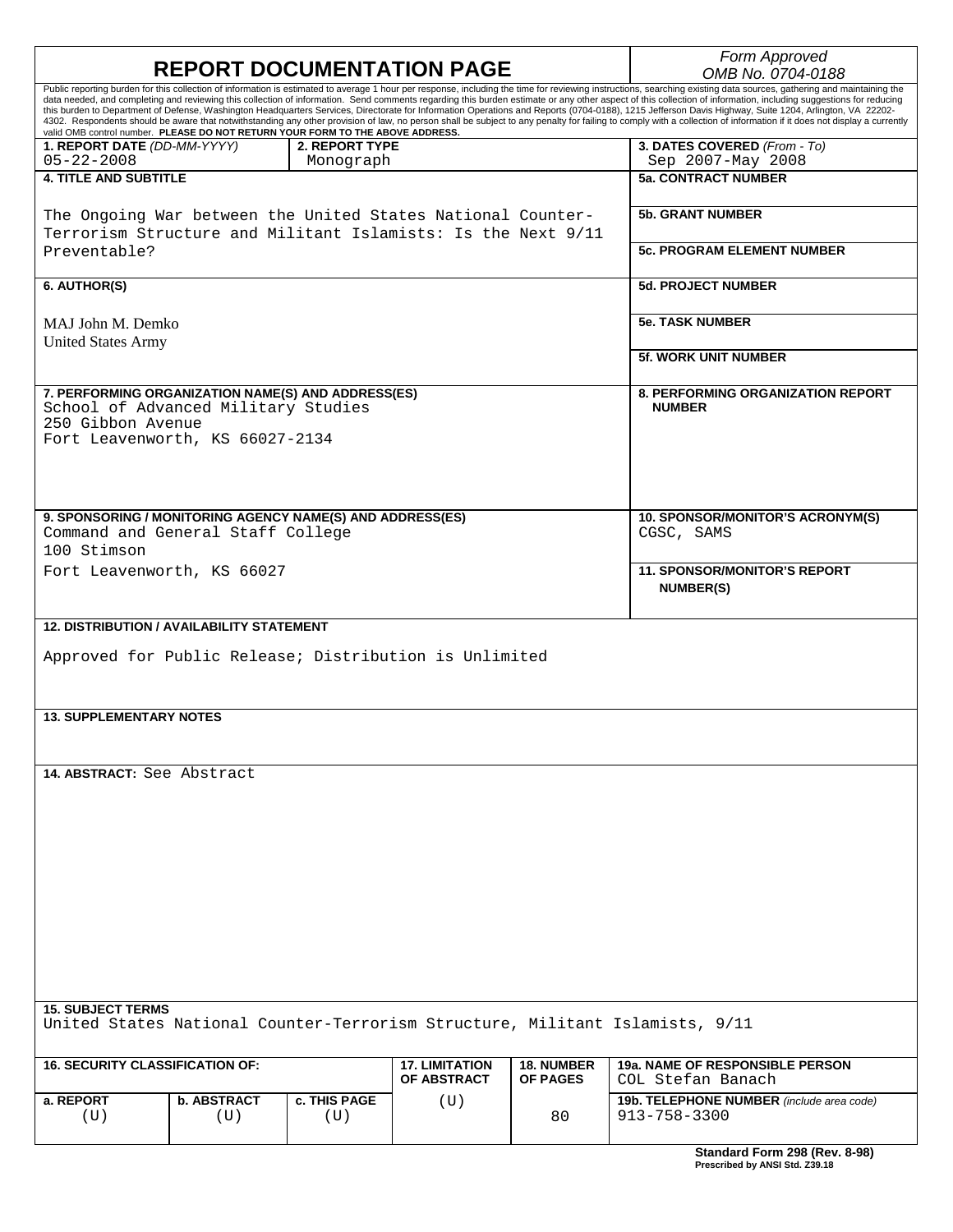# **SCHOOL OF ADVANCED MILITARY STUDIES**

## **MONOGRAPH APPROVAL**

MAJ John M. Demko

Title of Monograph: The Ongoing War between the United States National Counter-Terrorism Structure and Militant Islamists: Is the Next 9/11 Preventable?

This monograph was defended by the degree candidate on 21 April 2008 and approved by the monograph director and reader named below.

Approved by:

Alice Butler-Smith, Ph.D.

\_\_\_\_\_\_\_\_\_\_\_\_\_\_\_\_\_\_\_\_\_\_\_\_\_\_\_\_\_\_\_\_\_\_ Monograph Director

Robert J. Taylor Jr., COL, MI

Monograph Reader

Stefan J. Banach, COL, IN School of Advanced

Director. Military Studies

Robert F. Baumann, Ph.D. Graduate Degree

Director. Programs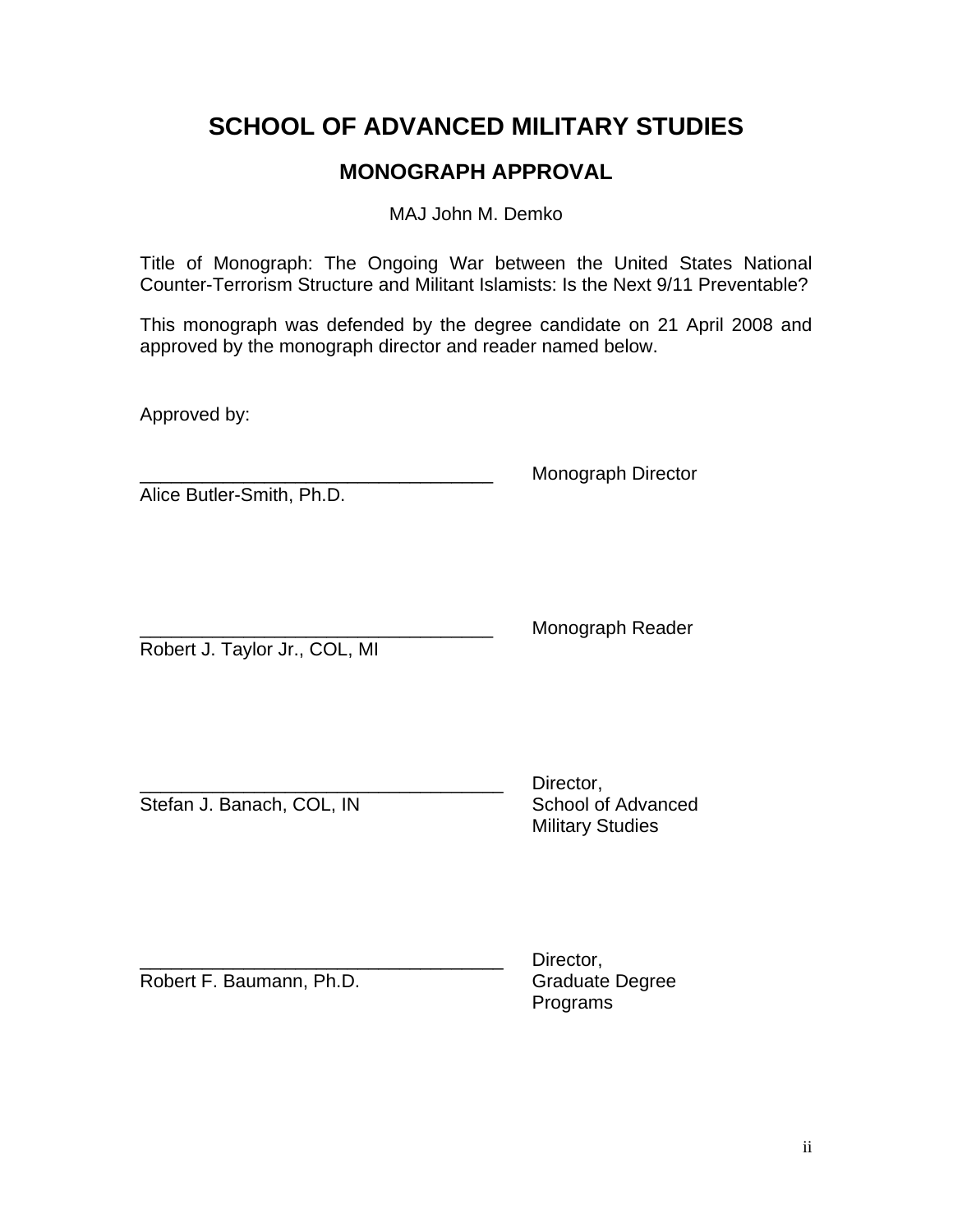## **Abstract**

#### THE ONGOING WAR BETWEEN THE UNITED STATES NATIONAL COUNTER-TERRORISM STRUCTURE AND MILITANT ISLAMISTS: IS THE NEXT 9/11 PREVENTABLE? by MAJ John M. Demko, US Army, 72 pages.

The purpose of this paper is to investigate the militant Islamist threat within the United States, to determine whether the current United States National Counter-Terrorism Structure can prevent the next significant terror attack in the homeland, and recommend improvements to the National Counter-Terrorism Structure organization and practices.

The first two chapters define militant Islam and explore the likelihood that it remains a persistent threat within the United States. The paper focuses on militant Islamists rather than all ideological threats in the United States and on the most damaging of potential terror attacks. A selection of six terrorist events illustrates the history of militant Islamist actions in the United States from 1993 to 2007, defines the threat, and aids in the analysis and evaluation of the US National Counter-Terrorism Structure later in the paper. Support for a persistent and plausible militant Islamist threat inside the United States and the six-year absence of a significant terror attack in the homeland is shown to be a result of slow, patient militant Islamist planning for an attack more powerful than that of 9/11.

Using the defined threat as a foundation, the third chapter describes the existing National Counter-Terrorism Structure comprised of federal, state, and local law enforcement and homeland security organizations. The chapter focuses upon the Structure's policy, procedure, and resource implementation; communications and information sharing; and contingency plans and rehearsals.

The fourth chapter analyzes whether the US National Counter-Terrorism Structure can defend the homeland against the next militant Islamist terror attack in the homeland. The analysis uses selected *Principles of War* from the US Army's Field Manual 3-0 and focuses upon the extent to which national, state, and local law enforcement and homeland security organizations coordinate and share information about known and potential terrorist threats and learn through their examining and rehearsing threat plans and scenarios. This chapter also makes recommendations to improve any problems in the organization and practices of the National Counter-Terrorism Structure discovered during the analysis. The importance of identifying seams in the Structure is seen when looking at the context of the 9/11 terror attacks. Prior to September 2001, a significant seam in the Counter-Terrorism Structure existed because the CIA and FBI did not conduct synchronized information sharing and coordination. That seam aided al-Qaeda on 9/11. Proposed recommendations concerning the National Counter-Terrorism Structure are evaluated with the same Principles of War as was used during the evaluation of the existing structure.

The United States is at war in the homeland with militant Islamists- the enemy threat that already exists within our borders. They enter through the porous US borders with Canada and Mexico or are homegrown from citizens and long-term residents of the United States within those same borders. The forces fighting on behalf of the United States are the law enforcement and homeland security organizations who make up the United States National Counter-Terrorism Structure. That Structure is comprised of the Department of Homeland Security, Northern Command, and the Federal Bureau of Investigation at the federal level, similar organizations at the state level, and city and county law enforcement and security personnel at the local level.

The addition of new counter-terrorism organizations as well as new and better information sharing and collaboration centers in the United States allows the US National Counter-Terrorism Structure to provide better security than before September 11, 2001. Is it good enough to prevent the next militant Islamist terror attack on the scale of 9/11 within the homeland?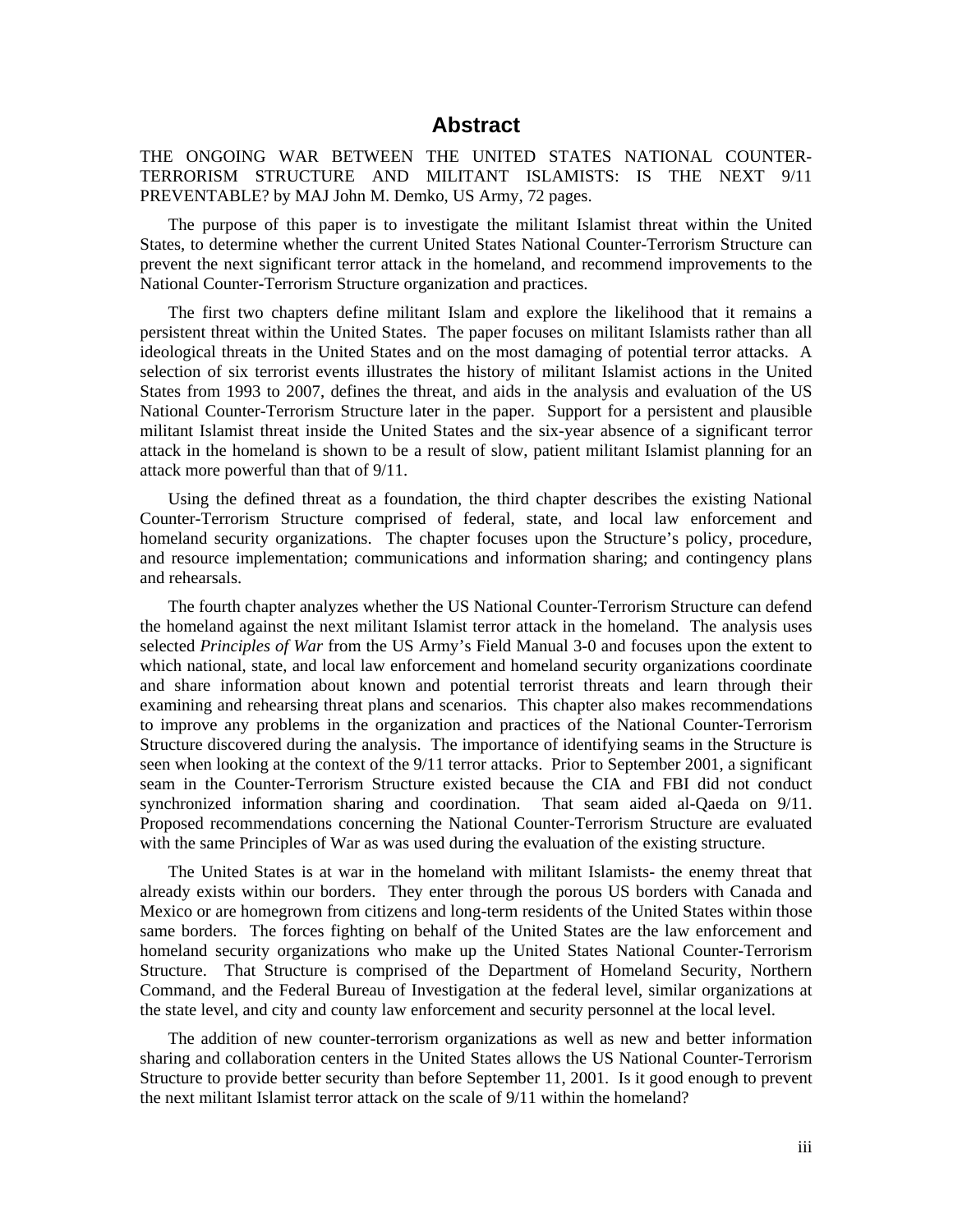# **TABLE OF CONTENTS**

<span id="page-4-0"></span>

| DEFINITION AND SELECTED HISTORY OF THE MILITANT ISLAMIST THREAT IN           |  |
|------------------------------------------------------------------------------|--|
|                                                                              |  |
|                                                                              |  |
|                                                                              |  |
|                                                                              |  |
|                                                                              |  |
|                                                                              |  |
|                                                                              |  |
|                                                                              |  |
|                                                                              |  |
|                                                                              |  |
|                                                                              |  |
| THE CONTEMPORARY MILITANT ISLAMIST THREAT IN THE UNITED STATES: WHY          |  |
|                                                                              |  |
|                                                                              |  |
|                                                                              |  |
|                                                                              |  |
|                                                                              |  |
|                                                                              |  |
|                                                                              |  |
|                                                                              |  |
|                                                                              |  |
|                                                                              |  |
| DESCRIPTION OF THE NATIONAL COUNTER-TERRORISM STRUCTURE  37                  |  |
|                                                                              |  |
|                                                                              |  |
|                                                                              |  |
| Communication and Information Sharing in the Counter-Terrorism Structure  41 |  |
|                                                                              |  |
|                                                                              |  |
|                                                                              |  |
|                                                                              |  |
|                                                                              |  |
|                                                                              |  |
|                                                                              |  |
| THE US NATIONAL COUNTER-TERRORISM STRUCTURE EVALUATION  50                   |  |
|                                                                              |  |
|                                                                              |  |
|                                                                              |  |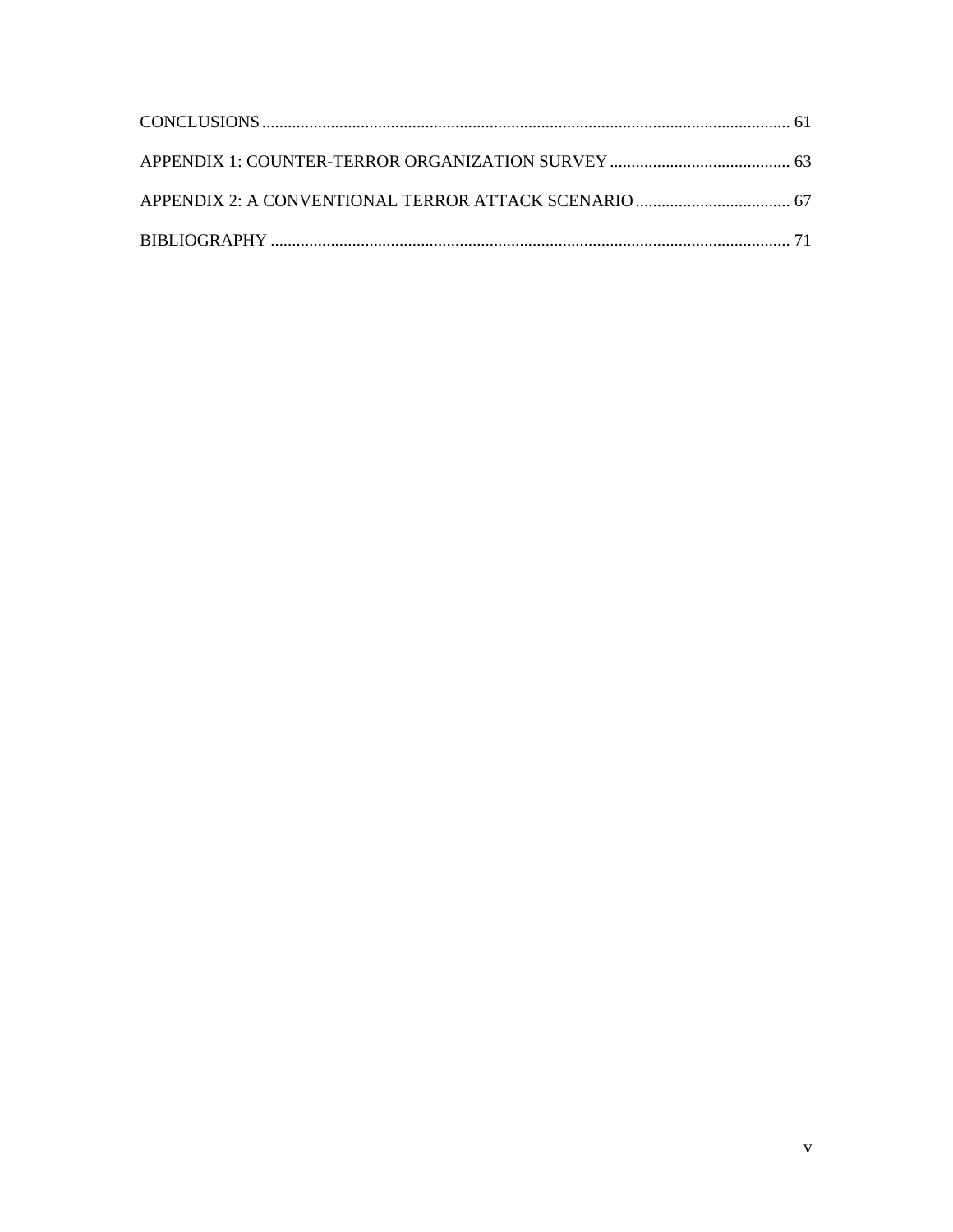# **LIST OF FIGURES**

<span id="page-6-0"></span>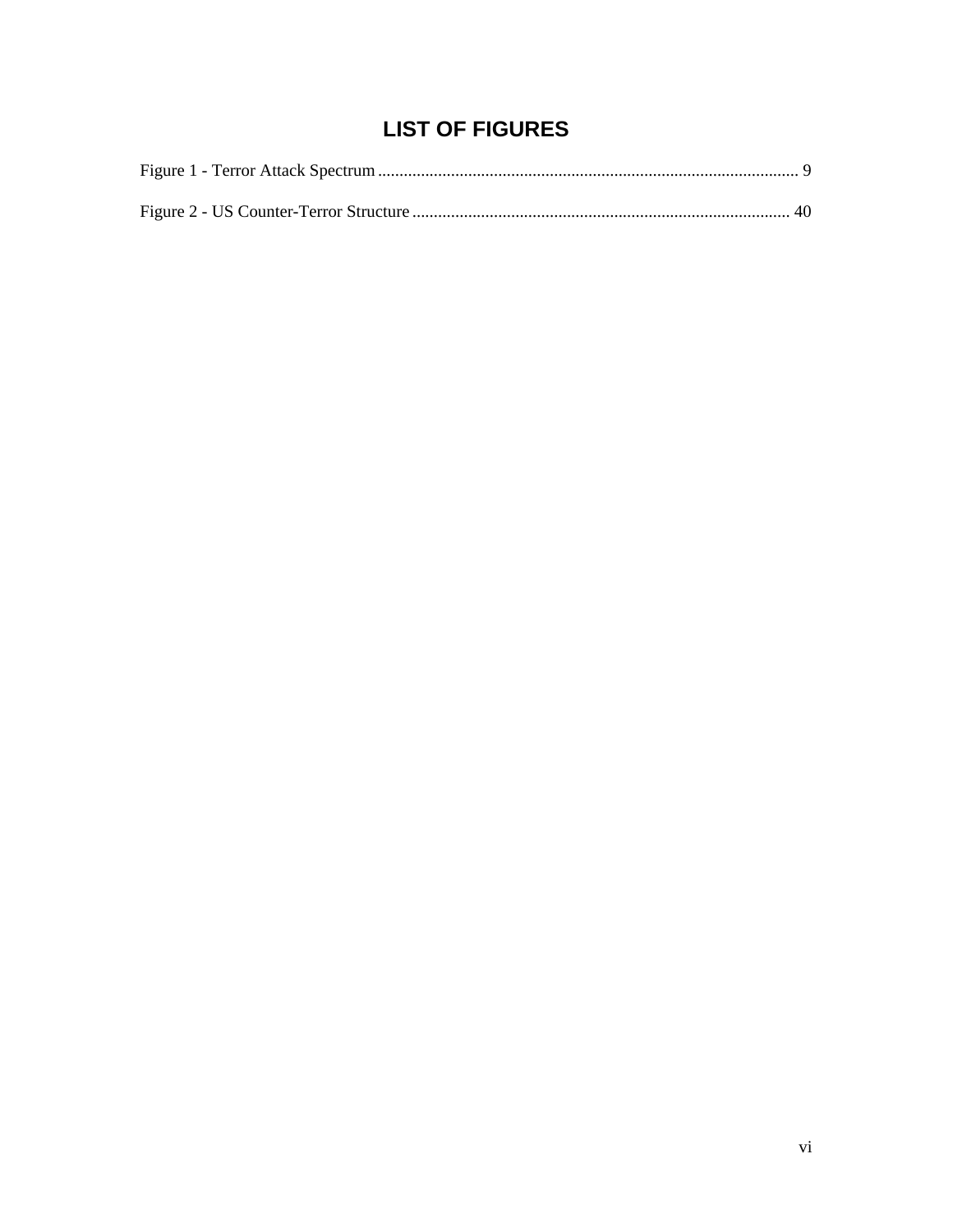<span id="page-7-0"></span>On the morning of 9/11, we saw that the terrorists have to be right only once to kill our people, while we have to be right every time to stop them… Nine-Eleven lifted the veil on a threat that is far broader and more dangerous than we saw that morning, an enemy that was not sated by the destruction inflicted that day and is determined to strike again. To answer this threat and protect our people, we need more than retaliation; we need more than a reaction to the last attack; we need to do everything in our power to stop the next attack.<sup>[1](#page-7-1)</sup> – George W. Bush

## **INTRODUCTION**

When militant Islamists flew airplanes into the World Trade Center and the Pentagon on September 11, [2](#page-7-2)001, terrorism became real to citizens of the United States  $(US)^2$ . Before then, terror attacks were events that happened abroad. Even the 1993 World Trade Center attack and the 1995 Oklahoma City bombing did not wake most Americans to the reality that there were potentially thousands of people around the world and within the US who would conduct terror attacks on American soil.<sup>[3](#page-7-3)</sup> The events of  $9/11$  made Americans aware that they were vulnerable to terrorism in the United States and that the attacks would change their lives. As jarring as the attacks on 9/11 were to America, imagine the effect of an even more deadly attack.

### **The Next Terror Attack**

 $\overline{a}$ 

Picture Columbus, Ohio bustling with typical Tuesday morning college-town activity. Students, business owners, and visitors are doing what people do in a university town. Then, in a house at the corner of Maryland Avenue and Lowell Road, a small nuclear bomb detonates. Because of its low nuclear yield, it only destroys a few city blocks; however, it is a crucial section of the city as the destruction and fallout spreads onto the Defense Logistics yard and the

<span id="page-7-1"></span><sup>&</sup>lt;sup>1</sup> President, Address, "Remarks to the Georgia Public Policy Foundation in Atlanta, Georgia," *Weekly Compilation of Presidential Documents* 42, no. 36 (September 7, 2006): 1581.

<span id="page-7-3"></span><span id="page-7-2"></span><sup>&</sup>lt;sup>2</sup> Daniel Pipes, "A New Round of Anger and Humiliation: Islam after  $9/11$ ," danielpipes.org, <http://www.danielpipes.org/article/417>(accessed February 12, 2008). Daniel Pipes refers to militant Islam as Islamism and that it takes the religion of Islam and turns it into the basis of a totalitarian ideology that shares much with prior versions, namely fascism and Marxism-Leninism. Like them, for example, it seeks to replace capitalism and liberalism as the reigning world system.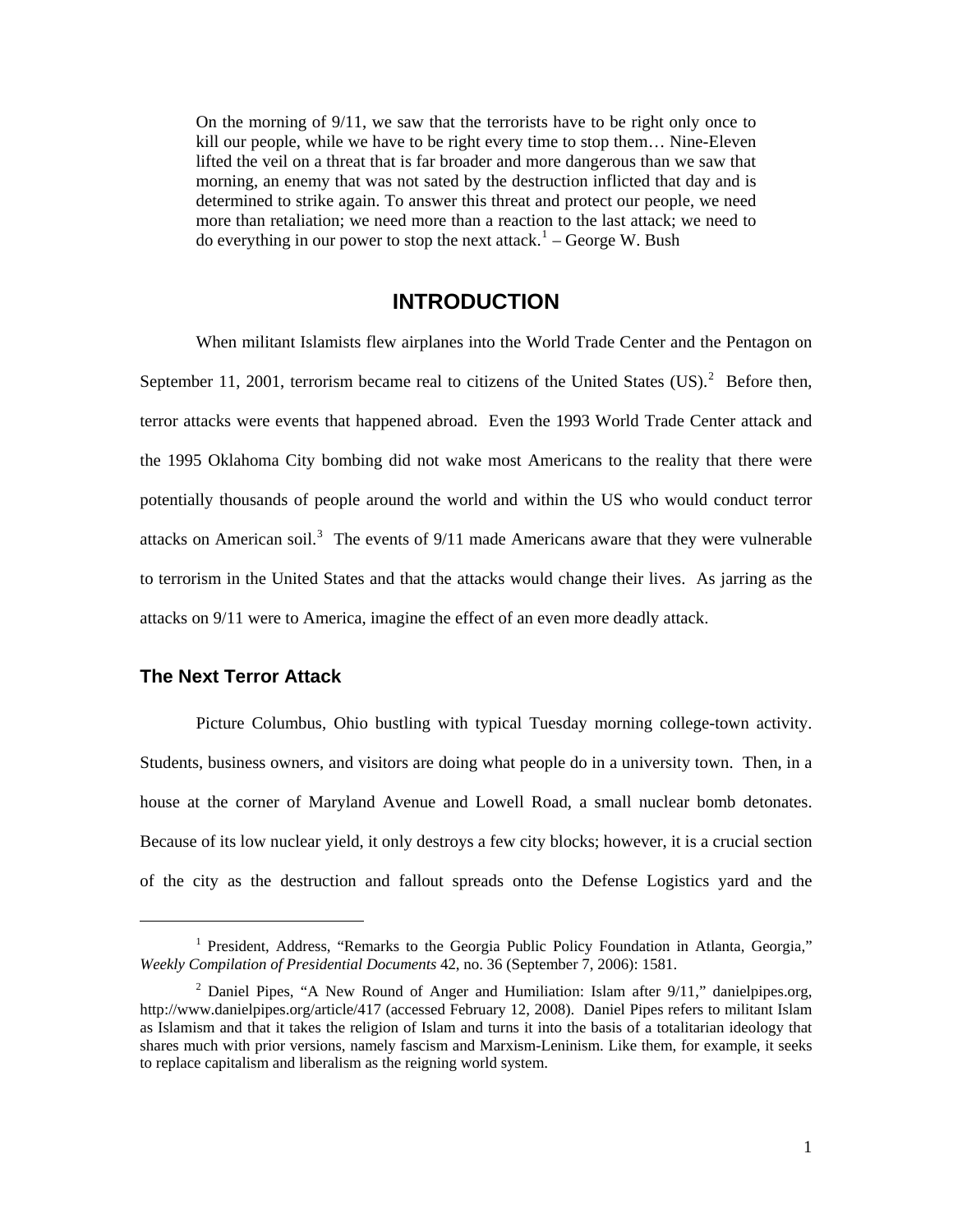Columbus Airport just to the east and northeast. The blast also severs East Broad Street, the main artery in and out of the campus. As word of the nuclear attack spreads throughout the United States and the world, American hubris, regained during years without a successful terror attack in the homeland, is shattered. Because of the attack in Columbus, the US economy and the way Americans prioritize their security and their civil liberties would all change significantly. The stresses experienced after 9/11 pale in comparison to those that would follow this hypothetical scenario.

One may argue that the Columbus, Ohio nuclear blast scenario is not realistic. On September 10, 2001, many people thought that suicidal terrorists flying commercial airplanes into buildings inside the United States was too farfetched, but it happened. Stephen Flynn, senior fellow in National Security Studies at the Council on Foreign Relations, provided a plausible scenario describing militant Islamist terrorists executing four simultaneous weapons of mass effect within the United States.<sup>[4](#page-8-0)</sup> He painted a realistic scenario where militant Islamists easily acquired and smuggled radioactive material into the United States. Although the attacks portrayed in his book were dirty bombs and not nuclear devices, the horror in Mr. Flynn's story comes from its realistic possibility.<sup>[5](#page-8-1)</sup>

Like Mr. Flynn, others have speculated about the next terror attack in the United States. Anthony Lake, President Clinton's National Security Advisor from 1993 to 1997, described three early twenty-first century terror attacks: an anthrax attack, a cyber warfare attack, and the sinking of a cruise ship in the Panama Canal. His book, *Six Nightmares*, written before 9/11, gave the three scenarios as examples of how a weaker nation could use realistic terror methods to attack

<sup>3</sup> Daniel Pipes, *Militant Islam Reaches America*, (New York: Norton Publishing, 2003), xi.

<span id="page-8-0"></span><sup>&</sup>lt;sup>4</sup> Stephen Flynn, *America the Vulnerable: How Our Government is Failing to Protect Us from Terrorism* (New York: HarperCollins, 2005), 17-35.

<span id="page-8-1"></span><sup>&</sup>lt;sup>5</sup> Encarta Dictionary, "dirty bomb," Encarta, http://encarta.msn.com/dictionary\_701705604/ dirty bomb.html (accessed January 18, 2008). Encarta defines a dirty bomb as: a bomb spreading radioactive material dispersed by means of conventional explosives.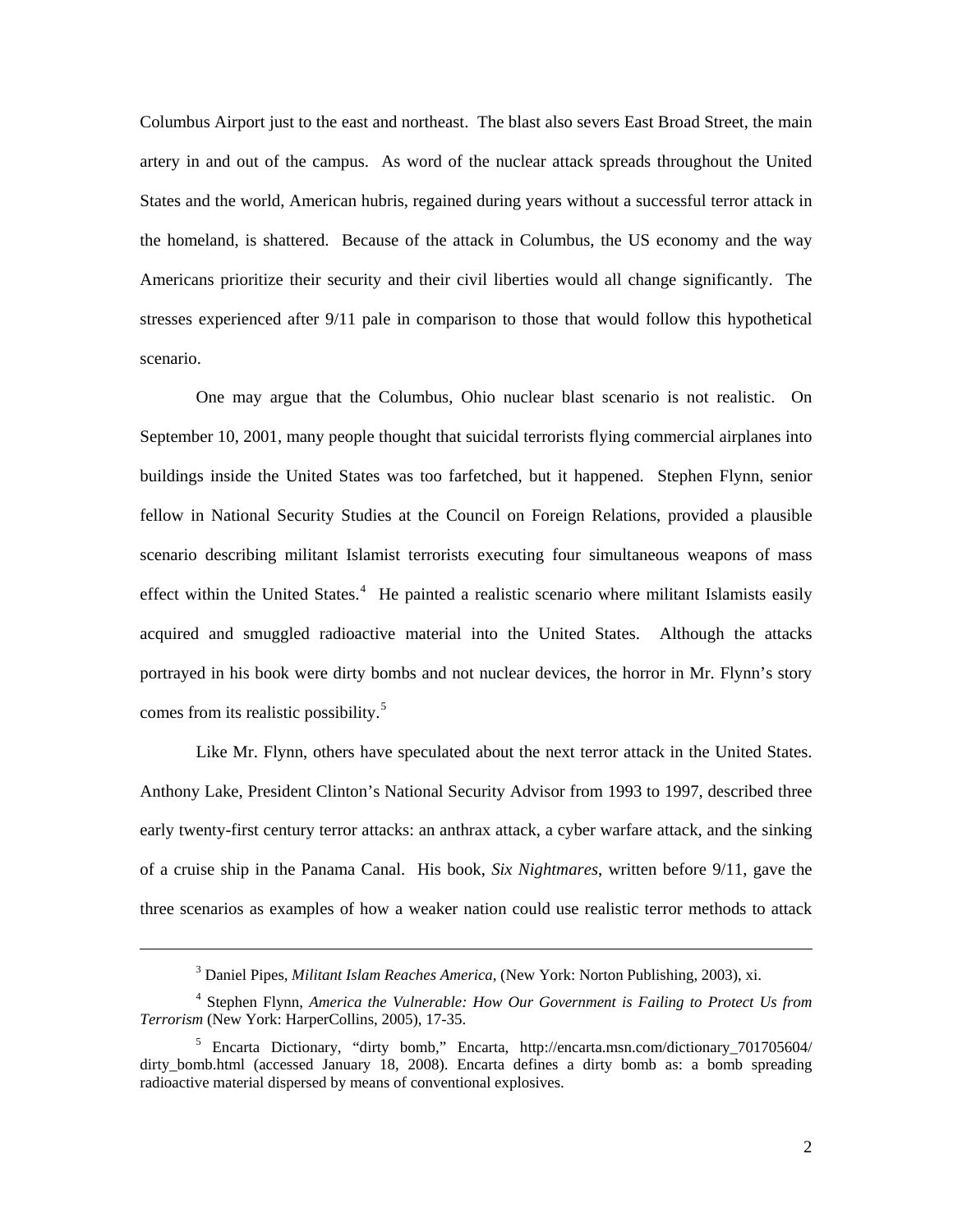the United States.<sup>[6](#page-9-0)</sup> Daniel Benjamin and Steven Simon did not use a potential scenario in their book, but they did predict America's future when they said, "We are losing. Four years and two wars after the attacks of September 11, 2001, America is heading for a repeat of the events of that day, or perhaps something worse."<sup>[7](#page-9-1)</sup> These authors have painted disturbing scenarios that should cause Americans to investigate those threats and the status of the Counter-Terrorism Structure designed to prevent them.

If another terror attack does occur in the United States, it would not likely resemble the 9/11 attacks, or the other terror plots since then, because of the reactive security measures implemented by the US Counter-Terrorism Structure.<sup>[8](#page-9-2)</sup> After  $9/11$ , increased airline security procedures forbade sharp objects from airplanes, because the suicide hijackers used box cutters and knives to overtake the crews.<sup>[9](#page-9-3)</sup> While the United States implemented security measures in response to the 9/11 attacks, Richard Reid attempted to blow up an airplane with a bomb in his shoe.<sup>[10](#page-9-4)</sup> After his failed attack, more reactive security measures forced air travelers to remove their shoes for checks prior to boarding their aircraft.<sup>[11](#page-9-5)</sup> In August 2006, authorities in the United Kingdom arrested twenty-five alleged terrorists for plotting to take bottles of liquid explosives

<span id="page-9-0"></span><sup>&</sup>lt;sup>6</sup> Anthony Lake, *6 Nightmares: Real Threats in a Dangerous World and How America can Meet Them* (Boston, New York, London: Little, Brown and Company, 2000), 1-12, 33-37, 66-74.

<span id="page-9-1"></span><sup>7</sup> Daniel Benjamin and Steven Simon, *The Next Attack* (New York: Henry Holt and Company, LLC, 2005), xiii.

<span id="page-9-2"></span><sup>&</sup>lt;sup>8</sup> The term United States National Counter-Terrorism Structure refers to all of the federal, state, and local law enforcement and homeland security organizations as a single entity united in one of their primary missions of countering terrorism. For variation and brevity, Counter-Terrorism Structure or Structure may be used for the full version.

<span id="page-9-3"></span><sup>9</sup> Thomas H. Kean (Chair) and Lee H. Hamilton (Vice Chair), *The 9/11 Commission Report* (Washington: U.S. Government Printing Office, 2004), 1-46.

<span id="page-9-4"></span><sup>&</sup>lt;sup>10</sup> Michael Elliott, "The Shoe Bomber's World," Time.com, http://www.time.com/time/world/ [article/0,8599,203478,00.html](http://www.time.com/time/world/%20article/0,8599,203478,00.html) (accessed February 11, 2008).

<span id="page-9-5"></span><sup>&</sup>lt;sup>11</sup> Brock N. Meeks, "TSA looks to upgrade shoe security procedures," MSNBC.com, http://www. msnbc.msn.com/id/8899022 (accessed February 11, 2008).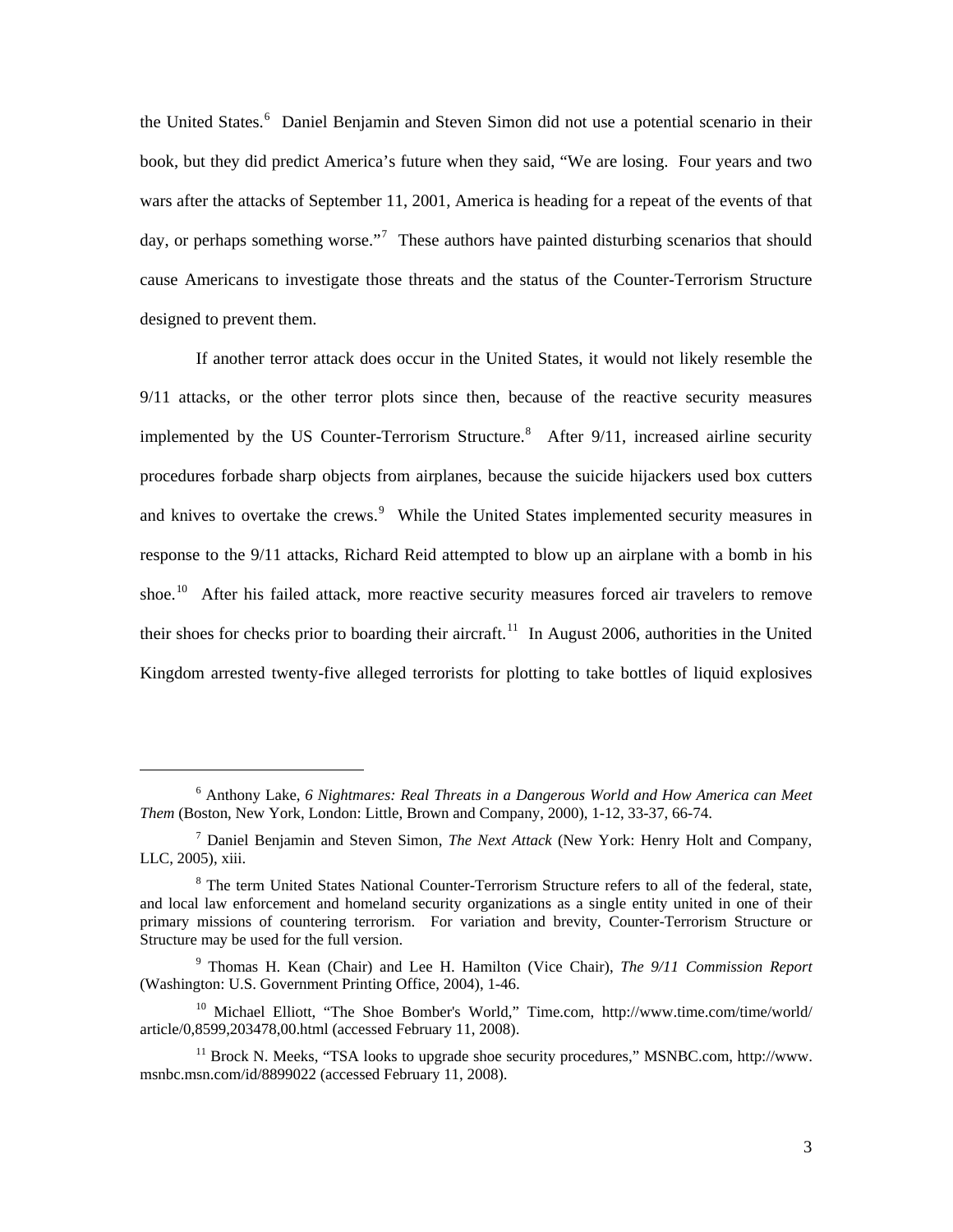onto airplanes bound for the US and detonate them in order to down the aircraft.<sup>[12](#page-10-0)</sup> Soon thereafter, both in the United States and United Kingdom, airline passengers could no longer carry liquids or gels into the aircraft cabins.<sup>[13](#page-10-1)</sup> The trend is troubling: Since September 11, 2001, militant Islamists evolve their terror tactics while the United States is still reacting to the *last* terror plot or attack. The United States must get ahead of the terrorists in order to answer the question: Is the United States National Counter-Terrorism Structure able to prevent the *next* terror attack?

Although the primary focus of this paper is on the seams, or problem areas, within the US National Counter-Terrorism Structure, the security improvements since September 11, 2001 cannot be ignored. First, the fact that many would acknowledge a Counter-Terrorism Structure exists is an improvement. There are also two new headquarters within this structure; namely, the Department of Homeland Security and Northern Command (NORTHCOM). The former is a new cabinet level position with a Secretary head who reports directly to the President. NORTHCOM is the newest combatant command within the Department of Defense with a geographic responsibility for the continental United States, Canada, and their surrounding waters. The FBI too has improved. Before 9/11, Joint Terrorism Task Force (JTTF) offices existed in only a handful of locations in the United States and now every FBI office in the United States has a JTTF within it. The JTTF is a collaboration center where information on current and potential terror threats is shared among federal, state, county, local, and private industry law enforcement and homeland security organizations. At lower levels of the Counter-Terrorism structure, fusion centers exist within nearly all fifty states. This is a completely new concept since 9/11 and they mirror much of the information sharing and collaboration attributes of the JTTF. As this short

<span id="page-10-0"></span><sup>&</sup>lt;sup>12</sup> Cable News Network, "Agent infiltrated terror cell, U.S. says," CNN.com, <http://www.cnn.com/> 2006/US/08/10/us.security/index.html (accessed February 11, 2008).

<span id="page-10-1"></span><sup>&</sup>lt;sup>13</sup> Leslie Miller, "Getting Sensible About Airline Carry-on Restrictions," Time.com, http://www. time.com/time/nation/article/0,8599,1538747,00.html (accessed February 11, 2008).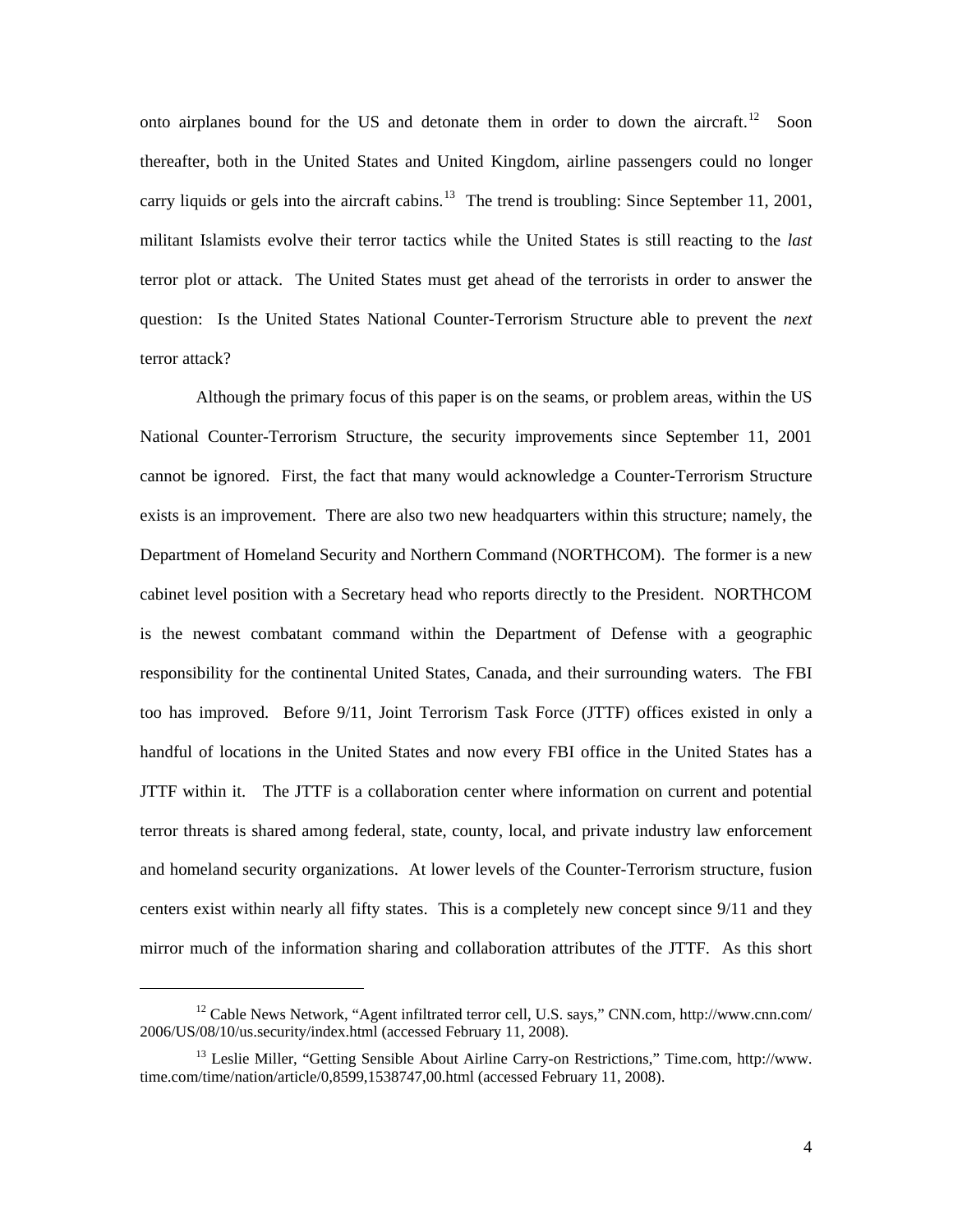<span id="page-11-0"></span>section has shown, not all the news is bad concerning the United States National Counter-Terrorism Structure. However, this paper will focus predominantly in the areas within the Counter-Terrorism Structure where recommendations may offer solutions to problems or seams that exist.

#### **Structure and Method**

The purpose of this paper is to investigate the militant Islamist threat within the United States, to determine whether the current United States National Counter-Terrorism Structure can prevent the next significant terror attack in the homeland, and recommend improvements to the National Counter-Terrorism Structure organization and practices.

The first two chapters define militant Islam and explore the likelihood that it remains a persistent threat within the United States. The definition of militant Islam comes from established subject matter expert authors on Islam, most notably Daniel Pipes and Stephen Coughlin. The following portion explains the paper's focus on militant Islamists rather than all ideological threats in the United States and its focus on the most damaging of potential terror attacks. A selection of six terrorist events briefly illustrates the history of militant Islamist actions in the United States from 1993 to 2007. The six events are neither exhaustive nor are they all similar in their methods or results. In addition to their historical value, the events have specific attributes that make them important to defining the threat and to the analysis and evaluation of the US National Counter-Terrorism structure later in the paper. Support for a persistent and plausible militant Islamist threat inside the United States is shown by examining five reasons for the six and a half years since 9/11 without a significant terror attack. Four of the explanations are shown to be incomplete by exploring militant Islamist doctrine and messages and the availability of material and willing men to conduct a future terrorist attack. The result is that a plausible militant Islamist threat still exists in the United States and the six-year absence of a significant terrorist attack is a result of slow, patient militant Islamist planning of an attack more powerful than that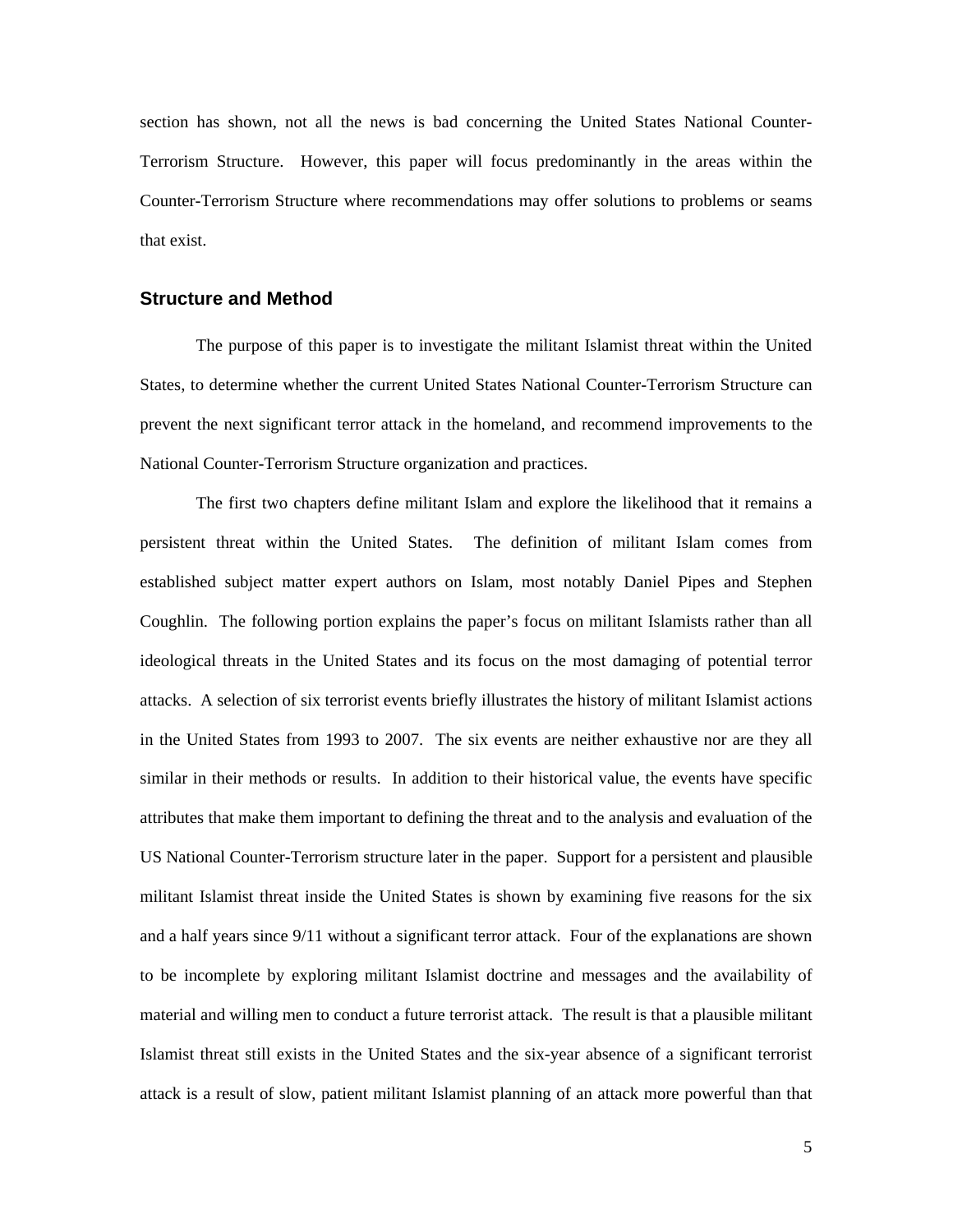of September 11, 2001.

 $\overline{a}$ 

Using the defined threat as a foundation, the third chapter describes the existing National Counter-Terrorism Structure comprised of federal, state, and local law enforcement and homeland security organizations. The chapter focuses upon the Structure's policy, procedure, and resource implementation; communications and information sharing; and contingency plans and rehearsals. Information for the description of the structure was derived from interviews of members of the organizations within the structure, surveys sent to state, county, and local law enforcement and homeland security organizations, and secondary sources on homeland security.

The fourth chapter analyzes whether the US National Counter-Terrorism Structure can defend the homeland against the next militant Islamist terror attack in the homeland. The analysis uses selected *Principles of War* from the US Army's Field Manual 3-0 and focuses upon the extent to which national, state, and local law enforcement and homeland security organizations coordinate and share information about known and potential terrorist threats and learn through their examining and rehearsing threat plans and scenarios. That analysis relies heavily upon the aforementioned interviews and survey responses. This chapter also provides several recommendations to improve any problems or seams in the organization and practices of the National Counter-Terrorism Structure discovered during the analysis. The importance of identifying seams in the Structure is seen when looking at the context of the 9/11 terror attacks. Prior to September 2001, a significant seam in the Counter-Terrorism structure existed because the CIA and FBI did not conduct synchronized information sharing and coordination. That seam aided al-Qaeda on  $9/11$ .<sup>[14](#page-12-0)</sup> Any proposed recommendations concerning the National Counter-Terrorism Structure are also evaluated with the same *Principles of War* as was used during the evaluation of the existing structure.

<span id="page-12-0"></span><sup>&</sup>lt;sup>14</sup> Bill Gertz, *Breakdown: How America's Intelligence Failures Led to September 11* (Washington: Regnery Publishing, INC, 2002), 36-37. The book details failure after failure of both the CIA and the FBI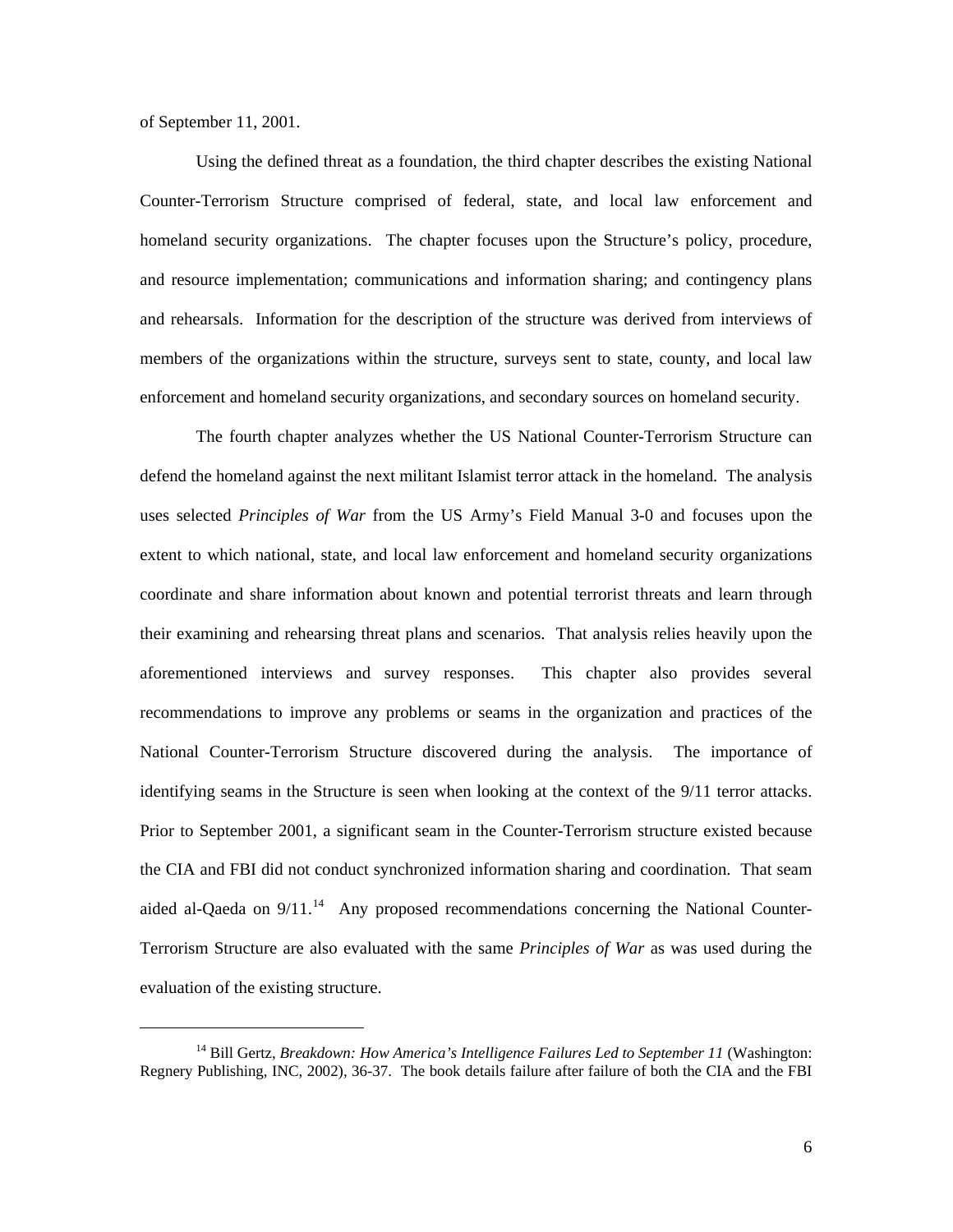## <span id="page-13-0"></span>**DEFINITION AND SELECTED HISTORY OF THE MILITANT ISLAMIST THREAT IN THE UNITED STATES SINCE 1993**

The Atlantic and Pacific oceans no longer provide the security against attacks on the United States mainland that they once did. The events of September  $11<sup>th</sup>$ , 2001 proved that point. The enemy on that day was al-Qaeda, a radical Sunni sect of Islam led by Osama Bin Laden that is the most visible face for the new threat called militant Islam and the replacement for the Cold War threat of Communism.<sup>[15](#page-13-1)</sup>

### **Militant Islamist Defined and Focused**

 $\overline{a}$ 

In the opening pages of this paper, Mr. Pipes' defined militant Islam or Islamism as a totalitarian ideology and compared it to fascism.<sup>[16](#page-13-2)</sup> In another work, he provided a more detailed definition that included some broad demographics and methodology for militant Islam:

…a utopian ideology, initiated in the twentieth century, that attracts only a portion of Muslims (perhaps 10 to 15 percent), seeks to capture control of governments, and is nakedly aggressive toward all who stand in its way, no matter what their faith. $17$ 

By separating out the 10-15 percent of fundamentalists, Mr. Pipes seemed to advocate the existence of a more moderate 85 to 90 percent of Muslims. Mr. Stephen Coughlin, a former Intelligence Analyst with the Joint Chiefs of Staff, disagrees with a separation of Muslims into fundamentalists and moderates. He argued in his master's thesis that there really is no moderate Muslims as defined by the current US doctrine.<sup>[18](#page-13-4)</sup> That is because the United States Intelligence Community's Current Approach to Intelligence Preparation of the Battlefield does not look at the

analysts to put together information that could have prevented the 9/11 terror attacks.

<span id="page-13-1"></span><sup>&</sup>lt;sup>15</sup> Robert Taylor, "Containment: A Viable Strategy for Success in the GWOT" (monograph, School of Advanced Military Studies, 2007), 1.

<span id="page-13-4"></span><span id="page-13-3"></span><span id="page-13-2"></span><sup>&</sup>lt;sup>16</sup> Daniel Pipes, "A New Round of Anger and Humiliation: Islam after 9/11," danielpipes.org, <http://www.danielpipes.org/article/417>(accessed February 12, 2008).

<sup>&</sup>lt;sup>17</sup> Daniel Pipes, *Militant Islam Reaches America* (New York: Norton, 2003), 3.

<sup>18</sup> Stephen Coughlin, "'To Our Great Detriment': Ignoring What Extremists Say About *Jihad*"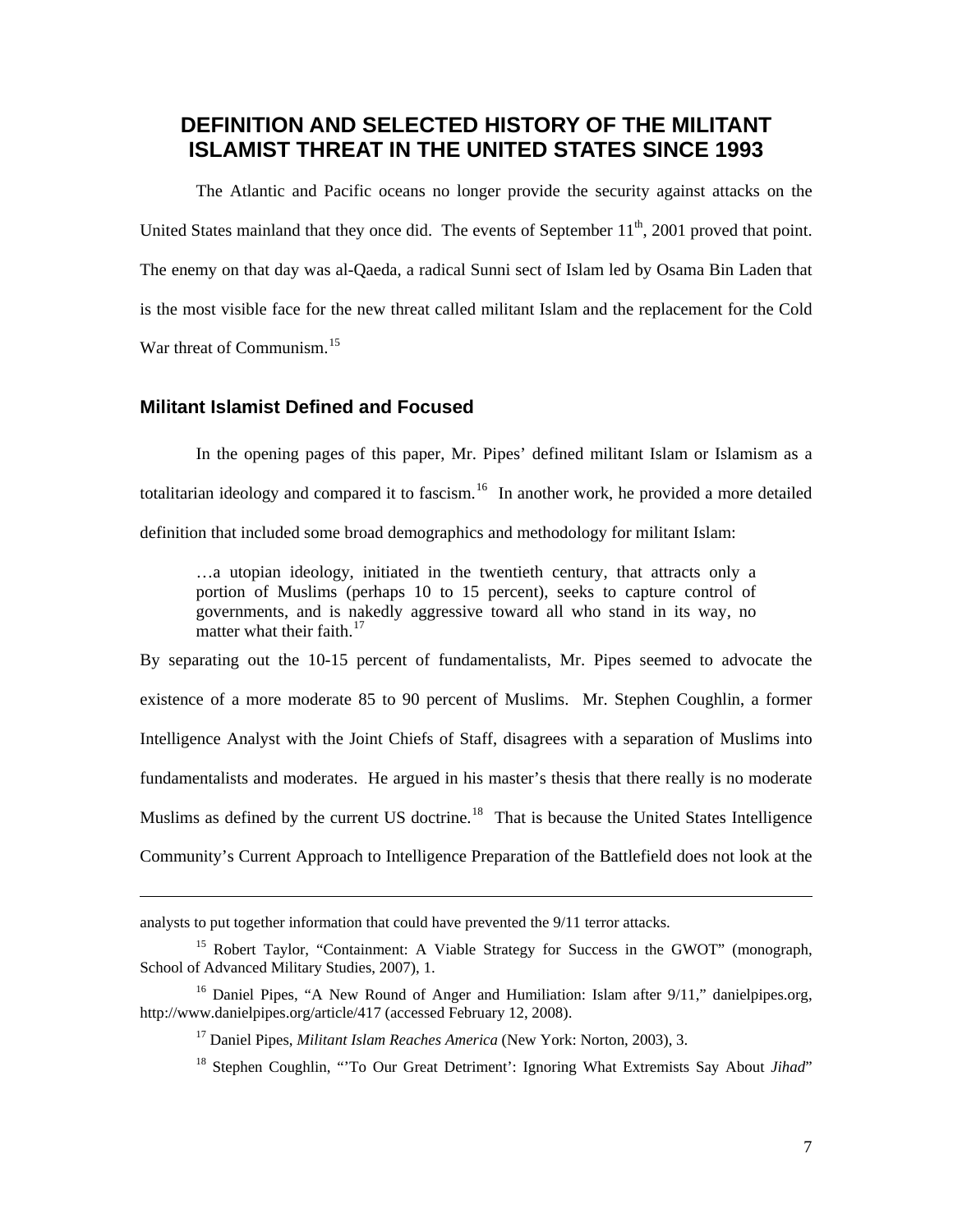Qur'an as the basis for Muslims' doctrinal thoughts about *jihad*. Mr. Coughlin's complaints with the US Intelligence Community are applicable to Mr. Pipes' definition as well:

…the Current Approach's starting point that "true" Islam is (doctrinally) "moderate" and that the enemy has taken "extreme" interpretations of Islam to support its doctrinal views. This is the universally accepted, unchallenged assumption…the terms "extreme" and "moderate" are stripped of their ability to make meaningful distinctions concerning either the actual enemy or his threat  $d$ octrine.<sup>[19](#page-14-0)</sup>

Mr. Coughlin disagrees with Mr. Pipes because it is Islam and not just Islamists that require analysis in order to find the true nature of the current threat. This paper will refer to militant Islamists as those Muslims who attempt to further Islam using violent *jihad* as proscribed within the Qur'an.

This monograph focuses only on the militant Islamist threat rather than all ideological threats within the United States. Three compelling reasons to focus here are previous successful militant Islamist attacks within the United States, militant Islamists continued calls for attacks within the United States, and the ongoing wars in Iraq and Afghanistan. This last factor is crucially important because both conflicts are within Muslim countries. The presence of Western troops in Muslim nations is arguably a source of significant angst among many Muslims and provides a powerful recruiting tool for militant Islamists. Daniel Pipes summarized this point:

In particular, Islamists see the United States as an aggressive force that seeks to steal Muslims' resources, exploit their labor, and undermine their religion…This outlook has the crucial implication that violence against Americans is viewed as defensive in nature. $20$ 

Having explained the ideological threat of militant Islam and the reasons this paper focuses there, the range of potential terror attacks can be narrowed. This paper proposes a continuum of potential terrorist attacks in the United States with the criteria being a combination

<sup>(</sup>master's thesis, National Defense Intelligence College, 2007), 10-14.

<span id="page-14-0"></span><sup>&</sup>lt;sup>19</sup> Stephen Coughlin, "'To Our Great Detriment': Ignoring What Extremists Say About Jihad" (master's thesis, National Defense Intelligence College, 2007), 22.

<span id="page-14-1"></span><sup>&</sup>lt;sup>20</sup> Daniel Pipes, "A New Round of Anger and Humiliation: Islam after  $9/11$ ," danielpipes.org, <http://www.danielpipes.org/article/417>(accessed February 12, 2008).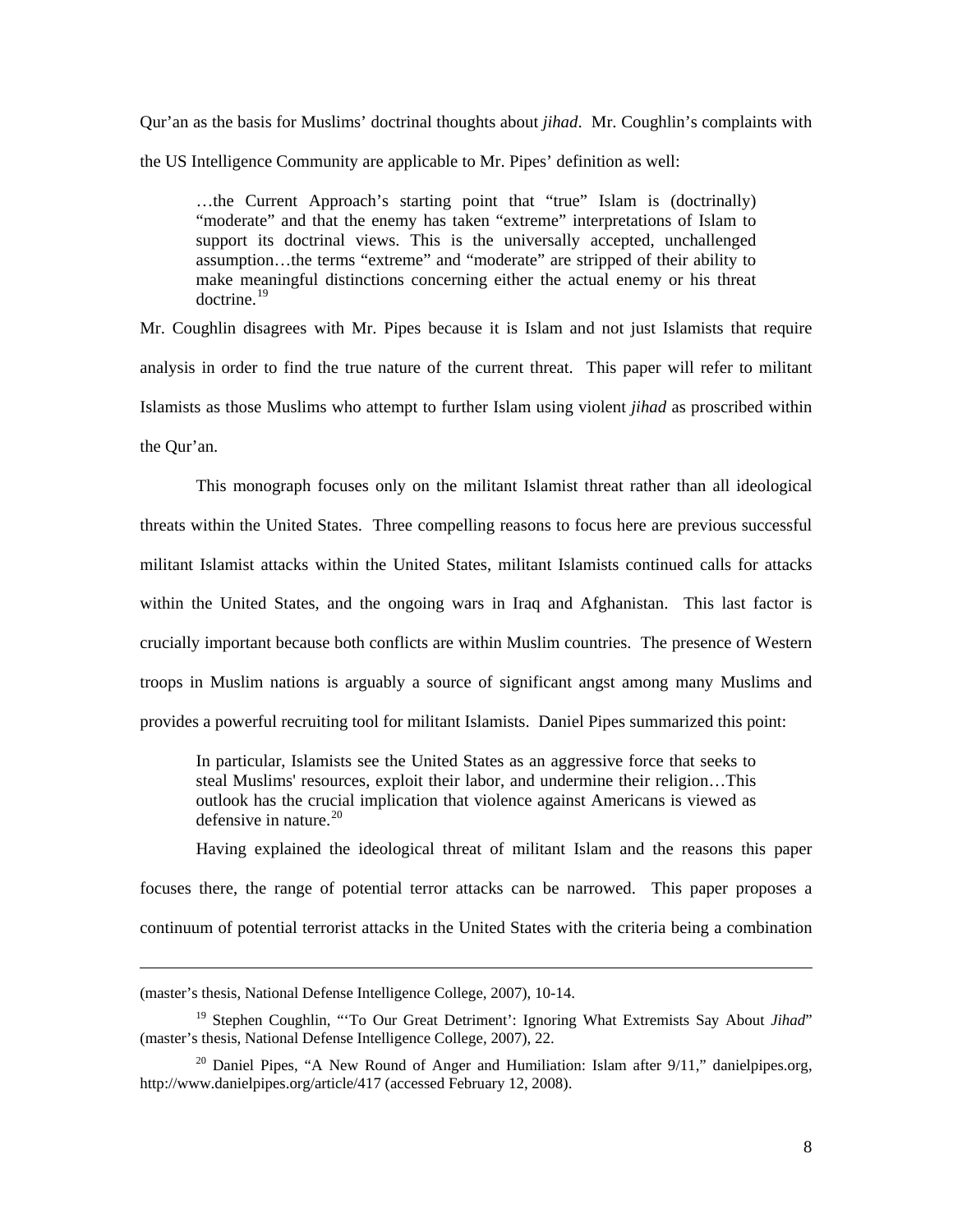<span id="page-15-0"></span>of total potential damage to the US economy, infrastructure, and American deaths.<sup>[21](#page-15-1)</sup> That continuum or terror spectrum (Figure 1) ranges from the most damaging attack, a nuclear bomb detonation at the right end of the scale, to the least immediately damaging, fund raising, at the left end of the scale. A dirty-bomb, agro-terrorism, small arms attacks, and kidnapping are all



**Figure 1 - Terror Attack Spectrum[22](#page-15-2)**

examples of potential terror attacks that lie between the two extremes along the Terror Attack Spectrum. This monograph focuses on the threats of the greatest magnitude, because they would have the greatest impact on Americans' way of life.

#### **Recent History of the Militant Islamist Threat in the United States**

Since 1993, militant Islamists have achieved, or attempted to launch many terror attacks in the United States. Of those, the six contemporary incidents that are the most relevant to this paper are the 1993 World Trade Center bombing, the 9/11 terror attacks, Richard Reid's attempted "shoe bomb" attack in August 2002, the Lackawanna Six arrests in the Fall of 2002, the Portland Seven arrests in the Fall of 2001, and the 2007 plot to attack Fort Dix. These six events best illustrate the hypotheses about the militant Islamist threat within this chapter and

<span id="page-15-1"></span><sup>&</sup>lt;sup>21</sup> Robert Looney, "Economic Costs to the United States Stemming From the 9/11 Attacks," *Strategic Insights* 1, no. 6 (August 2002): 1.

<span id="page-15-2"></span> $22$  The figure is author-created and does not exhaust all potential terror attack threats. The arrangement of the individual attacks is the author's opinion except for the 9/11 Attacks and Agro-terrorism where data from the two references are used to rank the latter as more damaging than the former because of its significantly higher costs and nation-wide impact.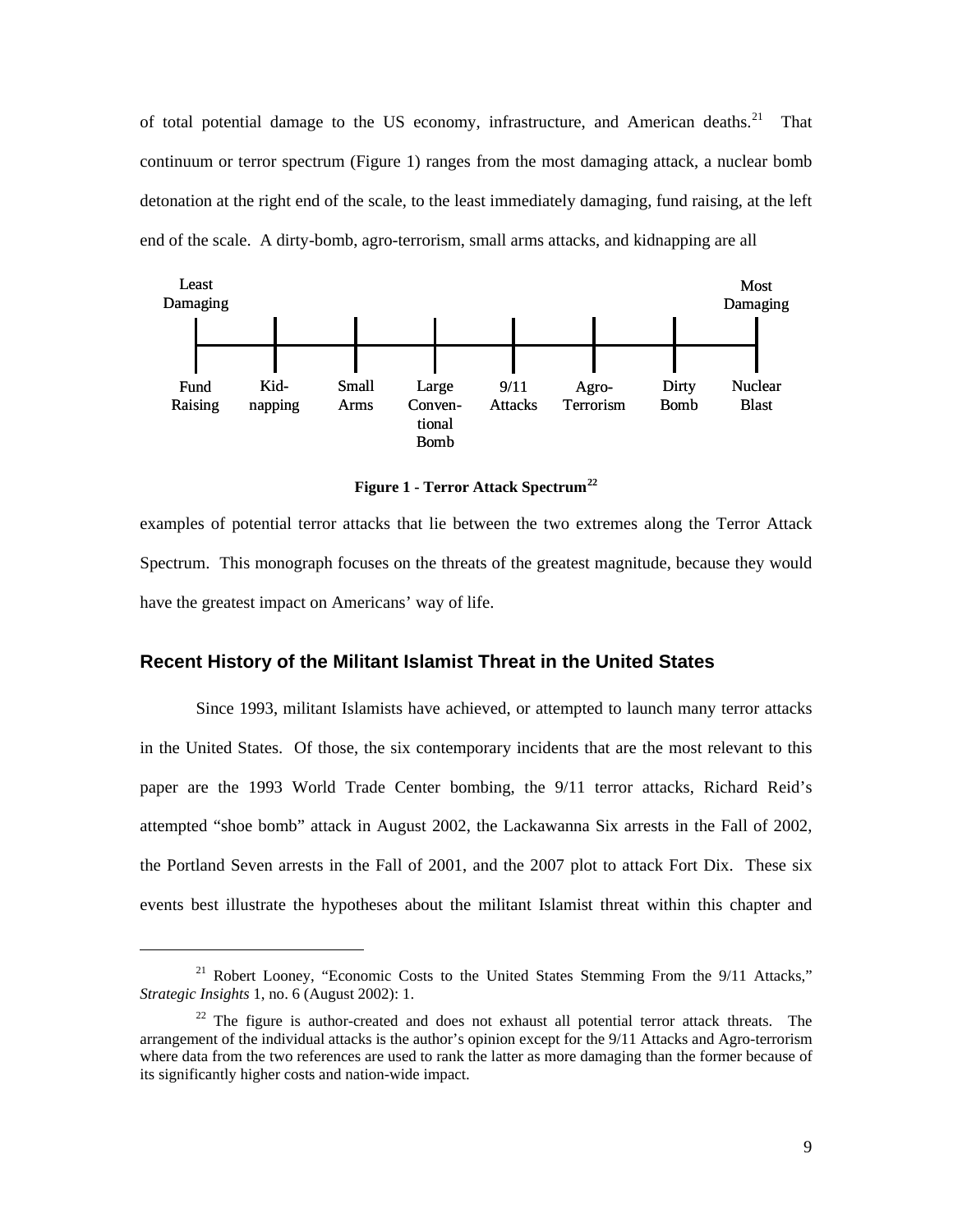<span id="page-16-0"></span>throughout the remainder of the paper. The following sections summarize the most pertinent historical background of the events.

#### The 1993 World Trade Center Attack

 $\overline{\phantom{a}}$ 

On February 26, 1993, a Ryder van filled with a very powerful bomb exploded in the parking garage under the World Trade Center (WTC). The blast killed six people, injured more than a thousand others, caused approximately \$300 million in property damage, and cut all electricity, heat, emergency power, running water, and communications to both towers of the WTC. The bomb consisted of 1,000 pounds of urea and 105 gallons of nitric acid for the bomb's main charge; 60 gallons of sulfuric acid for nitroglycerin boosters; one gallon of ethyl alcohol to stabilize the nitroglycerin; and a 25-pound bag of sodium carbonate to neutralize acids during the mixing process. The detonators contained a 16-ounce can of smokeless powder. $^{23}$  $^{23}$  $^{23}$ 

From September 03, 1992 until February 25, 1993 the militant Islamist bombers- Ahmad Ajaj, Ramzi Yousef, Mohammed Salameh, Mahmud Abouhalima, Abdul Rahman Yasin, and Nidal Ayyad- purchased chemicals and tanks of hydrogen gas, assembled the components into a bomb, surveyed the World Trade Center (WTC), rented a Ryder van, and loaded the 1,500 pound bomb into the van. On February 26, 1993, they drove the van to the WTC and parked in the red parking lot on the B-2 level of the WTC Complex. They set the bomb to detonate for early afternoon and left the scene thinking that the explosion would destroy all of the evidence linking them to the blast, but that did not occur. Critical pieces of the rental van, including the vehicle identification number, were recovered and the Federal Bureau of Investigation linked them to the rental agency and then to Salameh who was arrested on March 4, 1993. His arrest established

<span id="page-16-1"></span><sup>&</sup>lt;sup>23</sup> J. Gilmore Childers and Henry J. DePippo, "Hearing on: Foreign Terrorists in America: Five Years After the World Trade Center," Senate Judiciary Committee: Subcommittee on Technology, Terrorism, and Government Information, http://judiciary.senate.gov/oldsite/childers.htm (accessed February 13, 2008).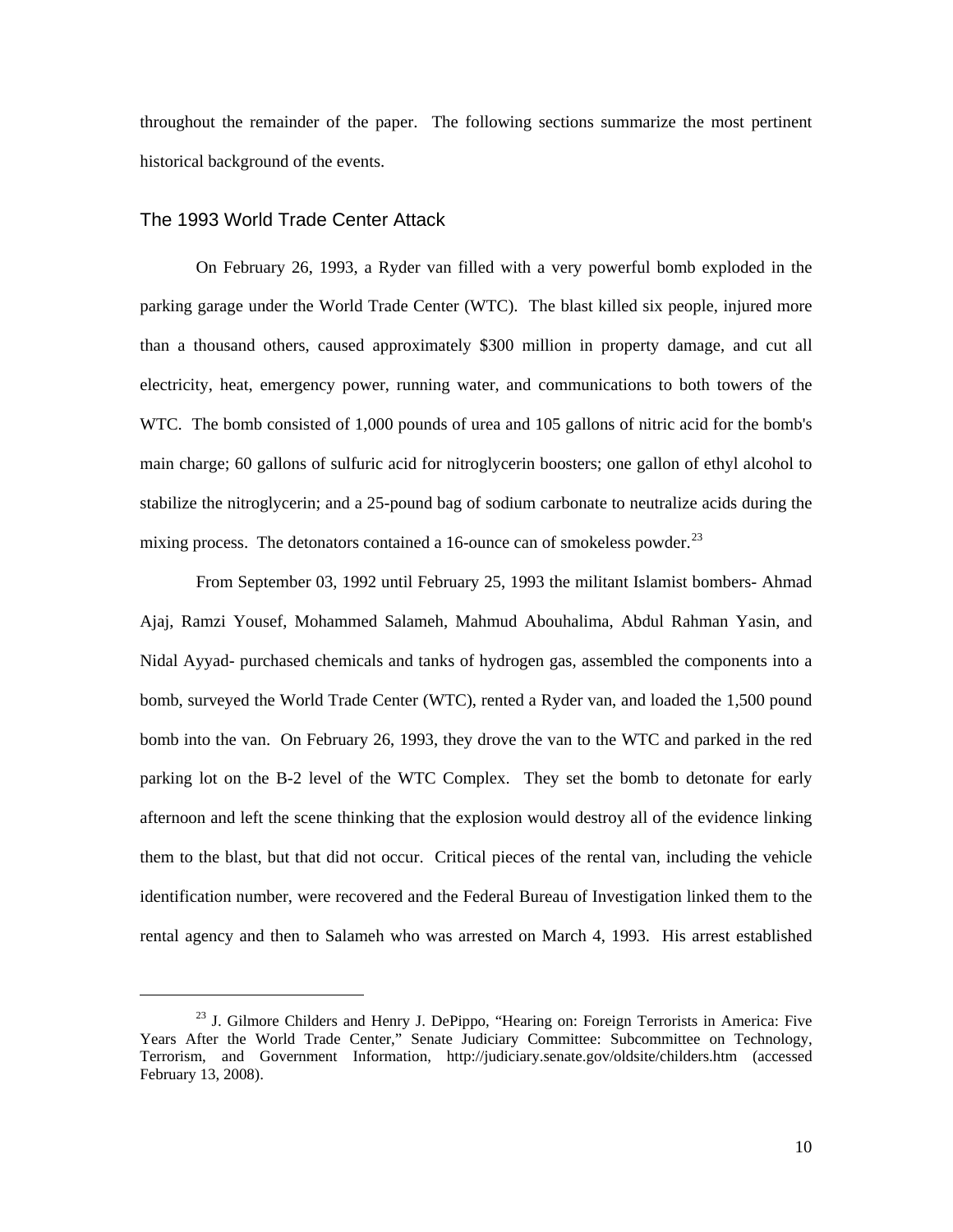<span id="page-17-0"></span>linkages that culminated in the arrests of Ajaj, Abouhalima, and Ayyad. Because he was able to flee the United States after the attack, it took nearly two years before the Pakistani military apprehended Ramzi Yousef and delivered him to the United States. Eventually all five terrorists were tried, convicted, and sentenced to 240 years in prison. Only Yazin remains free after fleeing the country.<sup>[24](#page-17-1)</sup>

## 9/11 Terror Attacks

The details of the militant Islamist attacks on the United States on September 11, 2001 are well known to most Americans. Of the nineteen attackers, fifteen men were from Saudi Arabia, two from the United Arab Emirates, one from Egypt, and one from Lebanon. They boarded American Airlines Flight 11 (AA 11) and United Airlines 175 (UA 175) in Boston, Massachusetts; American Airlines Flight 77 (AA 77) in Dulles, Virginia; United Airlines Flight 93 (UA 93) in Newark, New Jersey.<sup>[25](#page-17-2)</sup> After the four flights departed their respective cities, the nineteen terrorists took control of the aircraft anywhere from 30 to 46 minutes into their flights using knives, box cutters, and mace to kill and control the aircrews and other passengers.<sup>[26](#page-17-3)</sup> The terrorists flew three of the planes into both towers of the World Trade Center and the Pentagon. Passengers on Flight UA 93 overtook their aircraft from the terrorists to prevent its use as a weapon. Before they could regain control, the terrorist piloting the airplane crashed it near Shanksville, Pennsylvania.<sup>[27](#page-17-4)</sup> The attacks were the first realization for many Americans that al-Qaeda and Osama Bin Laden existed and that militant Islamists had grievances against America.<sup>[28](#page-17-5)</sup> The attacks shut down all trading on Wall Street for one week, stopped all

<span id="page-17-5"></span><span id="page-17-4"></span><span id="page-17-3"></span><span id="page-17-2"></span><span id="page-17-1"></span>l

 $^\mathrm{24}$  Ibid.

 $25$  Kean and Hamilton, 1-4.

<sup>26</sup> Ibid., 4-14.

 $27$  Ibid., 31-34.

<sup>28</sup> Daniel Pipes, *Militant Islam Reaches America*, (New York: Norton Publishing, 2003), xi.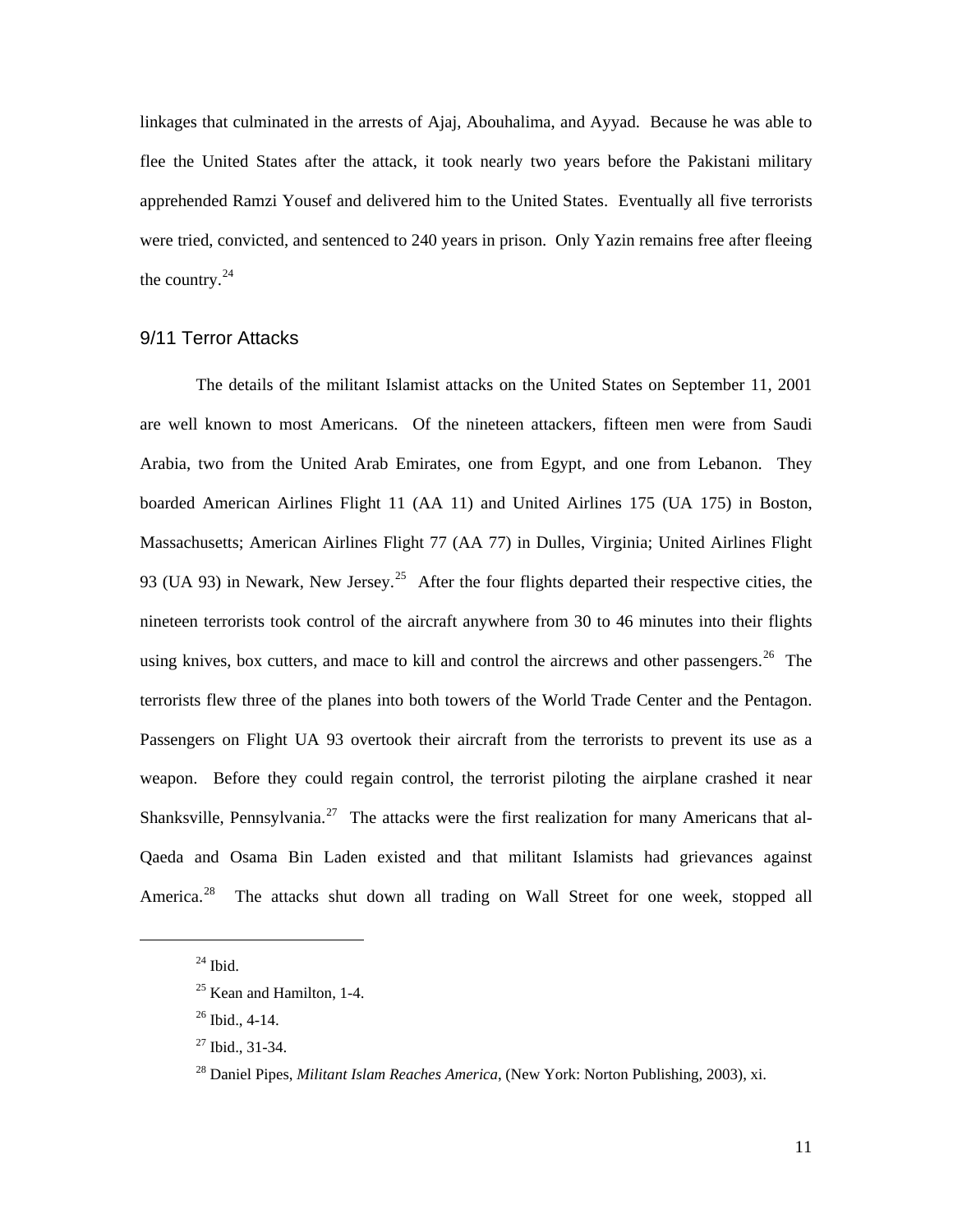<span id="page-18-0"></span>commercial flights from September 11-12, 2001, and cost the lives of nearly 3,000 men, women, and children.[29](#page-18-1)

#### Richard Reid and the Shoe Bomb Attack

On December 22, 2001, Richard Reid was on American Airlines Flight 63 from Paris to Miami when he attempted to light the fuse to a sophisticated bomb that was in his shoe. The bomb had enough explosives to blow a hole in the fuselage of the aircraft, and because of its altitude, cause the aircraft to crash. He was subdued when a flight attendant noticed the smell of a lit match. The flight then diverted to Boston, Massachusetts where he was arrested. Richard Reid was not born a Muslim, but converted in the early 1990s while incarcerated in Britain. Once leaving prison, he gravitated toward militant Islam and at some point met Zacarias Moussaoui at the Finsbury Park mosque. Finsbury Park in London, England is the center of what French authorities call Londonistan because of its radicalized community, fiery prayer meetings, and Britain's "watchful tolerance" of extremists.<sup>[30](#page-18-2)</sup> Reid eventually traveled to Pakistan, Afghanistan, Egypt, Turkey, and Europe for training and indoctrination prior to his failed 2001 attack. Richard Reid's attempted terror attack must be considered in this study, because the attack took place on an American-owned aircraft, the plane was enroute to the United States, and because he was being prosecuted within the United States.<sup>[31](#page-18-3)</sup>

<span id="page-18-1"></span><sup>&</sup>lt;sup>29</sup> Alexandra Twin, "Stocks: 5 Years after  $9/11$ ," CNN.COM, <http://money.cnn.com/2006/09/08> /markets/markets\_fiveyearslater/index.htm, Laurence Zuckerman (Air) "A Day of Terror: The Airlines," NY Times, <http://query.nytimes.com/gst/fullpage.html?res=9E0CEEDE1238F>931A2575AC0A9679C8B6 3&sec=&spon=&pagewanted=1, and Alex Spektor, "Septerber 11, 2001 Victims," www.september11 victims.com, [http://www.](http://www/) september11victims. com/september11victims/victims\_list.htm (accessed March 24, 2008).

<span id="page-18-3"></span><span id="page-18-2"></span><sup>30</sup> Melanie Phillips, *Londonistan* (New York: Encounter Books, 2006), x and Michael Elliott, "The Shoe Bomber's World," Time.com, http://www.time.com/time/world/ article/0,8599,203478,00.html (accessed February 11, 2008).

 $31$  Ibid.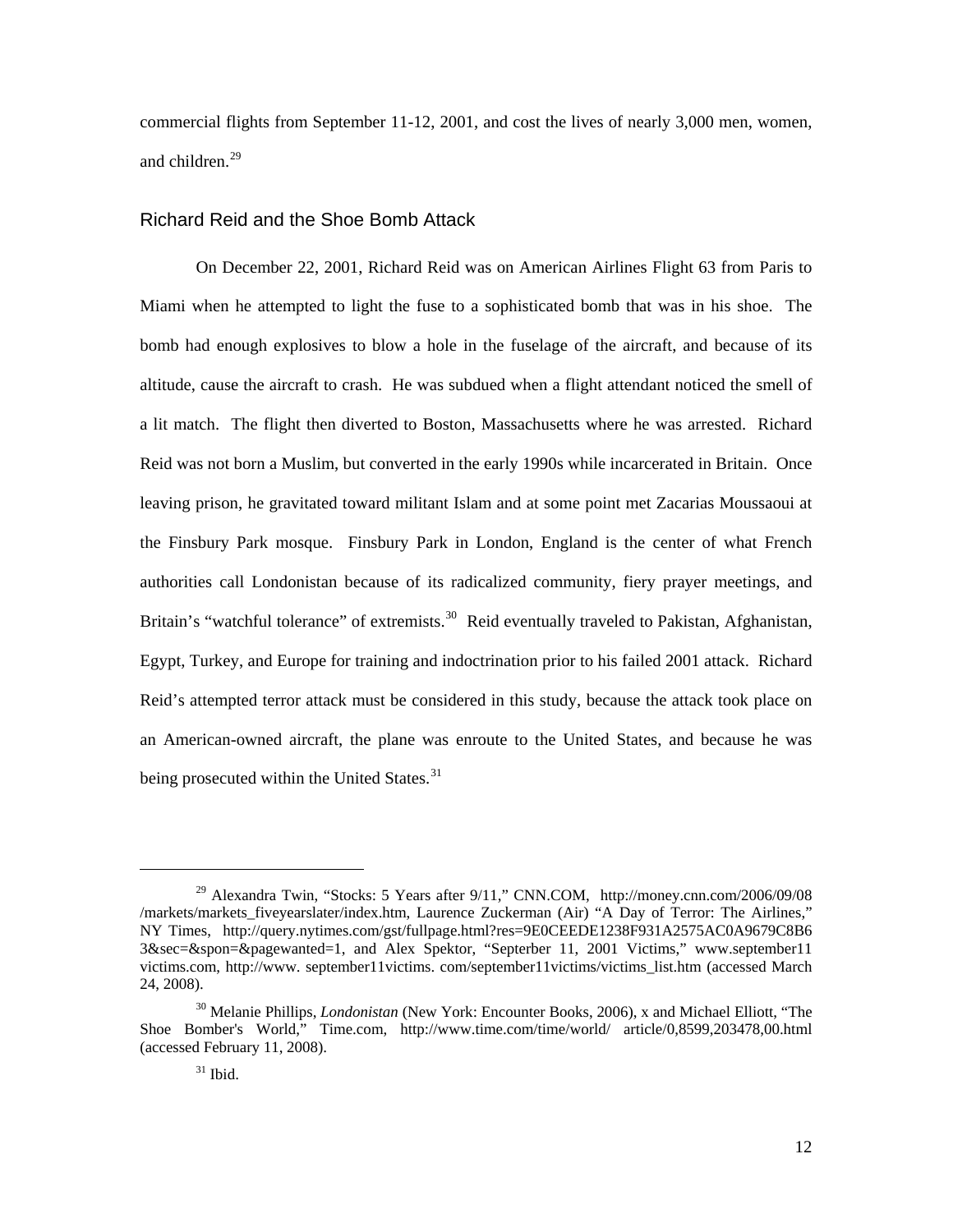#### <span id="page-19-0"></span>Lackawanna Six

Lackawanna Six refers to six Yemeni-Americans and US citizens from Lackawanna, New York arrested in September 2002 and later charged with terrorism related crimes. The six were Mukhtar Al-Bakri, Sahim Alwan, Faysal Galab, Shafal Mosed, Yaseinn Taher, and Yahya Goba. Although this incident was labeled the Lackawanna (or Buffalo) Six, the cell actually included eight active members. The seventh member, Jaber A. Elbaneh, is still at large after escaping from a Yemeni prison in February 2006.<sup>[32](#page-19-1)</sup> Kamal Derwish, the final member of the group, was born in Lackawana and raised in Saudi Arabia. He received advanced weapons and al-Qaeda recruiting training in Afghanistan and fought as a mujahedeen in Bosnia in the 1990s. He had ties to al-Qaeda and sought out devout men at the Lackawanna mosque.<sup>[33](#page-19-2)</sup>

Derwish became the spiritual leader of the other seven and helped to radicalize them toward Salafi Islam.<sup>[34](#page-19-3)</sup> Derwish met regularly after evening prayers with up to 20 regular attendees, the other seven of the Lackawanna cell among them. Although the young men in the Lackawanna cell were initially non-religious and more interested in playing soccer than engaging in *jihad*, Derwish's teaching of Islam encouraged the men toward being more devout Muslims. After one-on-one recruiting, he eventually convinced the seven other men to travel to Afghanistan to receive jihadist training. The seven left for Afghanistan in two groups in April and May 2001 and met Mr. Derwish in Pakistan. They were the first known US citizens to train at an al-Qaeda camp in Afghanistan, prior to  $9/11$ .<sup>[35](#page-19-4)</sup> While at the al-Farooq training camp, the men met Osama

<span id="page-19-1"></span><sup>&</sup>lt;sup>32</sup> FBI Press Release, "Recent Escapees from Yemen Prison Added to Most Wanted Terrorists and Seeking Information - War on Terrorism Lists," FBI.gov, <http://www.fbi.gov/pressrel/>pressrel06/ mwtl\_yemen022306.htm (accessed February 14, 2008).

<span id="page-19-2"></span><sup>&</sup>lt;sup>33</sup> Lowell Bergman and Matthew Purdy, "Where the Trail Led: Between Evidence and Suspicion; Unclear Danger: Inside the Lackawanna Terror Case," <http://query.nytimes.com/gst/fullpage.html?res>= 9E0CE1DF133FF931A25753C1A9659C8B63 (accessed March 23, 2008), 3-5.

<span id="page-19-4"></span><span id="page-19-3"></span><sup>34</sup> Mitchell D. Silber and Arvin Bhatt, *Radicalization in the West: The Homegrown Threat* (New York: NYPD, 2007), 59. The context shows the authors mean Jihadi Safafi Islam or militant Islam.

<sup>35</sup> Ibid., 56-64.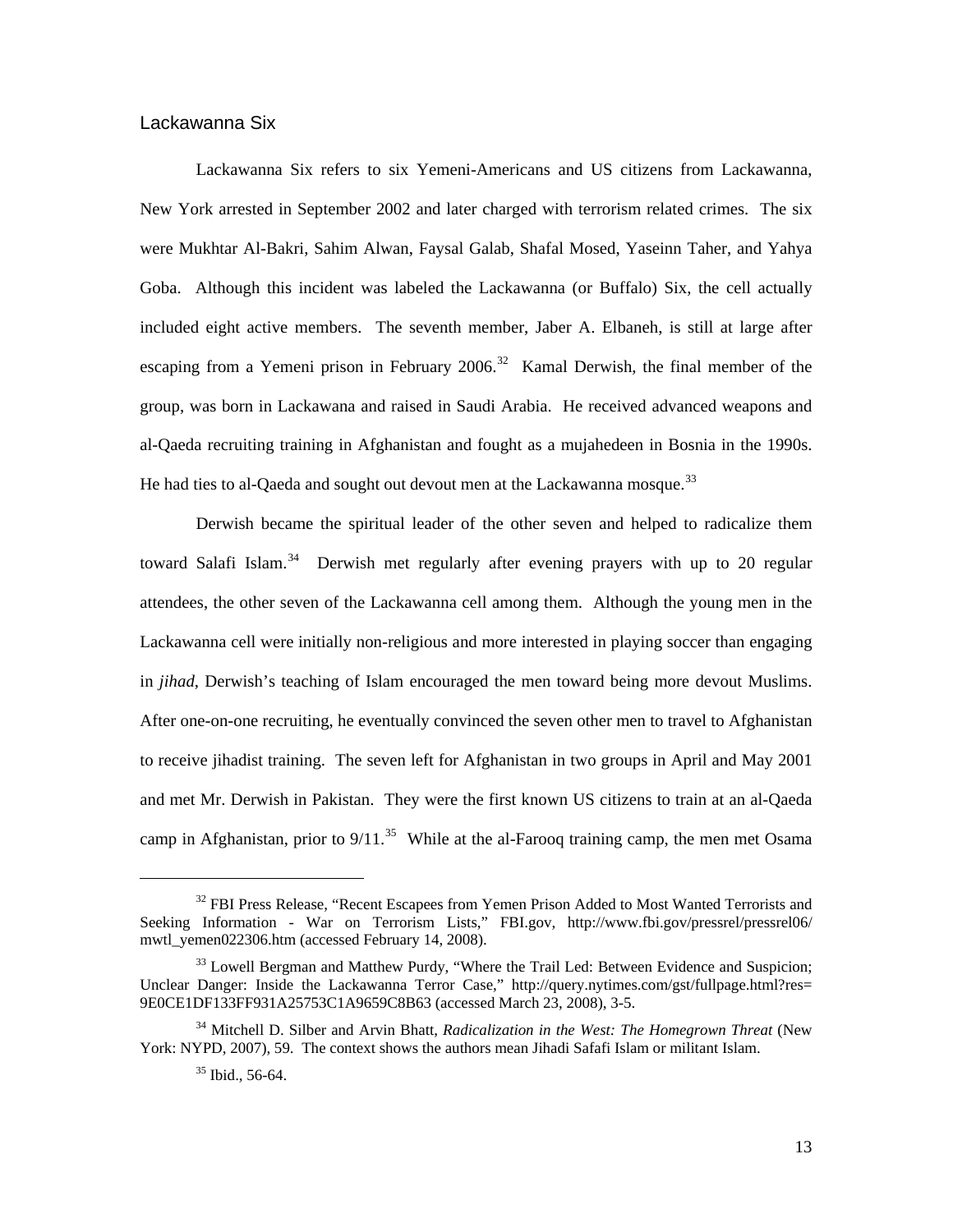<span id="page-20-0"></span>Bin Laden twice. After the second group visit with OBL, Mr. Alwan became disillusioned with the training and demanded to leave the training early.<sup>[36](#page-20-1)</sup> At his first stop during his return to the United States, he received a third audience with Bin Laden in Kandahar. The latter asked him how American Muslims felt about "martyr operations." Mr. Alwan said he dodged the question and asked about rumors of a conflict with America and Osama answered vaguely stating, "There's been threats back and forth." Mr. Alwan completed his return to Lackawanna and by the end of June 2001 reunited with three other men from the cell who left the training camp early. Goba, al-Bakri, Elbaneh, and Derwish completed their training, but only Goba and al-Bakri returned to the United States.<sup>[37](#page-20-2)</sup> As described earlier Elbaneh remained overseas and is still at large. Derwish also remained overseas and his part in this story ended when he was one of six men killed by a Hellfire missile fired from a Predator unmanned aircraft in November 2002.<sup>[38](#page-20-3)</sup>

Evidence that led to the six arrests began to appear while the group was still overseas. An anonymous letter arrived at the Buffalo, New York FBI building that said, "Two terrorist[s] came to Lackawanna…for recruiting the Yemenite youth" in addition to naming the eight who had gone to a bin Laden camp.<sup>[39](#page-20-4)</sup> After 9/11, the Buffalo FBI Office learned more about the Lackawanna cell's travels to Afghanistan and built the case that led to their arrests. $40$ 

### Portland Seven

<span id="page-20-1"></span> $\overline{\phantom{a}}$ 

Six men- Marher Hawash, Patrice Lumumba Ford, Jeffrey Leon Battle, Muhammad Ibrahim Bilal, Ahmed Ibrahim Bilal, Habis Saoub- and October Martinique Lewis, the former wife of Battle, made up the Portland Seven group. Habis Saoub, born in Jordan, was the only

<sup>36</sup> Lowell Bergman and Matthew Purdy, 6.

<sup>37</sup> Ibid., 7.

<span id="page-20-4"></span><span id="page-20-3"></span><span id="page-20-2"></span><sup>&</sup>lt;sup>38</sup> David Ensor, "U.S. Confirms Death of Man Linked to Alleged Buffalo Terror Cell," CNN.com, <http://archives.cnn.com/2002/US/11/12/yemen.blast.us>(accessed February 14, 2008).

<sup>&</sup>lt;sup>39</sup> Lowell Bergman and Matthew Purdy, 6.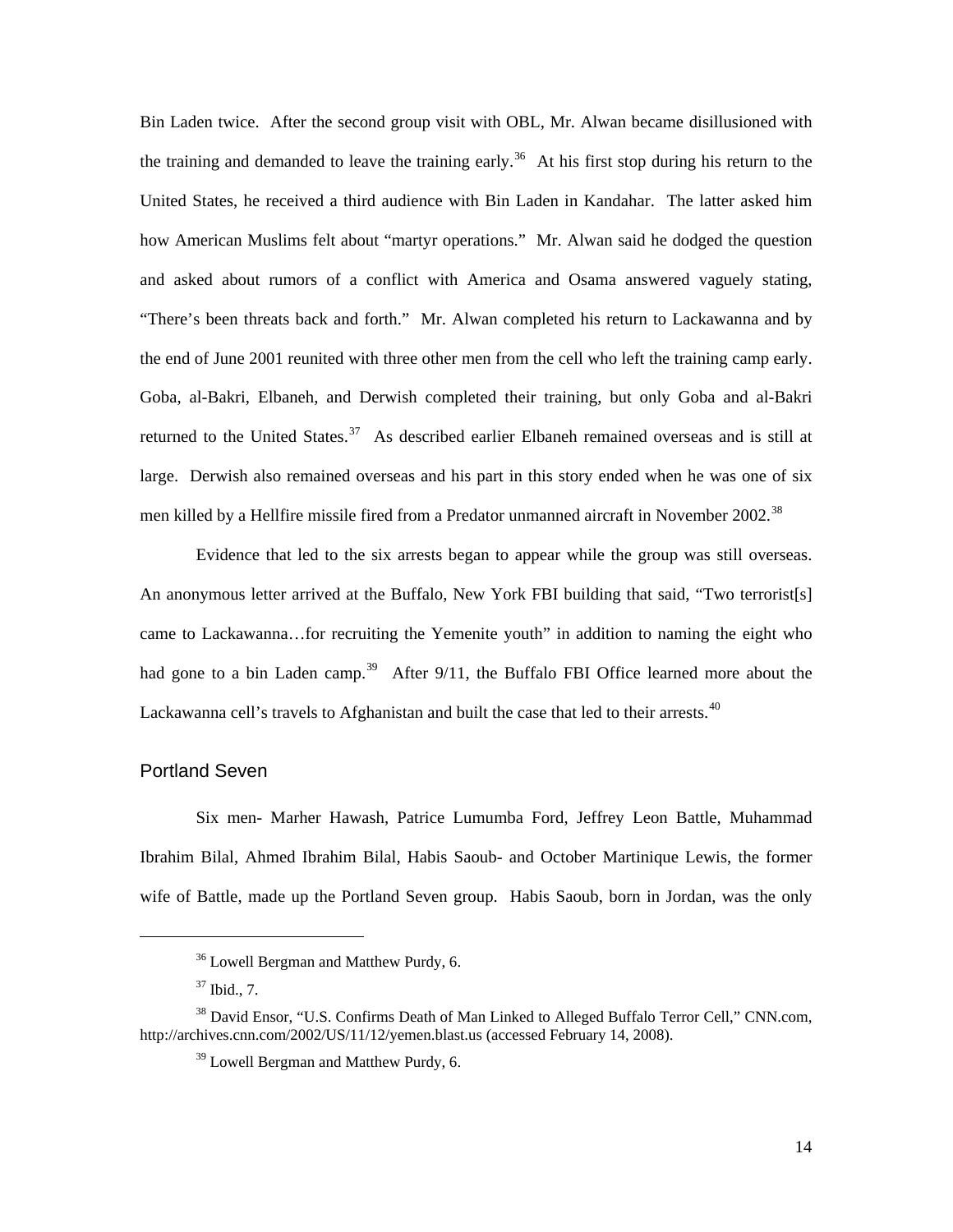<span id="page-21-0"></span>member not born in the United States. Saoub became the group's leader and influenced the others' ideology toward accepting militant Islam. The group conducted martial arts and firearms training in preparation to join al-Qaeda in Afghanistan and become part of the jihad against the Unites States Army. The six men flew to China in the autumn of 2001 in an attempt to get to Afghanistan. Ms. Lewis remained in the United States to coordinate their travels.<sup>[41](#page-21-1)</sup> The Chinese Army turned the six men around at the China/Pakistan because they did not have proper travel visas. After this setback, Habis Saoub remained in Asia and later Pakistani forces killed him in 2003, but the other five men returned to the United States. All, including Ms. Lewis, were eventually arrested and charged with conspiracy to make war against the United States.<sup>[42](#page-21-2)</sup>

#### Plot to Attack Fort Dix

On May 7, 2007, the Federal Bureau of Investigation (FBI) arrested six foreign-born men who were planning to kill as many US Army soldiers as possible at Fort Dix, New Jersey using assault rifles and grenades. The FBI described five of the men- Eljvir Duka, Dritan Duka, Shain Duka, Mohamad Ibrahim Shnewer, and Serdar Tatar- as "radical Islamists" not linked to al-Qaeda.<sup>[43](#page-21-3)</sup> The Dukas were three brothers who were ethnic Albanians from the former Yugoslavia who lived in the United States most of their lives without becoming US citizens. Mohamad Ibrahim Shnewer was a Jordanian native and Serdar Tatar was born in Turkey but was a legal resident of the United States. These five men became self-directed militant Islamists by viewing the martyrdom videos of two 9/11 suicide terrorists and circulating images of Osama Bin Laden. They conducted weapons training at a firing range in the Pocono Mountains and recorded

 $40$  Ibid., 8-10.

<sup>&</sup>lt;sup>41</sup> Silber and Bhatt, 56-64.

 $42$  Ibid., 59-64.

<span id="page-21-3"></span><span id="page-21-2"></span><span id="page-21-1"></span><sup>&</sup>lt;sup>43</sup> Dale Russakoff and Dan Eggen, "Six Charged in Plot To Attack Fort Dix," washingtonpost .com, http://www.washingtonpost.com/wp-dyn/content/article/2007/05/08/AR2007050800465.html (accessed February 13, 2008).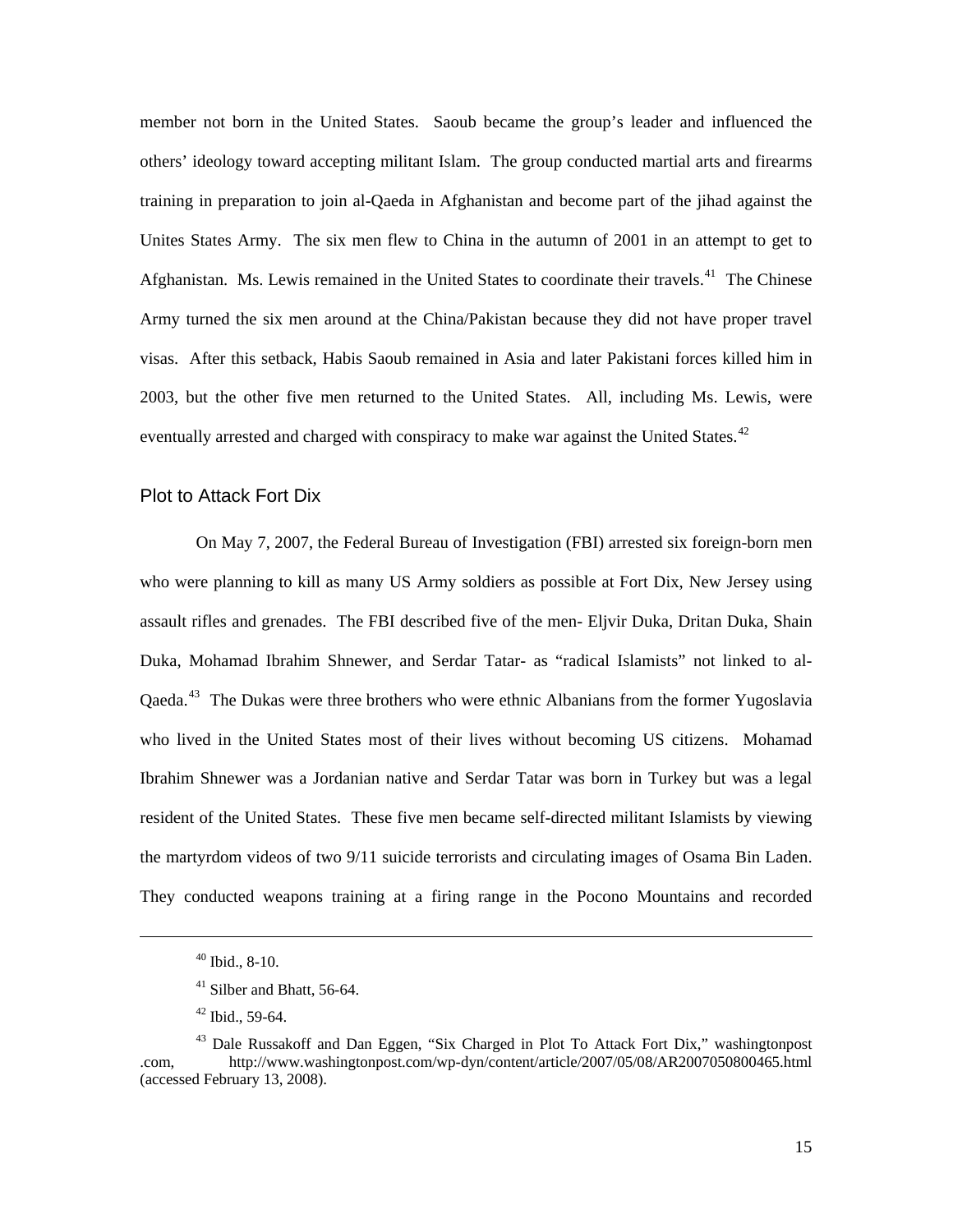<span id="page-22-0"></span>themselves as they practiced firing their weapons, called for jihad, and yelled, "God is great" in Arabic.<sup>[44](#page-22-1)</sup> They were apprehended before they carried out their attacks, because a video store clerk who was copying their video to DVD and saw the group's terrorist training and chants, called the police, who then informed the FBI. A sixth man, Agron Abdullahu, an ethnic Albanian, was charged with helping the Dukas illegally obtain firearms.<sup>[45](#page-22-2)</sup>

#### **Summary of the Militant Islamist Threat Since 1993**

The six attempted and successful attacks from this chapter provide a brief overview of terrorism within the United States over the past fifteen years. The events are much more relevant and useful than simply historical data, because they can help evaluate the National Counter-Terrorism structure. As already stated, the events are not exhaustive of the history of terrorism within the United States since 1993. Collectively, the events suggest important attributes about the methods, the motivations, the men, and the materials for the attempted and successful attacks. The tactics, weapons, and planning that went into the attacks differ in nearly all of the cases. The Muslim men came from both abroad and from US citizens who were homegrown. Their backgrounds, their recruitment to militant Islam, and their motivations all provide important information that can help identify future militant Islamists and possibly find the means to prevent men (and potentially women) from becoming militant Islamists. The success or failure of their attacks offers the most valuable data when attempting to prevent another terror attack within the United States in the future. The failed attacks reveal holes or seams that may exist in future militant Islamist plots that the National Counter-Terrorism Structure can exploit just as the successful terror attacks can show weaknesses within the structure. Lastly, the six events impart crucial details that can likely illuminate the current militant Islamist threat within the United

<span id="page-22-2"></span><span id="page-22-1"></span>l

 $44$  Ibid.

 $^{45}$  Ibid.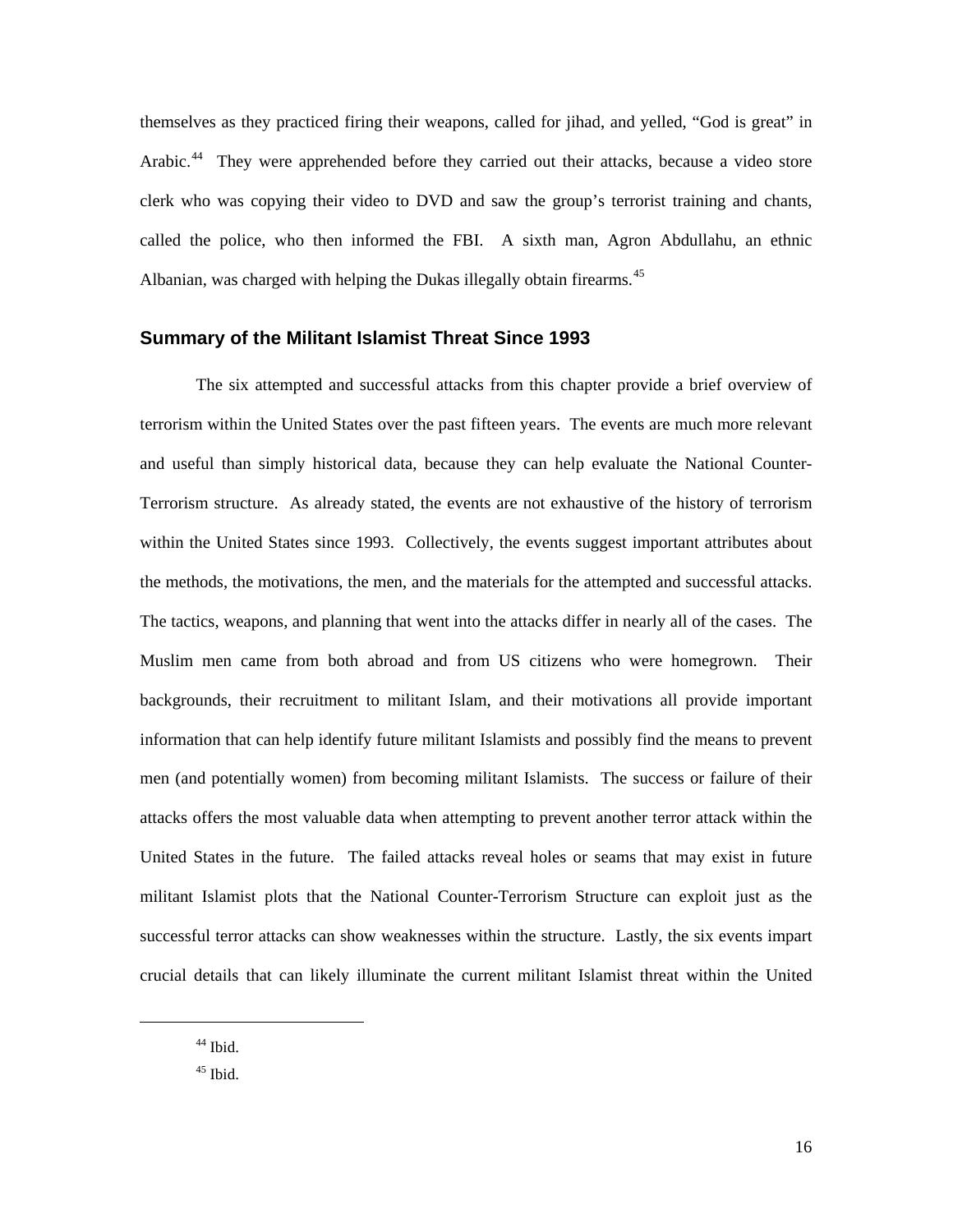<span id="page-23-0"></span>States.

## **THE CONTEMPORARY MILITANT ISLAMIST THREAT IN THE UNITED STATES: WHY SIX YEARS WITHOUT AN ATTACK?**

The future scenario in Columbus, Ohio proposed at the beginning of this paper is valid if there is still a plausible militant Islamist threat to the United States homeland. If such a threat exists, then what is the explanation of the absence of a significant terror attack since 9/11? An examination of five possible explanations will show that a militant Islamist threat still exists and is likely on the most dangerous end of the terror attack spectrum shown in Figure 1. The first two possibilities are that militant Islamists no longer desire or have the capabilities to strike at the US homeland. The third possible reason is that the US Counter-Terrorism structure has stopped every attack since 9/11. Next, it is possible to argue that the wars in Afghanistan and Iraq have distracted the militant Islamists or have taken all of their attention and capabilities. Lastly, the militant Islamists are planning an attack as powerful as or worse than that of September 11, 2001. The last possibility is the most dangerous and most terrifying.

Although the US Counter-Terrorism structure is more capable than before 9/11 and the wars have siphoned militant Islamist desire and capabilities, the next five sections of this chapter will show that the first four reasons do not fully explain six years without a militant Islamist attack in the homeland. The failure of the first four explanations and support for the fifth will show that there is a militant Islamist threat in the United States and the most dangerous threat is the most likely.

### **Militant Islamists Have Lost the Desire**

This first explanation for the six-year absence of a significant terror attack in the United States is a waning militant Islamist desire to strike in the US homeland. Stated differently, al-Qaeda and its related organizations have grown tired of fighting the United States military around the world and against the US National Counter-Terrorism Structure in the homeland. If Osama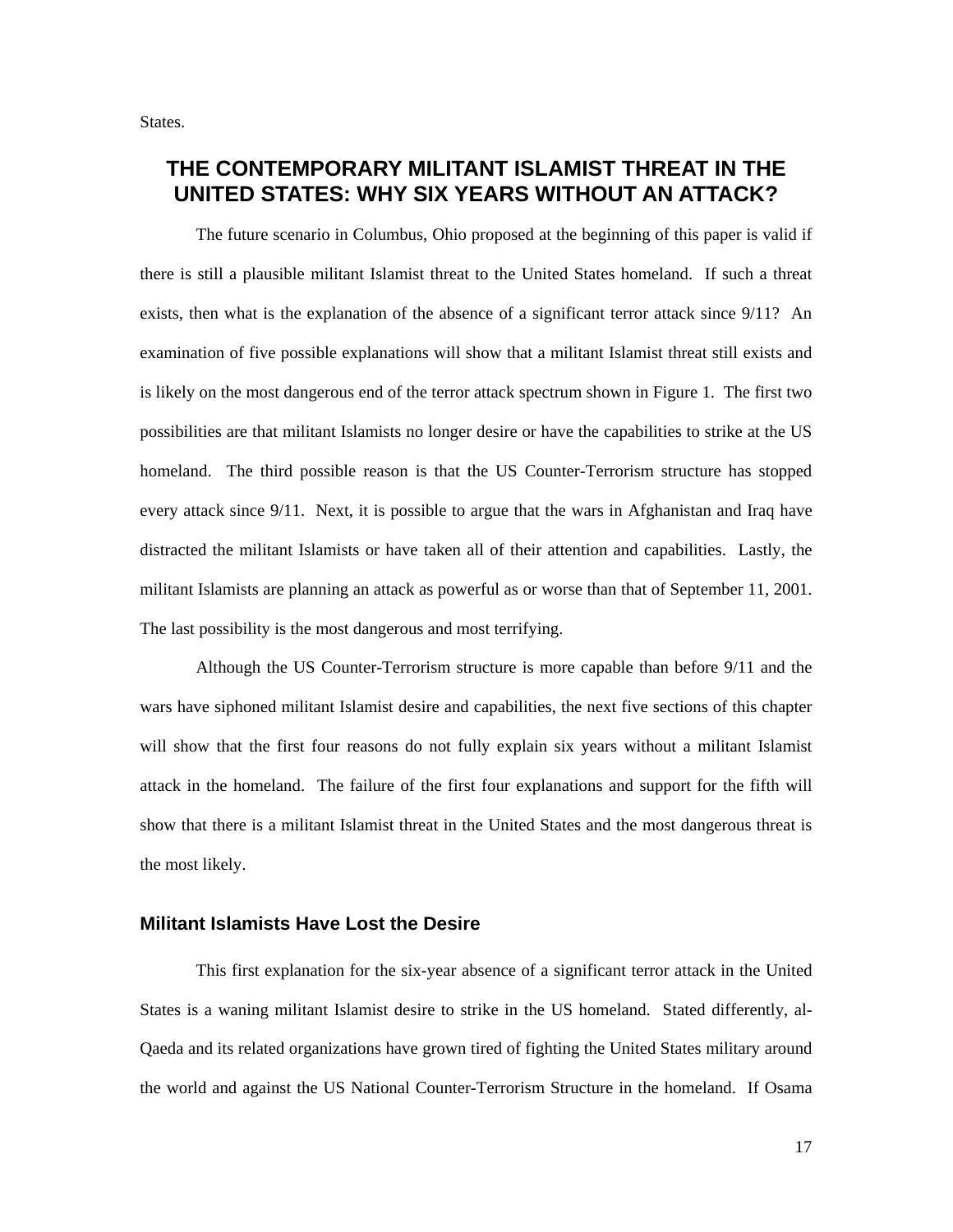Bin Laden and other Islamic sources are no longer calling for attacks against the United States, then a loss of desire is a valid explanation for the lack of significant terror attacks within the United States.

The truth is that there is no end to the rhetoric from leaders of al-Qaeda and other extremist Islamic terrorist organizations. Many of the calls for attacks, support, or other guidance are specific to a certain location and current events, but many have broad aims to reach a wide intended audience. Osama Bin Laden's *Declaration of Jihad*, also known as his *Declaration of War Against the Americans Occupying the Land of the Two Holy Places*, is al-Qaeda's first call to arms for Muslims to join in a jihad against the United States.<sup>[46](#page-24-0)</sup> He made this declaration because of the US military presence in Saudi Arabia, or the Land of the Two Holy Places. Bin Laden said, "Clearly after Belief (Imaan) there is no more important duty than pushing the American enemy out of the holy land," and "the ultimate aim of pleasing Allah…is to fight the enemy, in every aspect and in a complete manner". $47$  Later Osama Bin Laden gave Muslims further justification to join in the jihad against the Americans when he said, "I say to you William, that these youths love death as you love life," and "Our youths believe in paradise after death."[48](#page-24-2) Although Bin Laden spoke to Americans, his statement applies to Muslims, whether knowledgeable of the Quran or not, that if they were obedient to the will of Allah and if they were lucky enough to be killed in the conduct of their attack, then they will achieve paradise.<sup>[49](#page-24-3)</sup>

In his 1998 *Jihad Against Jews and Crusaders* Osama Bin Laden is even clearer in his urge to Muslims to kill Americans, both civilian and military, anywhere they are found.

The ruling to kill the Americans and their allies – civilians and military – is an individual duty for every Muslim who can do it in any country in which it is

<span id="page-24-0"></span><sup>46</sup> Paul Williams, *Osama's Revenge: the Next 9/11* (Amherst: Prometheus, 2004), 202.

<span id="page-24-1"></span><sup>47</sup> Ibid., 189.

<span id="page-24-2"></span><sup>48</sup> Williams, 202. Osama is referring to William Perry, the US Secretary of Defense at the time.

<span id="page-24-3"></span><sup>49</sup> Qur'an 47:4-6.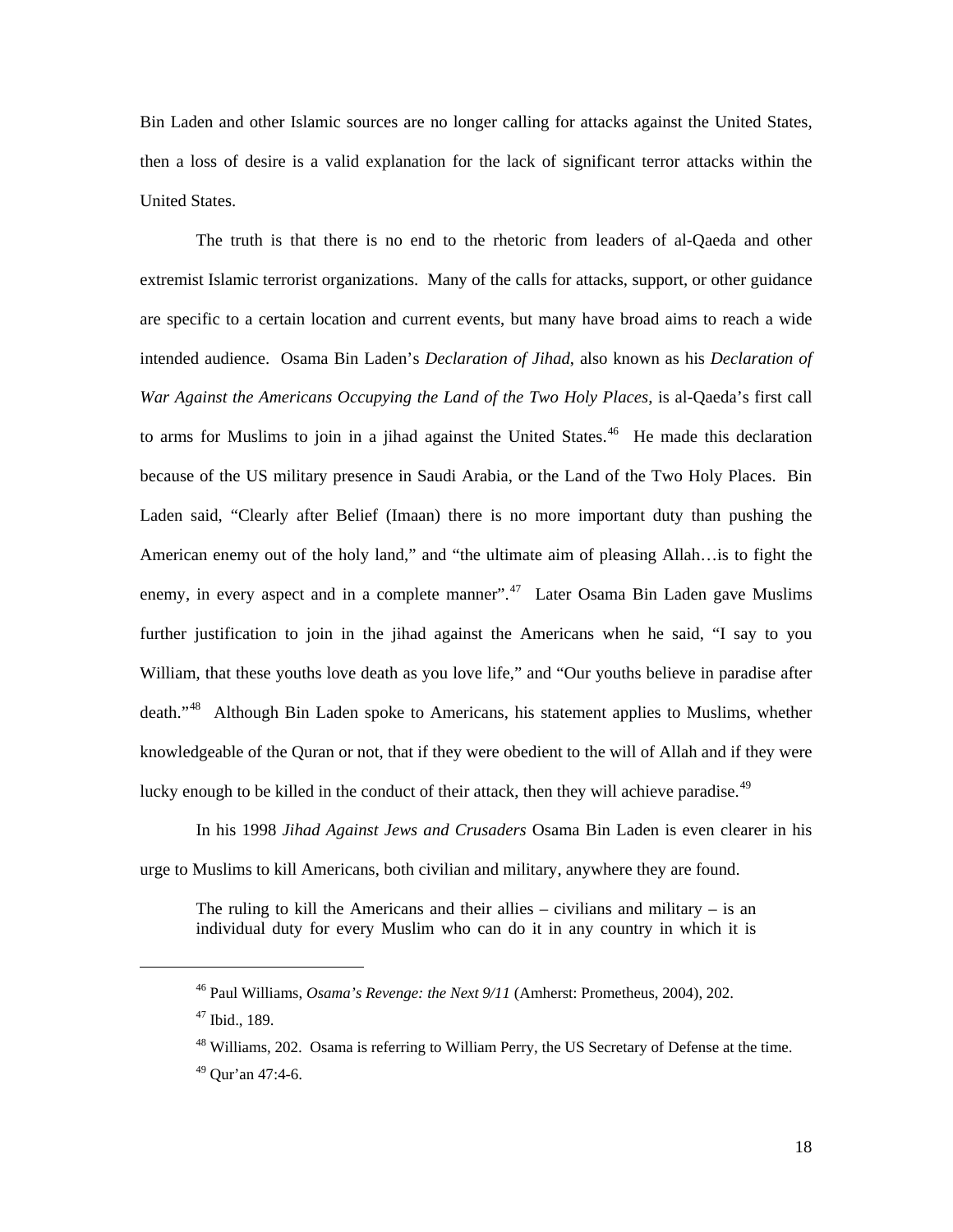possible to do it…in order for their armies to move out of all the lands of Islam, defeated and unable to threaten any Muslim.<sup>[50](#page-25-0)</sup>

Here, Bin Laden's justification for *jihad* expanded to include calls to kill American civilians as well as military and included any country in which it is possible- not just the Land of the Two Holy Places.<sup>[51](#page-25-1)</sup>

After nineteen Muslim men answered Osama Bin Laden's call for *jihad* and launched the attacks on September 11<sup>th</sup> 2001, he wrote another communiqué. This one, *A Letter to America* is a calm, patient, and thorough answer to a persistent question Americans had been asking, "On what basis are we [al-Qaeda] fighting?"<sup>[52](#page-25-2)</sup> This communiqué first appeared on November 24, 2002 on Arabic websites and was later translated into English. In his letter, Bin Laden defends al-Qaeda's attacks by stating, "You (America) attacked us in Somalia; …You steal our wealth and oil… Your forces occupy our countries; …You have starved Muslims of Iraq."<sup>[53](#page-25-3)</sup> These reasons for al-Qaeda's attacks on Americans are only a few that Bin Laden provided in that communiqué. Later, in that same release, he provided an answer to why civilians are justified targets.

The American people are the ones who pay the taxes that fund the planes that bomb us in Afghanistan, the tanks that strike and destroy our homes in Palestine, the armies that occupy our lands…, and the fleets that ensure the blockade of Iraq…the American Army is part of the American people…who employ both their men and their women in the Armed Forces.<sup>[54](#page-25-4)</sup>

His complaints against America and its citizens were evidence that Osama Bin Laden does not consider al-Qaeda's mission complete within the United States. Having explained American civilians are complicit with its military, OBL justified attacks against civilians and cleared the

<sup>50</sup> Williams, 217.

 $51$  Qur'an 8:65.

<span id="page-25-4"></span><span id="page-25-3"></span><span id="page-25-2"></span><span id="page-25-1"></span><span id="page-25-0"></span><sup>52</sup> Robert O. Marlin, *What Does Al-Qaeda Want: Unedited Communiqués* [Berkeley: North Atlantic Books, 2005], 58.

<sup>53</sup> Marlin, 58-62.

<sup>54</sup> Marlin, 63.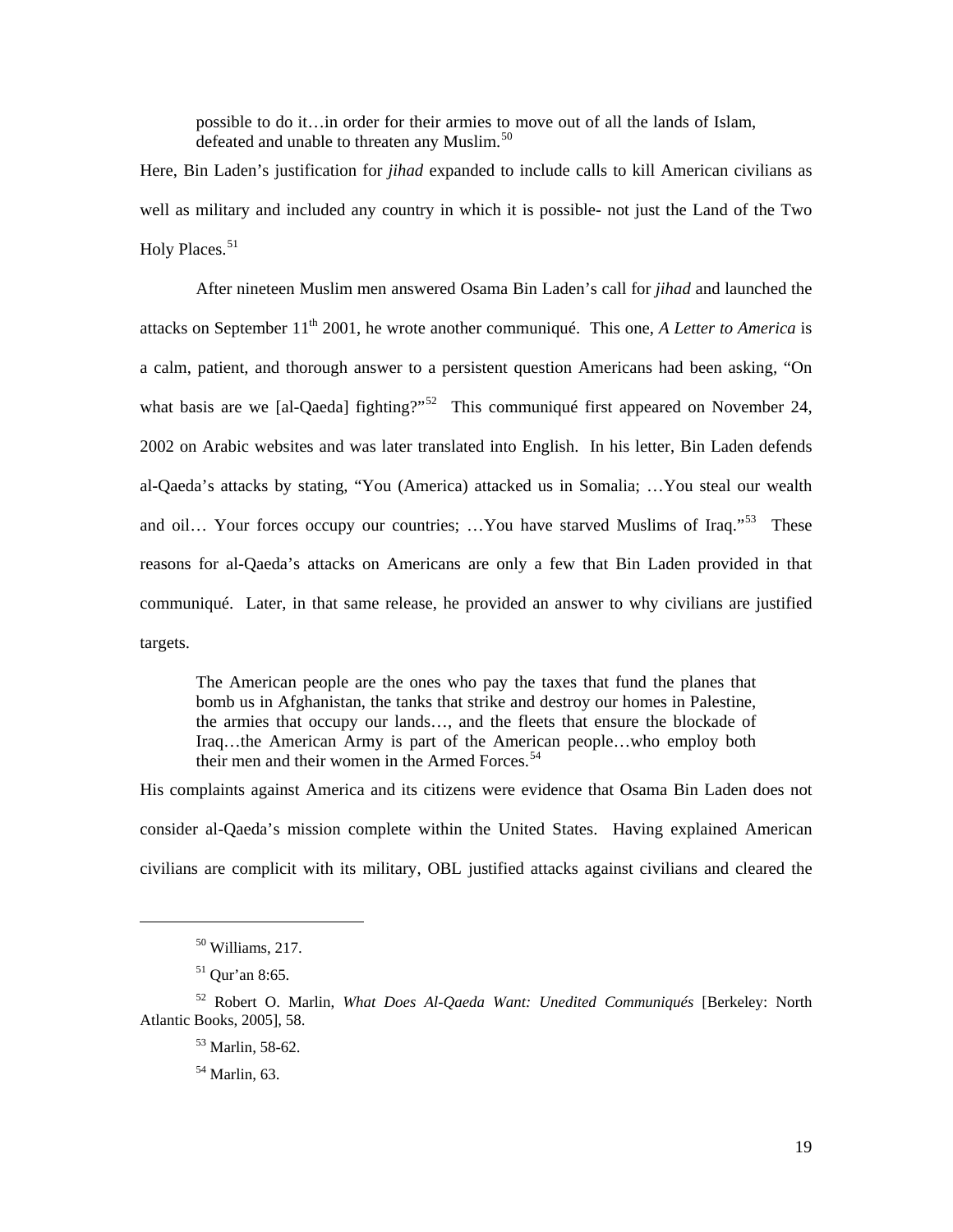conscience of militant Islamists to conduct attacks within the United States.

In spite of his Islamic religious banter, Osama Bin Laden listed many aspects of American cultural that he called immoral. Usury, gambling, pornography, the sex trade, exploiting women as consumer products, destroying nature, and lastly President Clinton's immoral acts in the Oval Office were all examples OBL used to portray the United States as immoral and spiritually lost.<sup>[55](#page-26-0)</sup> A devout Muslim and potential militant Islamist could find further justification in Bin Laden's description of America's moral being to conduct attacks within the United States and against its citizens.

The three letters from Osama Bin Laden in the preceding paragraphs are from 1996, 1998, and 2002 respectively and laid the foundation for the *jihad* against America and its citizens. In a more current communiqué, released in September 2007, Osama Bin Laden directed a video message at the people of America. In it, he explained that the main reason why the United States has not won in Iraq or Afghanistan and did not win in Vietnam is because the owners of the major corporations and their cohorts in the government have it in their best interest to continue wars. As in his 2002 letter, OBL claimed that the blood of Muslims in Iraq and Afghanistan is on the hands of all Americans who do not convert to Islam. He elaborated how Muslims believe that rabbis and monks altered the Torah and Bible and that only the Qur'an is unaltered and perfect. This Bin Laden correspondence does not explicitly call for Muslims to kill the next American they see, but rather makes an implicit argument for continued *jihad* against the United States because of the ascendancy of Islam and Americans' refusal to submit to its perfect message.<sup>56</sup> OBL's call for continued jihad simply echoed Muhammad's own words, "Fight them until there

 $55$  Williams, 9-12.

<span id="page-26-1"></span><span id="page-26-0"></span><sup>56</sup> Osama Bin Laden "Transcript of Osama Bin Laden Tape September 2007" MideastWeb Middle East Web Log,<http://www.mideastweb.org/log/archives/00000622.htm> [accessed February 11, 2007].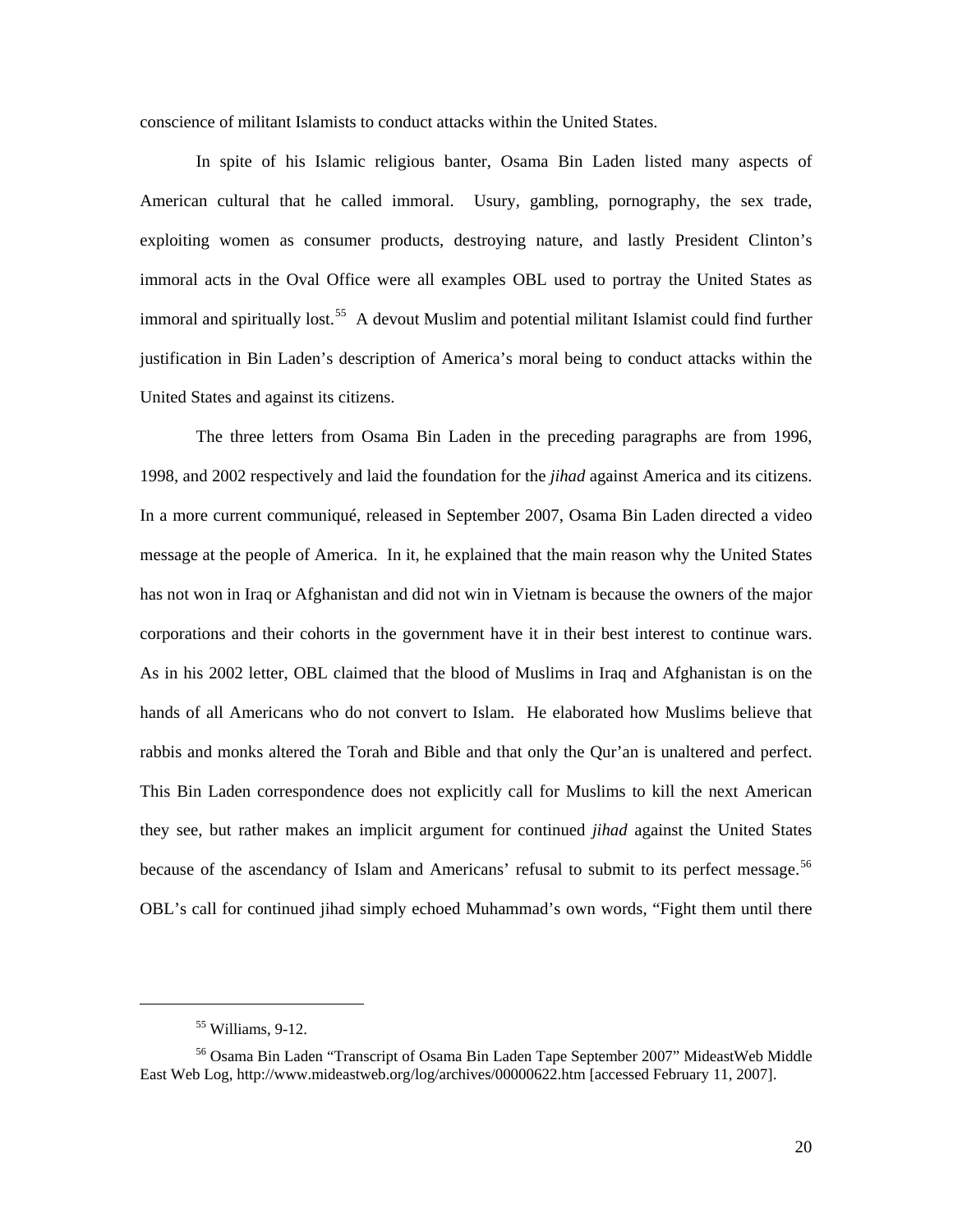is no more disbelief and worshipping others besides Allah..."<sup>[57](#page-27-0)</sup> Stephen Coughlin quoted a  $12<sup>th</sup>$ grade Saudi school textbook concerning jihad continuing, "It is part of God's wisdom that he made the clash between truth and falsehood continue until the Day of Resurrection."<sup>[58](#page-27-1)</sup> Bin Laden reiterated what young Saudis read from their government sanctioned textbooks.

To this point, the only Islamic point of view on the subject of war, or jihad, provided has been Osama Bin Laden's. Former Pakistani Army Brigadier General S.K. Malik published an important book on jihad in 1979: *The Quranic Concept of War*. General Malik described the Qur'an as "…a source of eternal guidance for mankind…[and that it] gives us a philosophy of war as well", a divine theory of war doctrine.<sup>[59](#page-27-2)</sup> In a review of Malik's book, LTC Joseph Myers called it "a philosophy, or treatise…that attempts to form their thinking about war" and compared the work to Clausewitz's *On War*. [60](#page-27-3) Two important concepts General Malik defined are jihad and the use of terror. He defined jihad as, "…a continuous and never-ending struggle waged on all fronts including political, economic, social psychological, domestic, moral and spiritual to attain the objectives of policy."<sup>[61](#page-27-4)</sup> General Malik said, "The Quranic military strategy thus enjoins us to prepare ourselves for war to the utmost in order to strike terror into the hearts of the enemies." He then sounded as if he was referring to Clausewitz' concept of center of gravity when he said, "In war, our main objective is the opponent's heart...Terror struck into the hearts of the enemies is not only a means, it is the end in itself."<sup>[62](#page-27-5)</sup> For a potential militant Islamist who

<sup>57</sup> Qur'an 8:39.

<span id="page-27-2"></span><span id="page-27-1"></span><span id="page-27-0"></span><sup>58</sup> The Freedom House, *Excerpts from Saudi Education Textbooks for Islamic Studies: Arabic with English Translation*, (Center for Religious Freedom of Freedom House with the Institute for Gulf Affairs, Washington, DC, 2006), 104-105, translating Twelfth Grade, *Hadith and Islamic Culture*, Education Development, (Ministry of Education, Kingdom of Saudi Arabia: Riyahd), 58-59 quoted in Stephen Coughlin, "'To Our Great Detriment': Ignoring What Extremists Say About *Jihad*" (master's thesis, National Defense Intelligence College, 2007), 11.

<sup>59</sup> S. K. Malik, *The Quranic Concept of War* [Delhi: Adam Publisher and Distributor, 1992], xxii.

<span id="page-27-3"></span><sup>60</sup> Joseph C. Myers, "The Quranic Concept of War," *Parameters* 36, no. 4 (Winter 2006-07), 109.

<span id="page-27-4"></span> $<sup>61</sup>$  Malik, 54.</sup>

<span id="page-27-5"></span><sup>62</sup> Ibid., 58-59.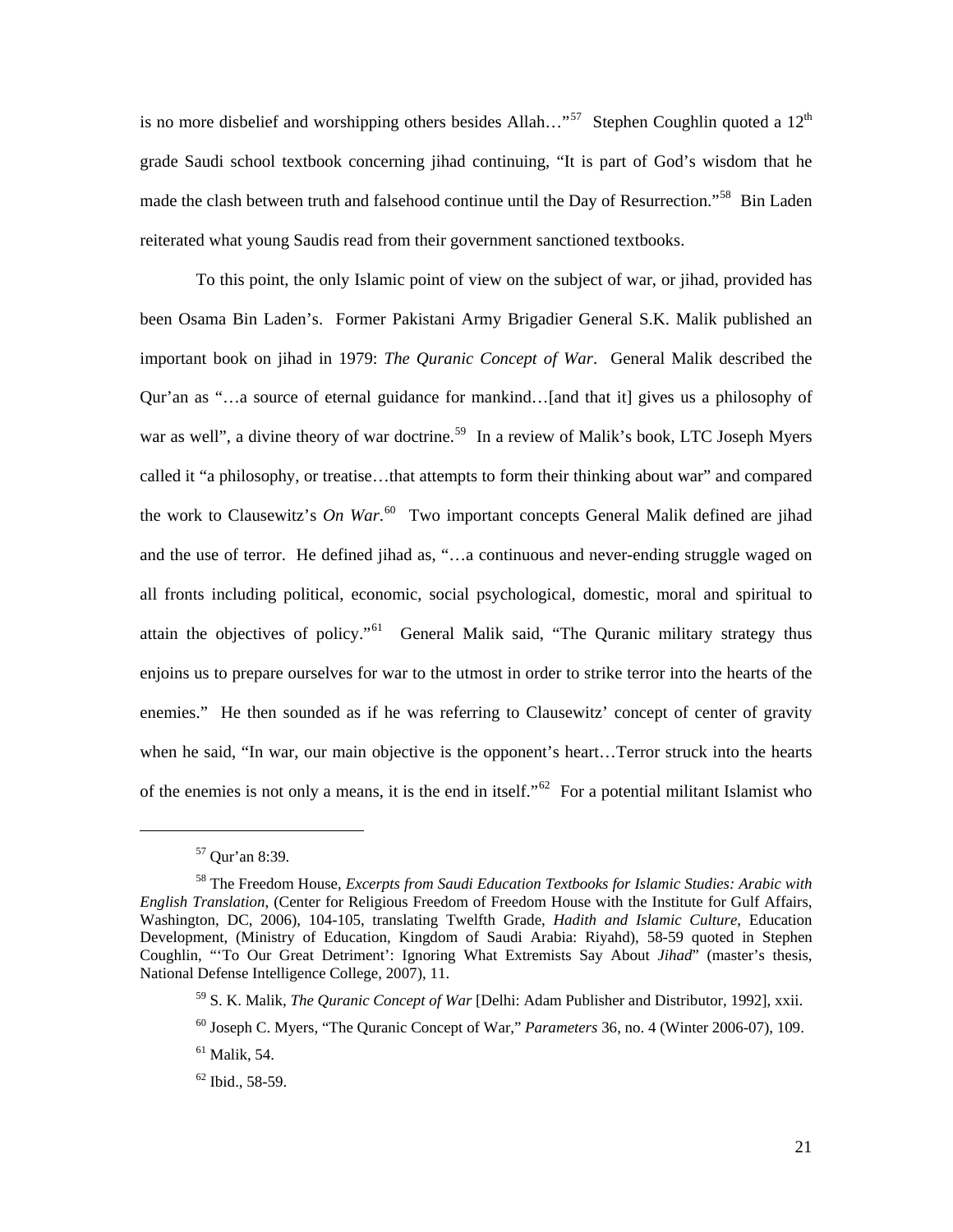is seeking a more legitimate authority than Osama Bin Laden on the subjects of jihad and terror, Brigadier General Malik, a General Officer in the Army of an Islamic nation-state, provided a justification for both.

*The Reliance of the Traveler* (*Umdat al-Salik* in Arabic) written by Ahmad ibn Naqib al-Misri in 1368 contains explicit instructions for the Muslim concerning their obligations toward jihad:

Jihad is also personally obligatory for everyone able to perform it, male or female, old or young…having entered our territory…for non-Muslim forces entering Muslim lands is a weighty matter that cannot be ignored, but must be met with effort and struggle to repel them by every possible means.<sup>[63](#page-28-0)</sup>

This classic text of Islam contains nearly as much legitimacy to the Muslim as does the Qur'an; therefore, ibn Naqib's instructions to join jihad carry significant weight in Islam.

Perhaps a potential militant Islamist is seeking more than the interpretations of men concerning *jihad*. In that case, the Qur'an is rife with calls to *jihad* for the Muslim. In addition to the Qur'anic quotes from General Malik on jihad, the following are all from the Qur'an: "Fight them until there is no more (disbelief) and religion is only for Allah…"; "And do not relent in pursuing the enemy."; "Fight and kill the disbelievers wherever you find them, take them captive, harass them, lie in wait and ambush them using every stratagem of war."; and "Fight those who do not believe until they all surrender…"[64](#page-28-1)

This section showed that Osama Bin Laden, Brigadier General S.K. Malik, Ahmad ibn Naqib, and the Qur'an all offer direction or justification to strike at the United States; some more explicitly than the others. Therefore, a lack of desire to attack cannot account for the six-year absence of significant terror attacks within the United States.

<span id="page-28-1"></span><span id="page-28-0"></span><sup>63</sup> Ahmad ibn Naqib al-Misri, *Umdat al-Salik* (Reliance of the Traveller: A Classic Manual of Islamic Sacred Law), rev. ed. trans. Nuh Ha Mim Keller (Beltsville: Amana Publications, 1994), Book O "Justice," at 09 "Jihad," at 09.3.

 $64$  Qur'an 2:193; 4:104; 9:5; and 9:29. Four quotes were consolidated herein for efficiency.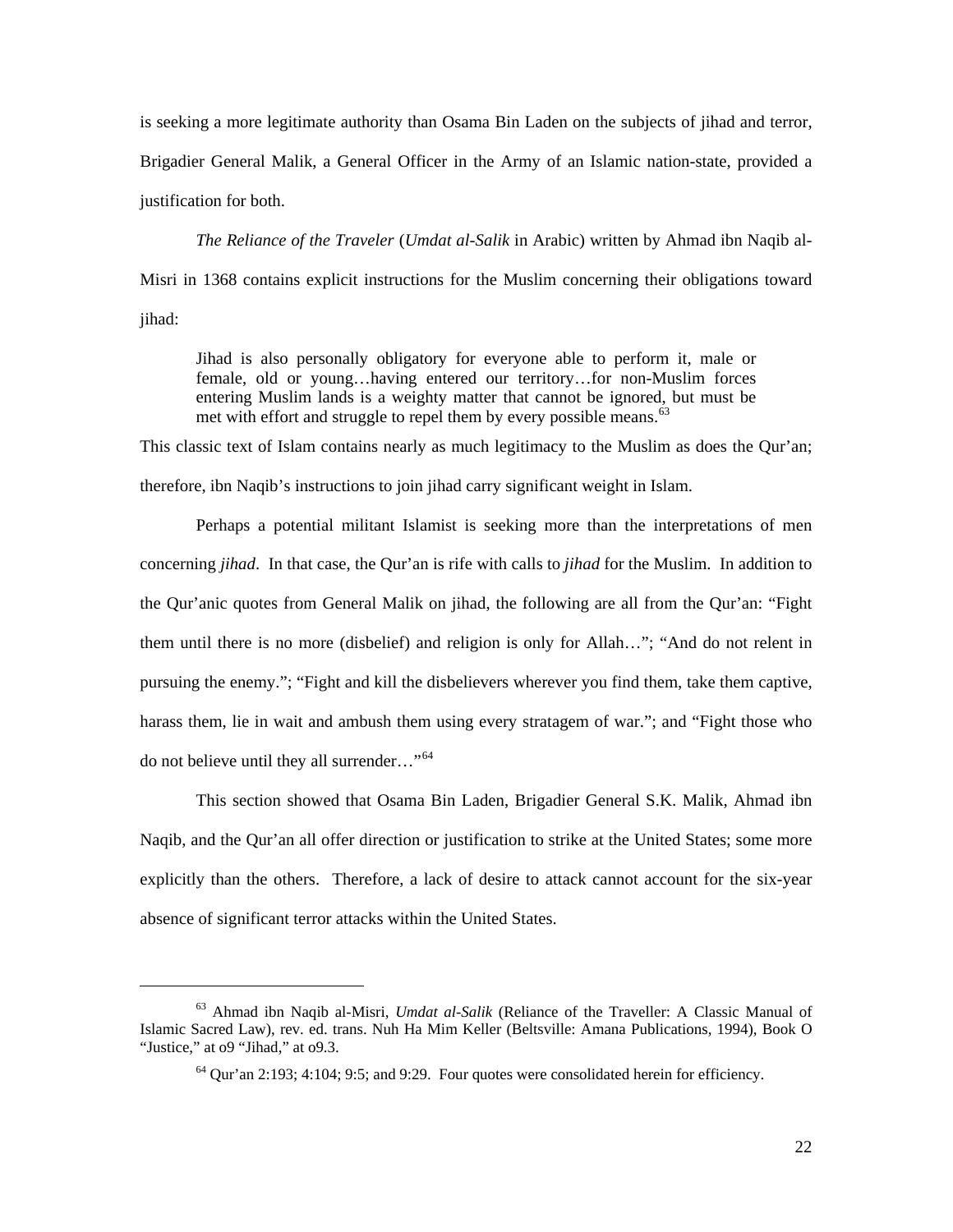#### <span id="page-29-0"></span>**Militant Islamists no Longer Have the Capability**

A lack of sufficient materials to conduct an attack on the scale of 9/11 or greater and the militant Islamist men is a plausible explanation for the lack of a terror attack since 9/11 in the United States. The converse is also true; the availability of willing militant Islamists, either homegrown or from abroad, and the availability of the necessary components for a terror weapon will demonstrate that a lack of capability is not a valid explanation for the six plus years without a significant terror attack within the United States.

#### Material for Another 9/11 (or worse)

For the fictitious nuclear bomb detonation in Columbus, Ohio at the beginning of this paper to be plausible, a small, easily carried nuclear device and the means of getting the bomb into the country must exist. As for the bomb, former Soviet officials have lost accountability of up to 36 suitcase nuclear devices from Cold War days.<sup>[65](#page-29-1)</sup> Osama Bin Laden reportedly purchased some of the missing suitcase nukes.<sup>[66](#page-29-2)</sup> Doubts exist over whether those nuclear devices are functional or that they were suitcase nukes at all. $67$ 

The 9/11 Commission also provided evidence that militant Islamists may have a nuclear device or other weapon of mass destruction (WMD): "Our report shows that al Qaeda has tried to acquire or make weapons of mass destruction for at least ten years. There is no doubt the United States would be a prime target."[68](#page-29-4) Their research also named the US homeland as the destination for a militant Islamist WMD. If militant Islamists have a functional suitcase nuclear device or other type of WMD, it could be smuggled from Canada across Lake Erie through American-

<sup>65</sup> Williams, 38-49.

<sup>66</sup> Marlin, 39-43.

<span id="page-29-4"></span><span id="page-29-3"></span><span id="page-29-2"></span><span id="page-29-1"></span><sup>67</sup> James Foley, "U.S. Department of State Daily Press Briefing, Monday, March 23, 1998," Department of State, <http://secretary.state.gov/www/briefings/9803/980323db.html>(Accessed March 31, 2008).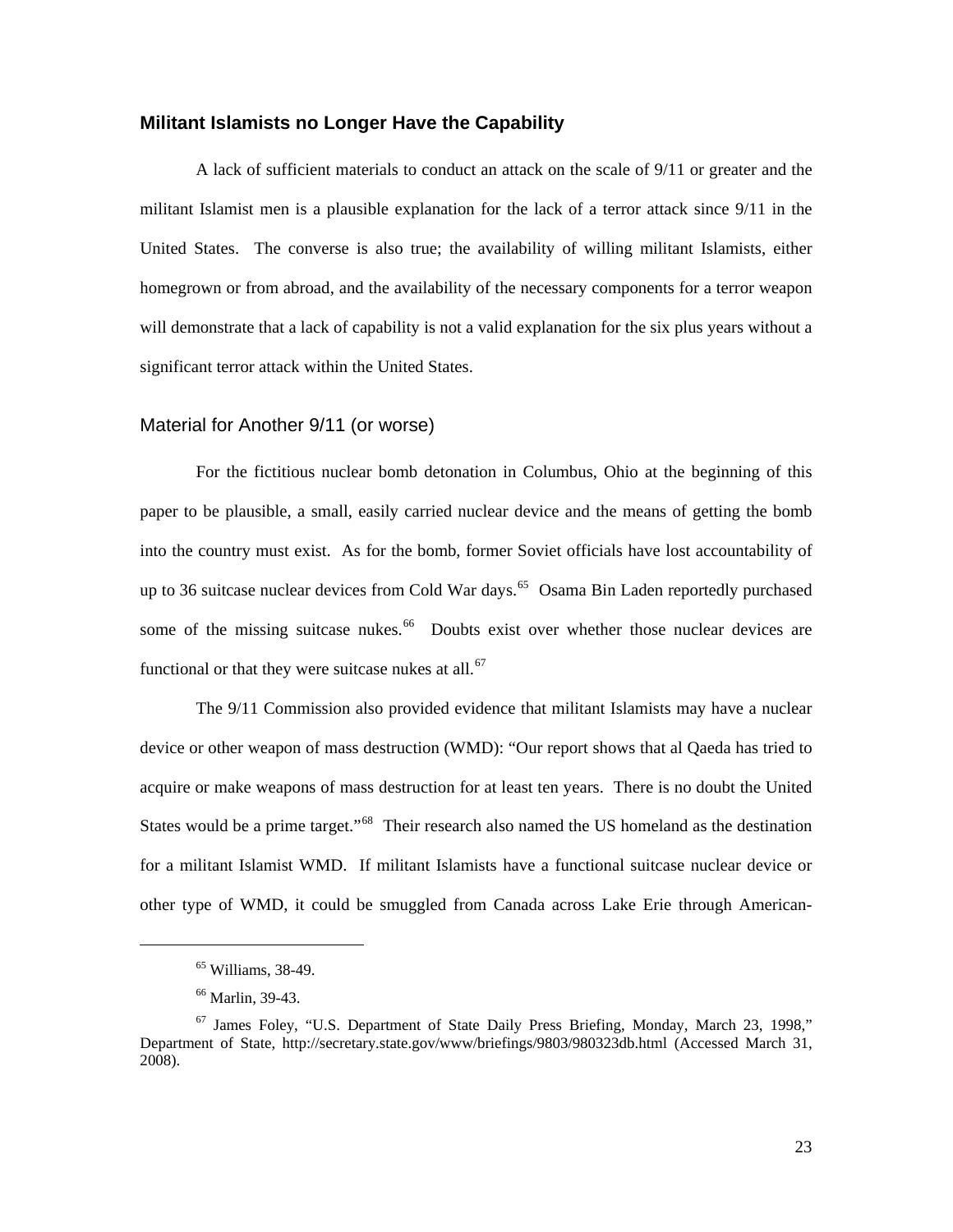Indian territory in New York.<sup>[69](#page-30-0)</sup> Mr. Flynn's smuggling of the weapon from Canada ignored the porous US border with Mexico. Once the device was inside the United States, the Columbus, Ohio nuclear detonation scenario is feasible.

If a nuclear attack in the United States was deemed unrealistic, then consider moving down the Terror Attack Spectrum to a dirty bomb. The increased availability of radioactive material and its easier smuggling would make for a more plausible scenario. *America the Vulnerable* described the collection of readily available radiological material over several years from former hospital equipment and other publicly accessible areas.<sup>[70](#page-30-1)</sup> One Department of Homeland Security Domestic Nuclear Detection Office (DNDO) Joint Analysis Center report listed three separate seizures of radioactive material from unapproved individuals just in the month of November 2007.<sup>[71](#page-30-2)</sup> The same report showed ten other radioactive material seizures in the eleven months prior to the November report and 658 seizures of radioactive material, including seventeen weapons-scale material, since  $1977$ <sup> $^{72}$  $^{72}$  $^{72}$ </sup>

Militant Islamists can acquire radioactive material for a dirty bomb from either discarded legitimate equipment, as described by Mr. Flynn, or from illegal nuclear weapon or energy trafficking, as described in the DNDO report. Smuggling of radioactive material would be easier than smuggling an assembled bomb, especially a nuclear device, because it can easily be spread inside other objects. Nuclear devices or nuclear material are realistically available, but there must be militant Islamist men inside the United States willing to carry out such an attack.

<sup>68</sup> Kean and Hamilton, 399.

 $69$  Flynn, 25.

 $70$  Flynn, 17-35.

<span id="page-30-3"></span><span id="page-30-2"></span><span id="page-30-1"></span><span id="page-30-0"></span><sup>71</sup> Lawrence Livermore National Laboratory, *Open Source Reporting: Illicit Trafficking of Nuclear and Radiological Materials* (Los Alamos National Laboratory: Nuclear Assessment Program, November 2007), 3-7.

<sup>72</sup> Ibid., 11.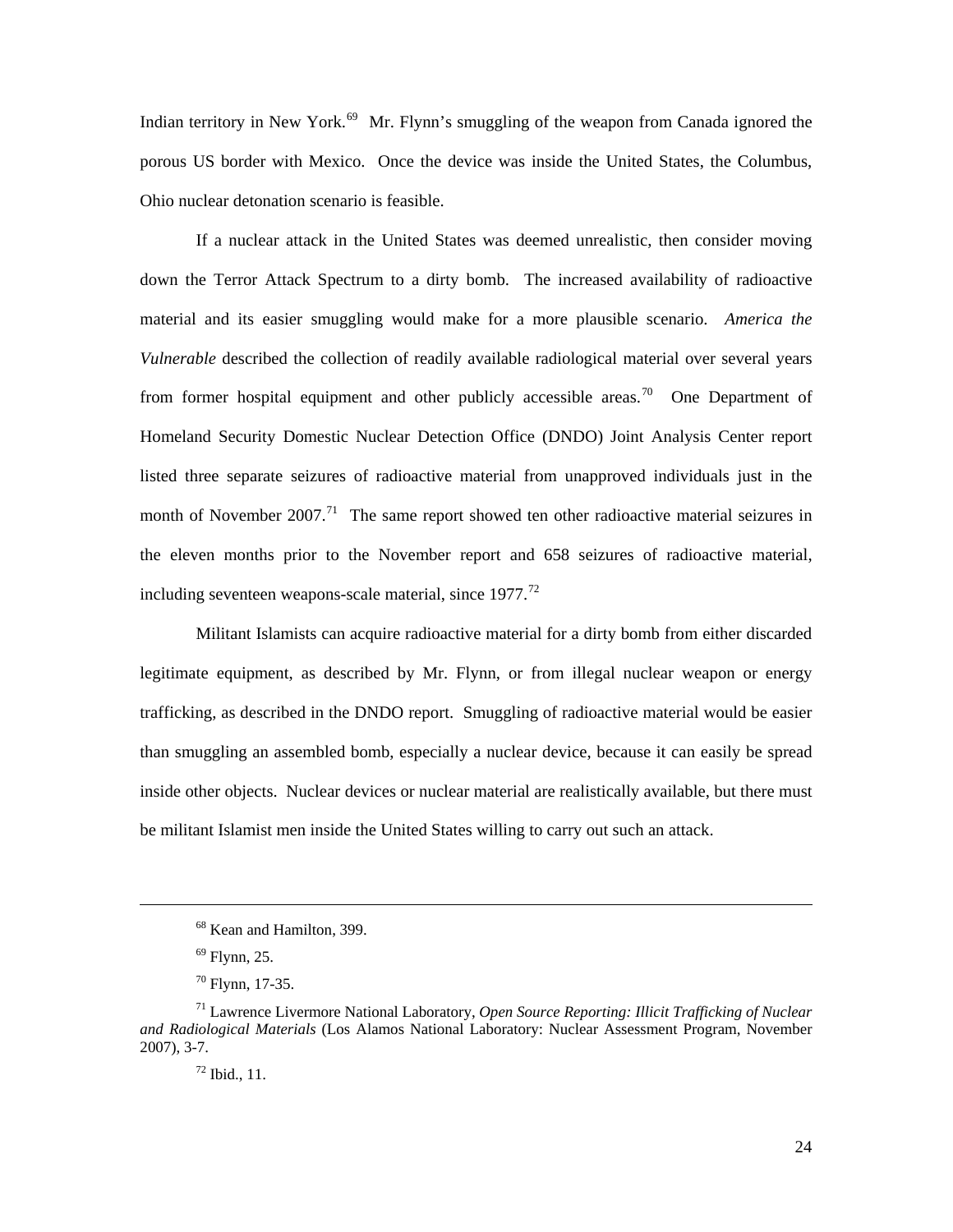#### <span id="page-31-0"></span>Militant Islamists for the Next Terror Attack

l

There are people around the world who would do harm to the United States; fifteen minutes spent listening to a news program or reading CNN.com makes that an obvious fact. Of the six terror plots and attacks described earlier, some or all the militant Islamists were from abroad.<sup>[73](#page-31-1)</sup> All of the 1993 World Trade Center and  $9/11$  attackers were from overseas, came to the United States, stayed for months or years, and planned and executed their attacks. Richard Reid, the so-called shoe bomber, was from England. Ahmed Ressam, the failed Los Angeles Airport attacker in 1999, was from Algeria. Kamal Derwish, the spiritual leader who helped radicalize the other seven men from the Lackawanna militant Islamist cell was a Saudi citizen. Habis Saoub, born in Jordan, was the leader of the Portland Seven militant Islamist cell. All six men involved in the plot to attack Fort Dix soldiers were foreign-born men, some of whom lived in the United States for years before becoming radicalized to militant Islam. All were foreign men who executed, or attempted to execute attacks, within or enroute to the United States.

If militant Islamists can no longer enter the United States, the previous events are irrelevant. Unfortunately, the borders with Canada and Mexico offer little hindrance to militant Islamists who wish to enter the United States. FBI director Robert Mueller, Jr. concurred when he revealed that, "individuals from countries with known al-Qaeda connections have attempted to enter the United States illegally using alien smuggling rings and assuming Hispanic appearances."<sup>[74](#page-31-2)</sup> Congressman J.D. Hayworth from Arizona estimated that border guards along the US-Mexico border catch one in four people illegally entering the United States into

<span id="page-31-3"></span><span id="page-31-1"></span> $73$  The term "from abroad" refers to non-US citizens seeking to enter the United States in order to conduct a terrorist attack and may include or those who have lived or worked within the country for an extended period of time.

<span id="page-31-2"></span><sup>74</sup> Oliver North, "Back Door to Terror," Fox News, [http://www.foxnews.com/story/0](http://www.foxnews.com/story/),2933,22289 7,00.html (Accessed March 31, 2008).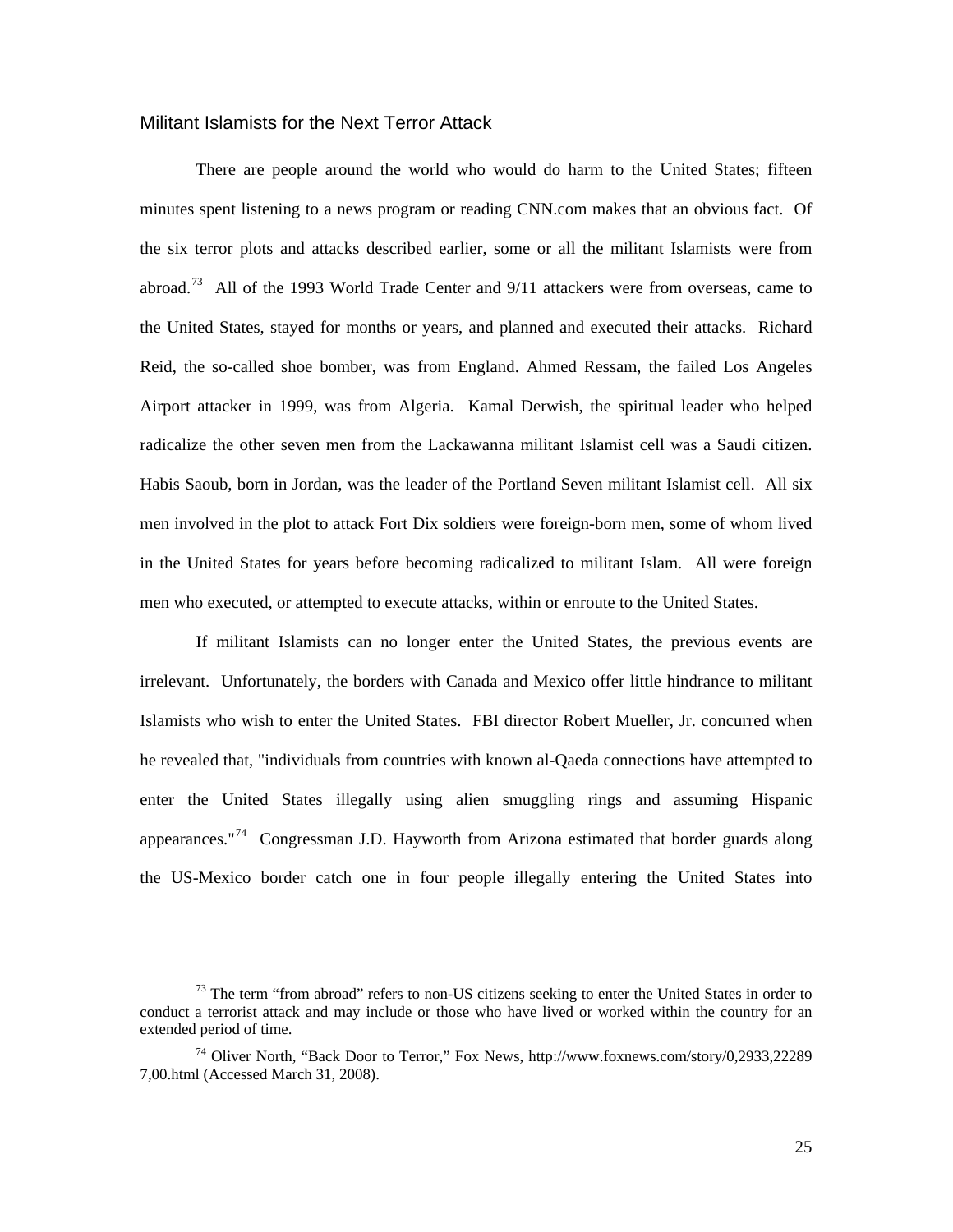Arizona.<sup>[75](#page-31-3)</sup> Of those entering the country, not all are from Canada and Mexico. In 2004, as many as 190,000 people from countries like Afghanistan, Syria, Iran, and Iraq entered the United States.<sup>[76](#page-32-0)</sup> That list of countries should make any American who is concerned about the defense of the hom eland take notice.

significant cost of portion already completed and the Democratic Party in control of Congress, the fence w ill likely never be completed. Many conservative politicians advocate putting a fence along the US-Mexico border to keep those illegally entering the country out or at least funnel them to checkpoints. While a fence may make sense from a homeland security standpoint, it has significant political and cultural implications challenges. In October 2006, President Bush signed a bill that paid for 698 miles of fence on the US-Mexico border. Those 698 miles plus the 75 already completed south of San Diego, California will be less than 40% of the 2,000-mile long border.<sup>[77](#page-32-1)</sup> Because of the

in the United States, and the Fort Dix plot had the Duka brothers who lived in the United States their wh ole lives. Militant Islamists are not only coming to the United States from abroad, some come from within the US. These homegrown militant Islamists are radicalized US citizens and long-term residents who are willing to attack their own nation.<sup>[78](#page-32-2)</sup> This chapter has already revealed several US citizens or long-term residents who have become homegrown militant Islamists: The Lackawanna Six had five US-born members, the Portland Seven had six members who were born

One homegrown militant Islamist not discussed yet is Adam Gadahn, also known as the "American al-Qaeda." Born in the United States, Gadahn became a radical follower of Islam and

<sup>75</sup> J.D. Hayworth, *Whatever It Takes* (Washington: Regnery Publishing, 2006), 1.

<sup>76</sup> Donald L. Barlett and James Steele, "Who Left the Door Open?," *Time*, September 20, 2004.

<sup>77</sup> Fred Burton, "Tactical Implications of a Border Fence," *Stratfor*, May 24, 2006.

<span id="page-32-2"></span><span id="page-32-1"></span><span id="page-32-0"></span> $78$  The term "homegrown" threat refers to US citizens or long time residents that subscribe to militant Islam and are indoctrinated to believe they should conduct an attack within the United States or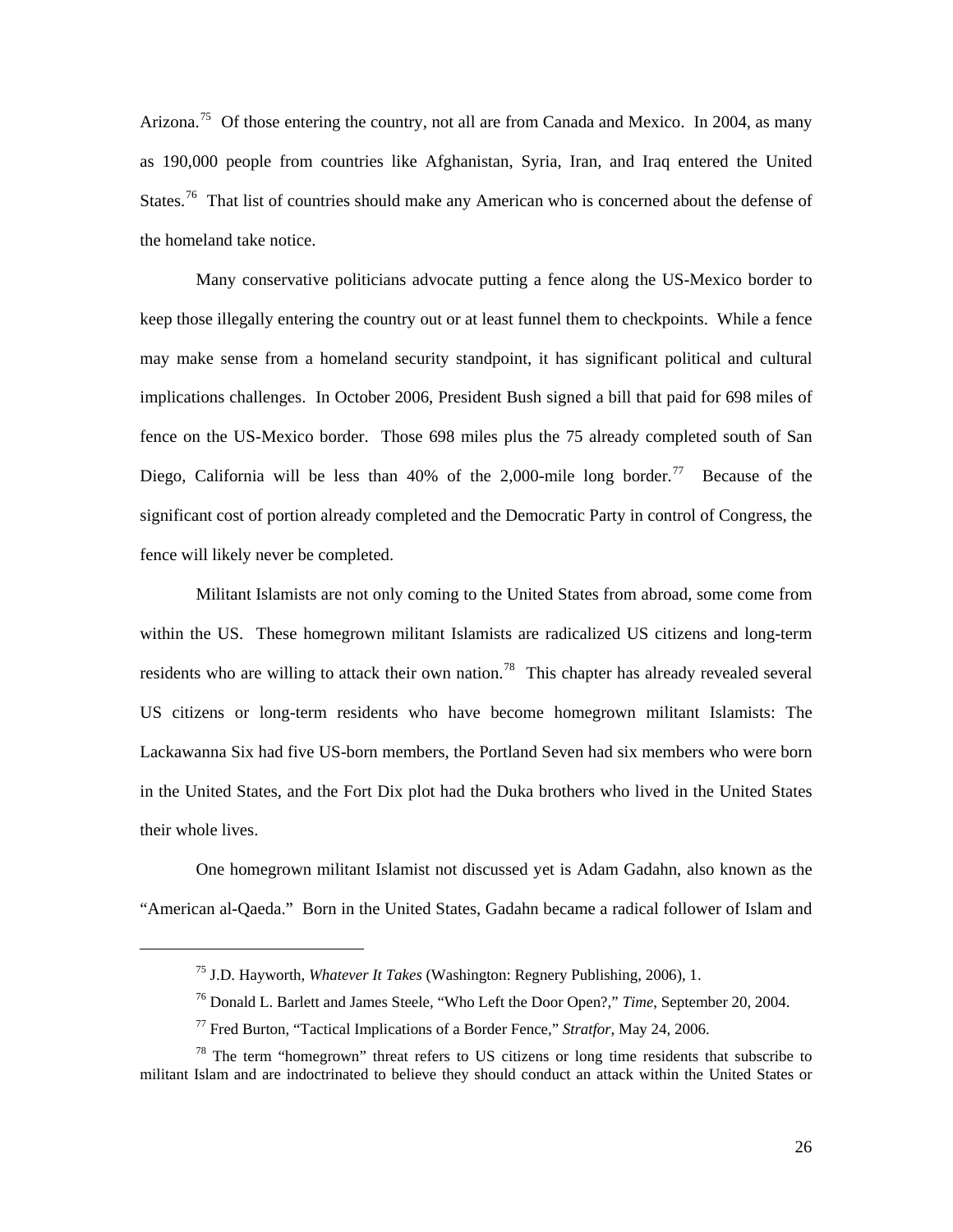<span id="page-33-0"></span>left the country. He made a video in December 2007 where he tears up his US passport, renounces his US citizenship, and calls President Bush, "butcher Bush."<sup>[79](#page-33-1)</sup> Gadahn is on the FBI's Most Wanted List and he has a \$1 million reward for information leading to his capture. He has been charged with treason, the first US-citizen since World War II. "Gadahn…embraced Islam in the mid-1990s and moved to Pakistan." [and] "…has appeared in at least eight al-Qaeda videos…"[80](#page-33-2) Gadahn and the men described at the beginning of this chapter are just a sampling of long-term residents and US citizens who chose radical Islam and militant Islamism. Unfortunately, the United States plays a significant role in aiding militant Islamist recruiting.

#### Feedin g the Hand that Bites You

militant Islamism. Analyzing the roles of those factors the United States can control is important. Messages and videos from Osama Bin Laden and Ayman al-Zawahri as well as Brigadier General Malik's book and Qur'anic verses about jihad are all important in the recruiting of Muslims, but the United States can do little to counter them. The United States can control its own actions and strategic message; therefore, it is crucial to recognize and minimize unintended support the United States gives to militant Islamist recruiting. The existence of the US military in Muslim nations, Muslim mistreatment in Abu Ghraib and Guantanamo, United States support to Israel, and speeches from US leaders could all potentially push non-violent Muslims toward

Islam began in the Arabian Peninsula with Arabs as the founders and its first converts. According to Muslims, the angel Gabriel dictated the Qur'an in Arabic, which became the language of Islam as it spread throughout the Middle East.<sup>[81](#page-33-3)</sup> Because of the Arabic roots of the

l

against its citizens.

<span id="page-33-3"></span><span id="page-33-2"></span><span id="page-33-1"></span> $79$  CNN, "Tape: American al-Qaeda member renounces citizenship," CNN.com, [http://edition](http://edition/).cnn .com/2008/WORLD/meast/01/06/gadahn.tape/index.html#cnnSTCText (accessed February 15, 2008).

 $80$  Ibid.

<sup>81</sup> Raphael Patai, *The Arab Mind* [New York: Hatherleigh Press, 2002], 85.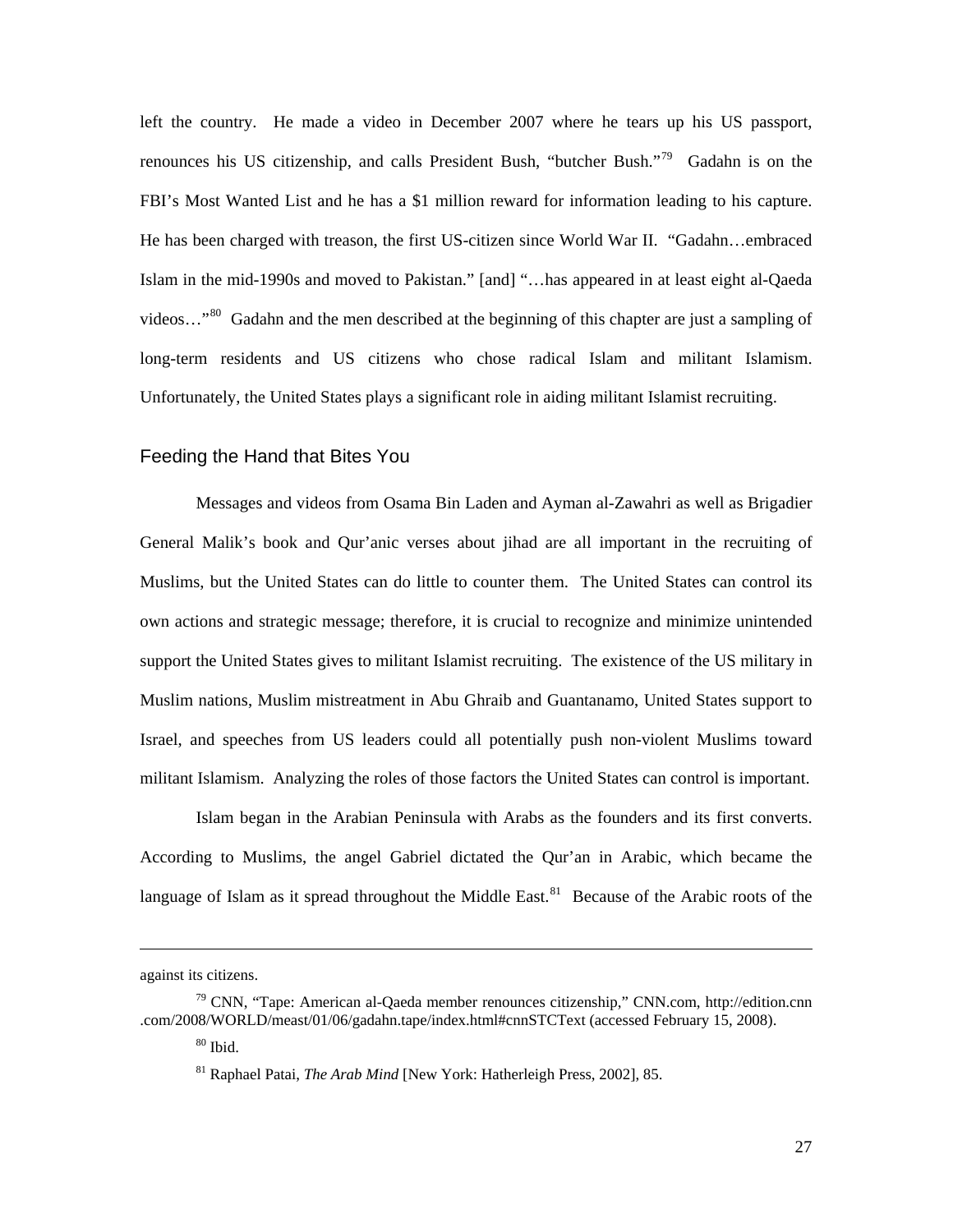Qur'an and Islam, the Arab cultural identity influences Muslims anywhere in the world to some degree. Two important characteristics of the Arab cultural identity that influence militant Islamist recruiting today are honor and revenge. In Arabic culture, if a member of a group is killed, then "Revenge is called for, which becomes the duty of all the male members of the victim's kin group (*khamsa* in Arabic)."[82](#page-34-0) This could be relevant to an understanding of the relationship between militant Islamist recruiting and the actions of the US military. Muslim men who have lost relatives to real or perceived US actions are more susceptible to militant Islamism than someone who has not lost relatives. A second Arab cultural component that is important with respect to militant Islamist recruiting is honor (*sharaf* in Arabic). "Honorable behavior is that which is conducive to group cohesion and group survival."<sup>[83](#page-34-1)</sup> Honor relates to revenge because "Cost what it may, one must defend one's public image. Any injury done to a man's honor must be revenged, or else he becomes permanently dishonored."<sup>[84](#page-34-2)</sup> In 2004, US planes attacked an Iraqi wedding celebration near the Syrian border and killed "27 members of Rikad Nayef's extended family died and most of them were children and women."<sup>[85](#page-34-3)</sup> According to the Arab cultural characteristics of revenge and honor, the Nayef family is justified in seeking to kill their attackers, the Americans. Militant Islamists could have used the incident to recruit members of Nayef f amily, clan, and tribe, well beyond the *khamsa*.

Arab revenge and honor are powerful tools when the militant Islamist recruiters can use incidents like the Nayef wedding bombing, but what happens when a US atrocity offends an entire national identity or all of Islam? The Abu Ghraib scandal and the long-term incarceration

<span id="page-34-1"></span><span id="page-34-0"></span><sup>82</sup> Raphael Patai, 85. *Khamsa* means all the male relatives who are removed from the victim by no more than five male links.

<sup>83</sup> Patai, 95.

<sup>84</sup> Ibid., 96.

<span id="page-34-3"></span><span id="page-34-2"></span><sup>85</sup> Scheherezade Faramarzi, "Iraqis: Wedding video captures revelers; U.S.: Target was safehouse," USAToday.com, [http://www.usatoday.com/news/world/iraq/2004-05-23-wedding-tape\\_x.htm](http://www.usatoday.com/news/world/iraq/2004-05-23-wedding-tape_x.htm) (accessed March 2, 2008).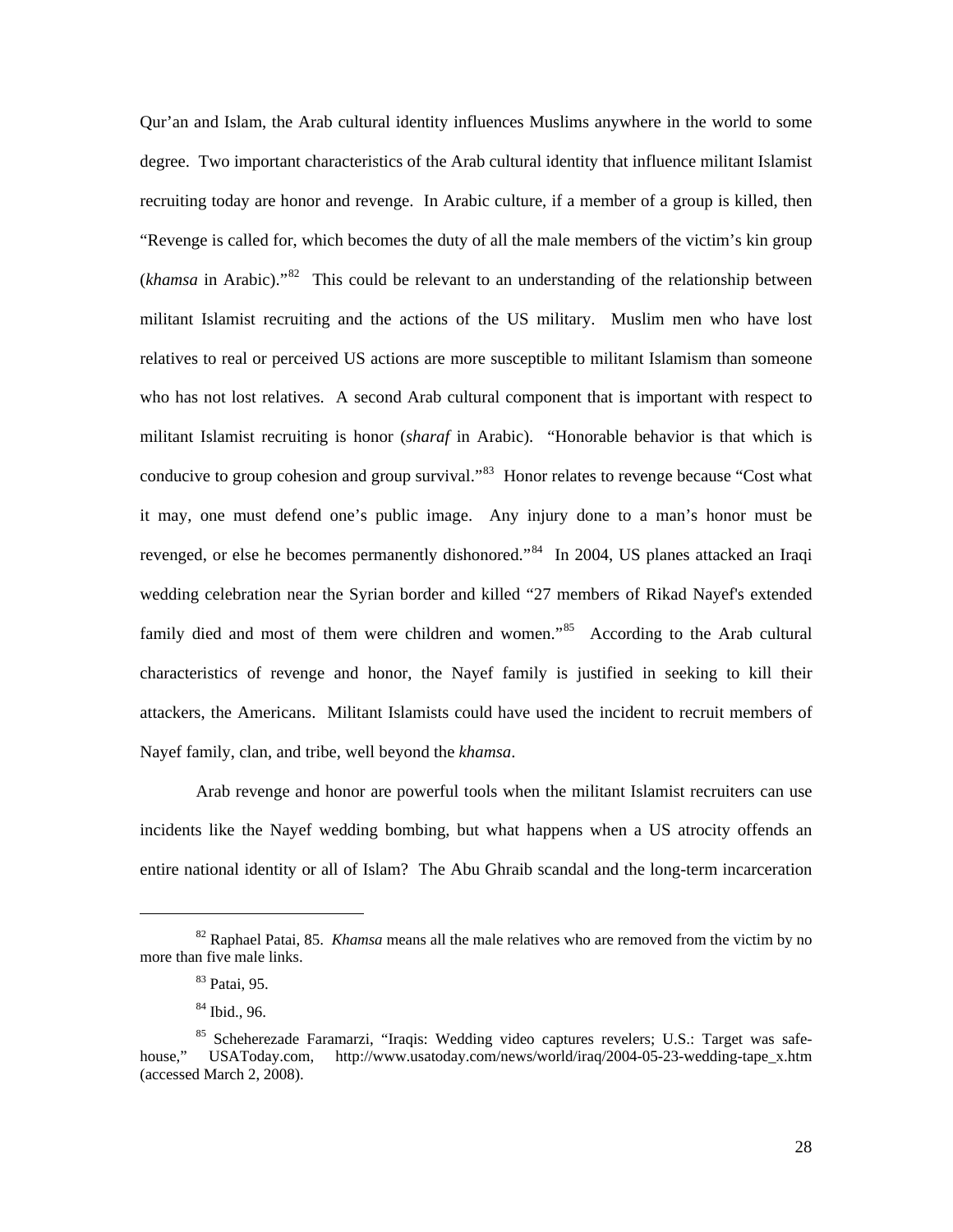of Muslims at Guantanamo enraged Muslims far beyond the family unit. Militant Islamists can use incidents like these to incite outrage against US military and to demand revenge against Americans.<sup>[86](#page-35-0)</sup> Militant Islam recruiting is easier overseas where US troops can inadvertently dishonor men or trigger a cry for revenge by accidentally killing Muslim non-combatants. In Iraq or Afghanistan, the United States military creates more militant Islamists than they pacify, capture , or kill.

Iraq.<sup>[88](#page-35-2)</sup> Militant Islamist recruiters, to show that the leader of the Americans is inciting Muslims to attac k his soldiers in Iraq, could use that speech and others like it. Beyond the instances where direct US actions have dishonored Muslims, the politics of the United States can provide additional fuel for militant Islamist recruiters. US support for Israel during its conflict with Lebanon in 2006 is seen in Europe as serving to radicalize Arab populations against Western interests.<sup>[87](#page-35-1)</sup> Any actions seen as alignment with those of Israel can be inflammatory to Muslims and is fodder for recruiting Muslims for militant Islamism. President Bush provided additional recruiting material when in a speech on July 2, 2003, he said "…bring them on" urging "anybody who wants to harm American troops" to attack them in

The Internet and satellite television not only transmit militant Islamist messages, images, and rhetoric but also the actions of the US military and speeches by US leaders, which makes all those actions accessible to Muslims in the United States and around the world.<sup>[89](#page-35-3)</sup> Those media are significant to militant Islamist recruiting when considering the Iraqi wedding bombing, the Abu Ghraib Muslim mistreatment scandal, the holding of Muslim men at Guantanamo Bay without

<sup>86</sup> Patai, 96.

<span id="page-35-1"></span><span id="page-35-0"></span><sup>87</sup> Roula Khalaf, "US policy in the Middle east Unravels," FT.com (Financial Times), Aug 4, 2006, [http://www.ft.com](http://www.ft.com/) (accessed February 15, 2008).

<span id="page-35-2"></span><sup>88</sup> Associated Press, "Bush: 'Bring on' attackers of U.S. troops," usatoday.com, [http://www](http://www/) .usatoday.com/news/world/iraq/2003-07-02-bush-iraq-troops\_x.htm (accessed February 15, 2008).

<span id="page-35-3"></span><sup>&</sup>lt;sup>89</sup> Internet is capitalized within this paper when it is the proper name of the worldwide web and not the verb to connect separate networks in communications language.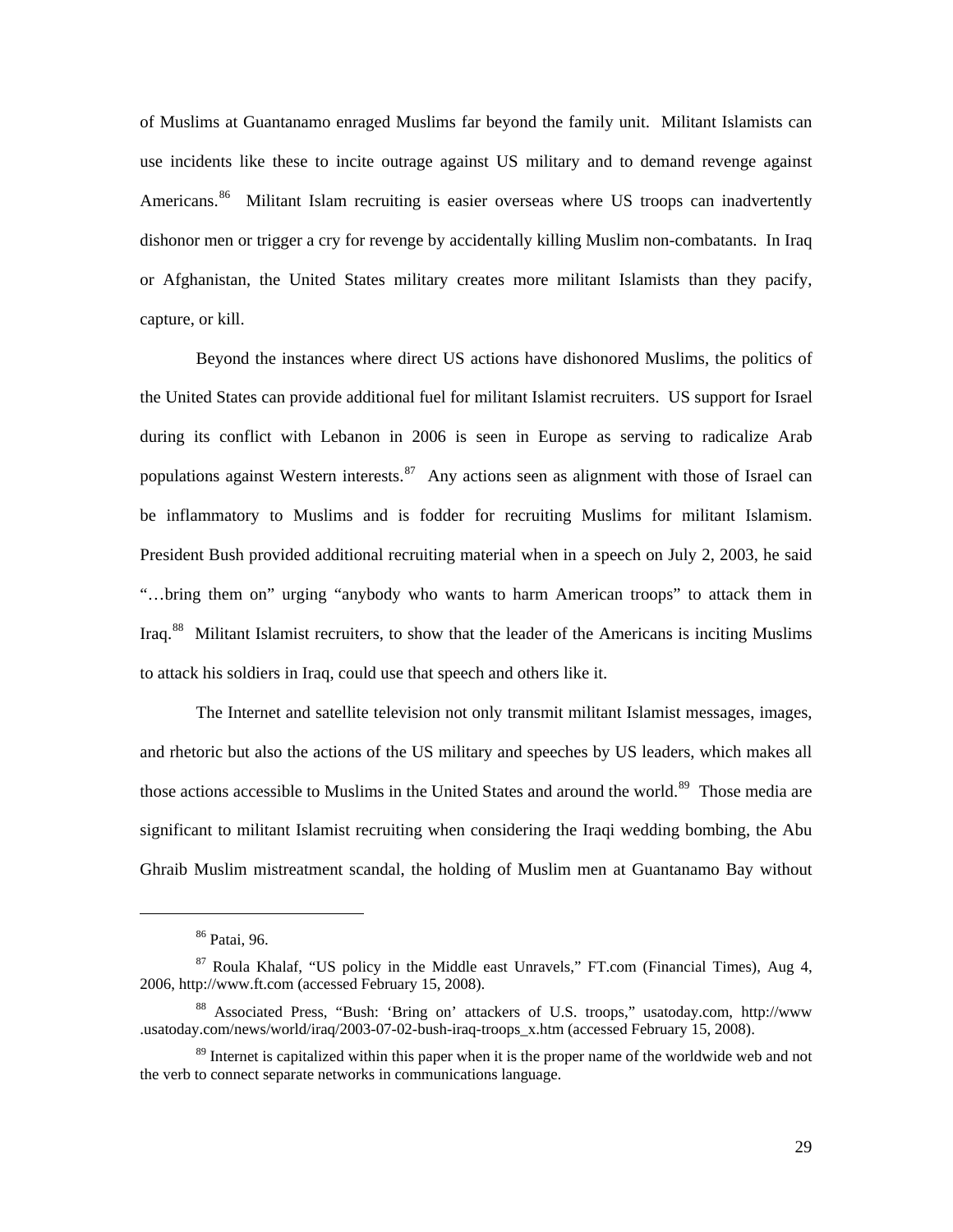access to a trial or due process, and President Bush's speeches. Images of naked, hooded, tortured Muslim men, bravado from President Bush, and the existence of US troops in two Muslim nations dishonors Muslims and can incite them to join in *jihad*.

attack; ergo, this is not a plausible explanation for the six and a half years without a significant terror attack in the United States. This section showed that militant Islamists have ample men and material for another terror attack and that the United States is often an unintentional partner in militant Islamist recruiting. These facts mean that militant Islamists have the capability to conduct a 9/11-like

#### **The G ood Guys Got Them All**

 $\overline{a}$ 

work by the US Counter-Terrorism Structure, a significant terror attack is still likely inside the United S tates. The US National Counter-Terrorism Structure, made up of federal, state, and local police and homeland defense organizations, has thwarted nineteen terrorist attacks that are public knowledge (three of which were discussed in previously) within the United States since September 11, 2001.<sup>[90](#page-36-0)</sup> There has not been a successful militant Islamist attack on US soil that is comparable to the scope of the attacks on 9/11. Perhaps all the gaps in the Counter-Terrorism Structure that existed before 9/11 are fixed and it is no longer possible to launch an attack of that magnitude. This sounds like a reasonable explanation for the fact that for six years there has not been a terror attack on the scale of 9/11. This section will show that in spite of the impressive

In sports, some victories come when you win and some come when your opponent's mistakes loses the game for them. Put in the context of the war between militant Islamists and

<span id="page-36-0"></span><sup>&</sup>lt;sup>90</sup> James Jay Carafano, "U.S. Thwarts 19 Terrorist Attacks Against America Since 9/11," The Heritage Foundation, <http://www.heritage.org/Research/HomelandDefense/bg2085.cfm>(accessed March 2, 2008). The author wrote this article on November 13, 2007 and acknowledged his list only includes publicly known (not classified SECRET) plots.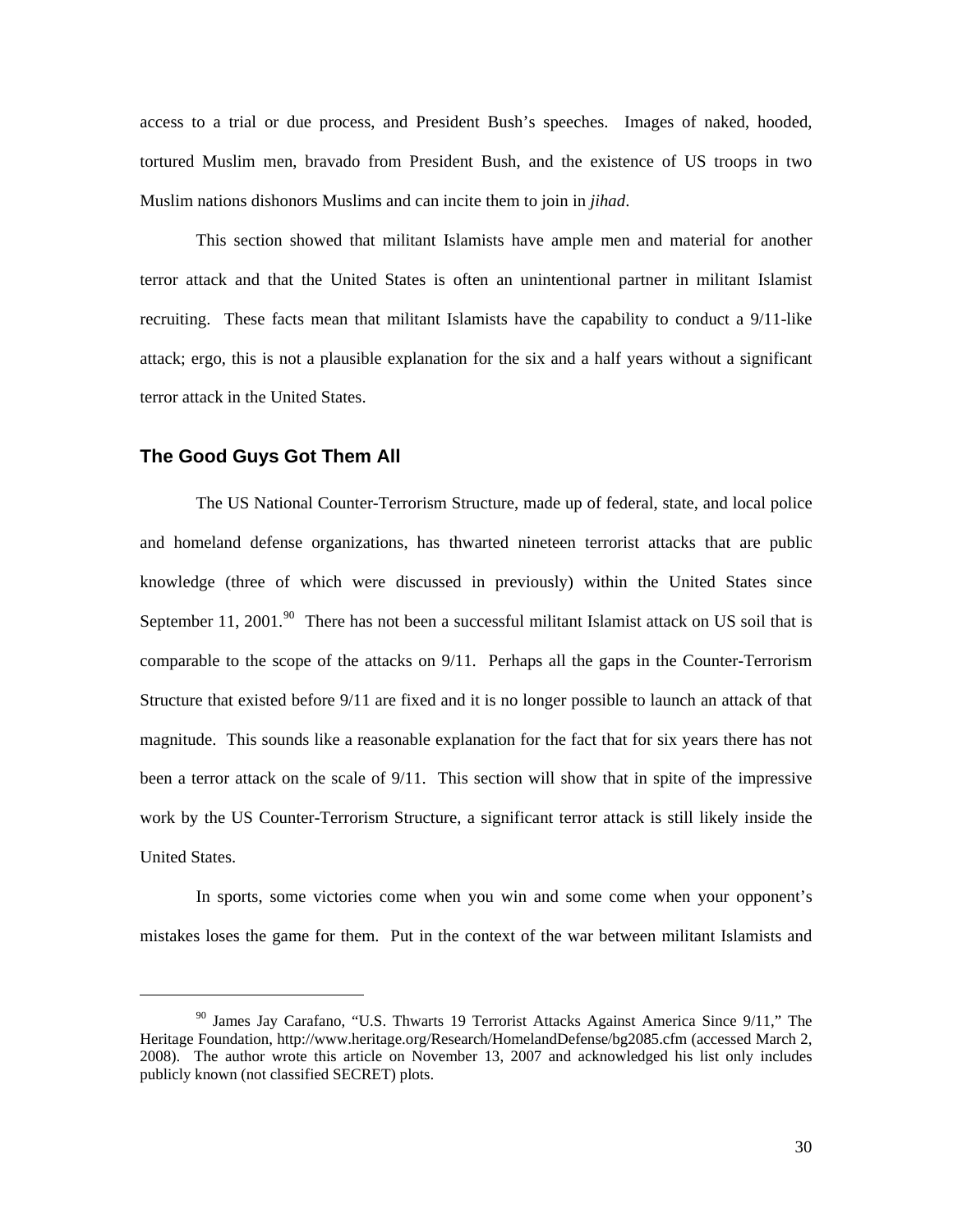the US Counter-Terrorism Structure, the United States won in some of the nineteen terrorist efforts, but the rest the militant Islamists lost. Three of the historical events from this chapter are examples of this situation. In the case of the Lackawanna Six, the FBI benefited from the fact that, although the cell had made it to an Afghanistan terror training camp, four from the cell left training early and returned to the United States. It seems their "…exposure to militant jihad at a stage in their radicalization before they had yet to fully be indoctrinated in a holy warrior…mindset may have impeded their progression to the jihadization stage."<sup>[91](#page-37-0)</sup> The FBI would not have even been aware of the cell's existence if not for the anonymous note delivered to the FBI office in Buffalo. Although the Lackawanna Six counts as a win for the US Counter-Terroris m Structure, it came more by way of a militant Islamist loss than by their own win.

Afghanistan.<sup>[92](#page-37-1)</sup> The situation with the Portland Seven points to militant Islamist mistakes that led to the c ounter-terror win. Another example of a militant Islamist *loss* was when the Portland Seven attempted to get to Afghanistan by way of China without the proper travel papers. Had the Chinese military not stopped them from entering Pakistan, those men would have been fighting US Soldiers in

Counter-Terrorism Structure win will rely upon their own abilities to find and stop the threat in Those plotting to attack Fort Dix took the video cassette of their firing weapons and chanting jihad to a public vendor to convert it to a DVD format, thereby making quite public their plans for attack.<sup>[93](#page-37-2)</sup> These three examples show that the potential attackers were amateurish and unprepared. Without a bit of luck and mistakes from the militant Islamists involved, the plots may have succeeded. Eventually the militant Islamists may stop committing errors and the

<span id="page-37-0"></span>l

 $91$  Silber and Bhatt, 62.

 $92$  Ibid., 63.

<span id="page-37-2"></span><span id="page-37-1"></span><sup>&</sup>lt;sup>93</sup> Dale Russakoff and Dan Eggen, "Six Charged in Plot To Attack Fort Dix," washingtonpost .com, , http://www.washingtonpost.com/wp-dyn/content/article/2007/05/08/AR2007050800465.html (accessed February 13, 2008).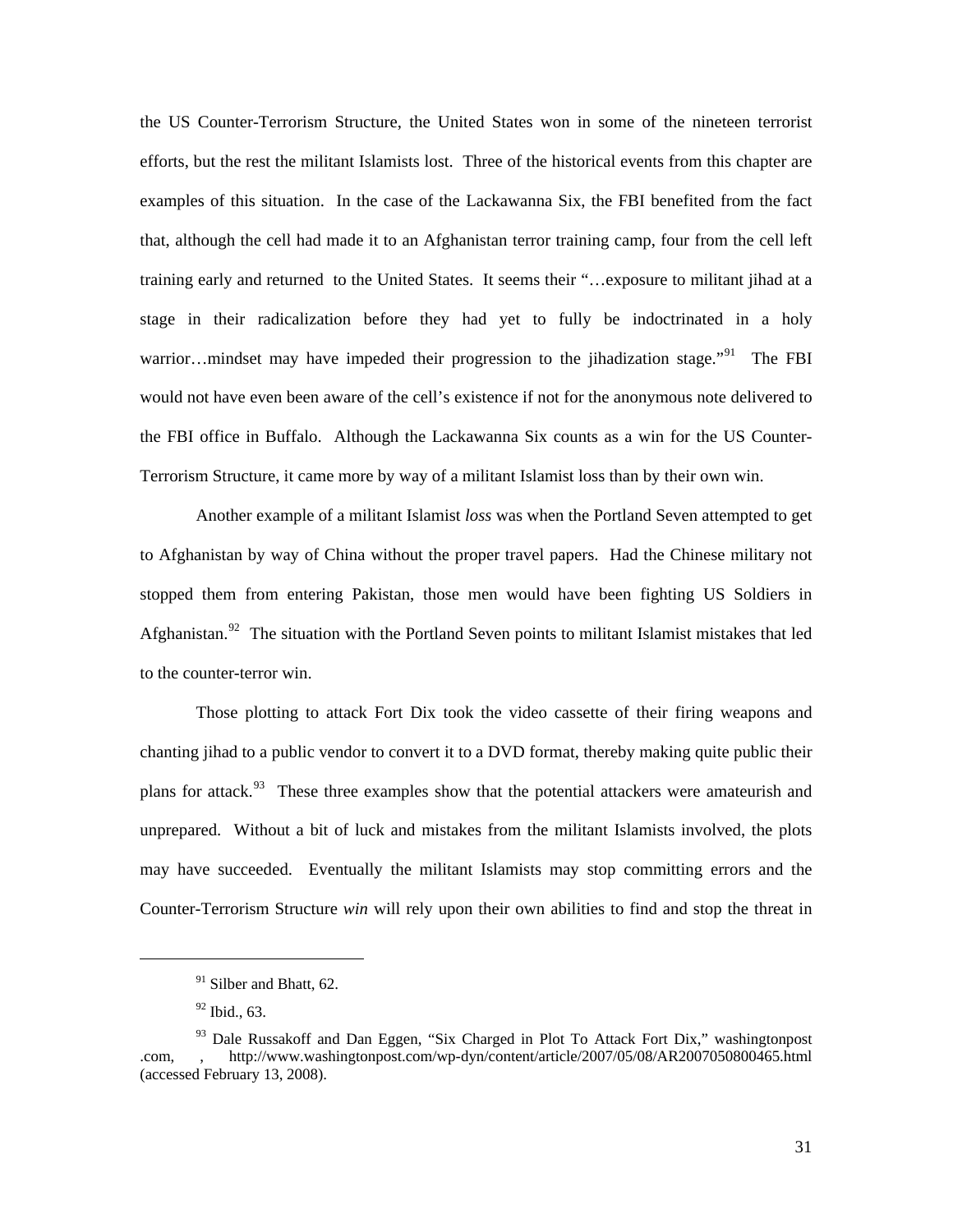time.

l

within the United States for months or years as long as they do not come up on any law enforcement or counter-terror radar.<sup>94</sup> Muslim men, both homegrown and from abroad, are available for militant Islamist use within the United States. All of the attackers in the 1993 World Trade Center bombing and the  $9/11$  attacks were foreign-born. Even since September  $11<sup>th</sup>$ , 2001 Kamal Derwish, Habis Saoub, and all six men from the Fort Dix plot were from abroad. Because these foreign militant Islamists were inside the United States, the US Counter-Terrorism Structure responsible for border security has failed. The radicalization of US citizens does not mean that the Counter-Terrorism Structure watching militant Islamist recruiting is not succeeding. That is because, as will be discussed in the next chapter, the Counter-Terrorism Structure cannot watch US citizens and does not have the resources to watch 300 million citizens if it could. Although homegrown militant Islamists have not yet conducted a successful terror attack within the United States, it is alarming that they are unknown until after radicalization. Militant Islamists, from abroad or homegrown, can operate

planned and coordinated. For these reasons, the improvement of the Counter-Terrorism Structure cannot properly explain the six and a half years of peace in the United States. The Counter-Terrorism Structure has successfully disrupted many terror plots since 9/11. It is also likely that the US public is unaware of many more thwarted plots. The arguments offered to this point propose that a successful terror attack remains possible, even with the improved Counter-Terrorism Structure. It is also possible that it has simply been lucky or worse is being deceived into believing an attack on the scale of those of September 11, 2001 is not being

<sup>&</sup>lt;sup>94</sup> David Cudmore, FBI Special Agent from the Kansas City, Missouri FBI office, interview by author, Kansas City, MO, February 7, 2008.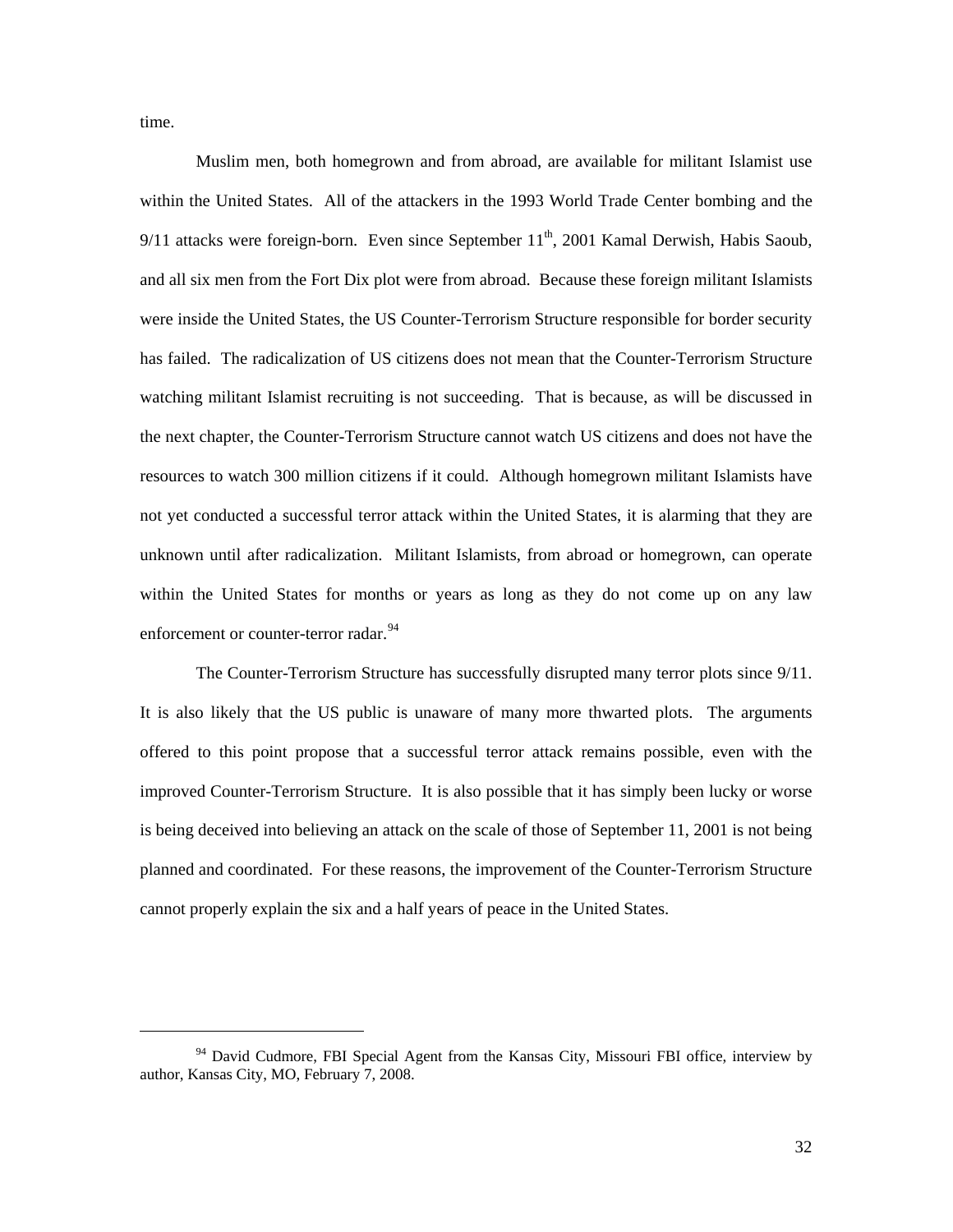### **Bright, Shiny Object**

l

Another explanation for the six and a half year terror attack gap in the United States asserts that the wars in Iraq and Afghanistan draw militant Islamists from around the world to those two countries, limiting their availability to fight elsewhere. In other words, the bright, shiny wars in Asia are distracting militant Islamist terror attack planning and coordinating in the United States. President Bush stated that, "…he is determined to keep U.S. troops in Iraq as he says it is better to fight terrorists abroad than to fight them at home."<sup>[95](#page-39-0)</sup> Few Americans would argue that it is better to fight the enemy abroad; however, one interpretation of the President's stateme nt is that he has ignored the possibility that the United States may have to fight both abroad **and** at home simultaneously.

then the rhetoric from Islamic sources would preclude the United States. Statements and writings from O sama Bin Laden, Brigadier General Malik, the Qur'an, and Umdat al-Salik do not say Even while the wars overseas are ongoing, previous sections have shown that militant Islamists are entering the United States and are being homegrown. Because of the US military presence in those Muslim nations, the wars in Iraq and Afghanistan are creating more enemies than are defeating. If the wars in Iraq and Afghanistan have truly distracted the militant Islamists, anything of the sort.

resources are not completely distracted from attacking the United States. Therefore, the bright and shiny objects of Iraq and Afghanistan cannot sufficiently explain the six and a half years without a significant terror attack in the United States. The evidence presented in this chapter has shown that militant Islamist attention and

<span id="page-39-0"></span><sup>95</sup> Scott Stearns, "Bush: Troops in Iraq Make America Safer," GlobalSecurity.org, [http://www.](http://www/) globalsecurity.org/wmd/library/news/iraq/2006/08/iraq-060819-voa01.htm (accessed February 14, 2008).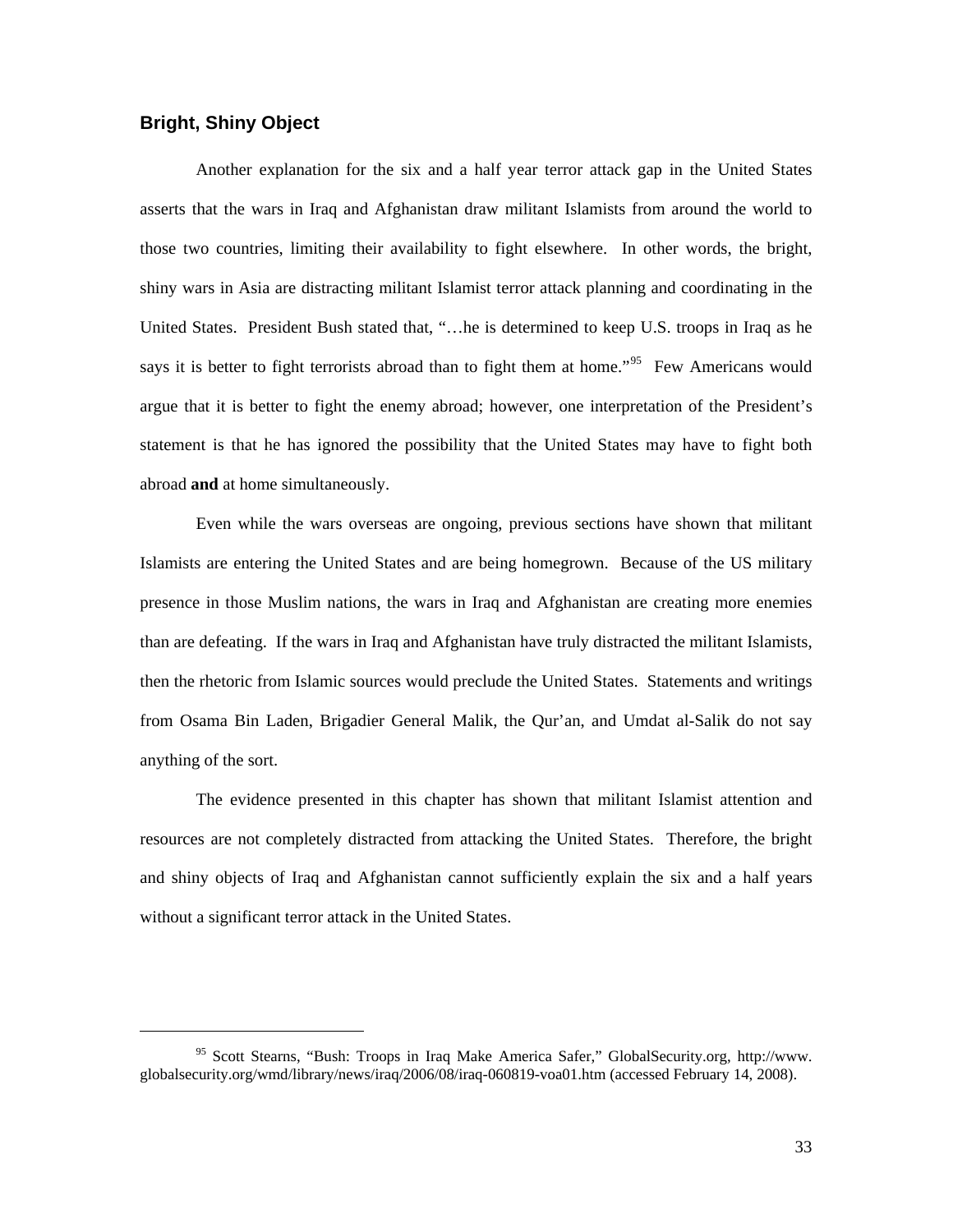#### **9/11 or Worse is the Most Likely**

It is not enough to have shown that the first four explanations are incapable of properly explaini ng the six years of peace within the United States; this section will show that the reason for that period of peace is that the militant Islamists are planning an attack as damaging as those on September 11, 2001, or worse.

a *shock factor* in order to play well in the Muslim world while doing maximum damage to the United States.<sup>[96](#page-40-0)</sup> The second is that terror attacks on the less violent end of the Spectrum are There are two reasons that the next terror attack in the United States will be on the more violent end of the Threat Spectrum shown in Figure 1. The first is that the next attack must have relatively easy to carry out and have been well within current militant Islamist capabilities since September  $11^{th}$ .

spectrum, for example a kid-napping or shooting rampage, may damage the American psyche, but would likely affect the economy and infrastructure very little. Future militant Islamist Support for the first hypothesis comes from al-Qaeda themselves. They considered an agro-terrorism attack during their pre-9/11 planning, but chose the use of commercial airplanes as weapons, because the latter had more of the aforementioned *shock factor*. [97](#page-40-0) The proposed attack needed to do the most damage to the US economy, infrastructure, and, most importantly, the American psyche. An agro-terror attack would do tremendous damage to the US economy, but would lack the visual shock that commercial airplanes, ones that any American might have been on, flying into American landmarks could do. Attacks toward the least damaging end of the recruitment depends on successful terror attacks; success breeds success. Therefore, the next militant Islamist attack will be on par with the attacks on September 11, 2001 or be worse.

<span id="page-40-0"></span>Appendix 2 at the end of this paper is another potential future scenario where Russia

<sup>96</sup> **NEED FOOTNOTE HERE. GOT THIS IDEA FROM DR. ABS!!!!!**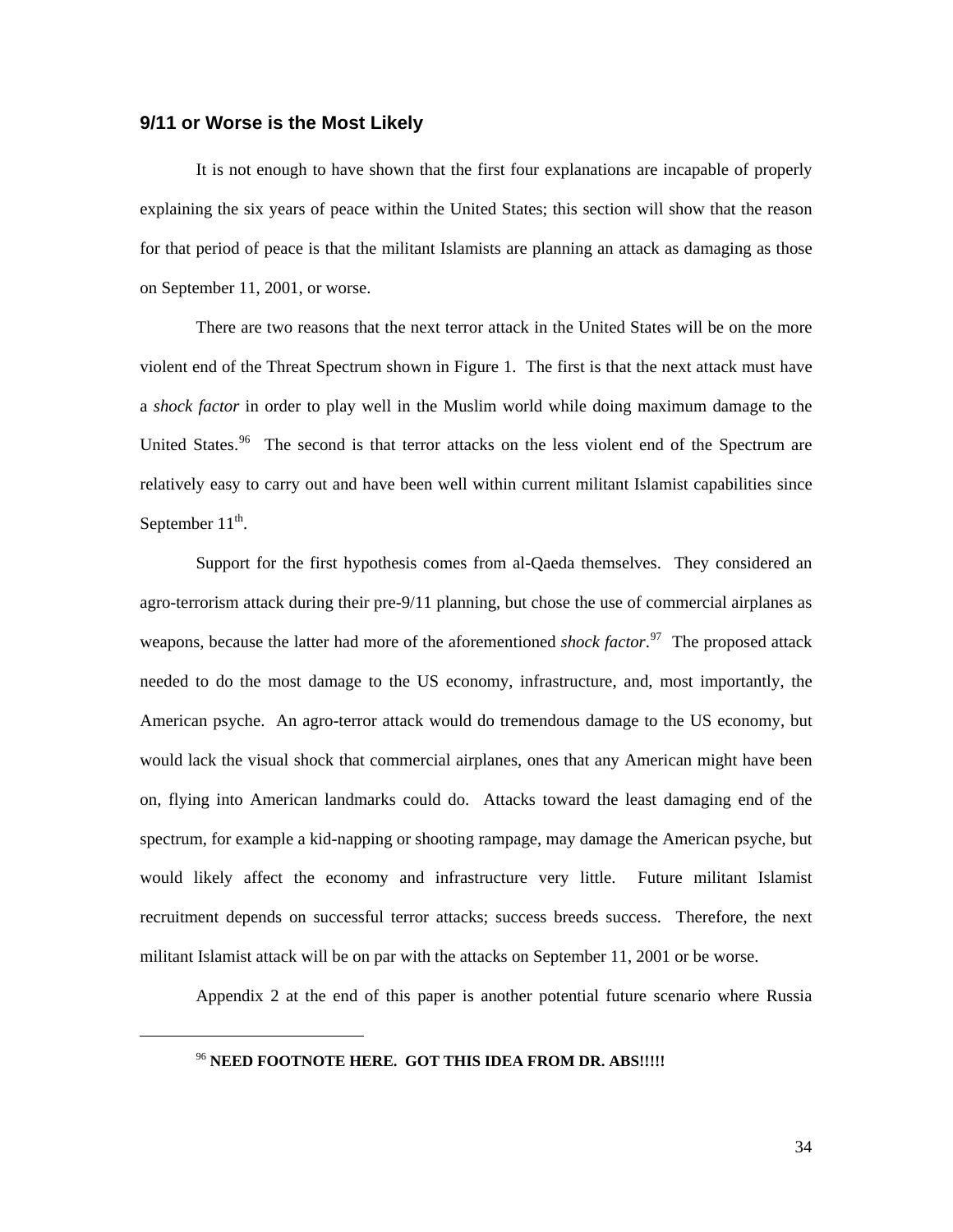attacks the United States. That scenario uses forms of attack that militant Islamists could use today and have had access to since 9/11. The shootings in the Nebraska Mall and on the Virginia Tech campus, if carried out by militant Islamists instead of US citizens, show that terror attacks on the left end of the Terror Spectrum are possible. The DC Snipers, John Muhammad and Lee Malvo, killed ten people in autumn 2002 and both were militant Islamists.<sup>[98](#page-41-0)</sup> The militant Islamists from the Portland Seven and the plot to attack Fort Dix also had access to small arms. Militant Islamist access to small arms weaponry and Osama Bin Laden's calls for Muslims to kill Americ ans anywhere possible combined with the US vulnerability to this type of attack should have yielded far more militant Islamists attacks in the United States than just the Muhammad and Malvo attacks.<sup>99</sup> There must be a reason for the lack of attacks.

aka the militant Islamist deception plan, would boost American morale and the confidence of the Counter -Terrorism Structure. The longer the militant Islamists take to plan, the greater the If militant Islamists are in the United States plotting the next spectacular terror attack, then they are quietly coexisting within and around the Counter-Terrorism Structure designed to stop them. In order to patiently plan and prepare for the next attack, the militant Islamists would benefit from distractions to the Counter-Terrorism Structure. One possible means for that would be for other militant Islamists to be caught preparing or executing a terror attack. Perhaps the failed terror plots within the United States since 9/11 discussed thus far were part of a deception plan. In this possible scenario, the militant Islamists threw the "games" in order to keep the US citizens and the Counter-Terrorism Structure distracted from a real terror attack. The failed plots, American hubris will become and the more the Counter-Terrorism Structure would let its guard down.

<sup>&</sup>lt;sup>97</sup> NEED FOOTNOTE HERE.

<span id="page-41-0"></span> $98$  Robert Spencer, "Malkin: how the media got the snipers' jihad all wrong December 10, 2003," JihadWatch.com, <http://www.jihadwatch.org/archives/000388.php> (accessed March 30, 2008).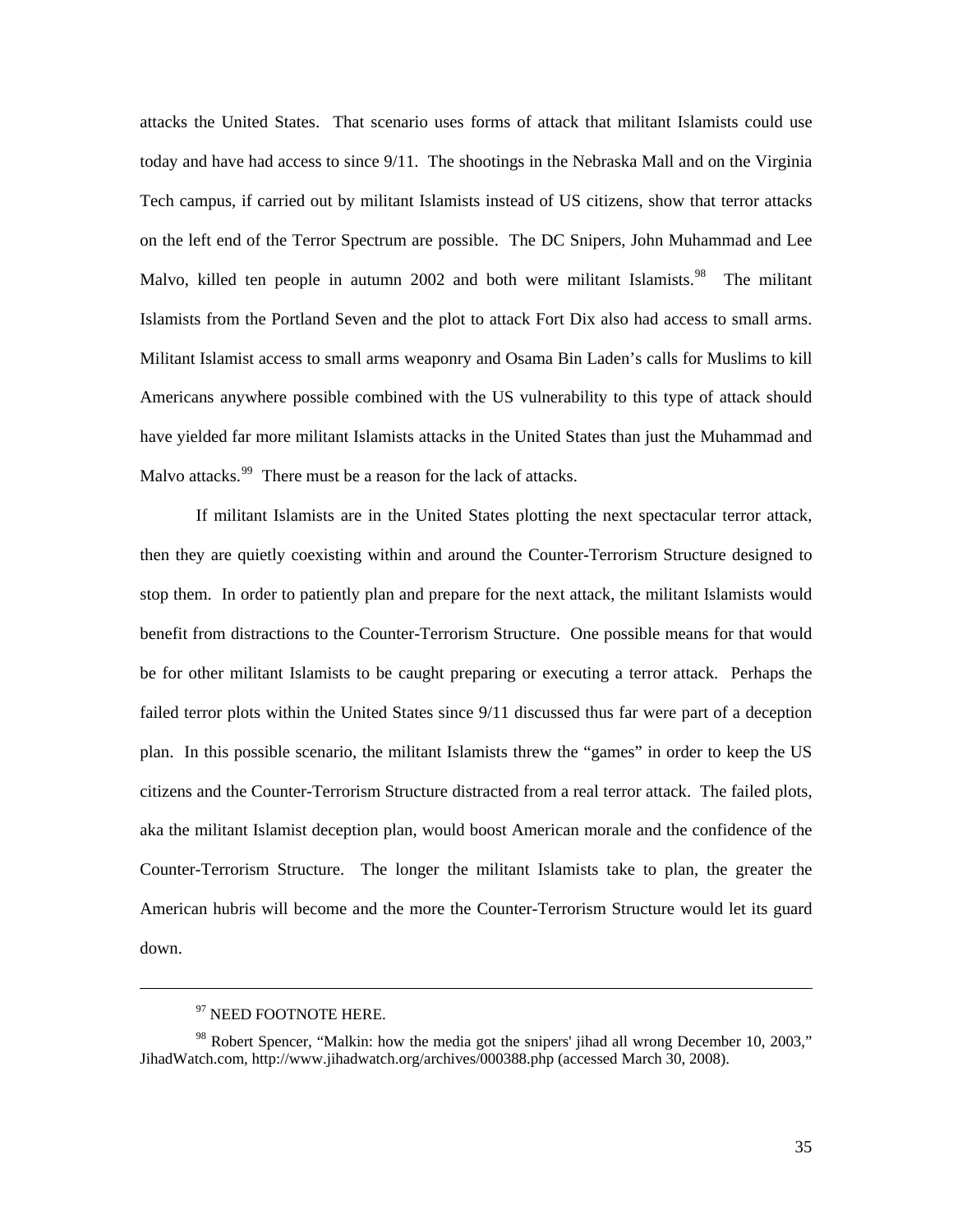After six and a half years of removing their shoes and hearing about "elevated threat levels," the average American is growing weary and will soon demand proof a real threat on par with those of 9/11 still exists. In a situation of increasing threat-weariness, militant Islamists, men who studied the details and flaws of previous terror attack plans, could be patiently and meticul ously planning and executing the next spectacular attack. Although this explanation may not be as plausible as the one in the previous paragraph, it is a possible explanation for the six year gap in terror attacks here in the United States.

Using only readily available weapons militant Islamists could carry out attacks similar to those of the Virginia Tech shooter, the Nebraska mall shooter, or the Washington DC sniper duo. The militant Islamists have reasons to avoid attacks of that sort in order to remain out of sight for their planning of the next s pectacular terror attacks.

#### **Summary of the Threat**

Militant Islamists have declared war on the United States. Their message, rooted in the Qur'an and espoused by Osama Bin Laden, delivered via the Internet or satellite television to Muslims all over the world, urges them to attack the United States and that it is all right to kill Americans in any country in which you are able. The militant Islamist threat exists within the United States. Many militant Islamists penetrate our borders and others are homegrown right under the nose of the National Counter-Terrorism Structure designed to prevent the next terrorist attack. The US-led wars in Muslim lands, aggressive militant Islamist recruiting, and strategic errors by the US leadership all aid in continuing the steady stream of willing adherents to the militant Islamist cause ready to strike at the United States homeland. The militant Islamist attacks and plots since 9/11, as well as their continued successful recruiting, show that the wars in Iraq and Afghanistan do not distract them. The militant Islamist threat has access to the materials

 $99$  Williams, 217.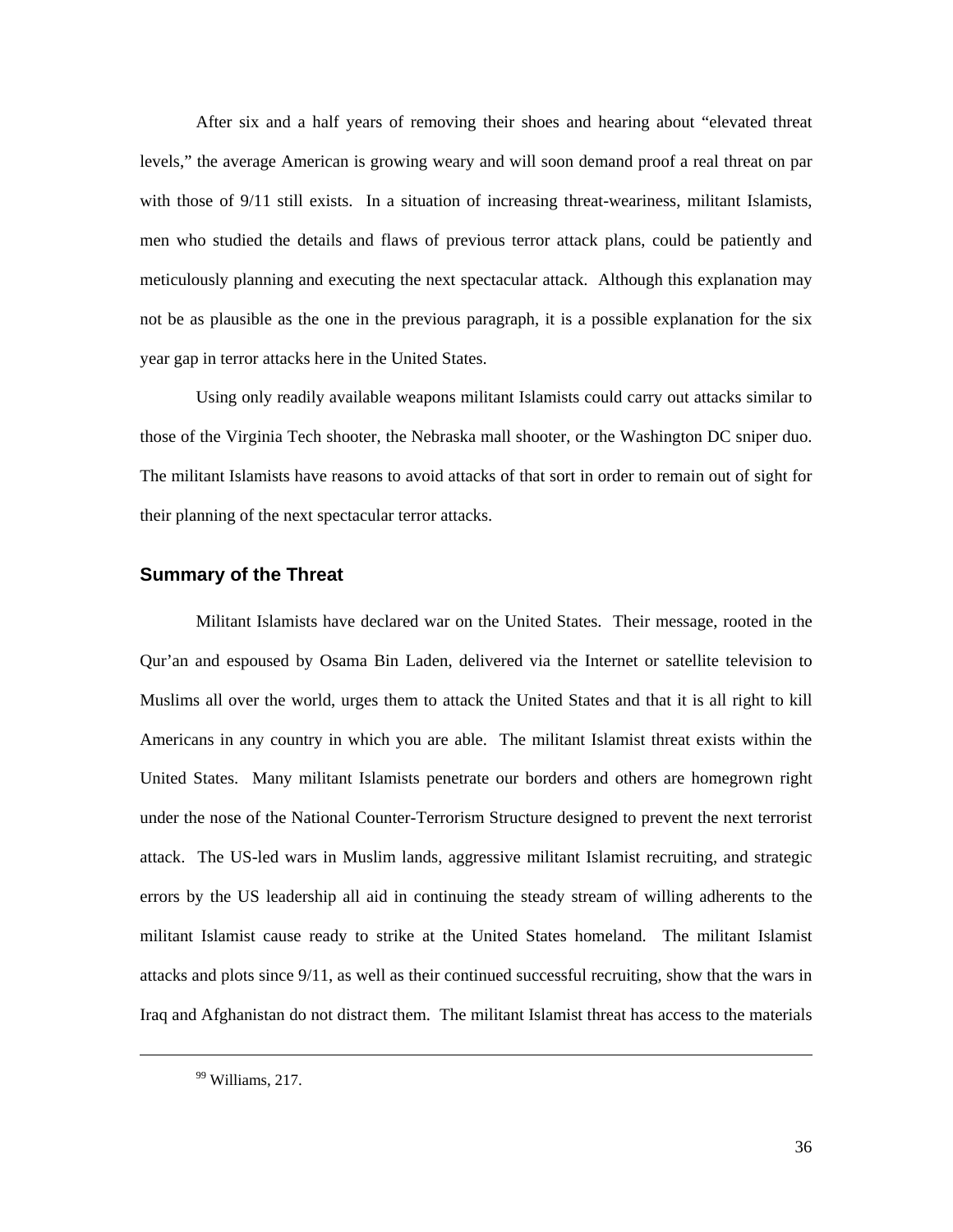to strike at the United States across the terror attack spectrum (Figure 1) and they have had over six years to plan an attack on the more damaging end of that spectrum. One thing is certain, the United States is still vulnerable to another militant Islamist terrorist attack. The potent militant Islamist message, availability of terror materials and willing militant Islamists, and the time to plan and maneuver all point to another terror attack on the scale of 9/11 or greater inside the United States.

# **DESCRIPTION OF THE NATIONAL COUNTER-TERRORISM STRUCTURE**

National Counter-Terrorism Structure, is at war with militant Islamists inside the homeland. Although, some do not call this conflict a war, but four important authorities do. Leaders from both sides of the conflict, the President of the United States and the head of al-Qaeda, describe it as war. Two authors of future war concepts and an important classical war theorist have Based on the description of the threat, the United States, more specifically the US hypothetical and theoretical definitions for war that support the assertion that the United States and militant Islamists are at war in the US homeland.

#### **Four Votes to Call It War**

<span id="page-43-0"></span> $\overline{a}$ 

counter-militant Islamist actions abroad within the context of war, those same actions inside the United States are also war; therefore, his definitions of war fit the current conflict within the After the terror attacks on September 11, 2001, President George Bush said that, "Our war on terror begins with al-Qaeda, but it does not end there. It will not end until every terrorist group of global reach has been found, stopped, and defeated."<sup>[100](#page-43-0)</sup> The terror attacks conducted, attempted, or planned within the United States on 9/11 and since then are similar or identical to those conducted in Iraq and elsewhere around the globe. Because President Bush refers to US

<sup>&</sup>lt;sup>100</sup> George Bush, "Address to a Joint Session of Congress and the American People," Whitehouse.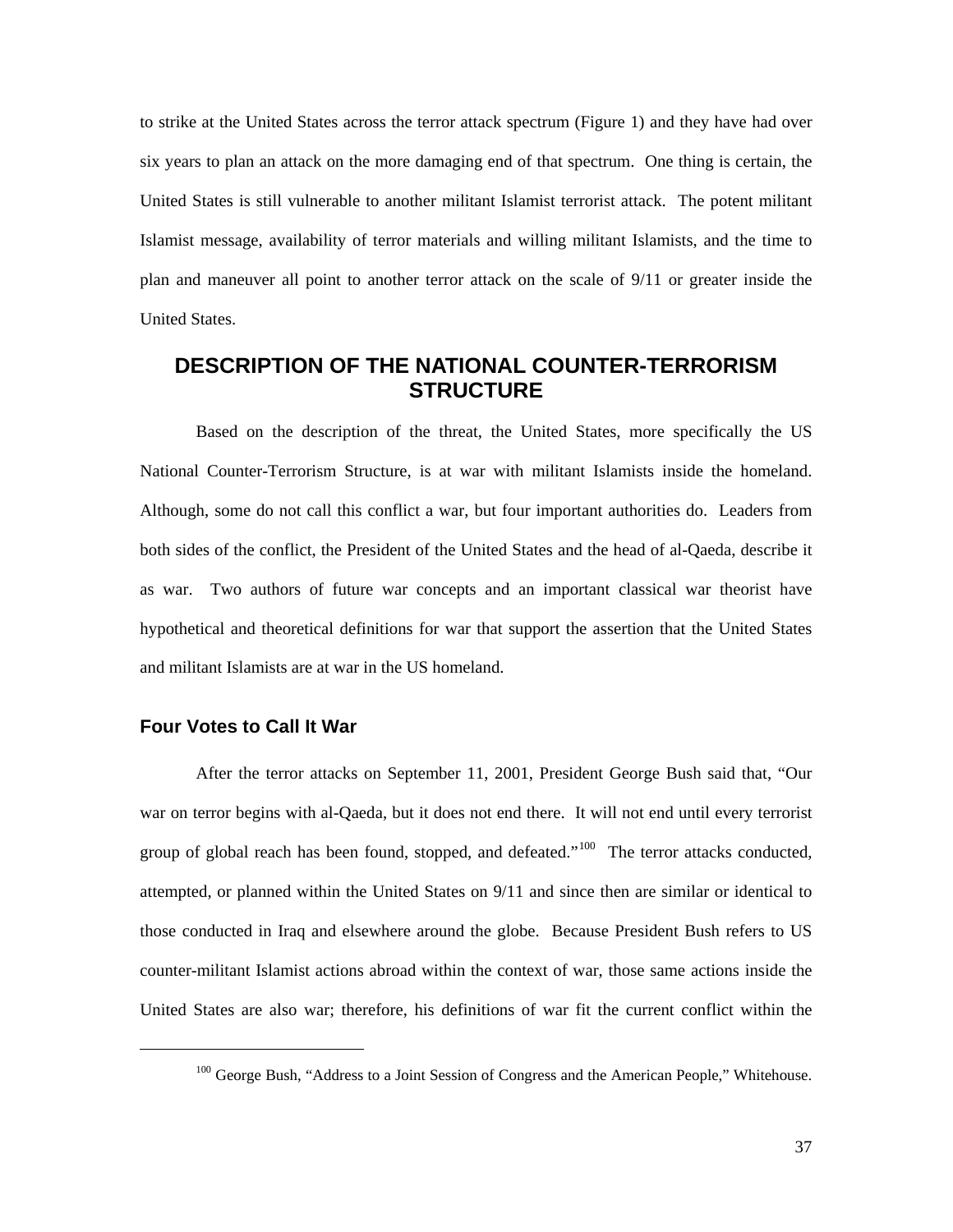homelan d. The US National Counter-Terrorism Structure and militant Islamist conflict is a war called for jihad against the United States. To the followers of Islam '*jihad'* means holy war; therefore, militant Islamists refer to this conflict as war.<sup>[101](#page-44-0)</sup> according to Osama Bin Laden. We have already seen that Osama Bin Laden has repeatedly

In 1999, Qiao Lang and Wang Ziangsui, two young Chinese Army Colonels, conceptualized future war as one through which a weaker nation could wage *unrestricted warfare* against a stronger one*.* Qiao and Wang go on to describe the new form of warfare as;

…transcend[ing] all boundaries and limits…It means that all weapons and technology can be superimposed at will, it means that all the boundaries lying between the two worlds of war and non-war, of military and non-military, will be totally destroyed, and it also means that many of the current principles of combat will be modified, and even that the rules of war may need to be rewritten.<sup>[102](#page-44-1)</sup>

attempted but have potential terror uses.<sup>103</sup> The unrestricted warfare methods Qiao and Wang describe d are not strictly Chinese or Asian in nature; they transcend cultures and are applicable to [If a weaker nation or non-national militant Islamist ideology wanted to wage war against](#page-44-1)  the United States, they could use *unrestricted warfare* [to do so. The authors list methods for](#page-44-1)  [warfare operations that include those previously used for terror purposes as well as others not yet](#page-44-1)  the militant Islamist way of war. The authors' classification of acts of terrorism as war and their both being military officers in the Chinese, a major world military power, is further support for calling the conflict between the US Counter-Terrorism Structure and militant Islamists war.

Finally, the classic war theorist, Carl von Clausewitz wrote in *On War*, "War is thus an act of force to compel our enemy to do our will."<sup>104</sup> Since the militant Islamists are attempting to

Gov, http://www.whitehouse.gov/news/releases/2001/09/20010920-8.html [accessed March 4, 2008].

<sup>101</sup> David Cook, *Understanding Jihad* [Berkeley, CA: University of California Press, 2005], 1.

<span id="page-44-0"></span><sup>102</sup> Qiao Lang and Wang Xiangusi, *Unrestricted Warfare*, [Beijing: PLA Literature and Arts Publishin g House, 1999], 12.

<sup>103</sup> Ibid., 146.

<span id="page-44-1"></span> $104$  Carl von Clausewitz, On War, edited and translated by Michael Howard and Peter Paret, [Princeto n: Princeton, 1989], 75.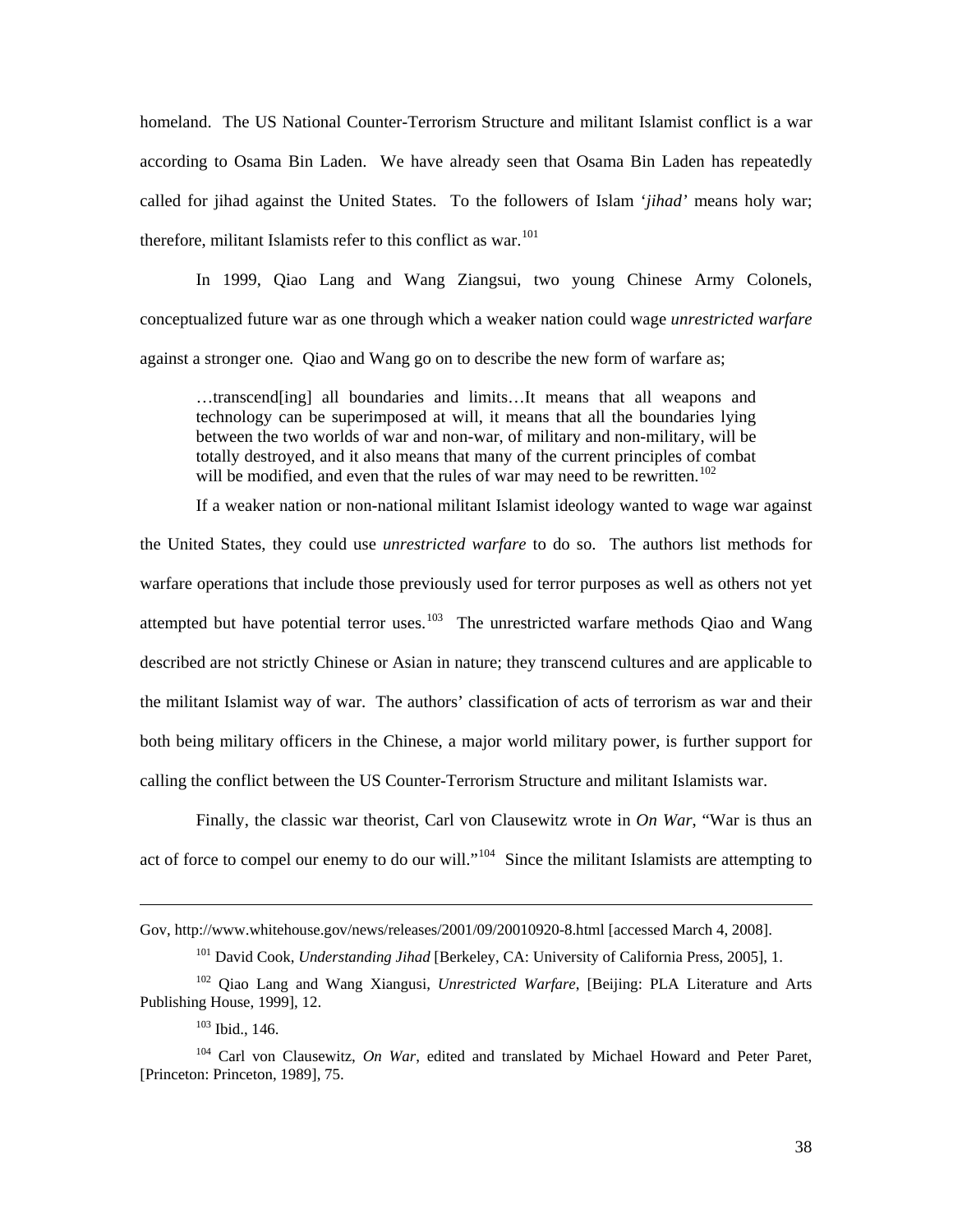impose their will upon the United States, we are at *war* with them. Osama Bin Laden's calls for jihad against the United States in order to force the US military out of Muslim holy lands is an example of their attempt to force the US to do their will.

Like previous conflicts in United States history, the current conflict between the US National Counter-Terrorism Structure and militant Islamists does not have a declared state of war from the United States Congress. However, leaders from both sides of the conflict, two Army Colonels from a neutral nation, and war theory all classify the current conflict as a war. When analyzing the conduct and effectiveness of adversaries within a war, there are important principles to question the conduct and the effectiveness of the adversaries. It is important to keep in mind which side is able to keep and exploit the initiative; thus putting the other perpetually in a reactionary mode. Another important concept is the concentration of the adversaries' combat forces. Do they allocate a minimum of combat resources to secondary efforts in order to concentrate combat forces at the decisive place at the right time? Do they allocate their forces to protect them selves from surprise, interference, and sabotage? Which side has clear leadership channels with a unity of effort under one commander who will ensure their side develops clear, uncomplicated plans; maintains the will to persevere; and that they remain committed to attain their goals?

#### **Purpose and Key Tasks of the National Counter-Terrorism Structure**

effectively, the National Counter-Terrorism Structure must present an integrated defense from the federal to the local level. Federal agencies must cooperate and share information with state and describe the National Counter-Terrorism Structure: policy, procedure, and resource implementation; communications and information sharing; and contingency plans and rehearsals. The purpose of the US National Counter-Terrorism Structure is to prevent and deter a militant Islamist attack within the United States. To counter their militant Islamist adversary local law enforcement and homeland security organizations. Three key areas or guideposts

39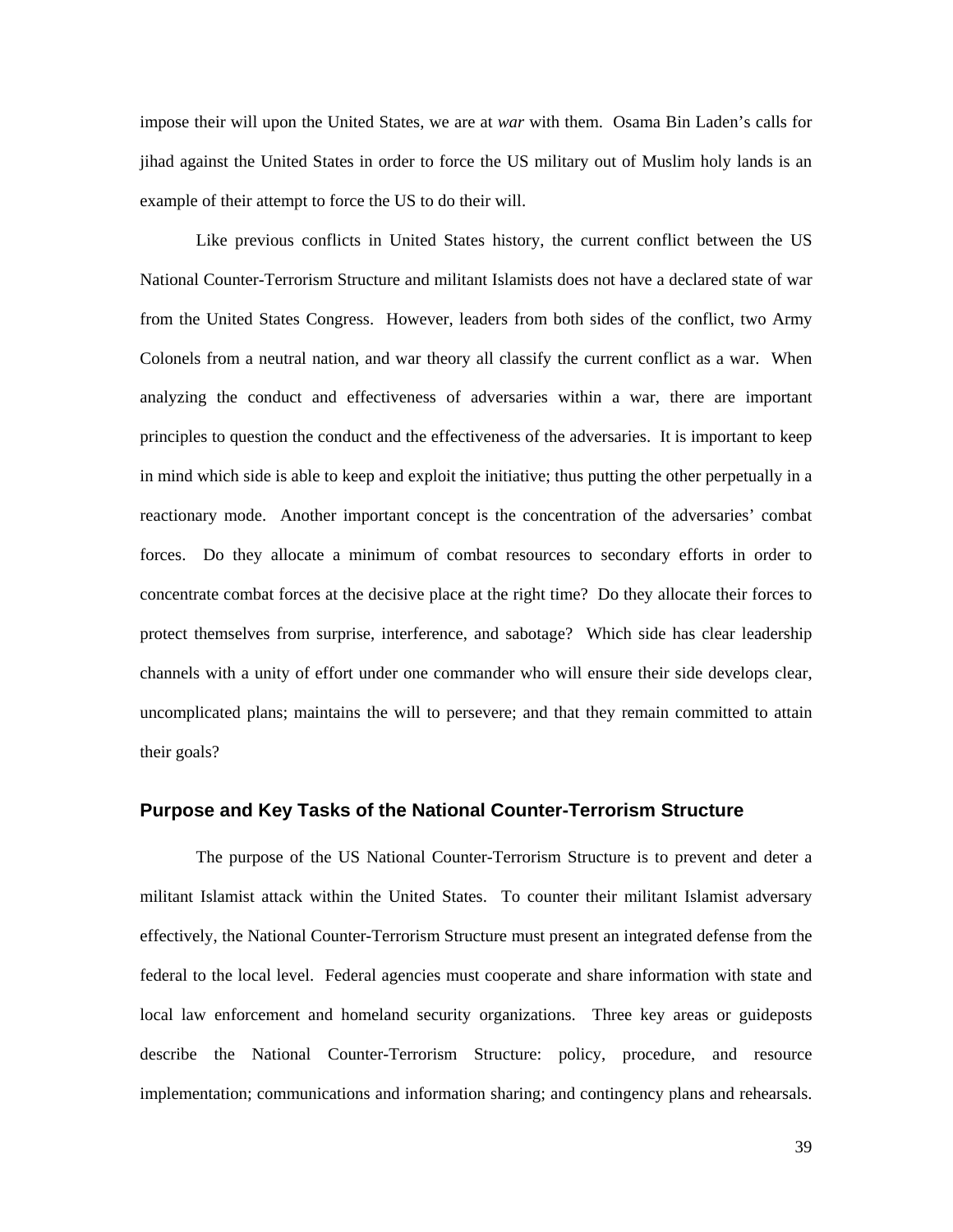These three areas are the most important because they provide the critical basis and most critical tasks to stop the threat.

Figure 2 illustrates the US Counter-Terrorism Structure connectivity of the different federal, state, and local counter-terror organizations and the information flow between them. In its original document, *Information Sharing Environment (ISE) Implementation Plan*, the figure was labeled "Approved Guideline 2 Framework" and it depicted the "collaborative structure through which terrorism information is shared among participating Federal, [state, local, tribal], and private sector organizations..."<sup>105</sup> The only modifications to the figure are the additions of the four Department of Homeland Security subordinate organizations and the inclusion of NORTHCOM (abbreviated as NC in the figure) in the Department of Defense (DoD) block.



**Figure 2 - US Counter-Terrorism Structure 106**

l

<sup>105</sup> PM-ISE, *Information Sharing Environment (ISE) Implementation Plan*, [Washington: Director of National Intelligence, 2006], 71. Although the figure deals specifically with the Information Sharing Environment, it shows all of the organizations and levels within the Counter-Terrorism Structure contained in this paper.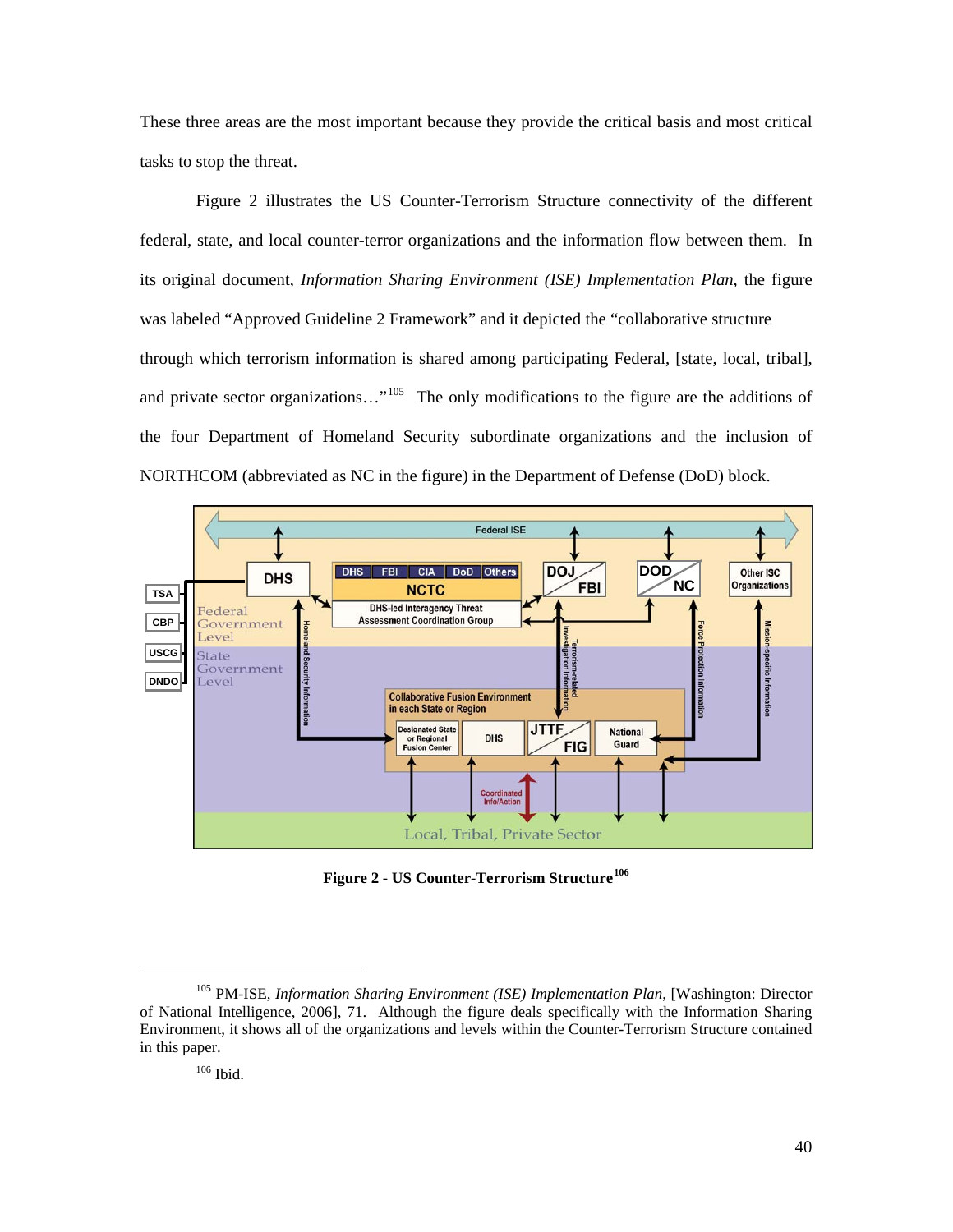#### Policy, Procedure, and Resource Implementation

In order to have a unified vision for success for the entire US National Counter-Terrorism Structure, clear and constant guidance must be available. The guidance comes in the form of laws and policy from the United States Executive and Legislative branches of government. Although, these two branches of government are not part of the Counter-Terrorism Structure as entities, their influence over it is tremendous. It was the President who directed the creation of the Dep artment of Homeland Security, the National Counterterrorism Center, and changes to the organization of the FBI and Congress that passed the laws that enacted those crucial ideas. The publishing of national strategic documents like the "National Strategy to Combat Terrorism" and the "National Strategy for Information Sharing," both important policy documents that affect the entire Counter-Terrorism Structure are products of Executive branch.

The annual national budgets that include funding for all homeland security initiatives and operations at all levels of the Counter-Terrorism Structure are introduced and passed at the federal level. Without sufficient funding state and local counter-terror efforts must use their own, often limited, budgets to purchase required equipment upgrades and pay salaries of the additional personnel required to secure important infrastructure within their area of responsibility.

#### Communication and Information Sharing in the Counter-Terrorism Structure

Robust communication and information sharing between the different organizations and various levels within the US National Counter-Terrorism Structure is crucial to counter future militant Islamist threats within the United States. This discussion pertains to both the collaboration and sharing of information about the threat and the hardware, or architecture, over which threat information is communicated and secured.

Much has been made of the information sharing problems between the CIA and the FBI before the events of September 11, 2001. Since then, the addition of collaboration cells at the National Counterterrorism Center (NCTC), Joint Terrorism Task Forces (JTTF), and fusion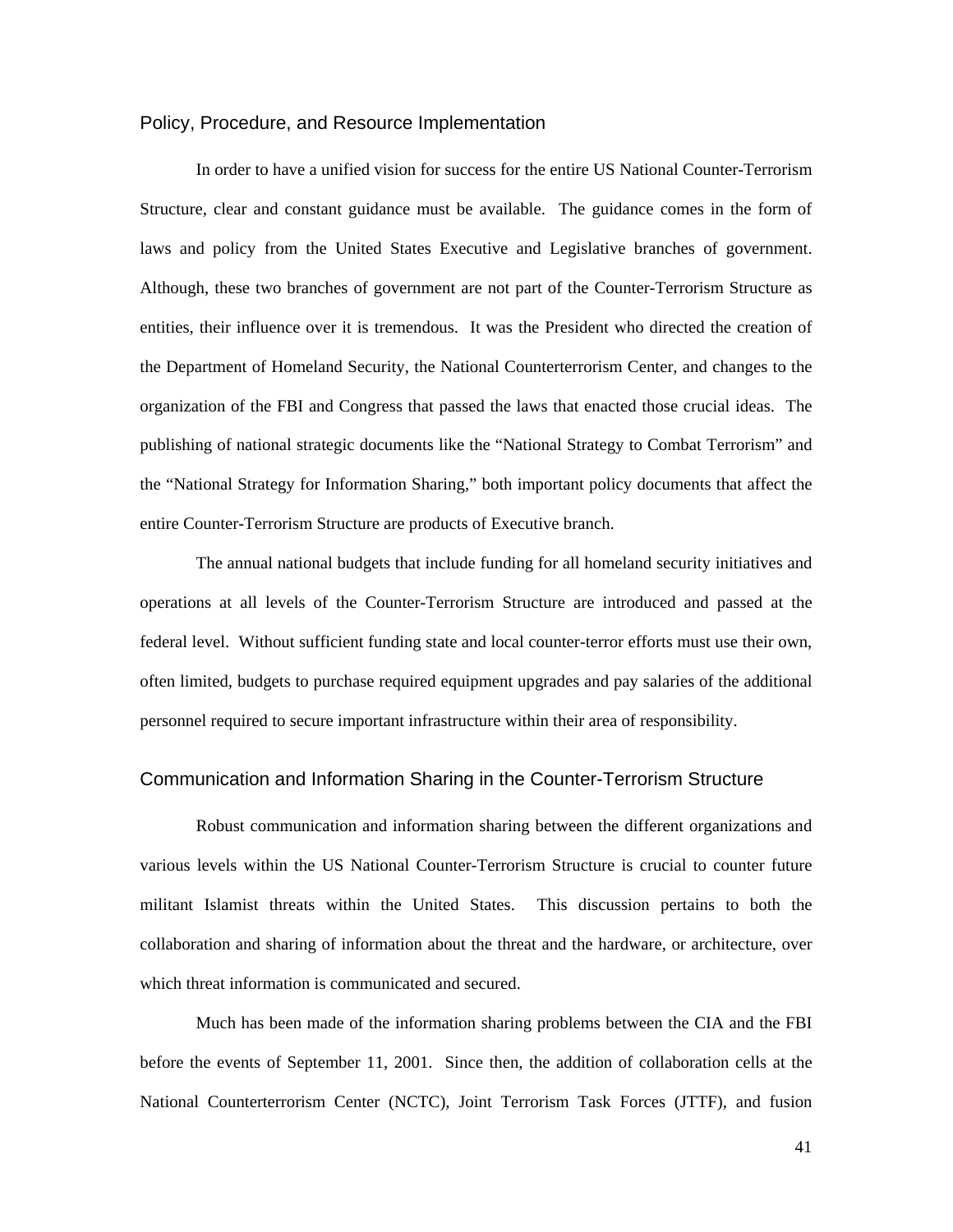centers have improved information sharing and cooperation within the National Counter-Terrorism Structure.<sup>[107](#page-48-0)</sup> The NCTC, established in 2004, is a strictly federal level collaboration cell under the Director of National Intelligence that "Lead[s] the USG in Counterterrorism Intelligence and Strategic Operational Planning in order to combat the terrorist threat to the US and its interests."<sup>[108](#page-48-1)</sup> JTTFs, an FBI entity, existed prior to  $9/11$ , but in limited numbers and with few government or law enforcement agencies besides the FBI represented within them. After  $9/11$ , a JTTF was created or expanded within every FBI field office in the country.<sup>[109](#page-48-2)</sup> They now are a crucial information sharing and collaboration hub with federal, state, county, and local law enforcement and homeland security representation. The JTTF passes intelligence about current or potential militant Islamist threats within the JTTF and between the organizations that require the information.<sup>[110](#page-48-3)</sup> Working at much the same level of the National Counter-Terrorism Structure as JTTFs are fusion centers, scaled down versions of the JTTF concept. Figure 2 shows that both JTTFs and fusion centers operate at the state level and coordinate with federal, state, and local law organizations. The differences between the two are that the JTTF is a federal-led entity that reports to through the FBI and the Department of Justice, while the fusion center is a state-led entity that interacts with the Department of Homeland Security. Most states now have fusion centers where state, county, city, tribal, and private sector law enforcement and security offices collaborate on threats in their area of responsibility.

the US Counter-Terrorism Structure. Communications about potential threats must be clear, It is not enough to have constant and useful communication between the organizations of

l

<span id="page-48-0"></span> $107$  Figure 2 shows the NCTC, JTTF, and fusion center as well as the law enforcement and homeland security organizations that coordinate and share information within each.

<span id="page-48-1"></span><sup>&</sup>lt;sup>108</sup> NCTC, About the National Counterterrorism Center," National Counterterrorism Center, http://www.nctc.gov/about\_us/about\_nctc.html (accessed April 17, 2008).

<span id="page-48-3"></span><span id="page-48-2"></span><sup>&</sup>lt;sup>109</sup> PM-ISE, *Information Sharing Environment (ISE) Implementation Plan*, [Washington: Director of National Intelligence, 2006], 71.

 $110$  David Cudmore, FBI Special Agent from the Kansas City, Missouri FBI office, interview by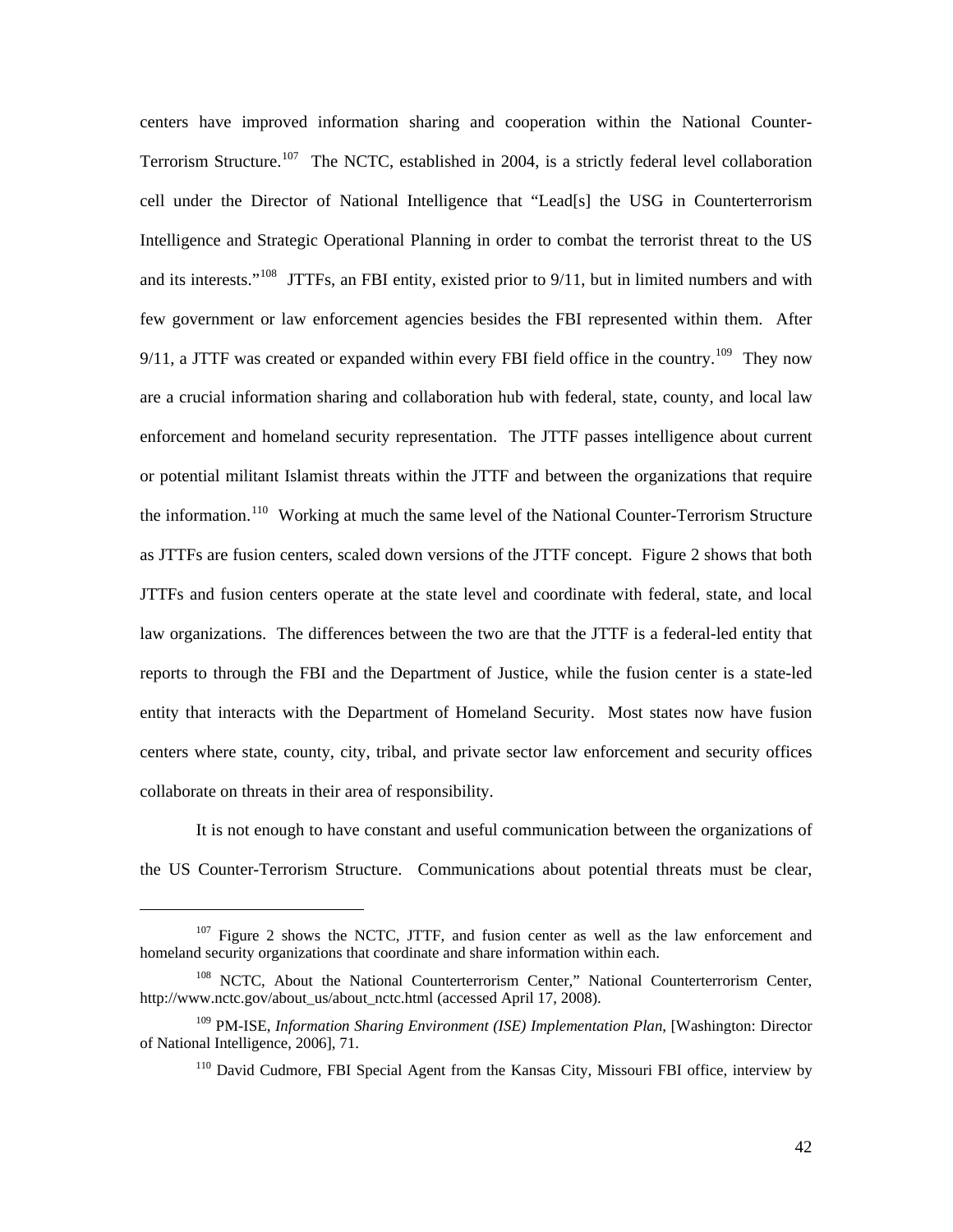timely, secure, and with a high level of trust between the organizations. The Department of Defense uses a term, information security (INFOSEC), to describe:

The protection and defense of information and information systems against unauthorized access or modification of information, whether in storage, processing, or transit…Information security includes those measures necessary to detect, document, and counter such threats. Information security is composed of computer security and communications security.<sup>111</sup>

his com munications and actions, then he gains or maintains the advantage. Keeping the INFOSEC conceals friendly written and spoken words and data that may give the adversary an advantage. If the adversary knows the extent to which the US counter-terror organizations know adversary blind to US plans and information maintains the advantage for friendly organizations.

terror organizations. Of the cities and counties that replied that their organization did have secure Federal agencies have the capability to secure voice, data, and email communications internal to their organizations and between them.<sup>[112](#page-49-0)</sup> Problems occur when federal agencies have a requirement to communicate securely with state or local organizations. The DHS Homeland Security Information Network (HSIN) is the DHS web-based information analysis and sharing network that is supposed to "strengthen the real-time, exchange of secure threat information to state and local" and has "low-cost, 24/7 connectivity, end-to-end encrypted communications, secure e-mail, [and an] interactive collaboration tool" among its capabilities.<sup>[113](#page-49-1)</sup> Every state level organization responded that they had and used a secure communications capability, but only two of the eleven mentioned having connectivity to the  $H\text{SIN}$ .<sup>[114](#page-49-2)</sup> At the local level, few cities and counties that supplied completed surveys did not have secure communications with other counter-

author, Kansas City, MO, February 7, 2008.

<sup>111</sup> Headquarters, Department of the Army, *Field Manual 1-02: Operational Terms and Graphics* [Washington: Department of the Army, 2004], 1-99.

<sup>&</sup>lt;sup>112</sup> David Cudmore, interview by author, Kansas City, MO, February 7, 2008.

<span id="page-49-2"></span><span id="page-49-1"></span><span id="page-49-0"></span><sup>113</sup> DHS, "Fact Sheet: Homeland Security Information Network" Department of Homeland Security, http://www.dhs.gov/xnews/releases/press\_release\_0418.shtm [accessed February 26, 2008].

<sup>114</sup> State survey responses January-March 2008.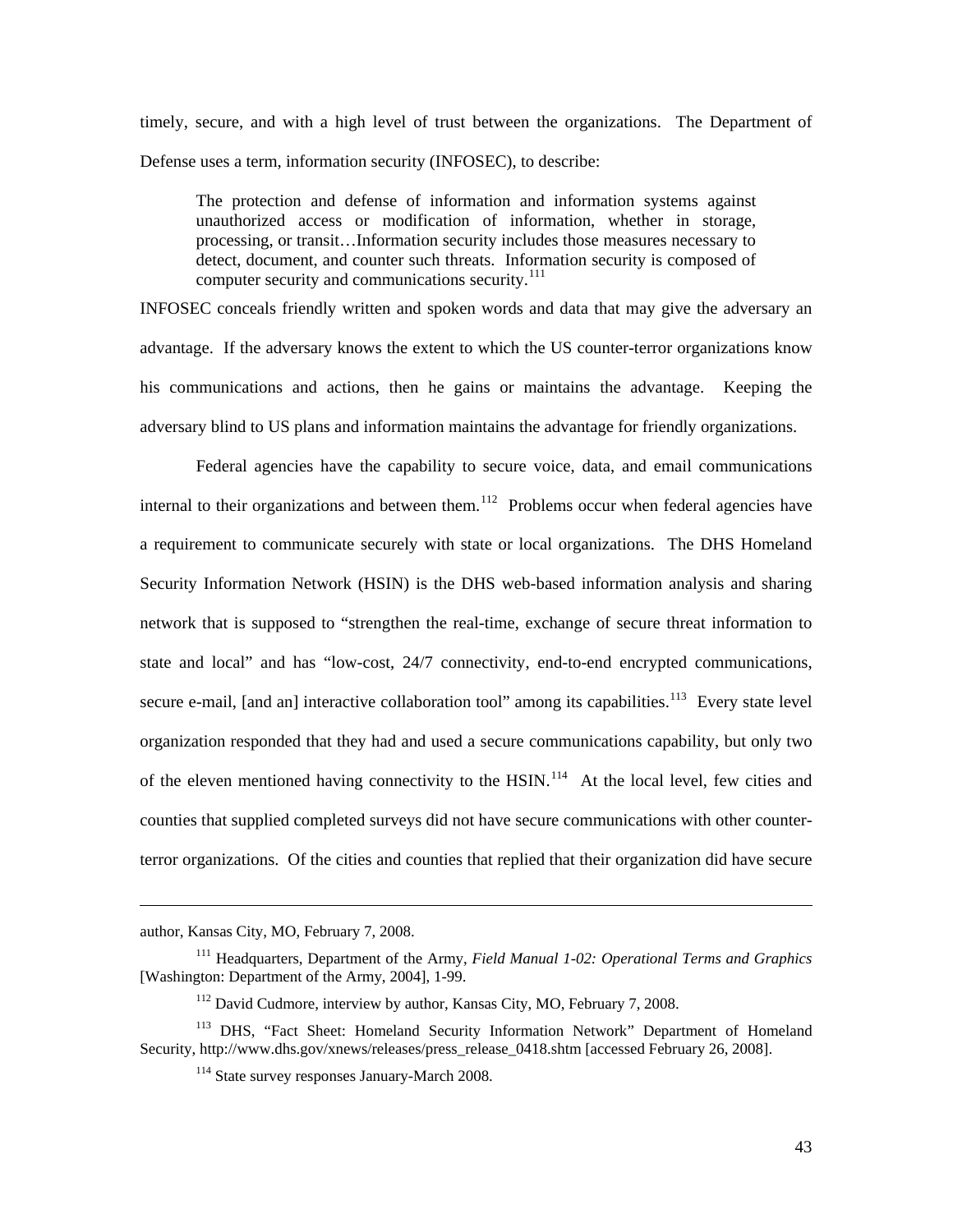communications, their responses made it clear that they did not understand the question or the definitio n of secure communications.

#### Learning Organizations: Wargaming and Readiness Exercises

The wargaming or testing of an organization's planning documents is the third area of emphasis for the National Counter-Terrorism Structure. The Department of Defense has contingency plans (CONPLANs) prepared for possible conflicts, disasters, and other events. Updates to these CONPLANs occur on a recurring basis and are tested using wargames or exercises to ensure they are valid, updated, and address the issue accordingly. CONPLANs are not restricted to conflict scenarios or the military; many federal, state, and local organizations have plans prepared for natural disasters, influenza outbreaks, and terrorism scenarios. The surveys that were sent to states, counties, and cities asked whether their organization conducted readiness exercises to ensure their internal counter-terror contingency plans are up to date, adequate, and covered the full spectrum of possible threats in their area of responsibility. The state survey also asked if the state conducted readiness exercises and checks of subordinate organization counter-terror contingency plans to ensure they are up to date, adequate, and covered the full spectrum of possible threats in their area of responsibility.

#### **Composition of the National Counter-Terrorism Structure**

 $\overline{a}$ 

To this point, references to the United States National Counter-Terrorism Structure were as a monolithic block with no components or separate functions. The next section presents the structure and responsibilities at the federal, state, and local levels. The presentation only includes those organizations designed to prevent the next militant Islamist terror attack within the United States.<sup>115</sup> The Counter-Terrorism Structure encompasses dozens of governmental agencies and

<sup>&</sup>lt;sup>115</sup> Stated differently, this paper will not examine any organizations whose missions focus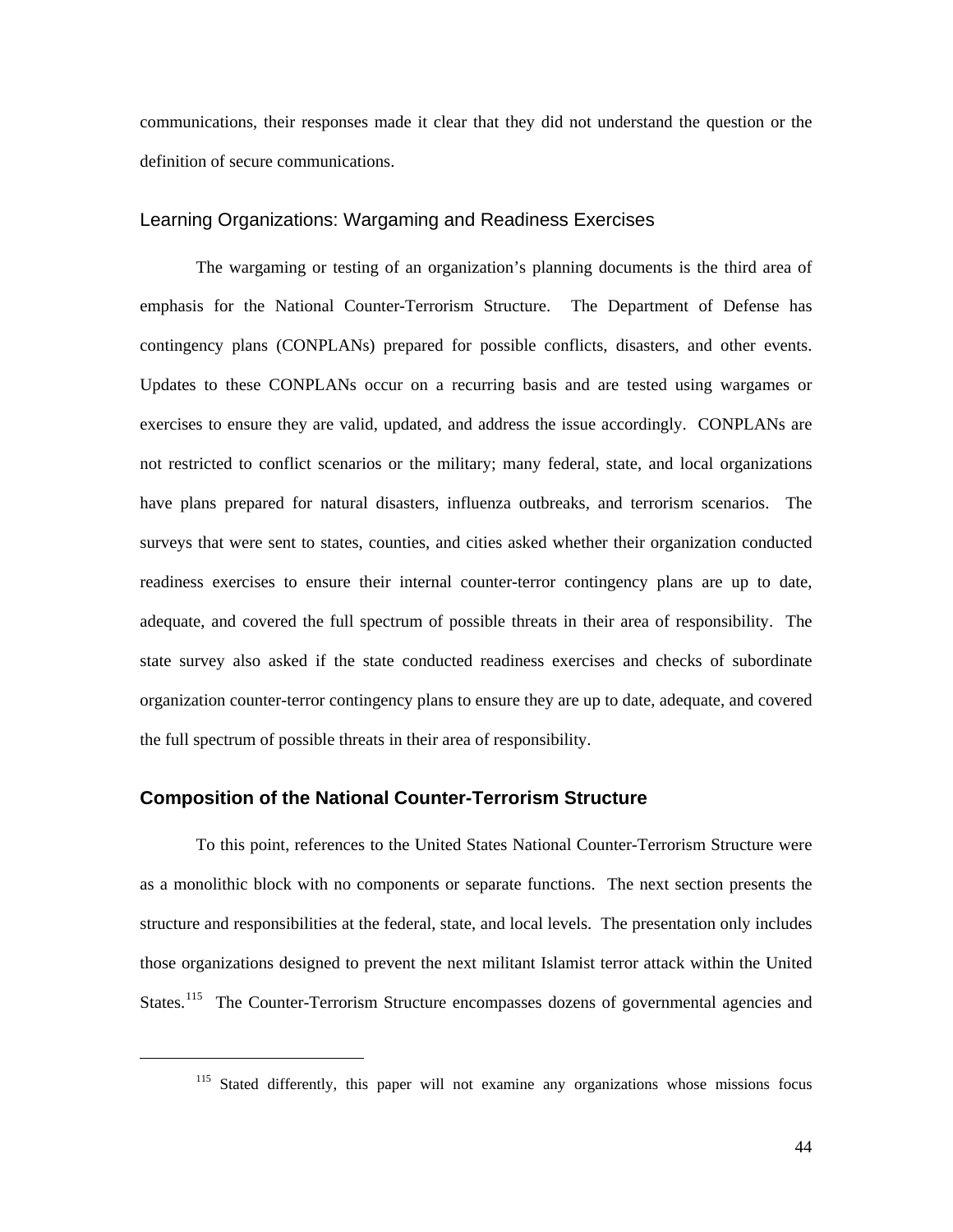departments; this paper focuses on the most important to counter-terrorism.

#### Federa l Level

 $\overline{a}$ 

At the federal level, the three organizations examined are the Department of Homeland Security (DHS); the Federal Bureau of Investigation (FBI) from the Department of Justice; and Northern Command (NORTHCOM), the newest Combatant Command Headquarters within the DoD. They are the most important because they provide the foundation to the defense of the United States homeland as their primary responsibility.<sup>116</sup> Other US federal government agencies contribute to the nation's defense, but this is not their primary mission.

President George Bush established the Department of Homeland Security, the newest of the fifteen Executive departments of the federal government, when he signed H.R. 5005 on November 25, 2002.<sup>117</sup> The Department as it exists today contains twenty-five assistant secretary offices; four of which are included in Figure 1 above. Those four offices- The Transportation Security Administration (TSA), US Customs and Border Protection (CBP), the US Coast Guard (USCG), and the Domestic Nuclear Detection Office (DNDO)- have as their primary responsibilities to "secure America" and "prevent and deter terrorist attacks" listed within the mission statement for the Department:

deter terrorist attacks and protect against and respond to threats and hazards to We will lead the unified national effort to secure America. We will prevent and the nation. We will ensure safe and secure borders, welcome lawful immigrants

predomi nantly *after* a successful terror attack and will not examine any organizations that do not address counter-terrorism as one of its primary missions.

NORTHCOM, "About USNORTHCOM," Northern Command, [http://ww](http://www.northcom.mil/About%20/index.html)w.northcom.mil/About /index.ht ml [\[accessed February 25, 2008\]; and DHS, "Strategic Plan: Securing Our Homeland," DHS,](http://www.dhs.gov/xnews/speeches/speech_0073.shtm)  <sup>116</sup> For the mission statements for the three organizations, see FBI, "About Us – Quick Facts," Federal Bureau of Investigation, <http://www.fbi.gov/quickfacts.htm> (Accessed February 02, 2008); http://www.dhs.gov/xabout/strategicplan/index.sht[m \[accessed February 26, 2008\].](http://www.dhs.gov/xnews/speeches/speech_0073.shtm) 

<sup>&</sup>lt;sup>117</sup> DHS Press Secretary, "President's Remarks at Homeland Security Bill Signing," Department of Hom eland Security, [http://www.dhs.gov/xnews/speeches/speech\\_0073.shtm](http://www.dhs.gov/xabout/strategicplan/index.shtm) [accessed February 26, 2008].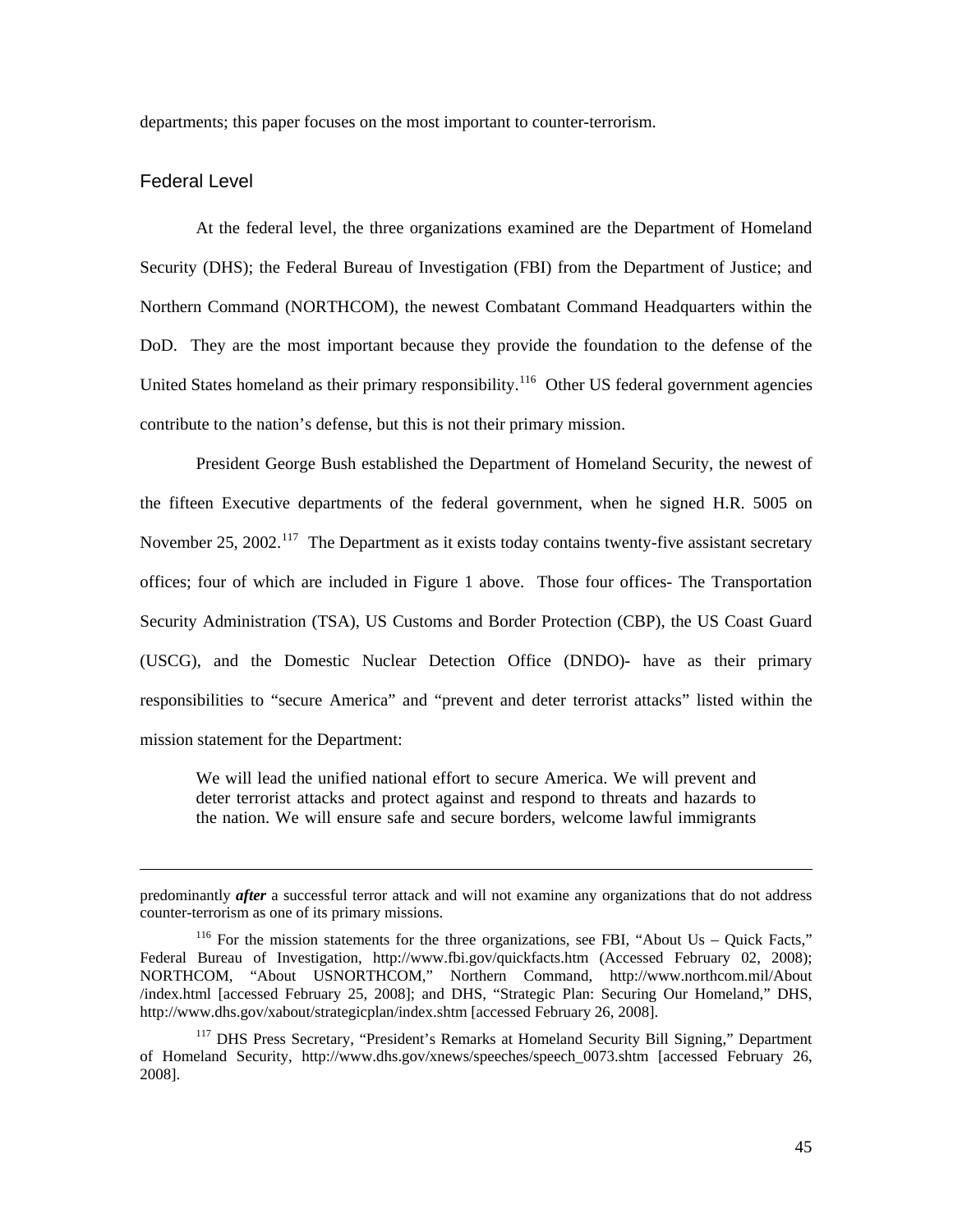and visitors, and promote the free-flow of commerce.<sup>[118](#page-52-0)</sup>

Within the DHS, the worst-case scenario is the basis for threat assessments and facts are simply the starting point for planning and wargaming.<sup>[119](#page-52-0)</sup> The FBI bases their assessments of the FBI is created by the latter's sending assessments based on the facts and data resulting from its threat investigations and the DHS's sending assessments based on its planning and wargaming. threats or crimes on facts with a conviction in mind. The information flow between the DHS and

The Federal Bureau of Investigation (FBI) was established in 1908 and is the primary federal law enforcement and counter-terror agency within the United States. The FBI

...plays a key role in fighting terrorism. It is the focal point for intelligence, not [It] analyzes [intelligence information], and sends it to field offices, state and of Homeland Security.<sup>120</sup> only from around the country, but from the CIA and various countries overseas. municipal police departments, and other federal agencies such as the Department

to find the worst-case possibilities. That criterion is crucial for the FBI to make a successful case against a potential criminal or militant Islamist.<sup>[121](#page-53-0)</sup> Figure 2 shows that the FBI falls under the This quote emphasized the FBI's important role within the US Counter-Terrorism Structure, but the FBI also is the lead federal law enforcement agency within the United States. In both its counter-terror and law enforcement roles the FBI uses intelligence information to make assessments based more on facts than on hypothetical situations or wargaming different scenarios Department of Justice (DoJ) and that JTTFs are an FBI entity.

United States Northern Command (NORTHCOM) was activated on October 1, 2002 at

<sup>&</sup>lt;sup>118</sup> DHS, "Strategic Plan: Securing Our Homeland," Department of Homeland Security, http://ww w.dhs.gov/xabout/strategicplan/index.shtm [accessed February 26, 2008].

<sup>&</sup>lt;sup>119</sup> David Cudmore, interview by author, Kansas City, MO, February 7, 2008.

<span id="page-52-0"></span>that intelligence is shared with the CIA; perhaps as a result of the intelligence failures before the 9/11 terror attacks. <sup>120</sup> Federal Bureau of Investigation, "Facts and Figures," The Federal Bureau of Investigation, <http://www.fbi.gov/priorities/priorities.htm>(Accessed February 2, 2008). This citation explicitly mentions

 $121$  David Cudmore, FBI Special Agent from the Kansas City, Missouri FBI office, interview by author, K ansas City, MO, February 7, 2008.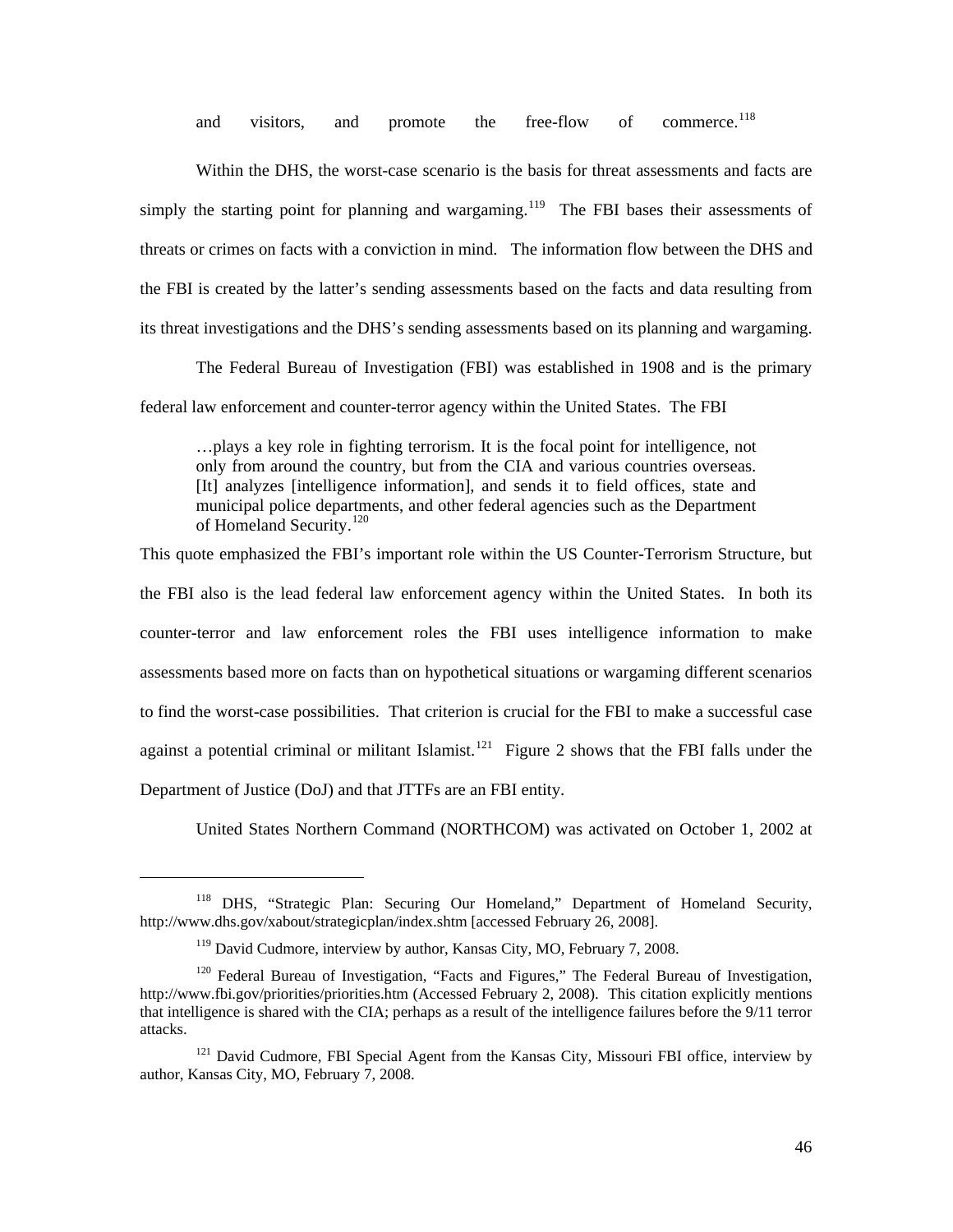Peterson Air Force Base, Colorado. Its mission states that the Command "anticipates and conducts Homeland Defense and Civil Support operations within the assigned area of responsibility to defend, protect, and secure the United States and its interests."122 The area of respons ibility for NORTHCOM includes the land and airspace over the continental United States, Alaska, Canada, and Mexico as well as the Gulf of Mexico and the seas surrounding those areas out to approximately 500 miles.<sup>[123](#page-53-1)</sup>

[war with](#page-53-1) militant Islamists.<sup>124</sup> For example, NORTHCOM is not able to track terror threats directly within the United States because the Foreign Intelligence and Surveillance Act and Posse Comitatus Act limit the use of active duty military, or Title 10 US Code forces to perform those tasks. $^{125}$ [NORTHCOM has increased the US Government's ability to react to the next disaster or](#page-53-1)  [attack, but is hampered from many of the tasks that may be required to be more proactive in the](#page-53-1) 

#### State Level

they do their local or county level counterparts. Nearly every state has a homeland security office with representation on their region's JTTF Executive Board. That state office shares information State counter-terror organizations differ from state to state based on population density and geographic location. Their counter-terror offices resemble the federal level much more than directly with the federal Department of Homeland Security as well as with counties and cities within their state.

Many states also have fusion centers, which are a scaled down version of the FBI's JTTF

<span id="page-53-0"></span><sup>&</sup>lt;sup>122</sup> US Northern Command Mission, "About USNORTHCOM," Northern Command, http://ww w.northcom.mil/About/index.html [accessed February 25, 2008].

<sup>123</sup> Ibid.

 $124$  William Webster, interview by author, Kansas City, MO, October 1, 2007.

<span id="page-53-1"></span><sup>125</sup> Elizabeth Bazan, *The Foreign Intelligence Surveillance Act* [Washington: Congressional Research Service, 2007], 9-10.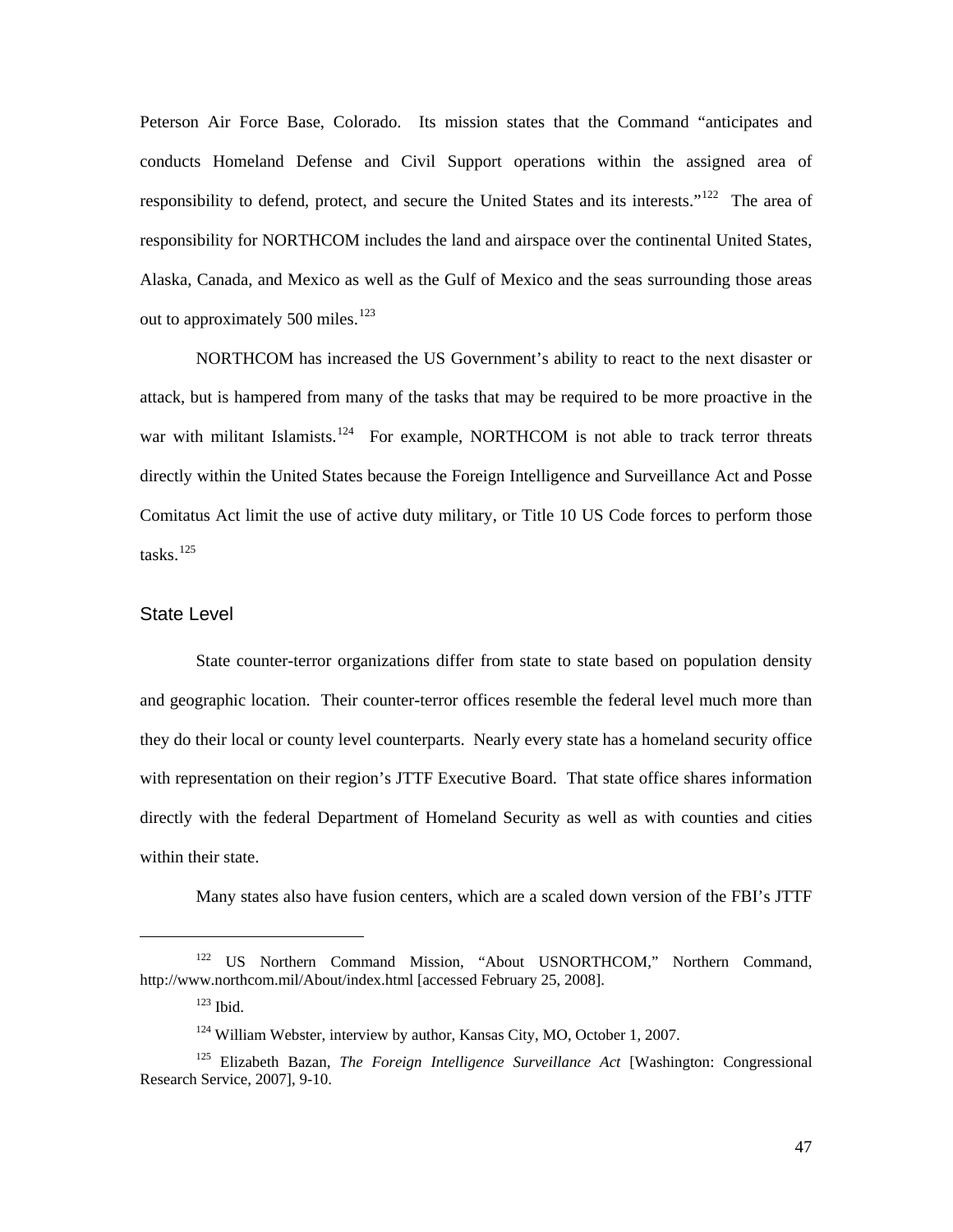concept. The fusion centers share information with Federal agencies in order to complete the information sharing structure from the federal to the local counter-terror organization.<sup>[126](#page-54-0)</sup> There are over 40 state and regional fusion centers across the United States with varied membership that "…when networked together nationally, represent a proactive tool to be used to fight a global jihadist adversary..."<sup>[127](#page-54-1)</sup> Figure 2 shows the crucial connection that state entities play between the federal and local levels of the US Counter-Terrorism Structure.

policies concerning homeland security that the NGA addresses are equitable counter-terror funding from the federal to local levels, state input into CT funds allocation on local initiatives, and increasing both the quantity and capabilities of fusion centers.<sup>128</sup> Because states have far less input into the creating of counter-terror policy and funding decisions, they have used collective organizations to get their homeland security priorities addressed at the national level. All fifty states and five territory governors are members of the National Governors Association (NGA), a bipartisan organization of state governors that share best practices and speak with a unified voice at the federal level. Some of the more important

## Local Level

 $\overline{a}$ 

The local level of the Counter-Terrorism Structure is as varied as the citizens that live in the communities. As shown in the diagram, city counter-terror representatives do not report to or through county counter-terror representatives. Rather both city and county are contained within a state's CT structure. In large urban areas, cities and counties also maintain representation in the JTTF for their region. The Kansas City JTTF is an example of a large JTTF with local law

<span id="page-54-0"></span><sup>126</sup> Thomas McNamara, *Information Sharing Environment Implementation Plan* [Washington: Office of the Director of National Intelligence, 2006], 71-73.

<sup>127</sup> Todd Masse, Siobhan O'Neil, and John Rollins, *Fusion Centers: Issues and Options for Congress* [Washington: Congressional Research Service, 2007], 2.

<span id="page-54-1"></span><sup>128</sup> Jane Bullock, et al., *Introduction to Homeland Security*, [Burlington: Butterworth-Heinemann, 2006], 135-139.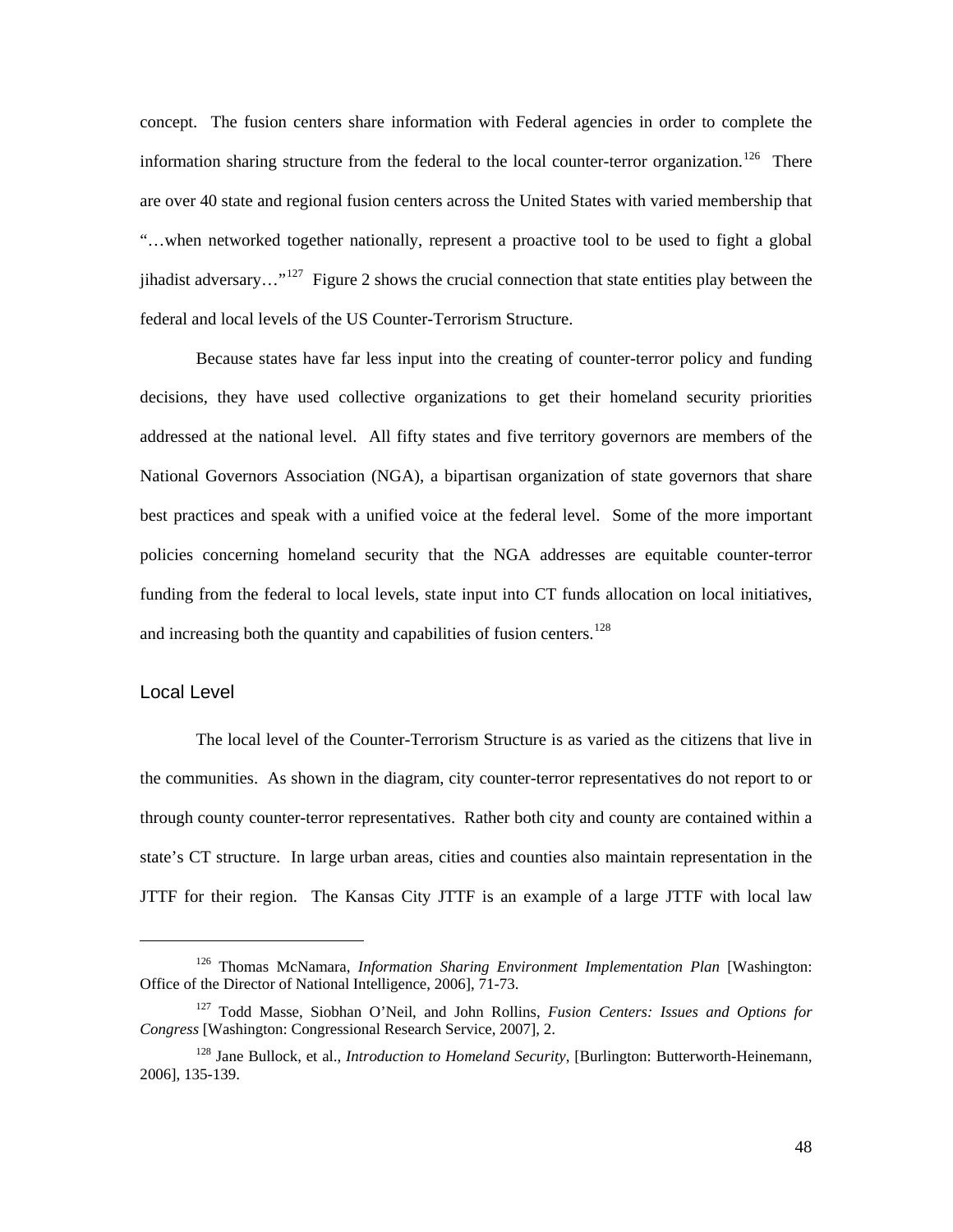enforcement membership. It is has law enforcement personnel from Fort Leavenworth, Kansas, Indepen dence, Missouri, Kansas City, Kansas and Kansas City Missouri as well as counties in both western Missouri and eastern Kansas.<sup>[129](#page-55-0)</sup>

[analysis reports](#page-55-0) in order to share counter-terror information with public and private organizations. One suc h terror analysis report is an important resource for the homegrown threat depicted in this [The size of the city or county, its population density and demographics, and its](#page-55-0)  [geographic location determine much of the counter-terror capabilities they possess. For example,](#page-55-0)  [New York City has a large robust counter-terror organization. The New York Police Department](#page-55-0)  [has its own intelligence bureau and a unit within it, the NYPD Shield, which produces terrorism](#page-55-0)  monograph. $130$ 

Commission recommendations to increase funding for high-risk urban areas, emergency [Smaller and rural cities are dependent upon counter-terror information from state and](#page-55-1)  [national levels to keep them abreast of potential threats in and around their area or responsibility.](#page-55-1)  [As a counter to being at the end of the US Counter-Terrorism Structure, city governments use](#page-55-1)  [national organizations in order to make their homeland security concerns known at the national](#page-55-1)  [level. City members of the US Conference of Mayors \(USCM\) or the National League of Cities](#page-55-1)  [\(NLC\) share knowledge and gain national exposure on homeland security issues.](#page-55-1)<sup>131</sup> The 2008 USCM *Mayors' 10-Point Plan* [highlights their three main collective concerns for the year; first](#page-55-2)  [responder funding, transit security, and comprehensive immigration reform.](#page-55-2)<sup>132</sup> Two significant USCM homeland security accomplishments from 2007 were the  $110<sup>th</sup>$  Congress' enacting  $9/11$ 

<sup>129</sup> Cudmore.

<span id="page-55-0"></span><sup>&</sup>lt;sup>130</sup> New York Police Department, "NYPD Shield: Countering Terrorism through Information Sharing," <http://www.nypdshield.org/public/>[accessed March 10, 2008].

<sup>&</sup>lt;sup>131</sup> Bulllock, et al., 125-129.

<span id="page-55-2"></span><span id="page-55-1"></span><sup>&</sup>lt;sup>132</sup> The United States Conference of Mayors, "Mayors' 10-Point Plan '08," United States Conference of Mayors, http://usmayors.org/uscm/news/press\_releases/documents/10-PointPlan\_1107.pdf [accessed February 24, 2008], 8.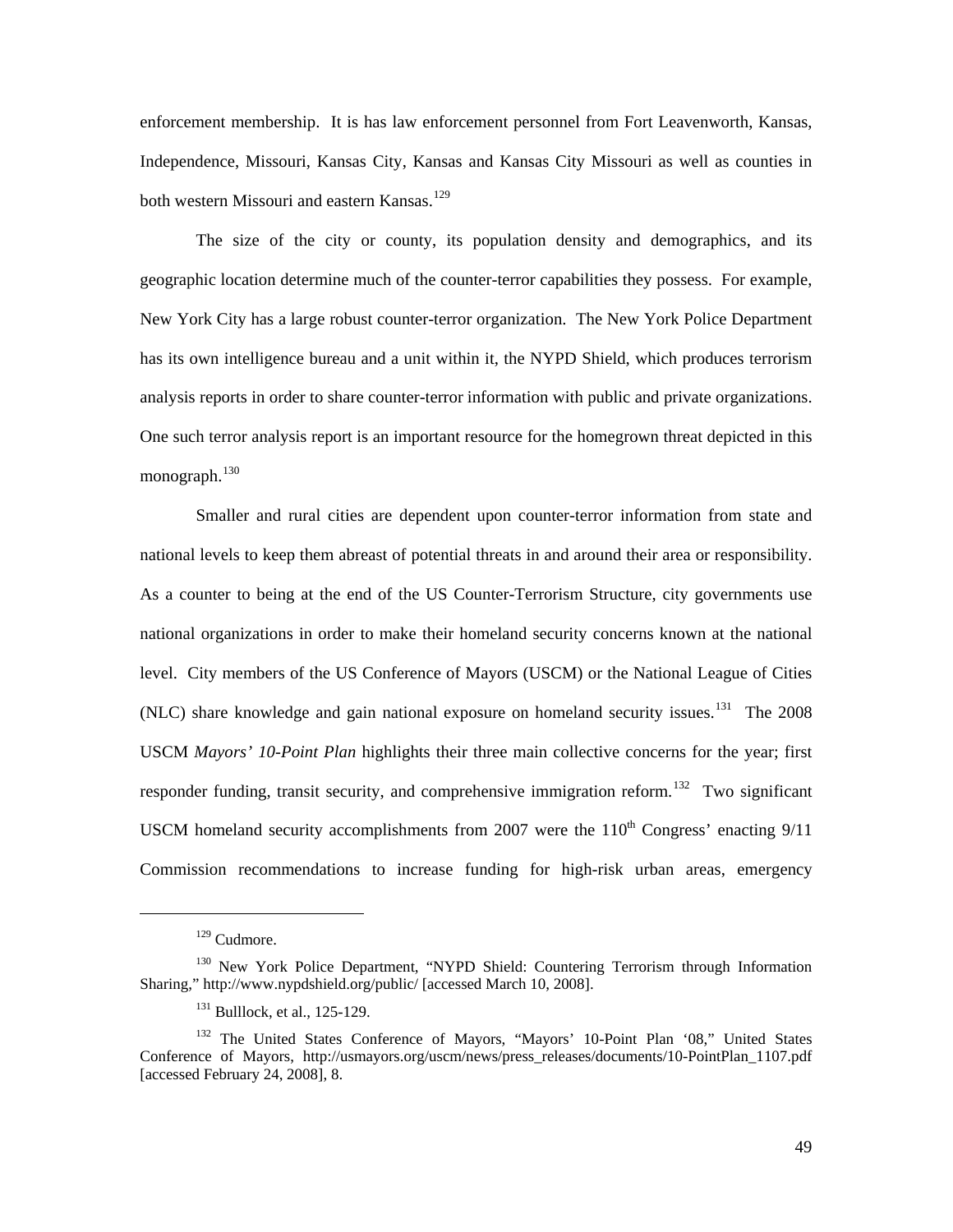[management, and transit security and the second was a law that creates a stand-alone](#page-56-0)  [Interoperable Emergency Communications Grant.](#page-56-0)<sup>133</sup> County governments have a similar [organization to present a national voice for their counter-terror concerns; the National Association](#page-56-1)  of Counties (NACo).<sup>134</sup> It is not economically or logistically feasible that every city, township, [tribe, or county government have membership on a state or regional JTTF or have its own fusion](#page-56-1)  [center. For that reason, the USCM, the NLC, and the NACo are important because they provide](#page-56-1)  [national-le](#page-56-1)vel homeland security information to the lowest levels of the Counter-Terrorism Structure.

#### **Summ ary of the National Counter-Terrorism Structure**

been successful for over six years since September 11, 2001. The next chapter will examine whether the improvements noted are sufficient to prevent the next  $9/11$  militant Islamist attack. The United States Counter-Terrorism Structure has improved significantly since 9/11. The creation of the Department of Homeland Security and Northern Command as well as the reorganization of the Federal Bureau of Investigation are important improvements to the Structure. The expansion of Joint Terrorism Task Forces and the creation of the National Counterterrorism Center and state fusion centers has improved collaboration and the sharing of terrorist threat information throughout the entire Counter-Terrorism Structure. The organizations within the Structure have clearer, expanded Counter-terror missions and responsibilities and have

# THE US NATIONAL COUNTER-TERRORISM STRUCTURE **EVALUATION**

As mentioned, the United States is at war with the militant Islamists within the homeland.

<span id="page-56-1"></span><span id="page-56-0"></span>l

 $133$  Ibid.

<sup>&</sup>lt;sup>134</sup> Bullock, et al., 131-135.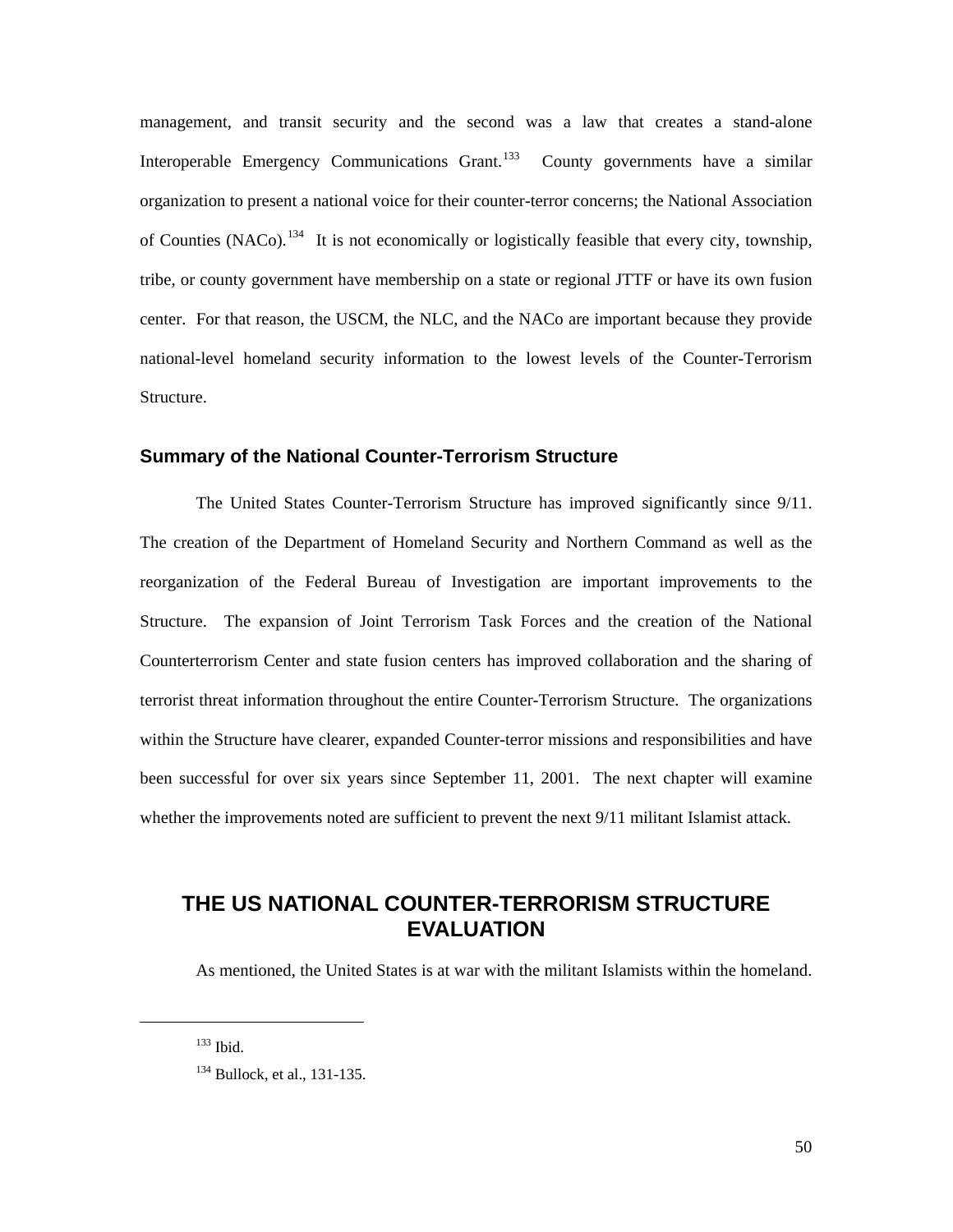The rhetorical questions asked at the start of the previous chapter contained the definitions for the US Army's *Principles of War* from its Field Manual (FM) 3-0. For that chapter, those principles were the lens required to view the US National Counter-Terrorism Structure. In this chapter, more formal and better defined *Principles of War* are the criteria for the evaluation of the United States Counter-Terrorism Structure that has emerged.<sup>[135](#page-57-0)</sup> Recommended solutions to any problem s or seams in the structure will follow immediately after each evaluation discussion.

All twelve of the *Principles of War* relate to the counter-terror conflict to some degree; however, some are more relevant to this war than others are. The eight *Principles* with the most logical connection included for this evaluation are Offensive, Mass, Economy of Force, Unity of Command, Security, Simplicity, Perseverance, and Legitimacy. Offensive is the act of seizing, retaining, and exploiting the initiative. For the United States, Offensive pertains to taking the necessary steps to prevent the next terror attack in the homeland. Wargaming, mission planning, and thorough information sharing are all forms of the initiative required to beat the militant Islamists to their objective. Mass is the concentration of the effects of combat power at the decisive place and time while economy of force is the allocation of minimum essential combat power to secondary efforts. Those two *Principles* are related in that each adversary has finite capabilities and must choose when and where to use it for the maximum effect. Applying an organization's full power requires Unity of Command. Cooperation and coordination are important, but giving one responsible commander the required authority is the most effective way to achieve unity of effort.<sup>[136](#page-57-1)</sup> Security describes never permitting the enemy to acquire an unexpected advantage. Simplicity is a clear, uncomplicated plan that ensures thorough

<span id="page-57-1"></span><span id="page-57-0"></span><sup>135</sup> U.S. Army, *Field Manual 3-0 Operations* (Washington: Headquarters, Department of the Army, 2008), A1-A4. In order to avoid cluttering this chapter with footnotes, this footnote will be used for all references to the *Principles of War* in this chapter of the paper. The words *Principles of War* are italicized to show their specific usage within FM 3-0. The *Principles of War* themselves (Offensive, etc) are capitalized to delineate them from regular usage.

<sup>136</sup> Ibid., A-3.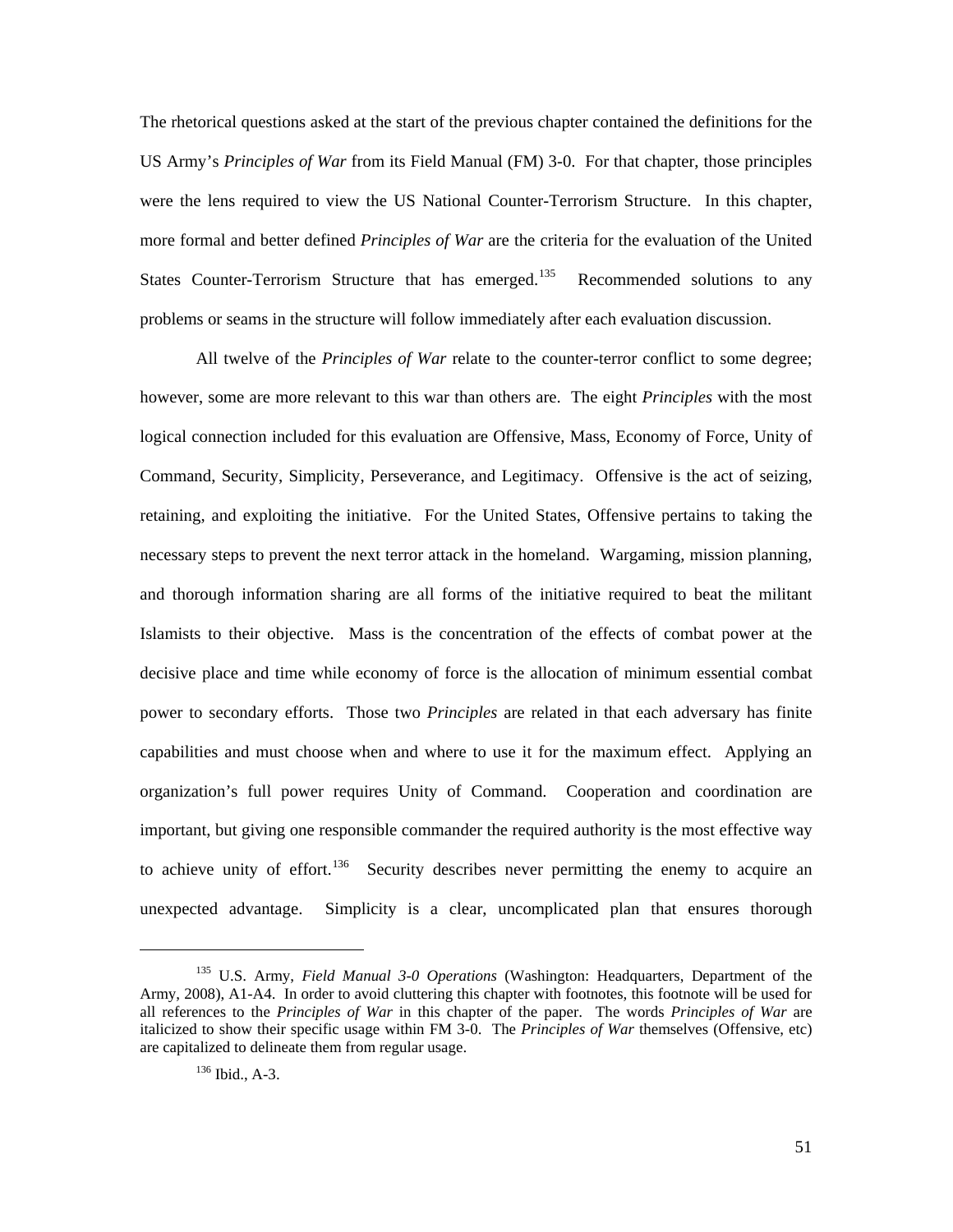understanding. Perseverance ensures the commitment necessary to attain the national strategic end state. In the case of this conflict, it refers to the resolve of the citizenry, leadership, and military of the United States despite discussions of a threat that is not always visible and putting up with security measures that are very evident. Legitimacy closely relates to perseverance in that the National Counter-Terrorism Structure must be seen as operating within the law to maintai n the will of the people necessary to attain the national strategic end state.

interpretation. Therefore, in order to obtain some brevity, only the eight most valid *Principles* were in cluded. Four of the *Principles of War* Objective, Maneuver, Surprise, and Restraint are not as valid to the discussion in this paper. The definitions and discussions within FM 3-0 could have allowed these four *Principles* inclusion in this paper, but required a slightly broader

action review format. Each issue has the general flow of presentation, discussion and analysis, and finally, recommended solutions. This evaluation divides the United States National Counter-Terrorism Structure into what works and what does not work. The positive or negative evaluation discussion points pertaining to the Structure fall into three areas. They correspond to the key tasks from the previous chapter and are policy, procedure, and resource implementation; communications and information sharing; and contingency plans and rehearsals. These areas contain the most critical tasks required for the Counter-Terrorism Structure to stop the next terror attack. The presentation of the evaluation of the National Counter-Terrorism Structure is similar to the US Army's after

#### **What W orks?**

there will be no recommendations following the discussion of the issues. This is simply recogni tion that not all is wrong with the National Counter-Terrorism Structure. Although this paper focuses upon areas within the National Counter-Terrorism Structure where improvement is desired, significant progress has been made since  $9/11$ . In this section,

52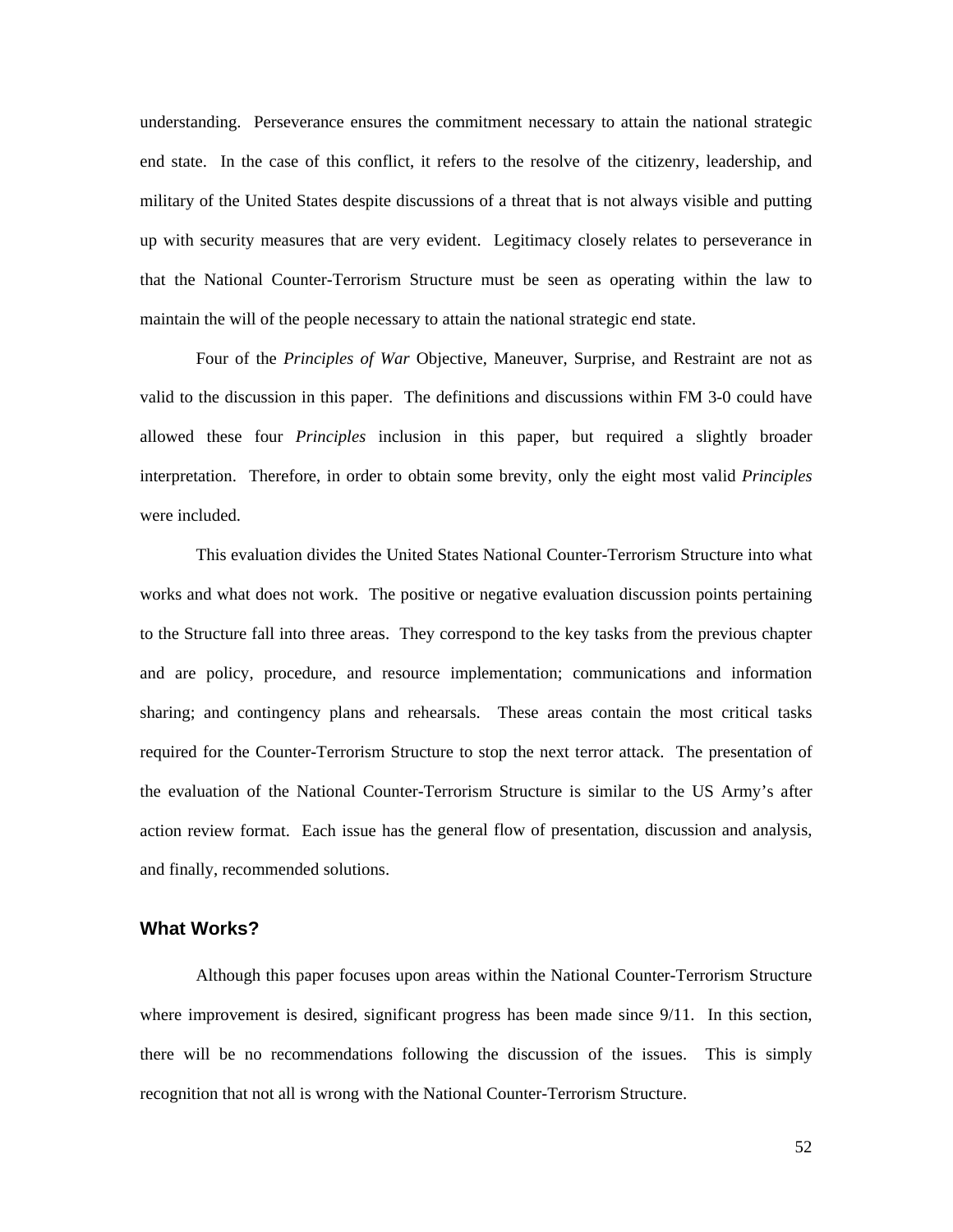The first three examples of what works are all improvements to the organization of the Counter-Terrorism Structure. The creation of both the Department of Homeland Security (DHS) and Northern Command (NORTHCOM) and the Federal Bureau of Investigation's (FBI) consolidation of its counter-terror and WMD functions within a single branch all make the Structur e more robust.

import, possess, store, develop, or transport nuclear or radiological material for use against the The creation of the DHS supports *Unity of Command*, because it is a consolidation of offices under one executive secretary that secures the United States within and at the entryways into the nation. That occurs through the missions of the US Coast Guard, the Customs and Border Patrol (CBP), and the Transportation Security Administration (TSA). The Coast Guard provides security in the waters around the United States and up to the maritime borders. They hand off jurisdiction for security matters at the ports.<sup>[137](#page-59-0)</sup> The CBP secures the national borders and overlaps with the TSA in the security of the ports of the United States; where they take responsibility from the Coast Guard for ships entering US ports.<sup>[138](#page-59-1)</sup> The TSA's airport screening and its securing of other transportation systems within the United States completes the layers of security approach to securing access into and travel within the United States.<sup>[139](#page-59-2)</sup> Because of the risks to the United States of a successful nuclear detonation, the Domestic Nuclear Detection Office (DNDO) was established April 15, 2005 within the DHS. Because of this paper's focus on the most damaging end of the Terror Attack Spectrum (Figure 1), the DNDO office is included within the discussion of improvements within the National Counter-Terrorism Structure. The DNDO seeks "…to improve the Nation's capability to detect and report unauthorized attempts to

<span id="page-59-0"></span><sup>&</sup>lt;sup>137</sup> DHS, "Missions: Ready Today...Preparing for Tomorrow," United States Coast Guard, http:// www.uscg.mil/top/missions [accessed February 26, 2008].

<span id="page-59-1"></span><sup>138</sup> DHS, "CBP Border Security Spotlight," United States Customs and Border Protection, http:// [www.cbp.gov/xp/cgov/border\\_security](http://www.cbp.gov/xp/cgov/border_security) [accessed February 26, 2008].

<span id="page-59-2"></span><sup>139</sup> DHS, "Layers of Security," Transportation Security Administration, <http://www.tsa.gov/> what\_we\_do/layers/index.shtm [accessed February 26, 2008].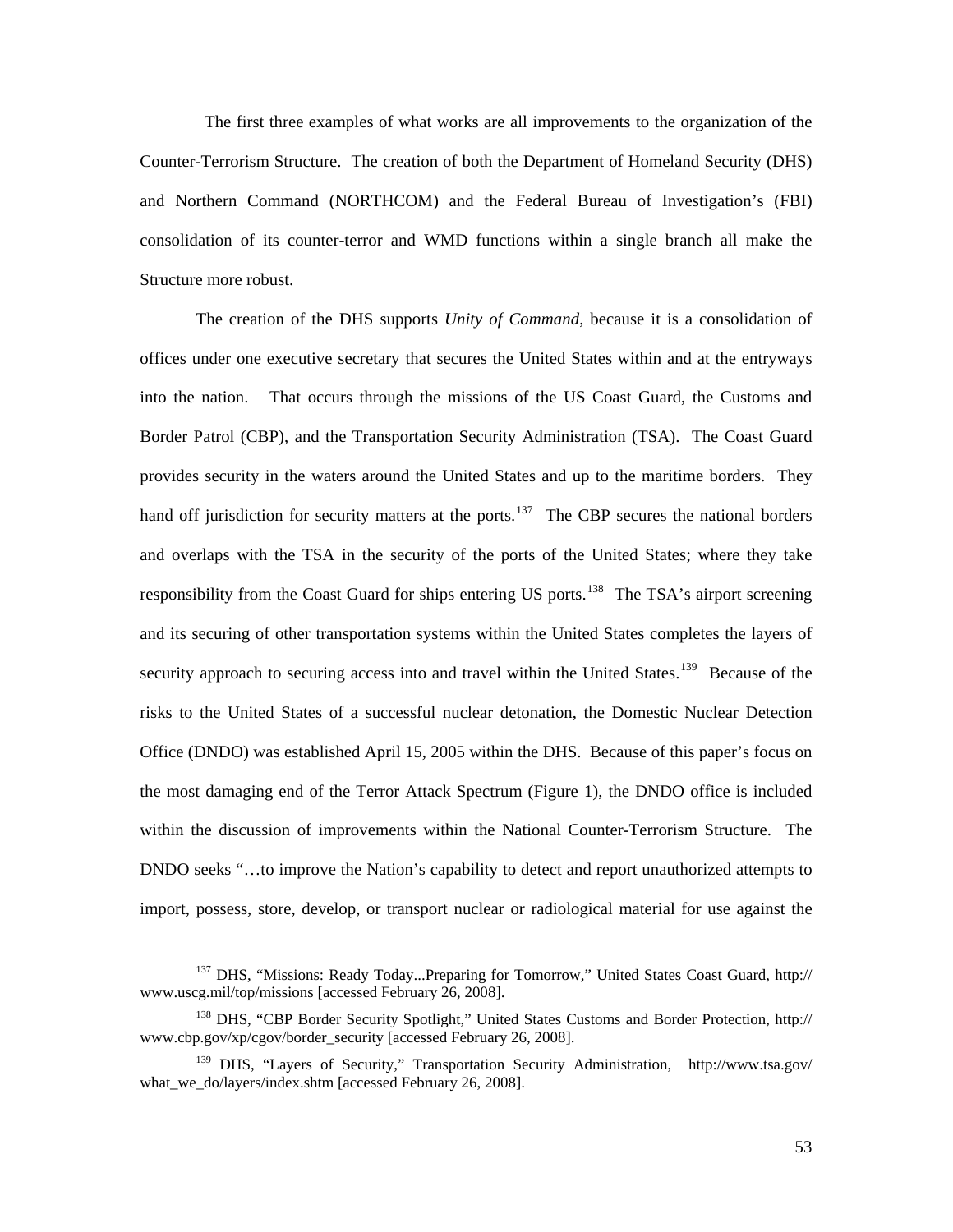Nation, and to further enhance this capability over time."<sup>[140](#page-60-0)</sup> Not withstanding its problems presented later in this chapter, the DHS and the consolidation of security tasks under it has improved the National Counter-Terrorism Structure.

The creation of NORTHCOM in 2002, clearly delineated a Department of Defense role within the National Counter-Terrorism Structure and supports Unity of Command. NORTHCOM conducts exercises with national, state, and local law enforcement organizations that build the national infrastructure database, look at vulnerabilities in existing and planned contingency plans, and help the United States maintain the initiative in the war with militant Islamists.<sup>[141](#page-60-1)</sup> That is support for the *Principle* of Offensive because the exercises help to find flaws in CONPLANs and maintains their initiative over the enemy. The remedying of problems discovered during those exercises is support of Security. An example of NORTHCOM's review of a CONPLAN was their recent exercise in conjunction with the School of Advanced Military Studies. That exercise gave NORTHCOM an outside view of a recently completed planning document. After action review comments from both students and NORTHCOM planning staff stated that the exercise was beneficial and future SAMS classes should continue working with NORTHCOM.<sup>[142](#page-60-2)</sup>

A Presidential memorandum dated June 29, 2005 established the National Security Branch (NSB) within the FBI in response to the recommendations within the "Report of the Commission on the Intelligence Capabilities of the United States Regarding Weapons of Mass Destruction (March 31, 2005)<sup> $n_{143}$  $n_{143}$  $n_{143}$ </sup> to consolidate all counter-terror efforts within one branch under a single Executive Assistant Director. Also, within the NSB the WMD Directorate consolidated

<span id="page-60-1"></span><span id="page-60-0"></span><sup>&</sup>lt;sup>140</sup> DHS, "Domestic Nuclear Detection Office," The Domestic Nuclear Detection Office, http://www.dhs.gov/xabout/structure/editorial\_0766.shtm [accessed February 26, 2008].

 $141$  Ibid.

<sup>&</sup>lt;sup>142</sup> Author was present during the exercise and the after action review.

<span id="page-60-3"></span><span id="page-60-2"></span><sup>&</sup>lt;sup>143</sup> George W. Bush, "Strengthening the Ability of the Department of Justice to Meet Challenges to the Security of the Nation," www.whitehouse.gov, <http://www.whitehouse.gov/news/releases/2005/06/> 20050629-1.html (accessed March 21, 2008).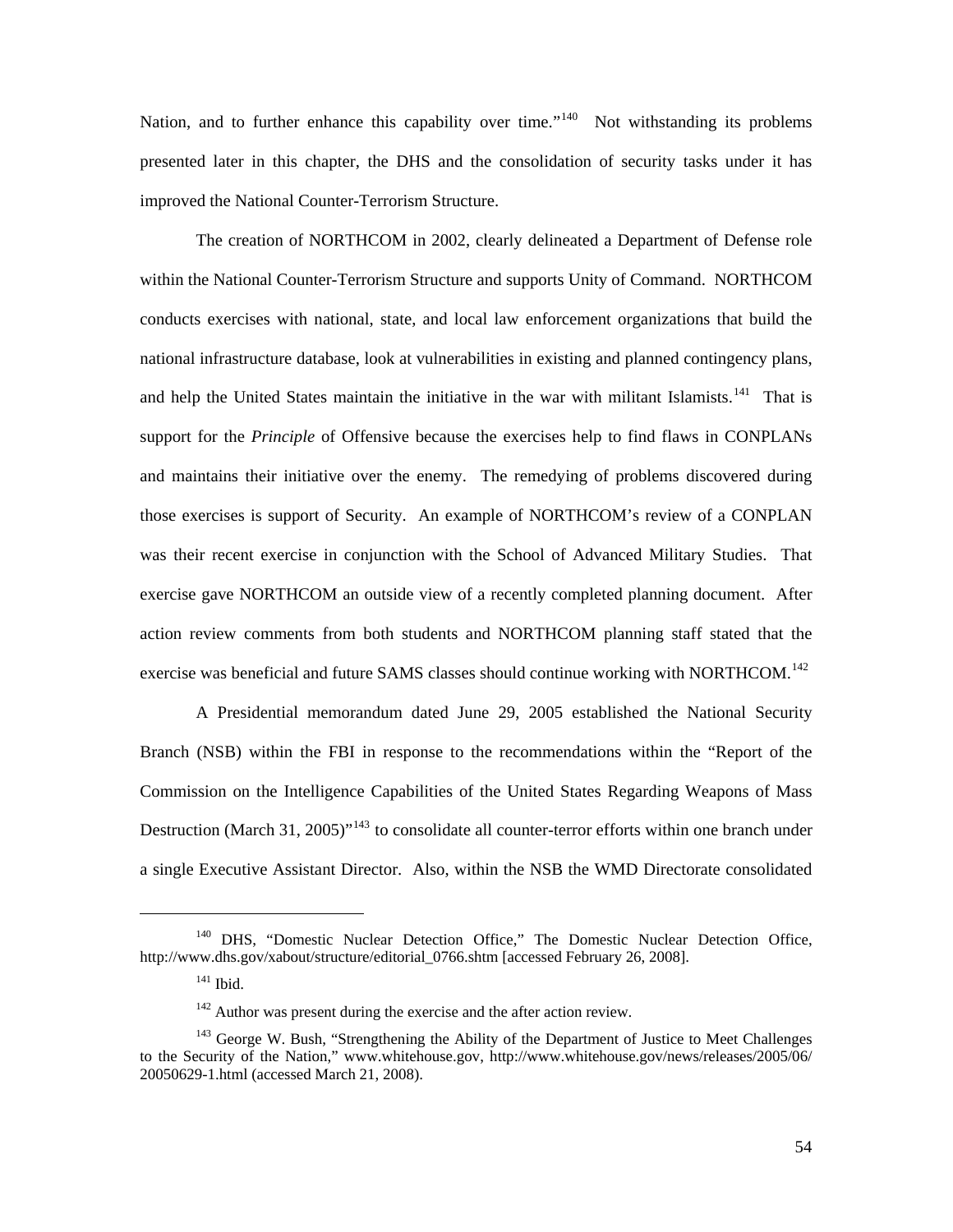functions that were formerly spread throughout the Bureau.<sup>[144](#page-61-0)</sup> The consolidation of like functions with branches and directorates puts a unity of effort under one responsible leader and is support for the *Principle* of Unity of Command.

A fourth example of what works is the significantly better intelligence sharing and collaboration through the National Counterterrorism Center (NCTC), Joint Terrorism Task Forces (JTTF), and fusion centers. These organizations support *Security* because they improve the collective knowledge of individual and the overall threat throughout the Counter-Terrorism Structure. They also support *Economy of Force*, because organizations will not duplicate collection and analysis functions. Information gained by a law enforcement or homeland security organization that is shared within a JTTF or fusion center will lessen the likelihood that another member of that collaboration cell will use its own assets to do the work that is already complete or ongoing. The NCTC, JTTF, and fusion centers also support the *Principle of War* Offensive, because the organizations within them have increased threat awareness, which increases their initiative and decreases their surprise at militant Islamist actions.

### **What Does not Work?**

l

The previous section showed four examples of progress made within the National Counter-Terrorism Structure since 9/11, but does not answer whether it can prevent the next terror attack in the United States. This section will analyze selected problem areas or seams in the Structure and provide recommendations following the discussion of the issues.

The first problem is the existence of three different federal-level headquarters for the National Counter-Terrorism Structure to command and control the war with militant Islamists within the United States. This situation violates the *Principles* of Unity of Command and

<span id="page-61-0"></span><sup>&</sup>lt;sup>144</sup> Federal Bureau of Investigation, "National Security Branch," Federal Bureau of Investigation, <http://www.fbi.gov/hq/nsb/nsb.htm>[accessed March 10, 2008].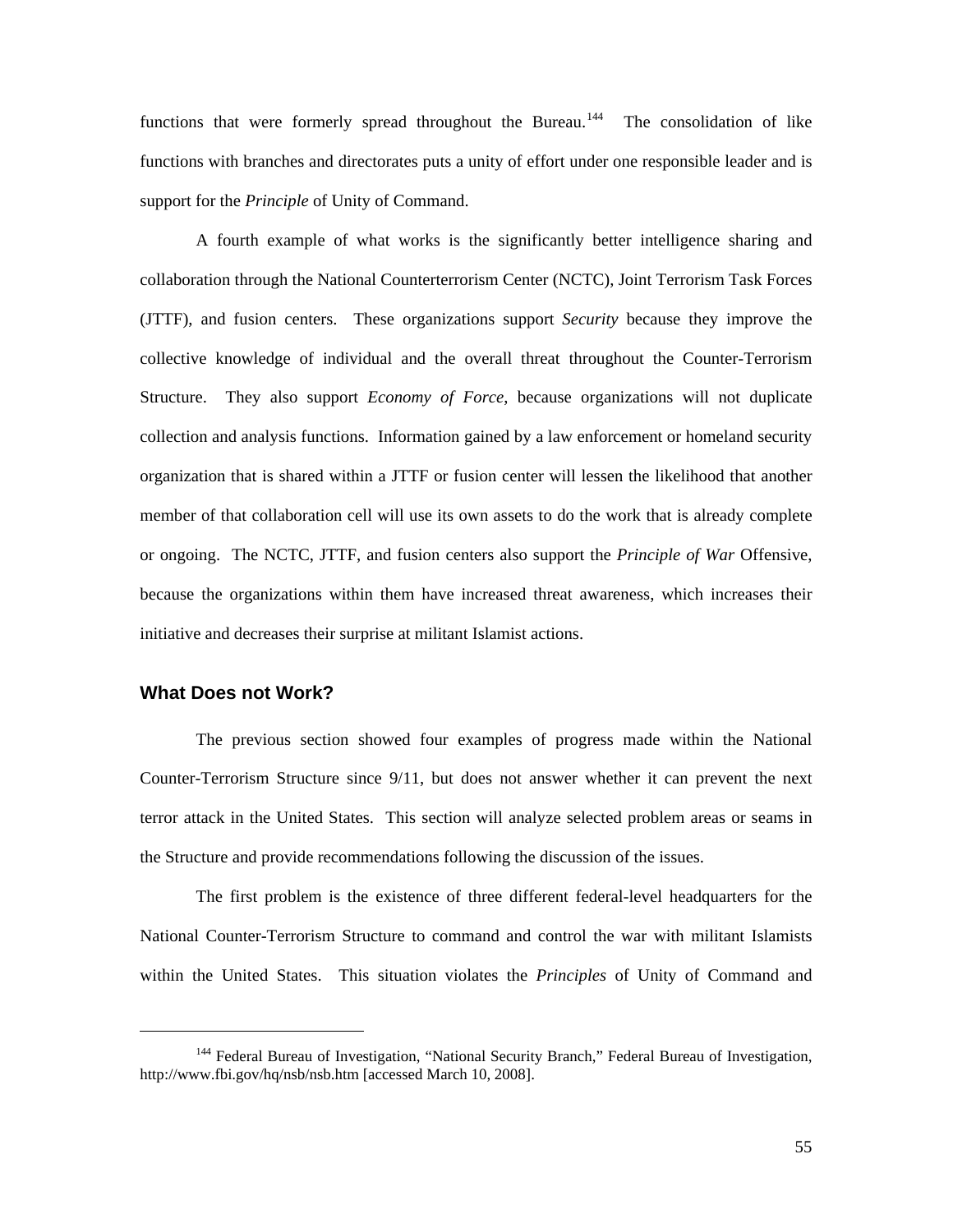Simplicity. A clear chain of command is important to any organization that is engaged in a war. The three headquarters- the DHS, DoJ, and DoD- all have a significant piece of the counter-terror fight. There must be one headquarters within the United States government that leads this fight. The solution could be to move the National Security Branch from the FBI to the DHS and to place NORTCOM under the control of DHS. The latter command structure would be complex, but would have all forces under one responsible commander, the definition of Unity of Command, for all forces engaged in the war with militant Islamists.

The next seam in the US National Counter-Terrorism Structure is the attitude of the citizens and the government of the United States. Although the American people are not part of the Structure, they affect the conduct of the war with militant Islamists a great deal. Their willingness to support counter-terrorism initiatives in order to make the nation more secure cannot be underestimated. Because the President of the United States is failing to label the conflict between the National Counter-Terrorism Structure and militant Islamists a war, he runs the risk of losing the support of the American people for security improvements and new policies that may require sacrifice from the citizenry. This violates the *Principles* of Legitimacy and Perseverance. The United States has shown excellent perseverance to date, but is wavering abroad and at home. Just nine days after the events of 9/11, President Bush told the citizens of the United States to keep on shopping.<sup>[145](#page-62-0)</sup> Now after six and a half years without a significant terror attack in the United States, the quote, "America is not at war. The Marine Corps is at war; America is at the mall" may be entirely too accurate.<sup>[146](#page-62-1)</sup> If the American public has divorced itself of caring about the war with militant Islamists in the homeland, then the US government

l

<span id="page-62-0"></span><sup>&</sup>lt;sup>145</sup> George Bush, "Address to a Joint Session of Congress and the American People," Whitehouse. org,<http://www.whitehouse.gov/news/releases/2001/09/20010920-8.html>(accessed January 13, 2008)

<span id="page-62-1"></span><sup>&</sup>lt;sup>146</sup> James P. McGovern, "The Iraq money pit," Boston Globe, October 4, 2004, [http://www](http://www/). Boston.com/news/globe/editorial\_opinion/oped/articles/2007/10/04/the\_iraq\_money\_pit (accessed January 18, 2008).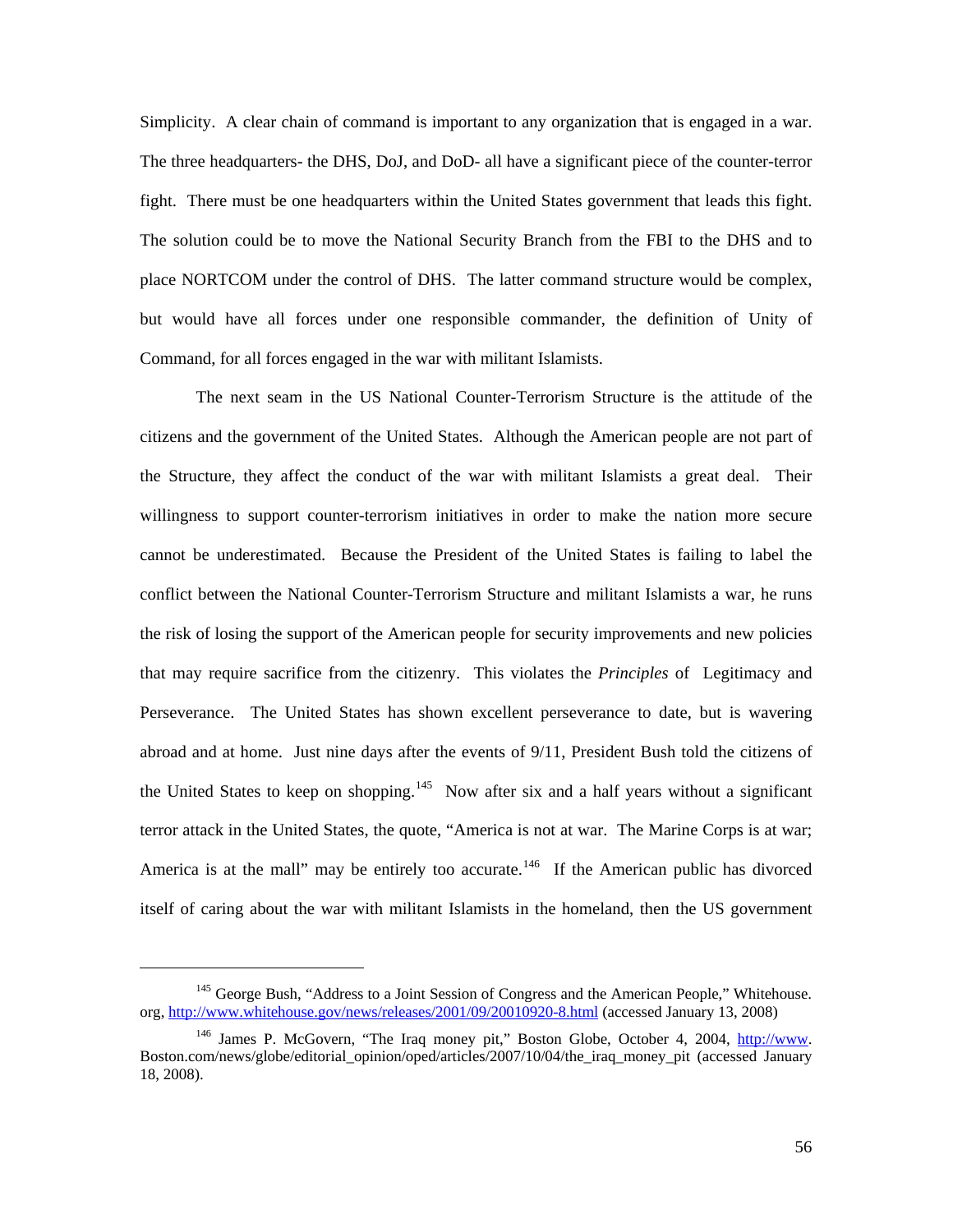will have a difficult task of implementing any policy that requires sacrifice from the people. Of course, this quote is not a summary of every American's attitude, but as the wars overseas and the lack of focus on the war in the homeland drag on, it will be harder and harder to provide the proper budgeting and government focus. The National Counter-Terrorism Structure will be hurt by losses of funding and focus, which will play into the hands of the militant Islamists who are patiently waiting for our guard to be sufficiently lowered. The militant Islamists can then execute an attack that may take more than a few buildings in two cities like those of 9/11.

The United States' porous borders that allow militant Islamists to smuggle men and material for the next terror attack violates the *Principle* of Security. That is because it is gives the militant Islamists the advantage of entering the United States at times and in numbers for which the US National Counter-Terrorism Structure do not have awareness. Special Agent Cudmore stated that once the militant Islamists are inside the United States it is possible for them to remain off the counter-terror radar if they do nothing that is illegal. In that situation, law enforcement and homeland security organizations would have no reason to watch them or their actions or to even know they exist within the country. Those militant Islamists who enter the US undetected can plan and execute the next terror attack relatively freely. The borders of the United States must be sealed to militant Islamist entry. Placing a fence on the borders would take years and potentially billions of dollars. Also, a fence on the border does nothing more than a military obstacle that does not have friendly forces watching it. A border fence is not only exceptionally expensive, but if it remains unwatched, then determined militant Islamists will simply go over or under it eventually. There are too few Customs and Border Protection (CBP) personnel on the borders under the current "no fence" scenario. There are still not enough to watch a fence.

Augmenting the CBP with active duty US military forces would be less expensive and more quickly implemented than a border fence. A problem with doing as much is the reluctance to use active duty military in the homeland because of the Posse Comitatus Act. If the potential military forces were used in roles that are not law enforcement in nature, then the problem is that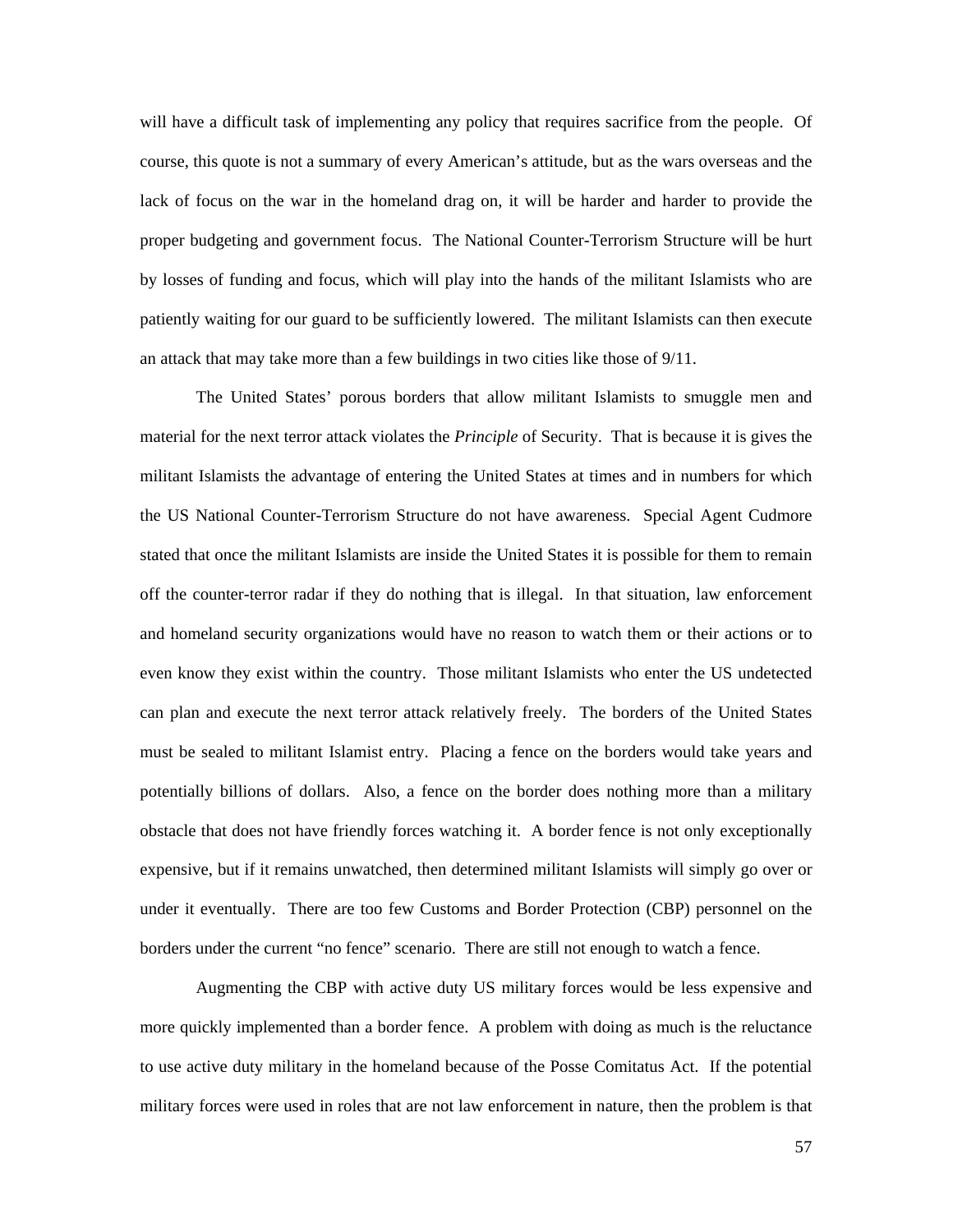there are approximately 160,000 US service members tied down in the wars in Afghanistan and Iraq. Barbarians attacked Rome while its Army was abroad fighting in much the same way the United States is at war in Iraq and Afghanistan. The high percentage of US forces overseas fighting militant Islamists are not engaged with the most direct threat to the United States homeland. Because of the need for a large amount of US combat forces on the borders, the *Principles of War* of Mass and Economy of Force are violated. The United States does not have a sufficient concentration of combat forces at the decisive place, the borders, and time, now. In order to use active duty soldiers to control the borders of the United States, the wars in Iraq and Afghanistan must be resolved to the point that sufficient units could be redeployed.

Another problem with the US National Counter-Terrorism Structure is that NORTHCOM is nearly entirely reactive in its primary roles. Within the NORTHCOM mission statement are proactive security phrases such as *anticipates* and *conducts homeland defense*. [147](#page-64-0) Significant limitations make it difficult for NORTHCOM to execute a proactive defense. As discussed, the use of active duty military on our borders or in other important defensive roles could improve the security of the United States. Those forces should come under the direction of NORTCHOM but would have to overcome the limitations of the antiquated Posse Comitatus Act.

There is a lack of secure communications across the US National Counter-Terrorism Structure. The situation violates *Security* because wireless phone calls and data transmissions can be intercepted. Even landline communications can be intercepted or tapped. Among the completed surveys, there was no duplication of secure communications solutions between any two. That means that each lower level organization could present new and unique connectivity problems for a JTTF, fusion center, or higher level organization with whom the local organization is attempting to communicate. The Homeland Security Information Network (HSIN) was

l

<span id="page-64-0"></span><sup>147</sup> US Northern Command, "About USNORTHCOM," Northern Command, http://www. northcom.mil/About/index.html [accessed February 25, 2008].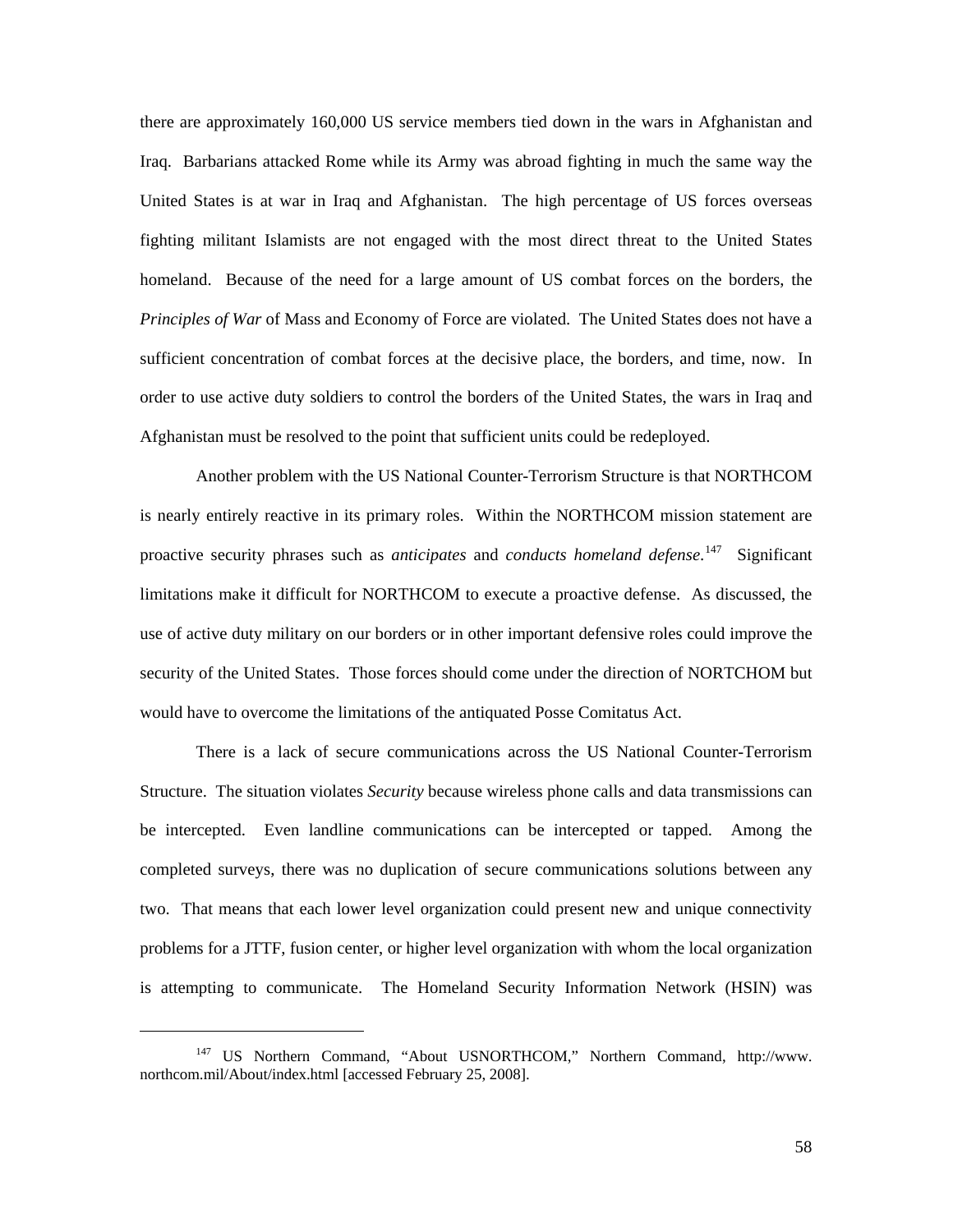designed to create an information sharing network for the entire Counter-Terrorism Structure. A 2007 Government Accounting Office report stated that, because the DHS rushed to deploy HSIN after 9/11,

…the department did not fully develop joint strategies and coordinated policies, [did] not develop a comprehensive inventory of key state and local informationsharing initiatives, and it did not achieve a full understanding of the relevance of the Regional Information Sharing Systems program to homeland security information sharing.[148](#page-65-0)

The DHS spent \$611.8 million over fiscal years 2005 and 2006 on the HSIN, a system that duplicates existing, ongoing information sharing initiatives. As a result, the DHS faces the risk that effective information sharing is not occurring and that HSIN may be duplicating state and local capabilities.<sup>[149](#page-65-1)</sup> An existing solution would be for the organizations within the National Counter-Terrorism Structure to tie into existing Department of Defense communications architecture; aka the Global Information Grid (GIG). Establish baseline communication capabilities that local, state, and federal agencies must adhere to for inter-agency secure communications. Establish recommended secure communication suite solutions and establish contracts with vendors to provide those solutions. Economies of scale and cheaper solutions will be realized.

There is a lack of contingency plans (CONPLAN) and scenario wargaming throughout the National Counter-Terrorism Structure. This violates *Simplicity*, because it can prevent a true understanding of the organization's threat situation. Weak or absent CONPLANs also violates Offensive, because the Structure has given up the initiative. The organizations within the US Counter-Terrorism Structure must continue to look for weaknesses the enemy could exploit. Failing to do so abdicates the initiative to the militant Islamists. Security is violated because poor

<span id="page-65-1"></span><span id="page-65-0"></span><sup>148</sup> David Powner, *Information Technology: Homeland Security Information Network Needs to Be Better Coordinated with Key State and Local Initiatives* [Washington: Government Accounting Office, 2007], ii-2.

 $149$  Ibid., 2.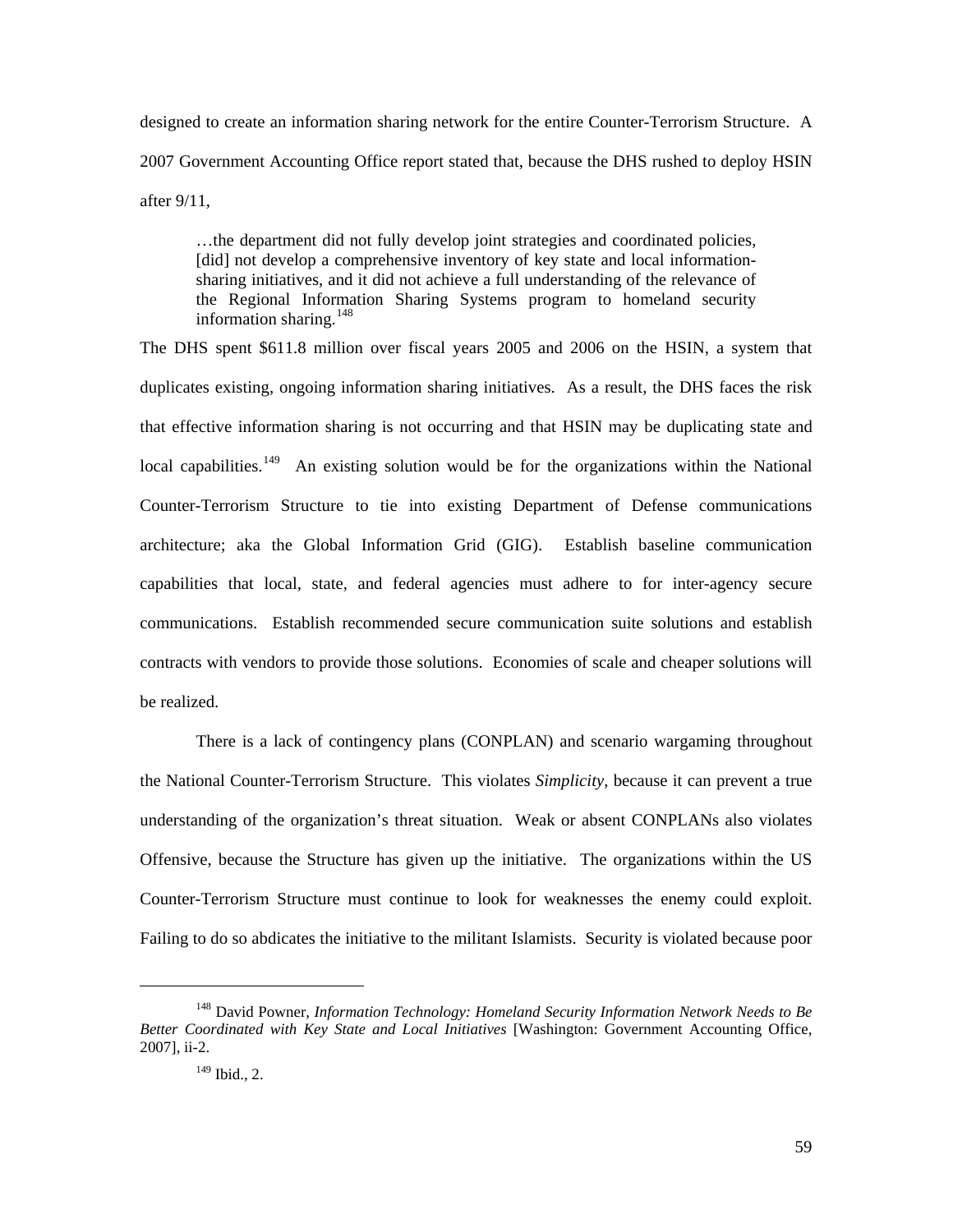or unimproved CONPLANs are evidence that the organization has not taken measures to protect itself from enemy surprise. Survey responses for this paper concerning CONPLANs covered the full range of possible answers from a simple yes without any elaboration; to a thorough explanation of how the organization conducted exercises to verify their plans; to responses that the organization did not complete exercises at all. For example, the respondent for Alabama stated, "Yes" to the question of whether it conducted readiness exercises but with reference to checking subordinate organizations "No, state gov[ernment] is not like a military chain of command. There are no subordinate org[anization] counter-terror plans in Alabama."<sup>[150](#page-66-0)</sup> The absence of a plan or an unwillingness to test a plan for a particular contingency that militant Islamists may execute invites disaster. Wargaming of homeland security issues shows weaknesses within the plan and every iteration makes the CONPLAN stronger and reveals other weaknesses that in turn can be corrected. Wargaming or testing of CONPLANs does not have to remain strictly within the purview of the organizations that make up the Structure. Recently Kansas University and the Fort Leavenworth Homeland Security Studies within the Command and General Staff College cooperated on homeland security issues in the eastern Kansas area. Any organization, from private business or from within the Counter-Terrorism Structure, can analyze a situation. The National Counter-Terrorism Structure needs federal and state teams that check the validity and thoroughness of contingency plans throughout the Structure.

#### **Summary of the National Counter-Terrorism Structure Evaluation**

There are significant areas within the United States Counter-Terrorism Structure that need improvement immediately. The situation on the US-Canada and US-Mexico borders simply must be fixed. More combat forces than the US Customs and Border Patrol are required to properly secure both borders and the use of active duty military is the quickest and cheapest

<span id="page-66-0"></span><sup>&</sup>lt;sup>150</sup> Survey respondent from Alabama who asked not to be quoted.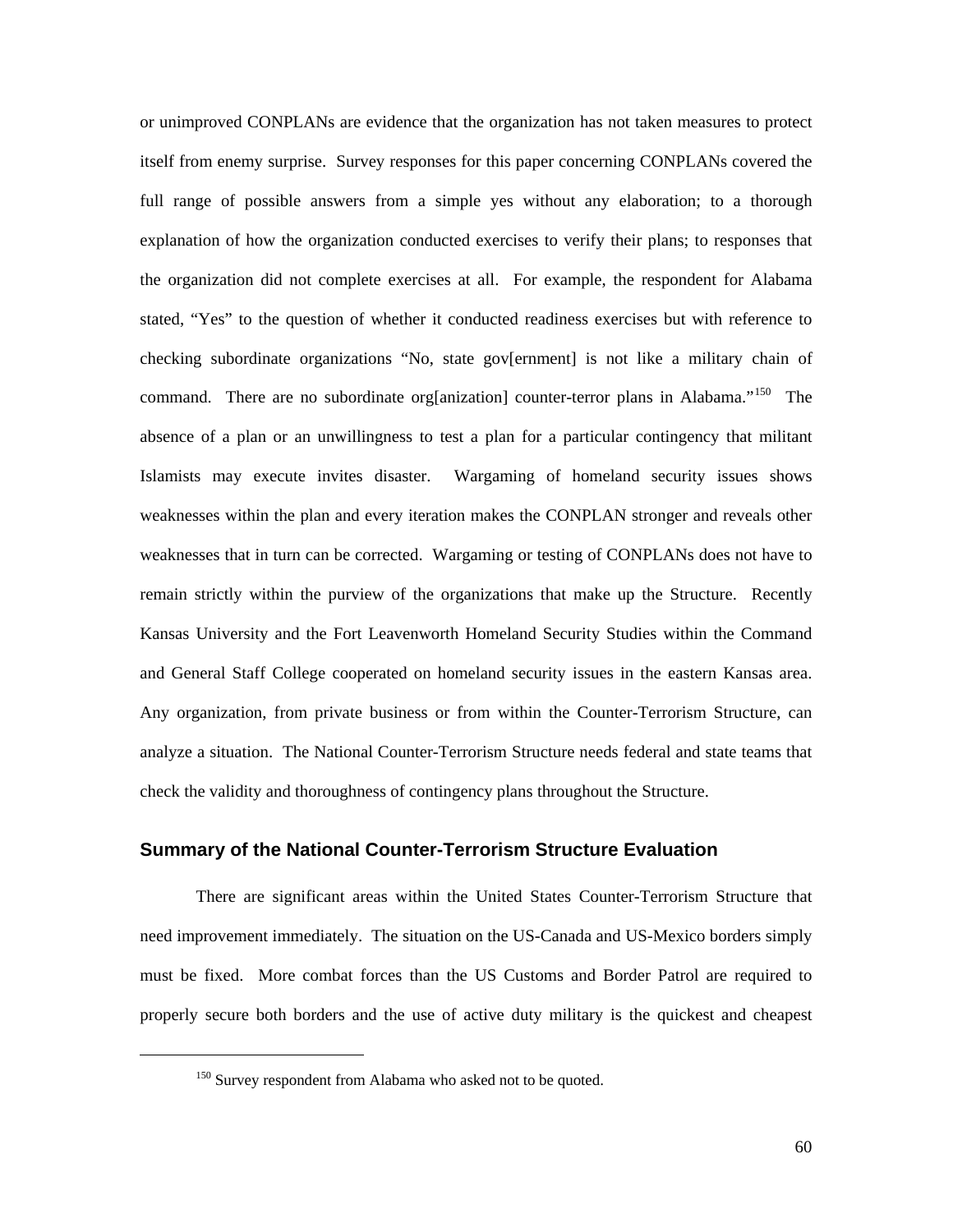option. The United States must look at the conflict in the homeland between the Counter-Terrorism Structure and militant Islamists as a war and mentally prepare for an extended conflict. The advantages for the United States from its improved collaboration and information sharing centers within the Counter-Terrorism Structure can be quickly reversed if communications between its organizations are not secure and information is not secured. The HSIN must be standardized and implemented as quickly as is possible.

# **CONCLUSIONS**

The United States is at war with militant Islamists and if significant changes are not made in the policies and procedures within the United States and its National Counter-Terrorism Structure, the next terror attack will occur and will be more powerful than those on September 11, 2001 were. The militant Islamists have proven themselves quite capable over the past six years around the world. Their failures within the United States have been noted and exceptional; are either the result of the improved US National Counter-Terrorism Structure, amateurish militant Islamists, or most terrifying that their failures are part of a plan to convince the United States that there is no longer a plausible threat within the country. That last scenario would fit quite neatly as a deception plan to a larger plan to attack the United States with an attack more powerful and damaging than those on September 11, 2001.

The borders of the United States must be sealed to militant Islamist entry. Placing a fence on the border does nothing more than a military obstacle that does not have friendly forces watching it. A border fence is not only exceptionally expensive, but if it remains unwatched, then determined militant Islamists will simply go over or under it eventually. In order to use active duty soldiers to control the borders of the United States, the wars in Iraq and Afghanistan must be resolved to the point that sufficient units could be redeployed. The use of active duty military on our borders would also have to overcome the limitations emplaced by the antiquated Posse Comitatus Act. Until the borders with Canada and Mexico are sealed to militant Islamist traffic,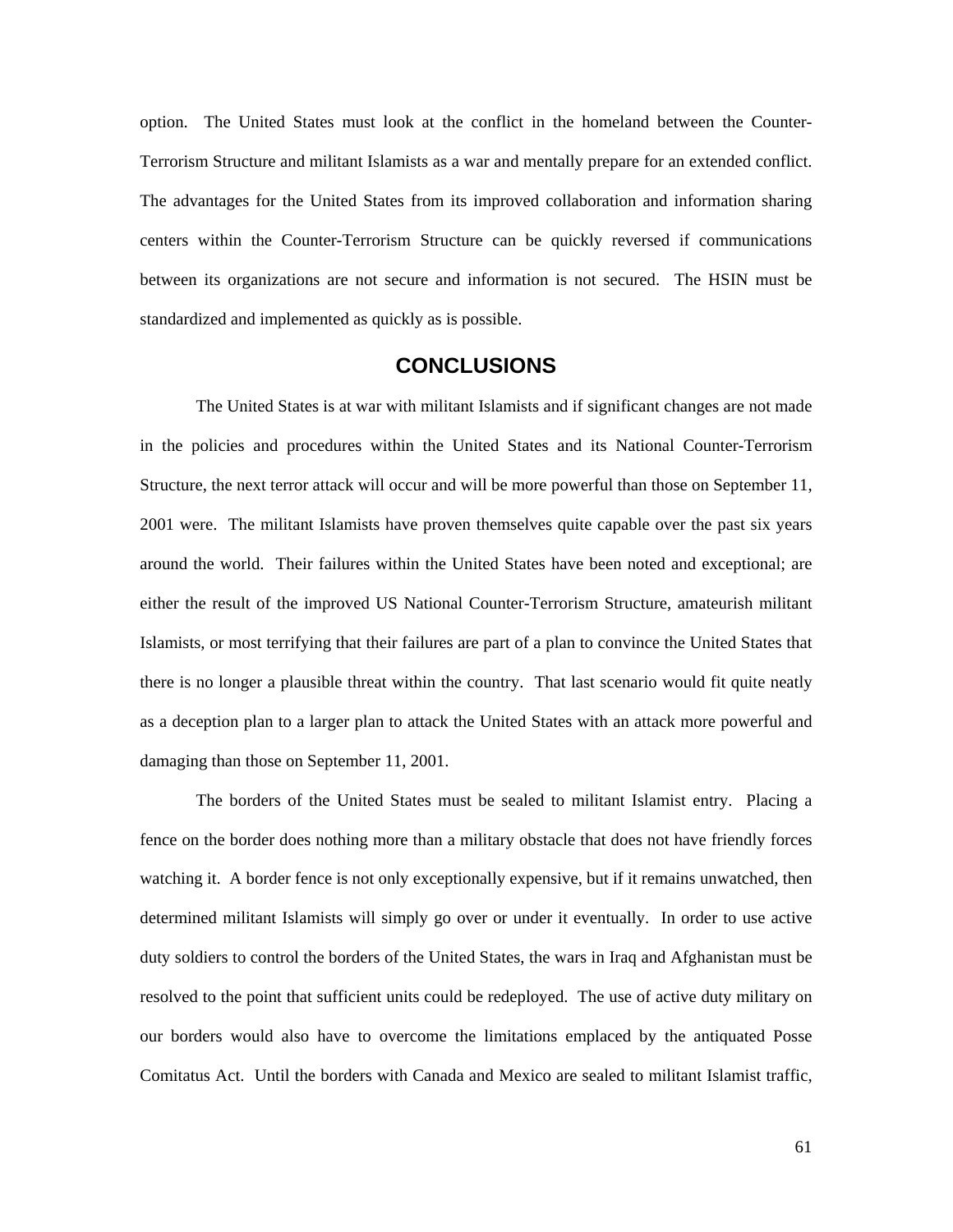the United States is at an incredible risk to another terror attack. The United States is more vulnerable with so much of its military tied down in counter-insurgencies and nation-building in Iraq and Afghanistan. The US is distracted; and not just the DoD, with the fights in those nations.

Threats to the United States are potentially a matter of national survival therefore acts of war and not criminal activity. The attitude of the American public toward the war between militant Islamists and the US National Counter-Terrorism Structure must be refocused. The reality of the threat and the potential severity of the next attack must be made real to citizens of the United States. The President said this will be a long war and no one disagrees. The attitude Americans had toward the Soviet Union during the Cold War should be the model. Containment worked against that enemy because the threat was made and kept real. The threat of nuclear annihilation was real enough to the average citizen that he was willing to have missiles in their state or large portions of the United States budget go towards defense initiatives. The continued defeat of the militant Islamist threat requires the same sustained commitment from all Americans. Without buy in from all Americans, preventative measures, especially costly ones, will not have the long-term support from Americans and therefore, eventually will not have the long-term support of their congressional representatives.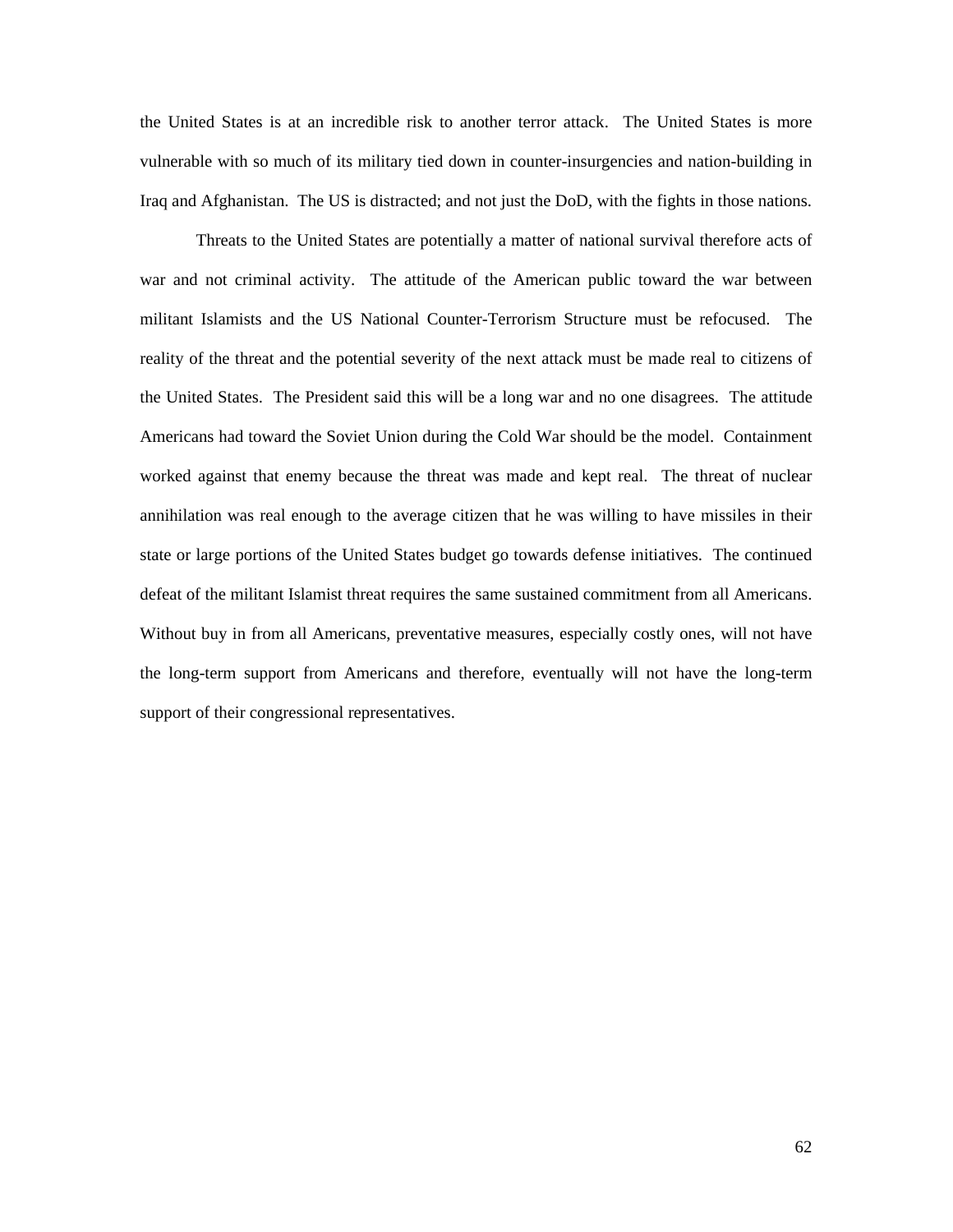# **APPENDIX 1: COUNTER-TERROR ORGANIZATION SURVEY**

An important source of data about the state, county, and local levels of the National Counter-Terrorism Structure was an author produced and distributed a survey. There were three different versions of the survey; one each for the state level, the county level, and the city/township level. The purpose of the surveys was to verify that the goals stated at the national level disseminated throughout the Counter-Terrorism Structure and to acquire information about the structure, capabilities, and information sharing procedures of the structure. The state version of the survey went to all fifty states and eleven states returned completed surveys. Only one of the states attempted to verify the author was a Major in the United States Army and not a potential terrorist who had stolen the author's email address. The county version went to approximately twenty-five counties across the United States, three returned completed surveys, and none attempted to verify the author's identity. The city or township survey went to nearly 300 cities and townships across the country, fifteen returned completed surveys, and three attempted to verify the author's identity.

The completed surveys provided valuable information about the different levels of the Counter-Terrorism Structure for this chapter and the evaluation of the structure in the next chapter. The information helped to corroborate or refute statements made by the other levels of the Counter-Terrorism Structure. The following four pages is the state survey that was emailed to all fifty states. Slightly different versions of this document were sent to counties and cities/townships.

## Counter-Terror Organization Survey for Major John Demko, US Army Email: [john.demko@us.army.mil](mailto:john.demko@us.army.mil) Telephone: 913-250-xxxx Postal Address: xx Rose Loop / Fort Leavenworth, Kansas 66027

Thank you for taking the time to answer the questions for my research paper. Please use this form and fill it out electronically. If anyone from your organization would like to contact me prior to returning this survey in order to ensure I am not an adversary please use the email address and telephone number above. I understand such precautions.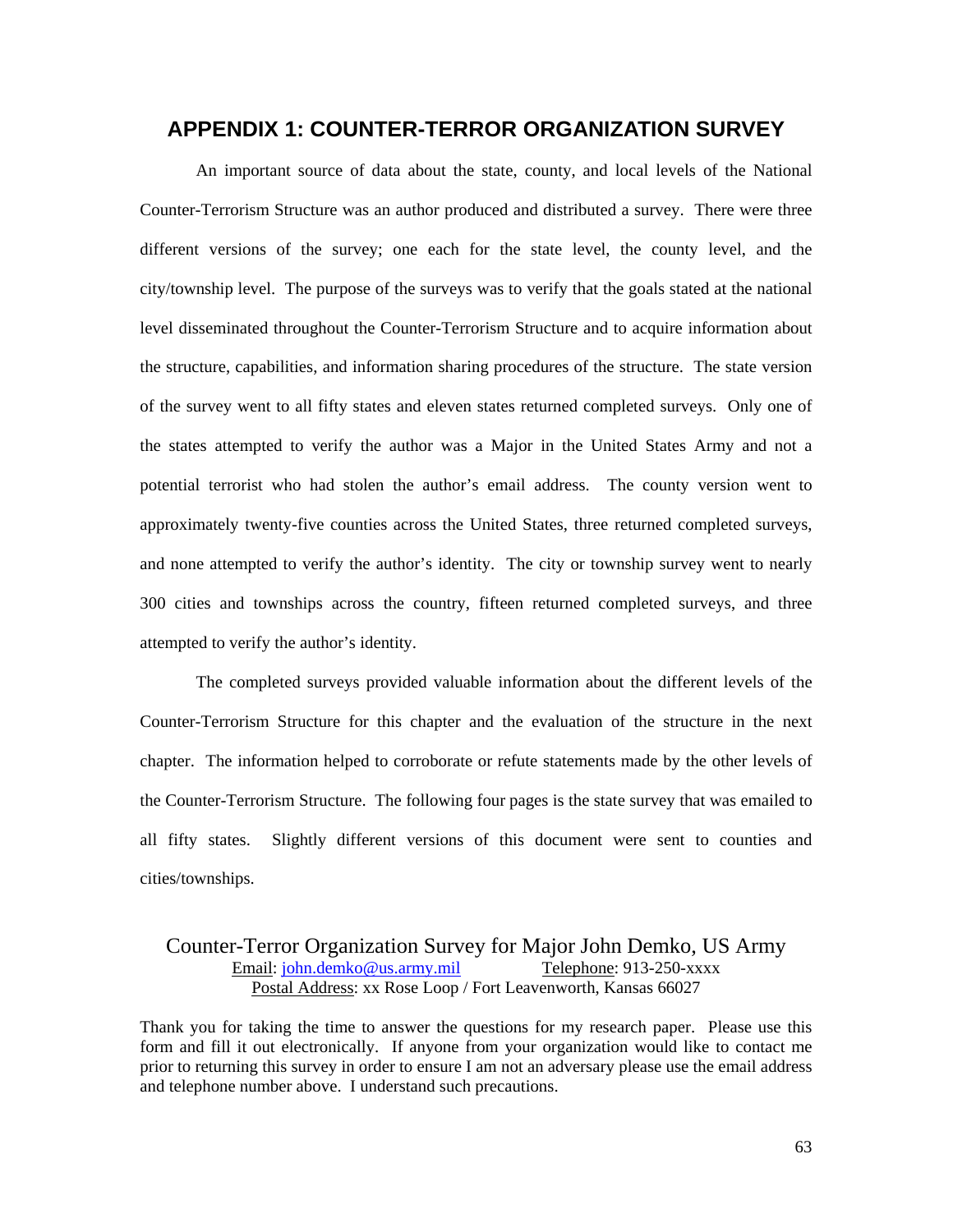This survey is a Microsoft Word document and I have provided only two blank lines between questions. I expect anyone answering the survey will need more space. If it being answered electronically, they can get more space by using the "Enter" key to move the remaining questions further down the document. If possible, please use a different color and/or *font* to differentiate your answers from my questions.

Although I am sure that speaking to personnel in your organization about this survey would be helpful to my research, I need an electronic copy returned to me. That is because I will likely have a myriad of responses from the hundreds of law enforcement agencies to which I am sending this survey.

Please return by as soon as possible. The original requested date was February 12, 2008. I much prefer to receive responses by email to the address above. If you have additional information or data that you would like to share that you cannot email, then please use the postal address above. If you find that there is useful information about which I did not ask, please include as much as you would prefer.

If there are subordinate or peer-level organizations from which valuable data could be obtained for my paper, feel free to forward this survey and the introduction letter to them or give me their contact information when you return this survey.

| Contact Data |
|--------------|
|              |
|              |
|              |
|              |
|              |

## Survey Questions

\_\_\_\_\_\_\_\_\_\_\_\_\_\_\_\_\_\_\_\_\_\_\_\_\_\_\_\_\_\_\_\_\_\_\_\_\_\_\_\_\_\_\_\_\_\_\_\_\_\_\_\_

1. I can omit from my paper any references to you and your organization if that will help you answer more openly and freely. I must have names and contact information in the case I have to verify the validity of a source, a position, or an answer. Based on this information, may I quote your responses within my paper? Yes / No. If yes, but you have limitations; please provide them in this space.

2. Does your state government or police have a counter-terror or fusion center/cell division or individual? Yes / No. If your answer to this question is "Yes", go to Question 2a and if your answer is "No", go to Question 2b. Answer:

 2a. Where in your state government or police hierarchy does it reside? If you have a line and block chart of your organization, please attach. Answer:

2b. If there is no counter-terror or fusion center/cell division or individual in your state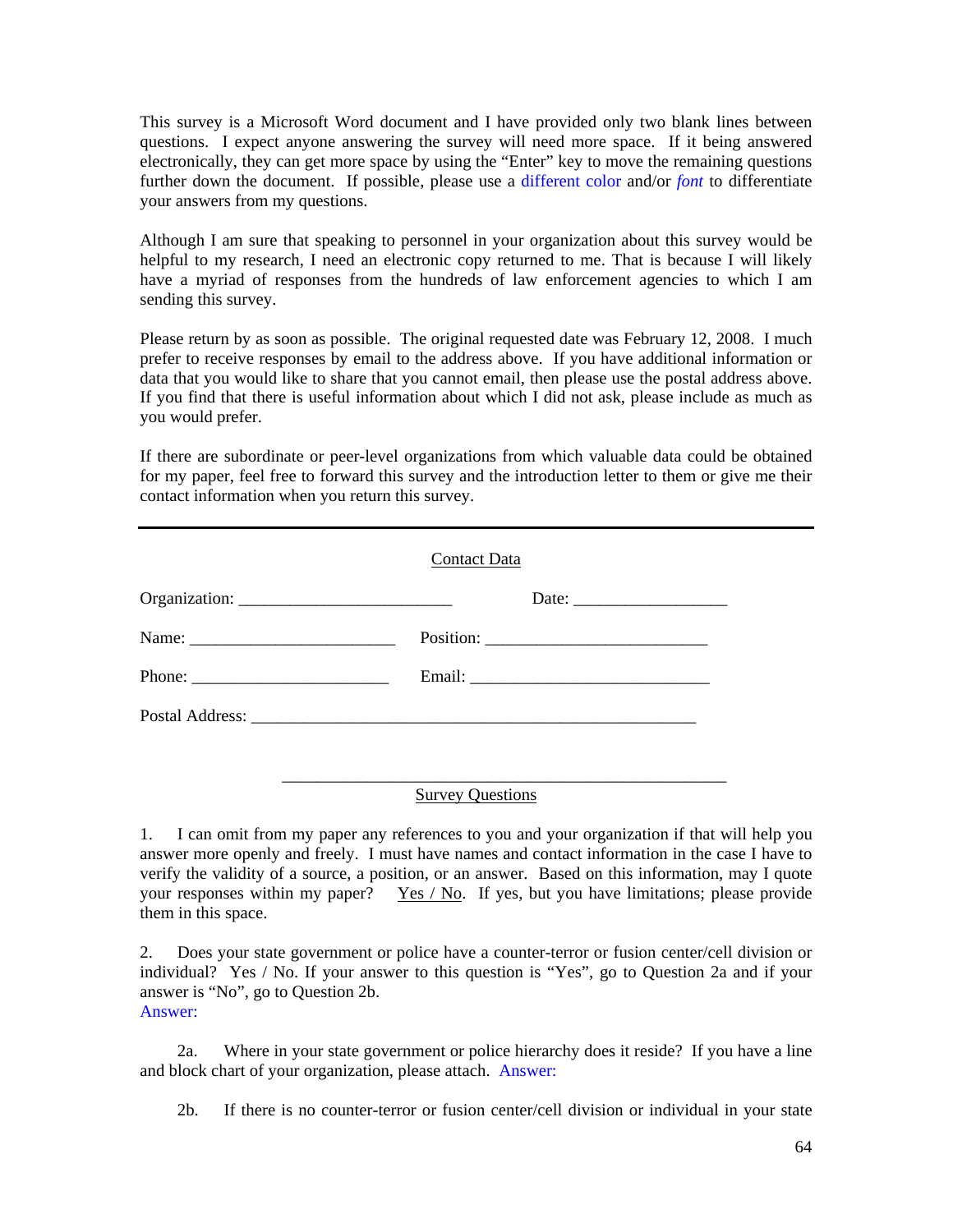government or police, how does your state prevent terror activities? Answer:

3. How does your state counter-terror organization fit into the United States counter-terror hierarchy? Stated differently, how does your state coordinate with federal counter-terror organizations and/or subordinate counter-terror organizations? If you have a line and block chart of your organization, please attach. Answer:

4. Does your state counter-terror organization send information about threats within your state to federal agencies, other states, or subordinate counter-terror organizations? Yes / No. If your answer to this question is "Yes", go to Question 4a and if your answer is "No", go to Question 4b. Answer:

 4a. Please elaborate to what higher and subordinate counter-terror organizations your state counter-terror organization sends information and the type of counter-terror information you share. Answer:

 4b. How does your state counter-terror organization make higher-level, other state, or subordinate counter-terror organizations aware of potential terror threats and your counter-terror efforts in your state? Answer:

5. Does your state counter-terror organization receive information from federal and/or subordinate counter-terror organizations? Yes / No. If your answer to this question is "Yes", go to Question 5a and if your answer is "No", go to Question 5b. Answer:

 5a. Please describe the type of information your state counter-terror organization receives, from which organization is received, the quality of the information, and the accuracy and timeliness of the data. Answer:

 5b. Does not receiving counter-terror information from higher and lower counter-terror organization organizations affect your ability to effectively keep abreast of potential terror threats in your state? Answer:

6. How does your state counter-terror organization conduct secure voice and data communications with other agencies in order to discuss classified counter-terror information? Answer:

7. Has there been an instance where your state counter-terror organization and another organization with which you are attempting to share classified information had different information classification means or there was system incompatibility that prevented sending or receiving classified information? (For example, a DoD Secret classification may not mean the same to your state organization) If so, please elaborate. Answer:

8. What is the nature of the threats you monitor in your state? (For example: terrorist charities and fund raising, terrorist recruiting, or multi-dimensional terrorist threats to physical targets, etc) Remember, that if this information is classified, even generic responses can assist my research. Answer:

9. What is the nature of the potential terror targets for which your state counter-terror organization must provide protection? (For example: Government buildings, landmarks, power plants, dams, significant power transfer points, shopping malls, etc) Remember, that if this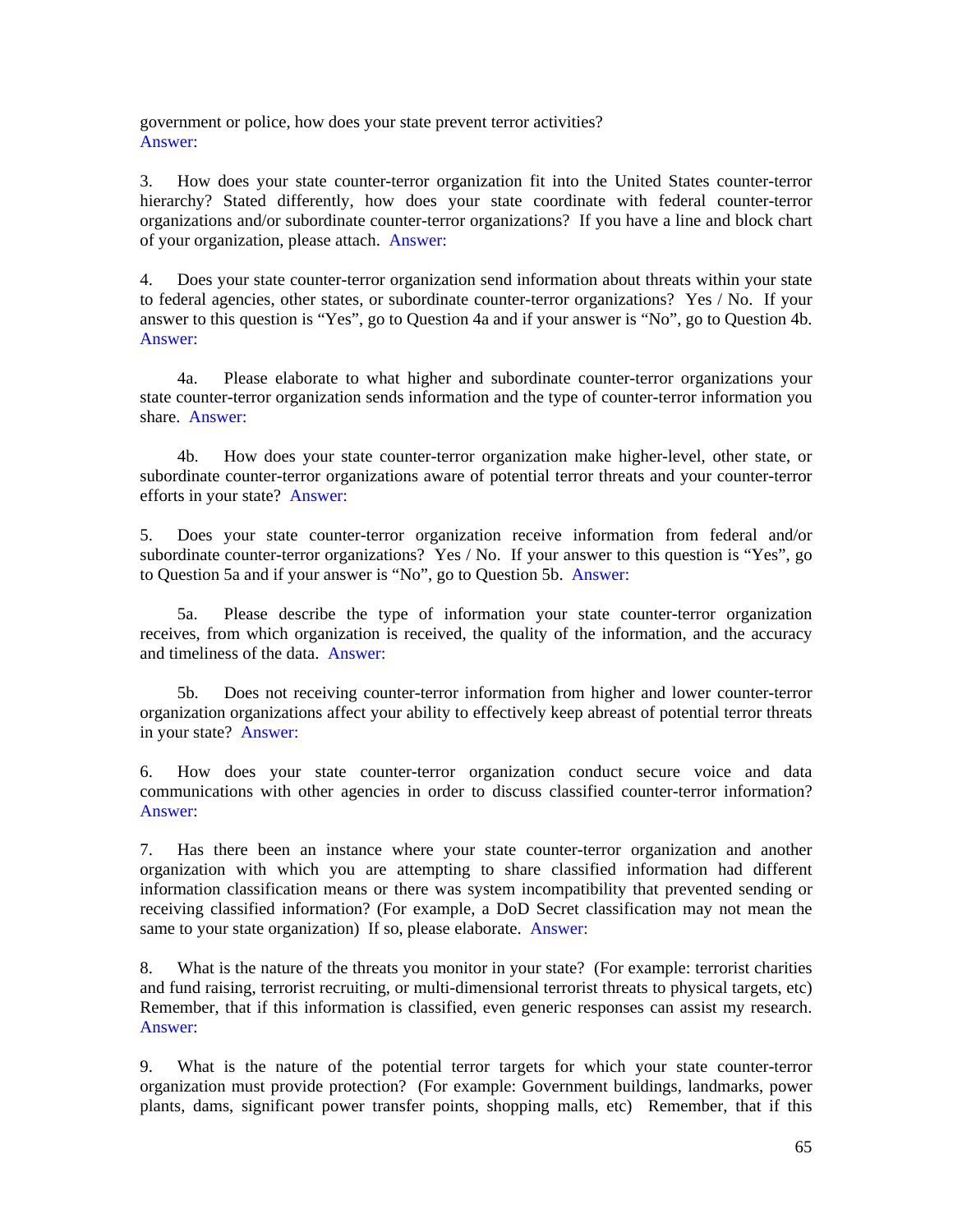information is classified, even generic responses can assist my research. Answer:

10. Does your state conduct readiness exercises to ensure your internal counter-terror contingency plans are up to date, adequate, and cover the full spectrum of possible threats in your area of responsibility? Yes / No. If your answer to this question is "Yes", go to Question 10a and if your answer is "No", go to Question 10b. In either case, answer Question 10c. Answer:

 10a. What is the type and frequency of counter-terror readiness exercises your state conducts to test your internal contingency plans? Answer:

 10b. How does your state ensure that its counter-terror contingency plans are up to date, adequate, and cover the full spectrum of possible threats in your state? Answer:

 10c. When gaps are discovered in your state's counter-terror contingency plans, what steps are taken to correct problems and how quickly are they remedied? Answer:

11. Does your state conduct exercises and checks of subordinate organization counter-terror contingency plans to ensure they are current, adequate, and cover the full spectrum of possible threats in their area of responsibility? Yes / No. If your answer to this question is "Yes", go to Question 11a and if your answer is "No", go to Question 11b. In either case, answer Question 11c. Answer:

 11a. What is the type and frequency of counter-terror readiness exercises your state conducts to test your subordinate organization contingency plans? Answer:

 11b. How does your state ensure that its subordinate organization counter-terror contingency plans are up to date, adequate, and cover the full spectrum of possible threats in their area of responsibility? Answer:

 11c. When gaps are discovered in your subordinate organization's counter-terror contingency plans, what steps are taken to correct problems and how quickly are they remedied? Answer:

12. Do civil liberties organizations or established laws hinder your state's ability to actively prevent terror activities in your area of responsibility? If so, please elaborate. Answer:

13. What is the worst case scenario threat that your state counter-terror organization actively works to prevent within your state? Answer:

14. In your opinion, is your state counter-terror organization able to prevent all potential threats within your state? Please elaborate in either case. Answer:

15. If there is any other information that you think would be useful for me to use to accurately portray the Counter-Terrorism Structure and its effectiveness within your state, please include it herein or contact me with details on how to acquire it.

#### END OF SURVEY – THANK YOU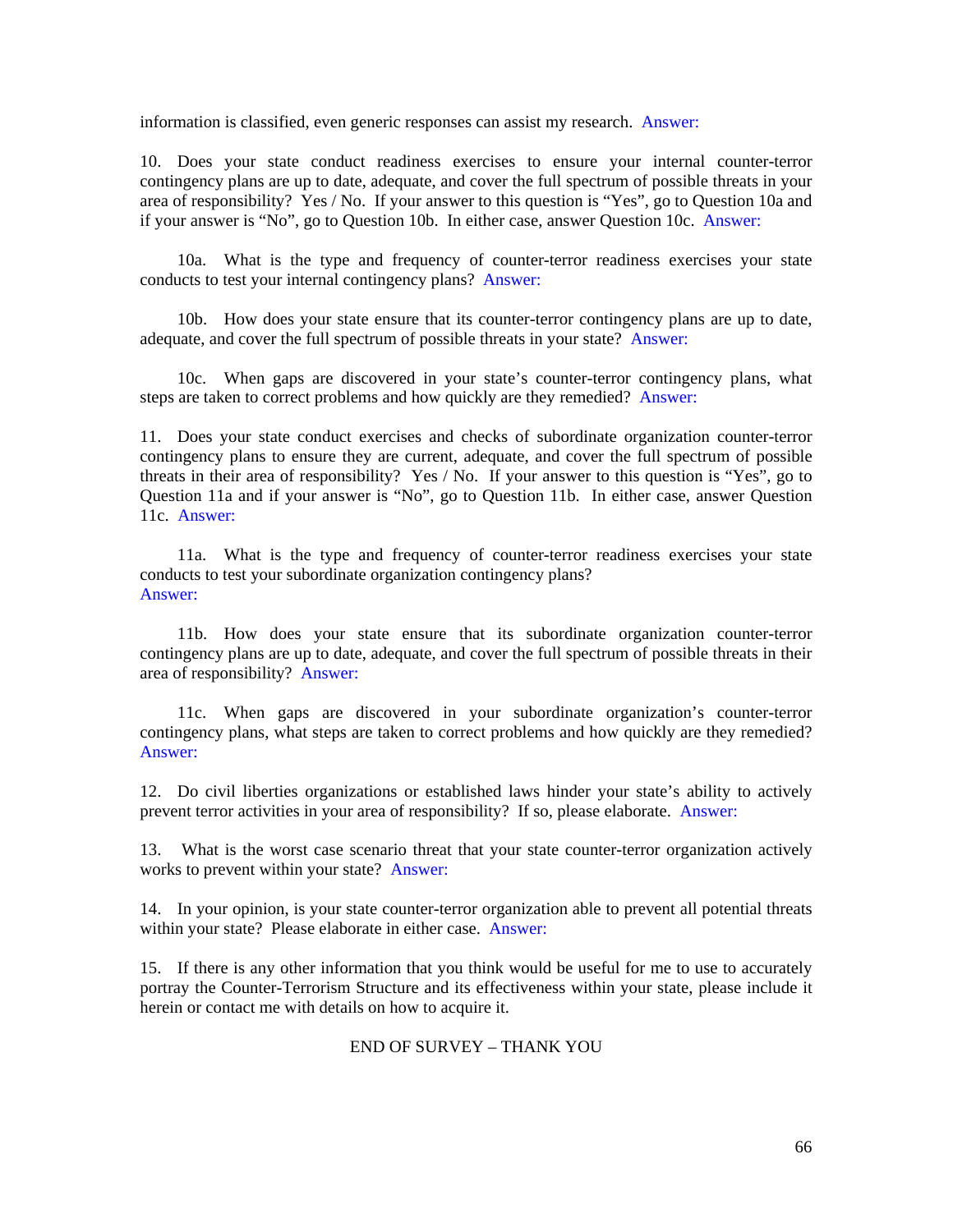## **APPENDIX 2: A CONVENTIONAL TERROR ATTACK SCENARIO**

The following section is a potential scenario of a complex terror attack within the United States at a time in the future. The warfare methods that the adversary uses in the scenario are all methods of attack listed in *Unrestricted Warfare* by Qiao Lang and Wang Ziangsui.<sup>[151](#page-73-0)</sup> This scenario is placed here as an appendix because its length would be a distraction within the body of the paper.

### **The Situation**

For the United States, the wars in Iraq and Afghanistan are going well enough to allow considerable combat forces to be withdrawn without negative consequences in either country. The Posse Comitatus Act and the "don't tap my phone" bloc in the United States are still hindering the incorporation of those redeployed forces into the homeland defense of the country. The US economy continues to stagnate well past the 2008 election.

Conversely, things are going very well in Russia. Its economy, fueled by new oil and natural gas discoveries, continues to grow. Russia has been using that economic muscle to reinvigorate its military and sees the weakened US economy and military as having created the perfect time to regain buffers against the West. Russian leaders do not want a military confrontation with the United States, but they need the latter to be sufficiently distracted and weakened to allow Russia to correct some of the mistakes and affronts from the 1990s. How can Russia make this a reality?

### **The Plan**

Several talented Russian Army officers from their revitalized military- having read Unrestricted Warfare, an article written in 1999 by Chinese Army officers Qiao Lang and Wang Ziangsui- propose the use of its tenants for Mother Russia's purposes. Russian leaders decide to

<span id="page-73-0"></span> $\overline{a}$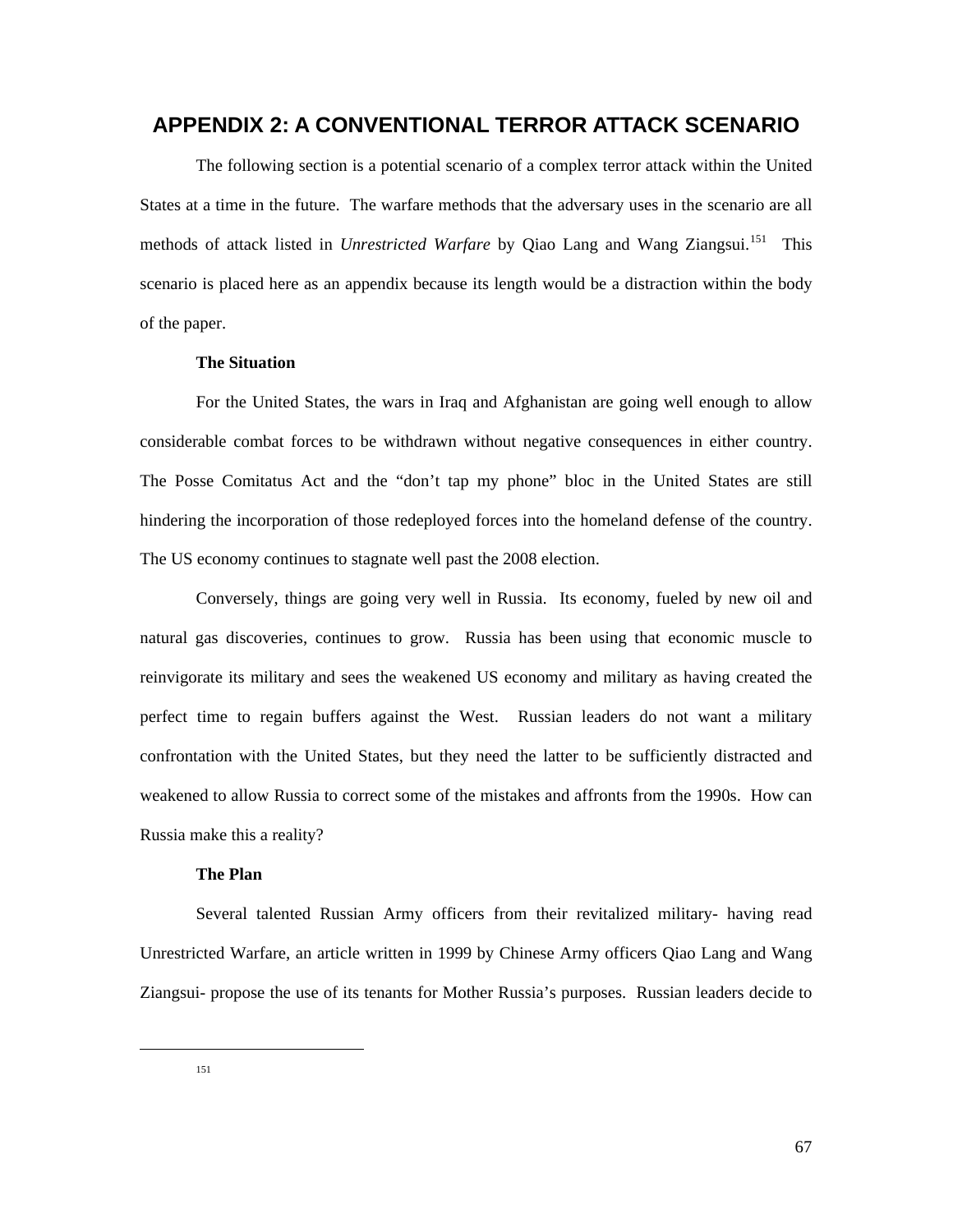use unrestricted warfare to neutralize the United States and cover their tracks by engineering the evidence to make it appear as though global militant Islamists conducted the attacks.

#### **The Attack**

#### Step One (Agro-Terrorism)

The Russian's first front would be a protracted attack on the US economy designed to distract US attention for a long period of time. Packed in the suitcases of several Russian operatives, dressed to look like unassuming Russian tourists, are sealed bags of clothing soaked with bovine saliva that is contaminated with foot-and-mouth disease (FMD). Once the Russian operatives safely land in Kansas City, Denver, Chicago, Atlanta, and Minneapolis, they hand off the contaminated material to Russian mob employees who work in the US beef industry. The latter's positions put them in contact with a significant percentage of the US beef industry. Within two weeks of infecting the first cattle, the signs that something is wrong with herds of cows begin to show. By the third week, the entire beef industry is in chaos as interstate movement of cattle is halted and wholesale shipments of beef cattle are burned because of real or potential contamination.

#### Step Two (Cyber Warfare)

In the middle of the food supply crisis in the United States, a massive and thorough cyber attack is launched. The attacks come on a Monday and range from simple distributed denial of service attacks to full penetration of secure government networks. The cyber war front focuses first against the Department of Defense, then shifts to the Department of State, and finally rages against Wall Street. The cyber attacks last only a few hours and do no long-term harm; however, the story dominates the news and adds to the confusion in the United States.

#### Step Three (Assassinations)

The morning following the cyber attacks, the wives of two Army Generals and the son of a Navy Captain are shot dead in or around their vehicles as they conducted normal activities outside their respective military installations. The gunmen, more Russian operatives, identified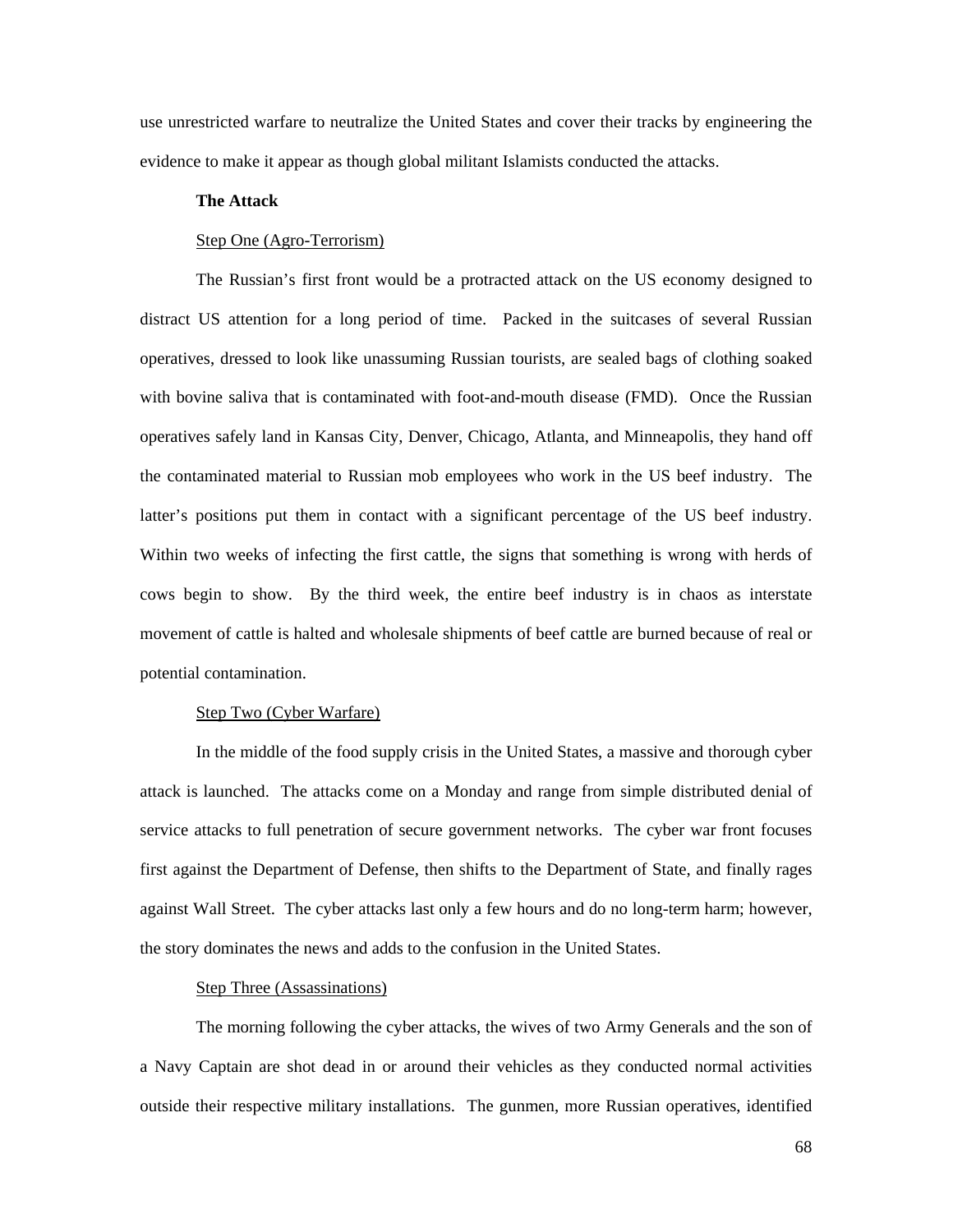their targets easily because of the prominently displayed blue stars and blue eagle stickers in the respective windshields of their vehicles.

#### Step Four (Terror Warfare)

At 12:13 pm the same day as the assassinations, five men, Russian mob men, walk into the Dayton Mall on Miamisburg Centerville Road in Dayton, Ohio. Two of the men walk to the center of the mall, while the three remaining men each move to one of the mall's main exits. They keep their heads down to avoid security cameras but avoid scrutiny because of their conservative business suits and briefcases; they could be coming to the mall's food court for lunch. In one motion the two gunmen in the center of the mall put on masks and shoot the only two security guards on duty while shouting "God is great" in Arabic. Panic-stricken shoppers race toward the exits but are met by a hail of bullets from the other, now masked, operatives stationed at the three aforementioned main exits. After only one minute the five men stop firing their handguns having reloaded several times per weapon. Bodies lie everywhere as the men jump into a plain white van, having left their explosives laden briefcases set for detonation randomly from three to thirteen minutes. The van drives a short distance down Mad River Road, turns left onto Shady Water Lane, and finally turns left into the driveway and backyard of a house on that street. The five men set booby traps on the van, having earlier done the same on both doors of the house, and enter a recently stolen taxi stored in the garage. As explosions rip the mall, no one thinks about the taxi heading toward Interstate-75 and out of sight. The stolen taxi is found later that day with militant Islamist literature, printed off of the Internet. A phone bill also left in the taxi, addressed to the house on Shady Water Lane, lead police to the booby-trapped house and van and further carnage.

#### Step Five (Psychological Warfare)

On Wednesday, Russian operatives, acting as al-Qaeda, release a statement to al-Jazeera that claims responsibility for the attacks within the United States. The communiqué goes on to say that the attacks to date are just the beginning of an onslaught of justice against the United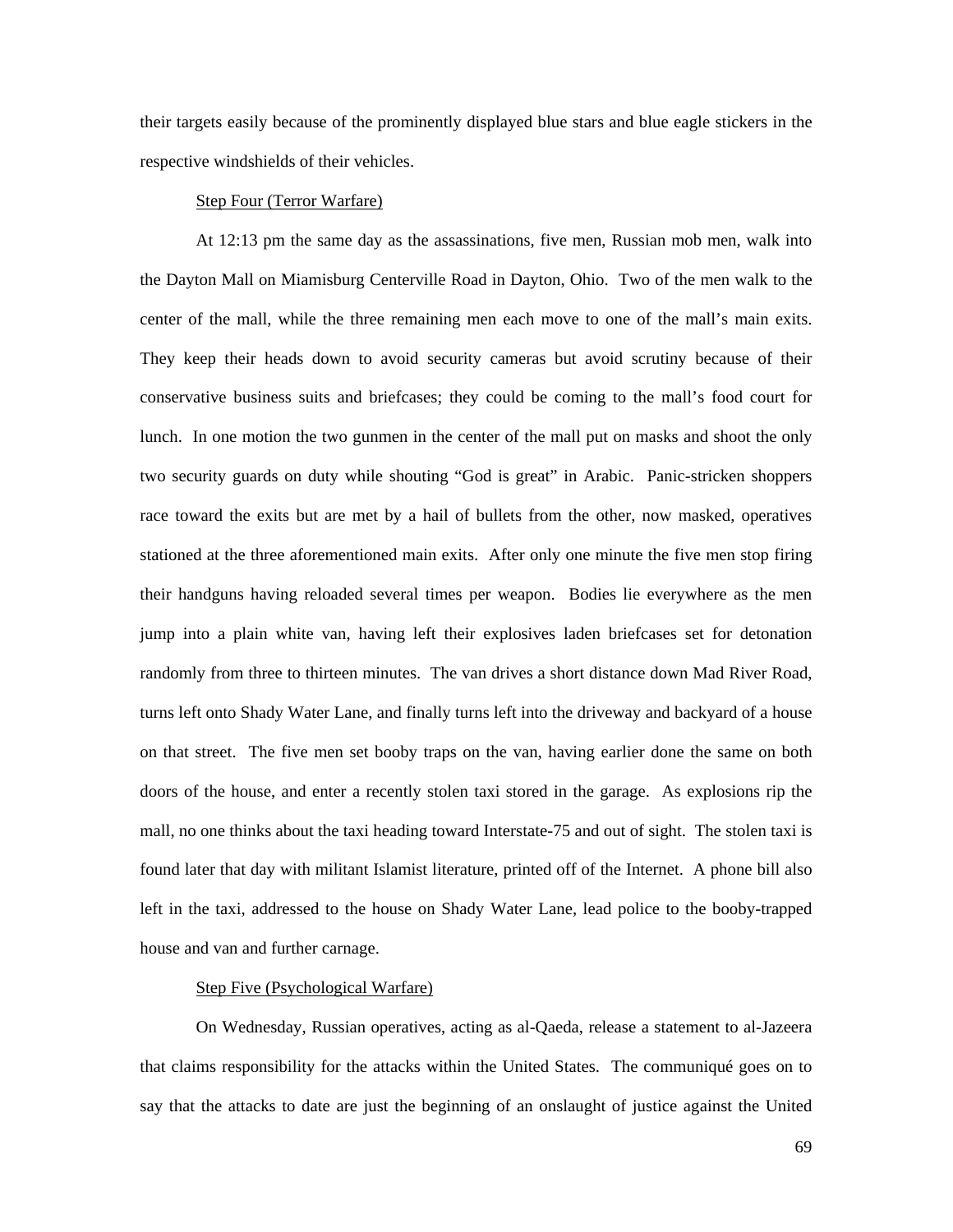States and its corrupted citizens. Later that day an official Russian release is barely noticed; it condemns the terrorist actions within the United States and offers its help in finding the guilty parties. The Russian statement goes on to say that the unstable conditions within Kazakhstan, Georgia, and Belarus require attention of the world's leadership.

#### Step Six (Conventional Warfare)

Citing the chaos in the United States and the need for immediate action, Russian military forces move into the three "troubled" former Soviet Republics to keep the peace on its borders. With the world's attention focused on the situation in the United States little more than the objections from the "assisted" nations' former governments are registered in the United Nations. When Russian and Belarusian forces cross into Ukraine, it is obvious Russia is taking advantage of the chaos in the United States. When the "USA" beacon is beamed onto the clouds in a desperate cry for help to stop the Russian juggernaut, the world's lone hegemonic power is too preoccupied at home to answer the call.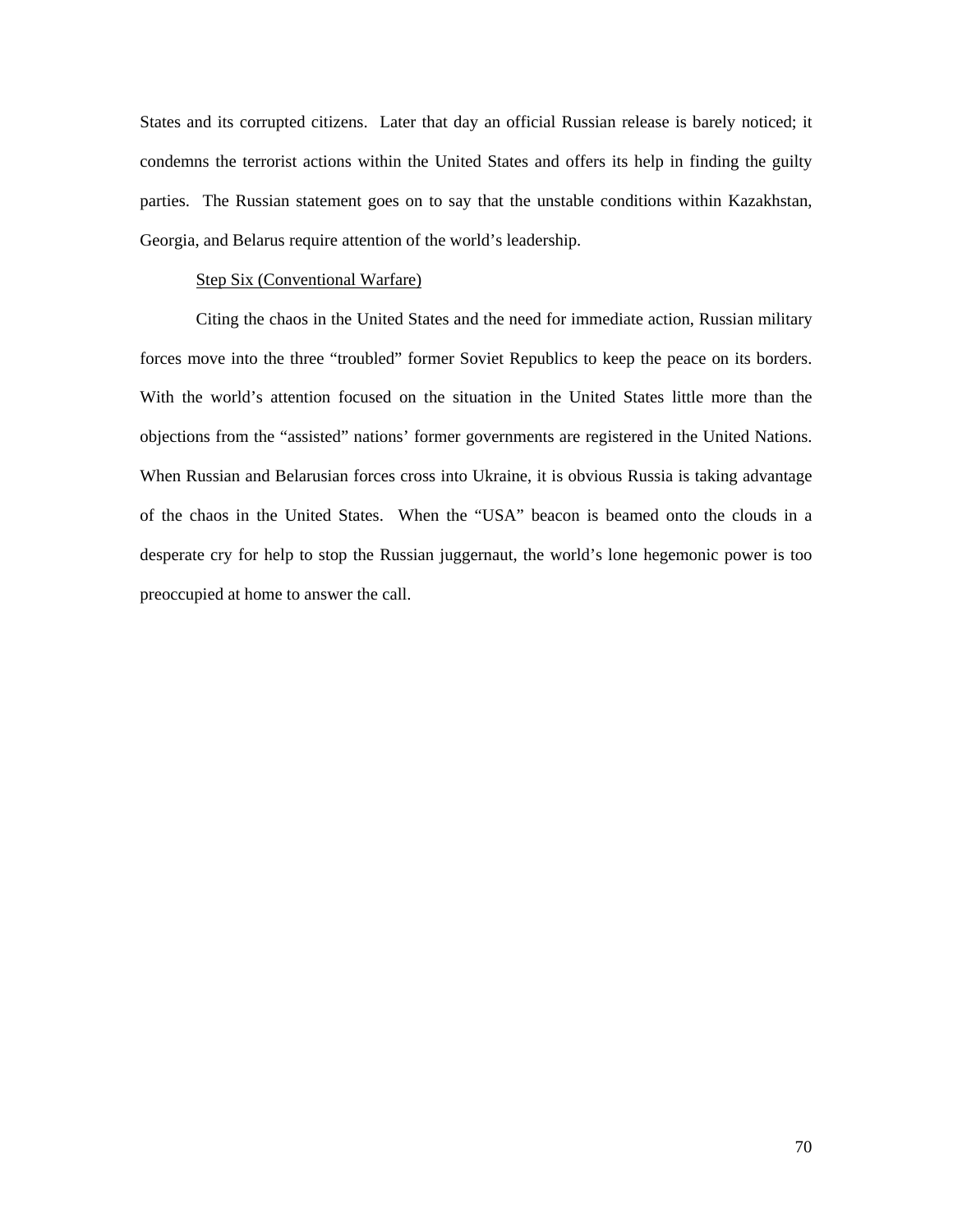# **BIBLIOGRAPHY**

Anti-Defamation League, *Al-Fuqra: Holy Warriors of Terrorism*. ADL, 1993.

- Associated Press. "Bush: 'Bring on' attackers of U.S. troops." usatoday.com. [http://www](http://www/) .usatoday.com/news/world/iraq/2003-07-02-bush-iraq-troops\_x.htm (accessed February 15, 2008).
- Benjamin, David and Simon, Steven. *The Next Attack: The Failure of the War on Terror and a Strategy for Getting it Right*. New York: Henry Holt and Company, LLC, 2005.
- Bergman, Lowell and Purdy, Matthew. "Where the Trail Led: Between Evidence and Suspicion; Unclear Danger: Inside the Lackawanna Terror Case," [http://query.nytimes.com/gst](http://query.nytimes.com/gst%20/fullpage.html?res)  [/fullpage.html?res=](http://query.nytimes.com/gst%20/fullpage.html?res)9E0CE1DF133FF931A25753C1A9659C8B63 (accessed March 23, 2008).
- Bullock, Jane and et al. *Introduction to Homeland Security*. Burlington: Butterworth-Heinemann, 2006.
- Burton, Fred. "Tactical Implications of a Border Fence." *Stratfor*. May 24, 2006.
- Bush, George. "Address to a Joint Session of Congress and the American People." Whitehouse. Gov. <http://www.whitehouse.gov/news/releases/2001/09/20010920-8.html>[accessed March 4, 2008].Bazan, Elizabeth. *The Foreign Intelligence Surveillance Act*. Washington: Congressional Research Service, 2007.
- Bush, George. "Address: Remarks to the Georgia Public Policy Foundation in Atlanta, Georgia." *Weekly Compilation of Presidential Documents* 42, no. 36 [September 6, 2006]: 1581.Cook, David. *Understanding Jihad*. Berkeley, CA: University of California Press, 2005.
- Cable News Network. "Agent infiltrated terror cell, U.S. says." CNN.com. http://www.cnn. com/2006/US/08/10/us.security/index.html (accessed February 11, 2008).
- \_\_\_\_\_. "Tape: American al-Qaeda member renounces citizenship." CNN.com. [http://edition](http://edition/).cnn .com/2008/WORLD/meast/01/06/gadahn.tape/index.html#cnnSTCText (accessed February 15, 2008).
- Childers, J. Gilmore, and DePippo, Henry J. "Hearing on: Foreign Terrorists in America: Five Years After the World Trade Center." Senate Judiciary Committee: Subcommittee on Technology, Terrorism, and Government Information. [http://judiciary.senate.gov/o](http://judiciary.senate.gov/)ldsite/ childers.htm (accessed February 13, 2008).
- DHS. "CBP Border Security Spotlight." United States Customs and Border Protection. http:// [www.cbp.gov/xp/cgov/border\\_security](http://www.cbp.gov/xp/cgov/border_security) [accessed February 26, 2008].
- \_\_\_\_\_. "Domestic Nuclear Detection Office." The Domestic Nuclear Detection Office. http://www.dhs.gov/xabout/structure/editorial\_0766.shtm [accessed February 26, 2008].
- \_\_\_\_\_. "Fact Sheet: Homeland Security Information Network." Department of Homeland Security. http://www.dhs.gov/xnews/releases/press\_release\_0418.shtm [accessed February 26, 2008].
- \_\_\_\_\_. "Layers of Security." Transportation Security Administration. <http://www.tsa.gov/> what we do/layers/index.shtm [accessed February 26, 2008].
- \_\_\_\_\_. "Missions: Ready Today...Preparing for Tomorrow." United States Coast Guard. http:// www.uscg.mil/top/missions [accessed February 26, 2008].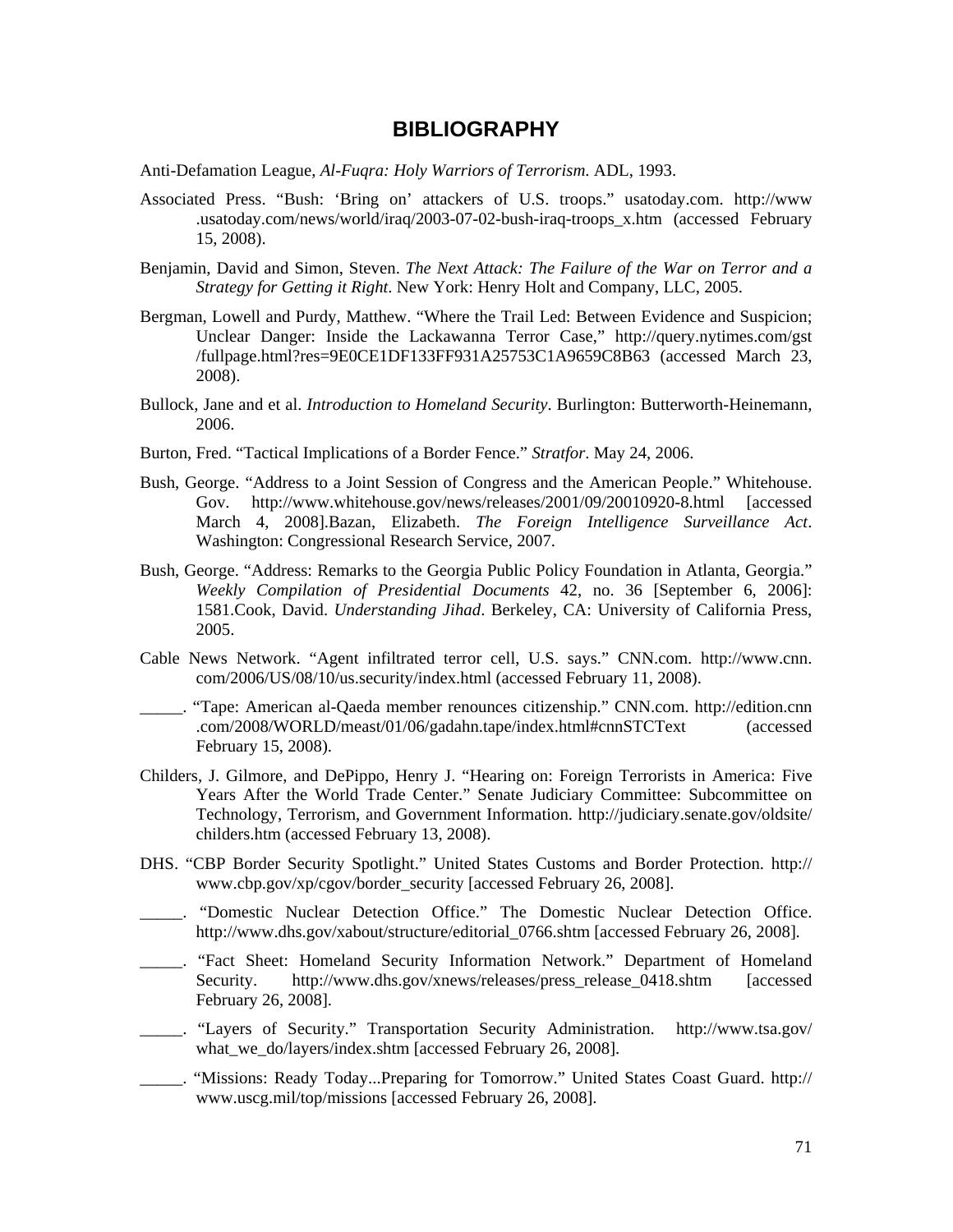\_\_\_\_\_. "Strategic Plan: Securing Our Homeland." Department of Homeland Security. <http://www.dhs.gov/xabout/strategicplan/index.shtm> [accessed February 26, 2008].

- DHS Press Secretary. "President's Remarks at Homeland Security Bill Signing." Department of Homeland Security. [http://www.dhs.gov/xnews/speeches/speech\\_0073.shtm](http://www.dhs.gov/xnews/speeches/speech_0073.shtm) [accessed February 26, 2008].Elliott, Michael. "The Shoe Bomber's World." Time.com. [http://www.time.com/time/world/ article/0,8599,203478,00.html](http://www.time.com/time/world/%20article/0,8599,203478,00.html) (accessed February 11, 2008).
- Emerson, Steven. *American Jihad: The Terrorists Living Among Us*. Need City: Simon & Schuster, 2003.
- Ensor, David. "U.S. Confirms Death of Man Linked to Alleged Buffalo Terror Cell." CNN.com, <http://archives.cnn.com/2002/US/11/12/yemen.blast.us>(accessed February 14, 2008).
- Faramarzi, Scheherezade. "Iraqis: Wedding video captures revelers; U.S.: Target was safehouse." USAToday.com. [http://www.usatoday.com/news/world/iraq/2004-05-23](http://www.usatoday.com/news/world/iraq/2004-05-23-wedding-tape_x.htm) [wedding-tape\\_x.htm](http://www.usatoday.com/news/world/iraq/2004-05-23-wedding-tape_x.htm) [accessed March 2, 2008].
- Federal Bureau of Investigation. "About Us Quick Facts." Federal Bureau of Investigation. <http://www.fbi.gov/quickfacts.htm>(Accessed February 02, 2008).
- \_\_\_\_\_. "Facts and Figures." The Federal Bureau of Investigation. [http://www.fbi.gov/priorities/](http://www.fbi.gov/priorities/%20priorities.htm)  [priorities.htm](http://www.fbi.gov/priorities/%20priorities.htm) (Accessed February 2, 2008).
- \_\_\_\_\_. "FBI Organizational Chart," Federal Bureau of Investigation. [http://www.fbi.gov/page2](http://www.fbi.gov/page2%20/july06/orgchart072606.pdf)  [/july06/orgchart072606.pdf](http://www.fbi.gov/page2%20/july06/orgchart072606.pdf) (accessed March 12, 2008).
- \_\_\_\_\_. "Recent Escapees from Yemen Prison Added to Most Wanted Terrorists and Seeking Information - War on Terrorism Lists." FBI.gov. <http://www.fbi.gov/pressrel/> pressrel06/mwtl\_yemen022306.htm (accessed February 14, 2008).
- Flynn, Stephen. *America the Vulnerable: How Our Government is Failing to Protect Us from Terrorism*. New York: HarperCollins, 2005.
- Forest, James F. *The Making of a Terrorist: Recruitment, Training and Root Causes, Volume 3: Root Causes*. Westport, Connecticut, 2006.
- Gerges, Fawaz. *America and Political Islam: Clash of Cultures Or Clash of Interests?*. New York: Cambridge University Press, 1999.
- \_\_\_\_\_. *Journey of the Jihadist*. Orlando: Harcourt Books Inc, 2006.
- \_\_\_\_\_. *The Far Enemy: Why Jihad Went Global*. New York: Cambridge University Press, 2005.
- Gertz, Bill. *Breakdown: How America's Intelligence Failures Led to September 11*. Washingon: Regnery Publishing, INC, 2002.
- Gold, Dore. "Israel is not the Issue: Militant Islam and America," Jerusalem Center for Pulic Affairs, October 01, 2001. http://www.jcpa.org/jl/vp463.htm [accessed November 08, 2007].
- Headquarters, Department of the Army. *Field Manual 1-02: Operational Terms and Graphics*. Washington: Department of the Army, 2004.
- Hoffman, Bruce. *Inside Terrorism*. 1st ed. New York: Columbia University Press, 1998.
- Kean, Thomas H., and Hamilton, Lee H. *The 9/11 Commission Report*. Washington, DC: U.S. Government Printing Office, 2004.
- Khalaf, Roula. "US policy in the Middle east Unravels." Financial Times. Aug 4, 2006.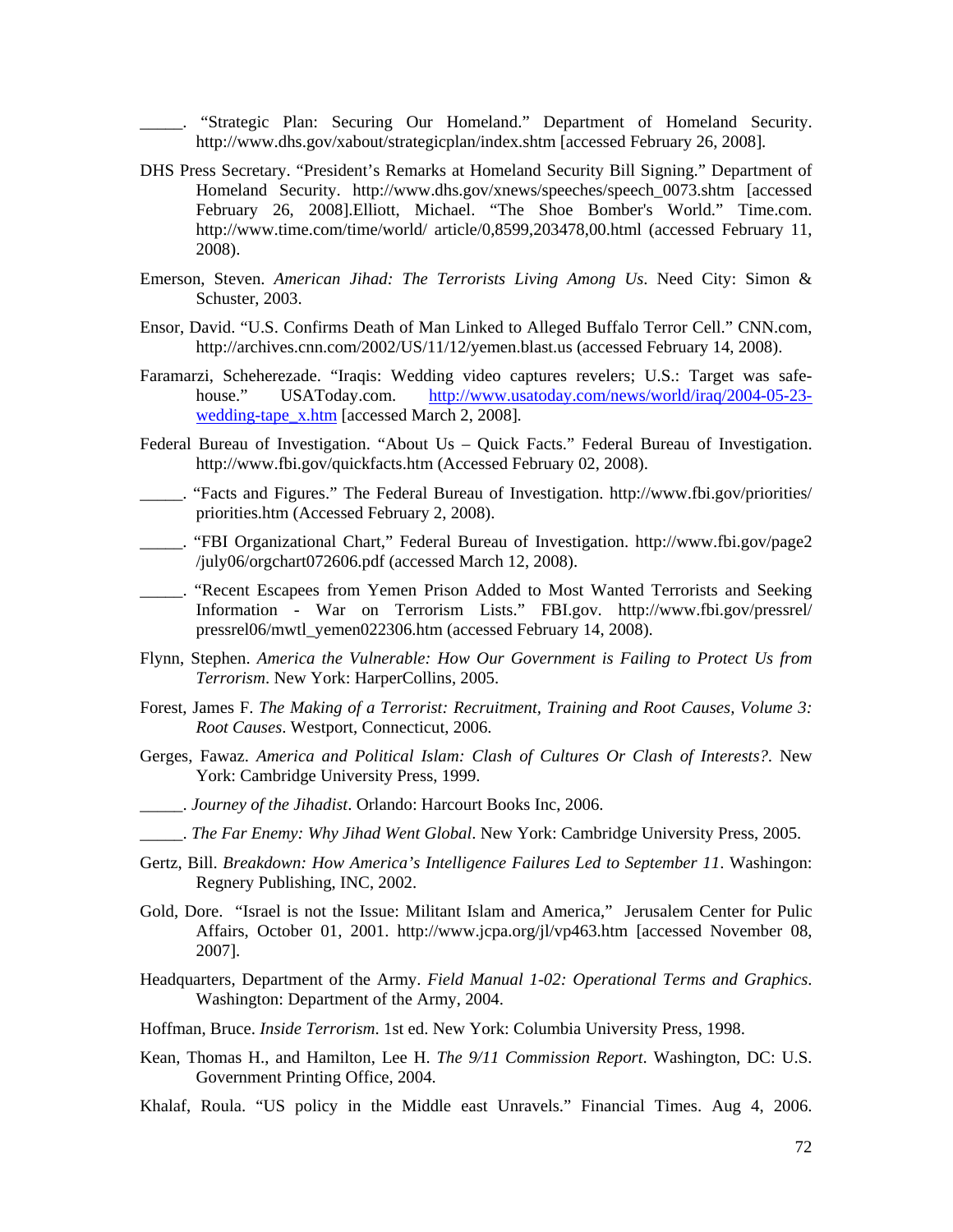[http://www.ft.com](http://www.ft.com/) (accessed February 15, 2008).

- Laden, Osama Bin. "Transcript of Osama Bin Laden Tape September 2007." MideastWeb Middle East Web Log. <http://www.mideastweb.org/log/archives/00000622.htm>[accessed] February 11, 2007].
- Lake, Anthony. *6 Nightmares: Real Threats in a Dangerous World and How America can Meet Them*. Boston, New York, London: Little, Brown and Company, 2000.
- Lawrence, Bruce B. "Exposing Extremism No Matter Where It Is Found, " Tabsir, July 19, 2007. http://tabsir.net/?p=252 [accessed November 08, 2007].
- Marlin, Robert O. *What Does Al-Qaeda Want: Unedited Communiqués*. Berkeley, CA: North Atlantic Books, 2005.
- Masse,Todd, O'Neil, Siobhan, and Rollins, John. *Fusion Centers: Issues and Options for Congress*. Washington: Congressional Research Service, 2007.
- McNamara, Thomas. *Information Sharing Environment Implementation Plan*. Washington: Office of the Director of National Intelligence, 2006.
- Meeks, Brock N. "TSA looks to upgrade shoe security procedures." MSNBC.com. http://www. msnbc.msn.com/id/8899022 (accessed February 11, 2008).
- Miller, Leslie. "Getting Sensible About Airline Carry-on Restrictions." Time.com. http://www. time.com/time/nation/article/0,8599,1538747,00.html (accessed February 11, 2008).
- Patai, Ralph. *The Arab Mind*. 3rd ed. Long Island City: Hatherleigh Press, 2002.
- Phillips, Melanie. *Londonistan*. 1st ed. New York: Encounter Books, 2006.
- Pipes, Daniel. "A New Round of Anger and Humiliation: Islam after 9/11." danielpipes.org. http://www.danielpipes.org/article/417 (accessed February 12, 2008).
- Powner, David. *Information Technology: Homeland Security Information Network Needs to Be Better Coordinated with Key State and Local Initiatives*. Washington: Government Accounting Office, 2007.
- Qiao, Lang and Wang, Ziangsui. *Unrestricted Warfare*. Beijing: PLA Literature and Arts Publishing House, 1999.
- Russakoff, Dale, and Eggen, Dan. "Six Charged in Plot To Attack Fort Dix." Washingtonpost .com, , <http://www.washingtonpost.com/wp-dyn/content/article/2007/05/08/> AR2007050800465.html (accessed February 13, 2008).
- Silber, Mitchell D., and Bhatt, Arvin. *Radicalization in the West: The Homegrown Threat*. New York, NY: NYPD, 2007.
- Smith, Jane I. *Islam in America*. New York: Columbia University Press, 1999.
- Spencer, Robert. "Malkin: how the media got the snipers' jihad all wrong December 10, 2003." JihadWatch.com. <http://www.jihadwatch.org/archives/000388.php> (accessed March 30, 2008).
- Stearns, Scott. "Bush: Troops in Iraq Make America Safer." GlobalSecurity.org. [http://www](http://www/). globalsecurity.org/wmd/library/news/iraq/2006/08/iraq-060819-voa01.htm (accessed February 14, 2008).
- Taylor, Robert. "Containment: A Viable Strategy for Success in the GWOT." Monograph, School of Advanced Military Studies, 2007.